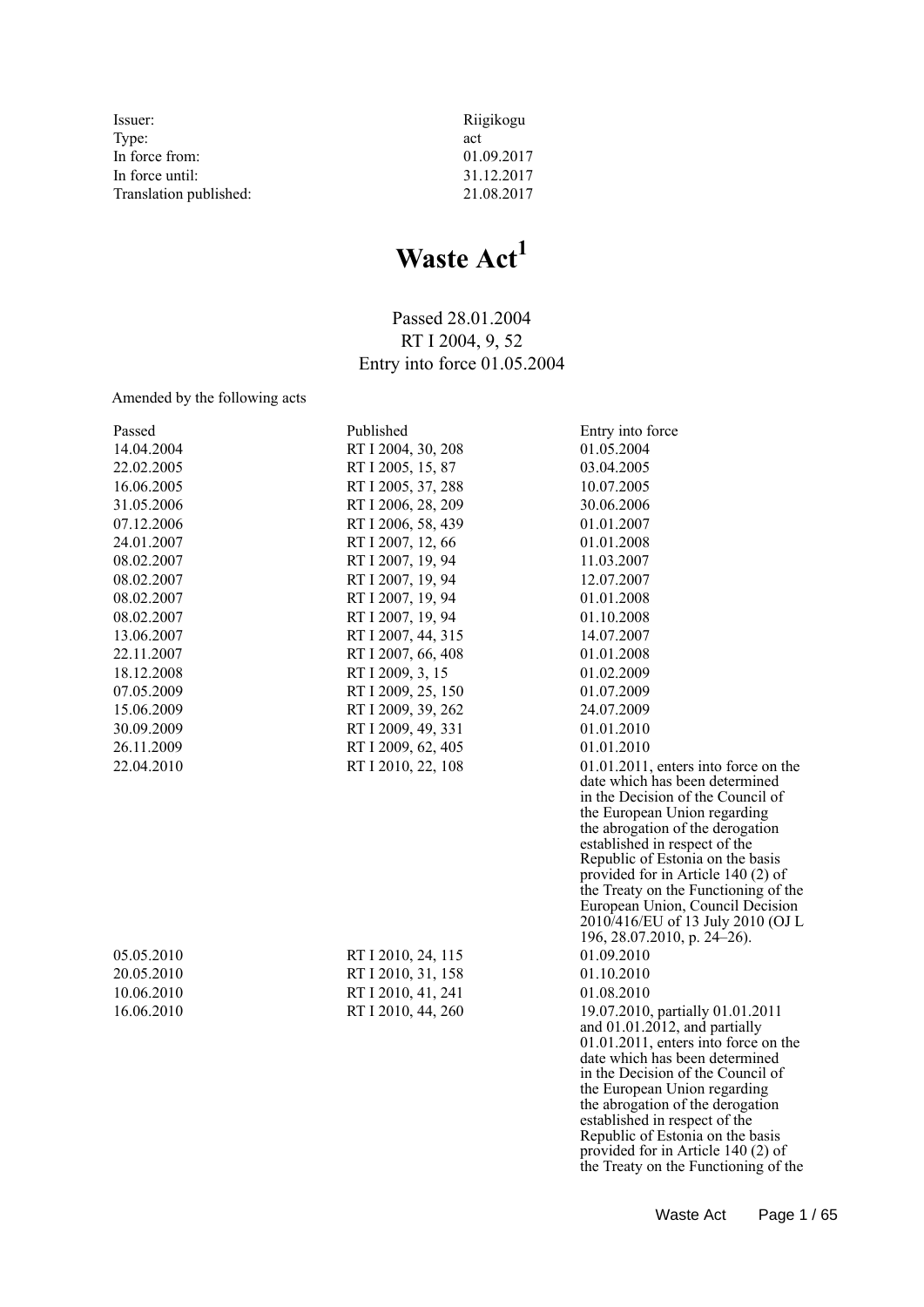|            |                       | 2010/416/EU of 13 July 2010 (OJ L<br>196, 28.07.2010, p. 24–26).            |
|------------|-----------------------|-----------------------------------------------------------------------------|
| 09.12.2010 | RT I, 17.12.2010, 21  | 27.12.2010                                                                  |
| 16.12.2010 | RT I, 31.12.2010, 2   | 01.01.2011                                                                  |
| 22.02.2011 | RT I, 17.03.2011, 1   | 18.03.2011                                                                  |
| 27.10.2011 | RT I, 09.11.2011, 1   | 10.11.2011, partially01.01.2015                                             |
| 08.12.2011 | RT I, 29.12.2011, 1   | 01.01.2012                                                                  |
| 21.03.2012 | RT I, 04.04.2012, 2   | 14.04.2012                                                                  |
| 20.12.2012 | RT I, 04.01.2013, 12  | 14.01.2013, partially 22.07.2019                                            |
| 24.04.2013 | RT I, 16.05.2013, 1   | 01.06.2013                                                                  |
| 05.06.2013 | RT I, 14.06.2013, 4   | 24.06.2013                                                                  |
| 19.02.2014 | RT I, 13.03.2014, 2   | 23.03.2014                                                                  |
| 19.02.2014 | RT I, 13.03.2014, 4   | 01.07.2014                                                                  |
| 19.06.2014 | RT I, 08.07.2014, 13  | 18.07.2014, partially 15.08.2018                                            |
| 20.06.2014 | RT I, 08.07.2014, 3   | 01.08.2014                                                                  |
| 19.06.2014 | RT I, 08.07.2014, 2   | 07.01.2015, in accordance with                                              |
|            |                       | clause 53 of Judgment No.                                                   |
|            |                       | 3-4-1-34-14 of Constitutional                                               |
|            |                       | Review Chamber of Supreme Court                                             |
|            |                       | of 6 January 2015 (RT I, 06.01.2015,                                        |
|            |                       | 21): "In the current constitutional                                         |
|            |                       | review matter on the basis of $\S$ 12<br>of the Constitutional Review Court |
|            |                       | Procedure Act the Supreme Court                                             |
|            |                       | suspended the entry into force of                                           |
|            |                       | the Waste Act Amendment Act (RT                                             |
|            |                       | I, 08.07.2014, 2) until entry into                                          |
|            |                       | force of Judgment of the Supreme<br>Court (Ruling of Constitutional         |
|            |                       | Review Chamber of Supreme Court                                             |
|            |                       | of 25 September 2014 in matter No.                                          |
|            |                       | $3-4-1-34-14$ ). This Judgment of the                                       |
|            |                       | Supreme Court enters into force in                                          |
|            |                       | conformity with subsection 58 (2)<br>of the Constitutional Review Court     |
|            |                       | Procedure Act upon pronouncement                                            |
|            |                       | on 6 January 2015. Thus, the                                                |
|            |                       | Waste Act Amendment Act (RT I,                                              |
|            |                       | 08.07.2014, 2) enters into force on 7                                       |
|            |                       | January 2015."                                                              |
| 19.06.2014 | RT I, 29.06.2014, 109 | 01.07.2014, the titles of ministers<br>substituted on the basis of          |
|            |                       | subsection $1073$ (4) of the                                                |
|            |                       | Government of the Republic Act.                                             |
| 06.01.2015 | RT I, 06.01.2015, 21  | 06.01.2015                                                                  |
| 28.01.2015 | RT I, 20.02.2015, 2   | 01.07.2015                                                                  |
| 18.02.2015 | RT I, 06.03.2015, 23  | 16.03.2015                                                                  |
| 18.02.2015 | RT I, 23.03.2015, 4   | 01.07.2015                                                                  |
| 19.02.2015 | RT I, 23.03.2015, 6   | 01.07.2015                                                                  |
| 19.11.2015 | RT I, 03.12.2015, 1   | 01.01.2016, partially 22.07.2019                                            |
| 09.12.2015 | RT I, 30.12.2015, 1   | 18.01.2016                                                                  |
| 15.06.2016 | RT I, 05.07.2016, 1   | 01.01.2017                                                                  |
| 12.10.2016 | RT I, 25.10.2016, 1   | 26.10.2016                                                                  |
| 16.11.2016 | RT I, 25.11.2016, 2   | 05.12.2016, partially 01.10.2017                                            |
| 08.02.2017 | RT I, 03.03.2017, 1   | 01.07.2017                                                                  |
| 07.06.2017 | RT I, 21.06.2017, 1   | 04.07.2017                                                                  |
| 14.06.2017 | RT I, 01.07.2017, 1   | 01.09.2017                                                                  |
|            |                       |                                                                             |

European Union, Council Decision

## **Chapter 1 General Provisions**

# **Division 1**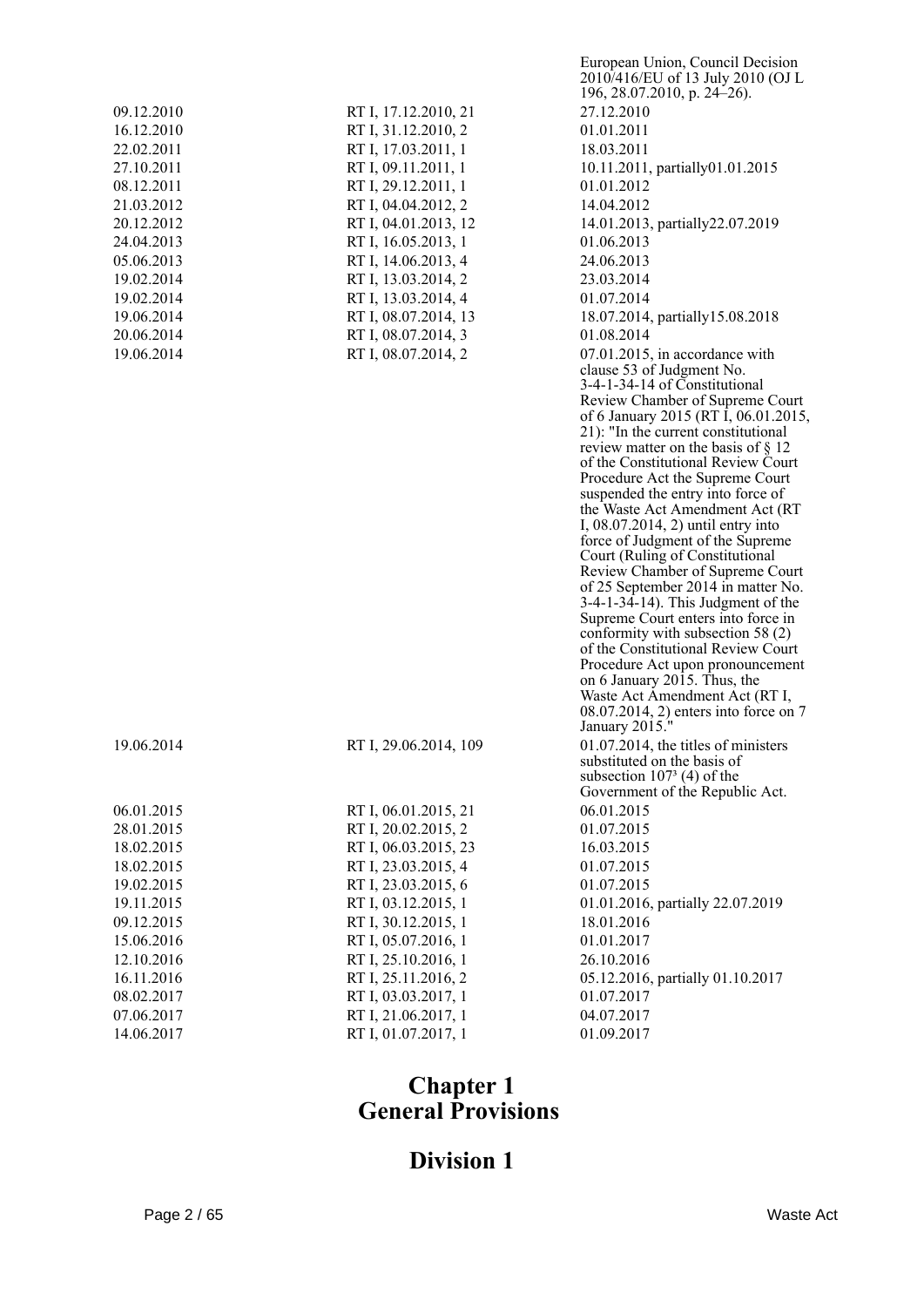## **Scope of Application and Definitions**

#### **§ 1. Scope of application of Act**

[RT I, 09.11.2011, 1 - entry into force 10.11.2011]

 (1) This Act provides the organisation of waste management, requirements for preventing waste generation and the health and environmental hazards arising from waste, including measures for improving the efficiency of the use of natural resources and reducing the adverse impacts of such use, and liability for violation of the established requirements.

[RT I, 09.11.2011, 1 - entry into force 10.11.2011]

 $(1<sup>1</sup>)$  The following shall not fall within the scope of application of this Act:

 1) gaseous effluents released into ambient air and carbon dioxide captured and transported for geological storage and geologically stored carbon dioxide;

[RT I, 05.07.2016, 1 - entry into force 01.01.2017]

 2) uncontaminated soil and other naturally occurring material excavated in the course of construction activities where it is certain that the material will be used for the purposes of construction in its natural state on the site from which it was excavated;

3) radioactive waste for the purposes of the Radiation Act;

4) waste of products containing explosives or pyrotechnic substances;

[RT I, 21.06.2017, 1 - entry into force 04.07.2017]

5) faecal matter, if not covered by clause  $(2)$  2) of this section, straw and other natural non-hazardous agricultural or forestry material used in farming, forestry or for the production of energy from such biomass through processes or methods which do not harm the environment or endanger human health;

 6) sediments relocated inside surface waters for the purpose of managing waters and waterways or of preventing floods or mitigating the effects of floods and droughts or land reclamation if it is proved that the sediments do not have the hazardous properties specified in the Annex to Commission Regulation (EU) No 1357/2014 replacing Annex III to Directive 2008/98/EC of the European Parliament and of the Council on waste and repealing certain Directives (OJ L 365, 19.12.2014, p. 89–96). [RT I, 03.12.2015, 1 - entry into force 01.01.2016]

 (2) The following shall not fall within the scope of application of this Act to the extent that they are regulated by other Acts or European Union regulations:

 1) waste water and waste subject to treatment or emitted into the environment together with waste water, except waste generated in waste water treatment;

 2) handling of animal by-products including processed products covered by Regulation (EC) No 1069/2009 of the European Parliament and of the Council laying down health rules as regards animal by-products and derived products not intended for human consumption and repealing Regulation (EC) No 1774/2002 (OJ L 300, 14.11.2009, p. 1–33), except those which are destined for incineration, landfilling or use in biogas or composting plant.

[RT I, 08.07.2014, 13 - entry into force 18.07.2014]

(3) This Act regulates handling of packaging waste insofar as this is not regulated by the Packaging Act.

 $(3<sup>1</sup>)$  Subsections 19 (3) and (5), §§ 31, 34–35<sup>1</sup>, 37 and 38, subsections 39 (1)–(3), §§ 40, 42 and 43–59, and Chapters 3–5 and 7–9 do not apply to the management of extractive waste, unless the extractive waste is deposited in a landfill.

[RT I 2010, 44, 260 - entry into force 19.07.2010]

 $(3<sup>2</sup>)$  Requirements for closing of extractive waste facilities, subsections  $33<sup>1</sup>(2)–(6)$ , §  $35<sup>3</sup>$ , clause 73 (2) 8) and § 94<sup>1</sup> of this Act shall not apply to inert waste resulting from prospecting, extraction, treatment and storage of mineral resources and the working of quarries, non-hazardous waste generated from the prospecting of mineral resources, except oil and evaporates other than gypsum and anhydrite, as well as unpolluted soil and waste resulting from the extraction, treatment and storage of peat, unless such waste is deposited at a Category A extractive waste facility.

[RT I 2010, 44, 260 - entry into force 19.07.2010]

 $(3<sup>3</sup>)$  For the purposes of this Act, "unpolluted soil" means soil that is removed from the upper layer of the ground during extractive activities and that is not deemed to be polluted under the legislation of Estonia or the European Union.

[RT I 2010, 44, 260 - entry into force 19.07.2010]

 $(3<sup>4</sup>)$  Subsections 33<sup>1</sup>(2) and (5), and § 35<sup>3</sup> of this Act do not apply to non-hazardous waste, unless such waste is deposited at a Category A extractive waste facility.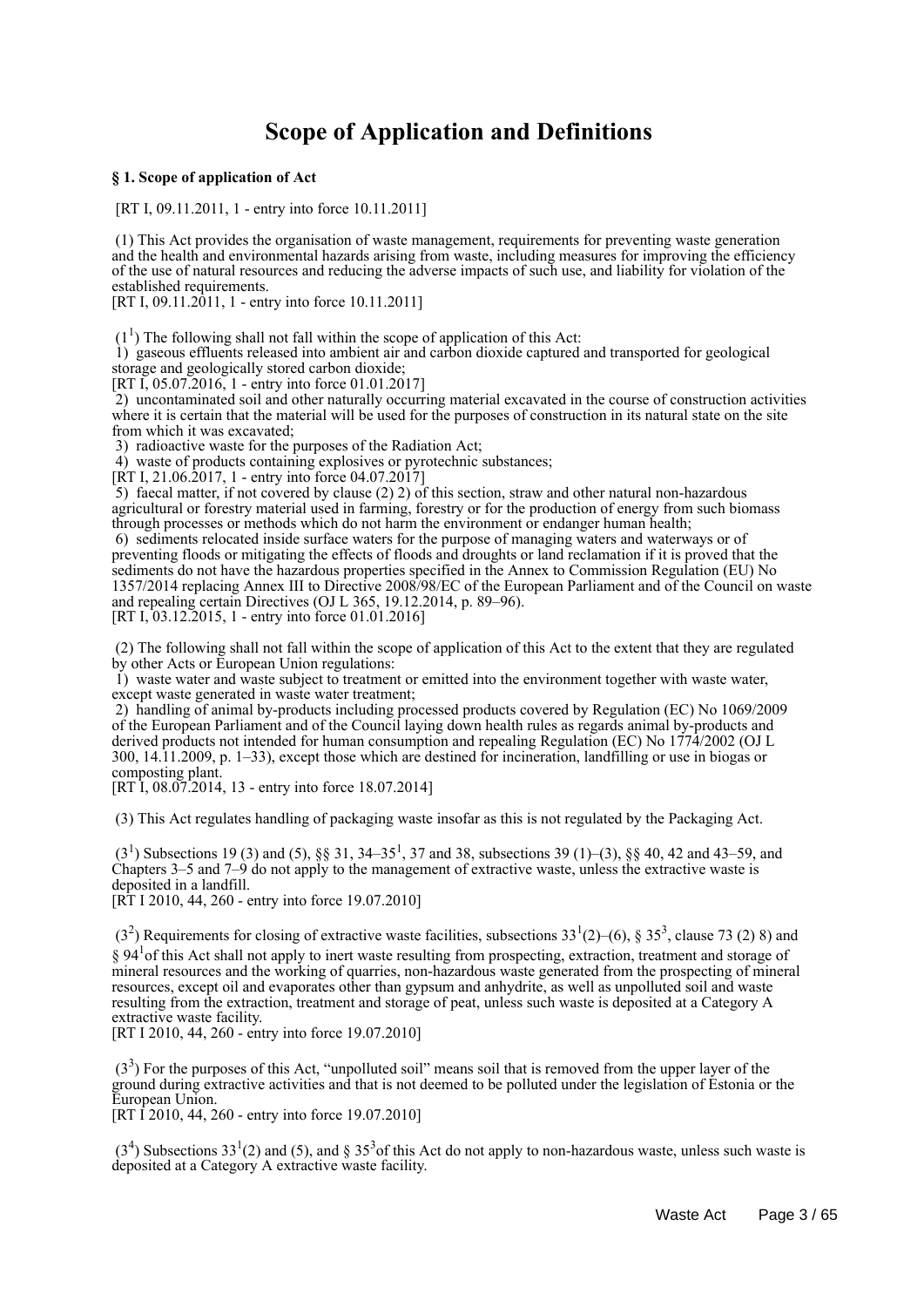[RT I 2010, 44, 260 - entry into force 19.07.2010]

 (4) The provisions of the Administrative Procedure Act apply to the administrative proceedings prescribed in this Act, taking account of the specifications provided for in this Act. The provisions concerning open proceedings apply to proceedings regarding issue and amendment of activity licences specified in clauses 73 (2) 1)–6) and 8) of this Act or hazardous waste management licences or regarding preparation or amendment of waste management plans, taking account of the specifications provided for in this Act. [RT I 2010, 44, 260 - entry into force 19.07.2010]

 (5) The provisions of the Public Procurement Act apply to ordering of organised waste transport, taking account of the specifications provided for in this Act. The provisions of § 12 of the Public Procurement Act do not apply to organised waste transport.

[RT I, 01.07.2017, 1 - entry into force 01.09.2017]

#### **§ 2. Waste**

 (1) "Waste" means any movable property or registered ship which the holder discards, intends or is required to discard.

[RT I, 09.11.2011, 1 - entry into force 10.11.2011]

 (2) "Discarding" means removal from use of movable property, refusal to commence use of movable property or holding of movable property without using it if the use thereof is impossible for technical reasons or unreasonable due to economic or environmental circumstances.

(3) [Repealed - RT I, 09.11.2011, 1 - entry into force 10.11.2011]

(4) [Repealed -RT I, 03.12.2015, 1 - entry into force 01.01.2016]

 (5) The procedure for classification of waste and the list of waste shall be established by a regulation of the minister responsible for the area.

[RT I, 03.12.2015, 1 - entry into force 01.01.2016]

## **§ 2<sup>1</sup> . End-of-waste status**

 (1) Waste shall cease to be waste when it has undergone a recovery, including recycling, operation and complies with criteria established pursuant to the provisions of Article 6(2) of Directive 2008/98/EC of the European Parliament and of the Council (OJ L 312, 22.11.2008, p. 3–C0#3F30) to be developed in accordance with the following conditions:

1) the substance or object is commonly used for specific purposes;

2) a market or demand exists for such a substance or object;

 3) the substance or object fulfils the technical requirements for the specific purposes and meets the legislation and product standards;

4) the use of the substance or object will not lead to adverse environmental or human health impacts.

 (2) If the criteria specified in subsection (1) of this section have not been established pursuant to Article 6(2) of Directive 2008/98/EC, the minister responsible for the area may, taking into account the conditions specified in clauses (1) 1)–4) of this section, establish by a regulation the criteria on the basis of which certain types of waste cease to be waste.

 (3) The criteria shall include limit values for pollutants where necessary and shall take into account any possible adverse environmental or human health impacts of the substance or object.

 (4) A recovery operation after which waste ceases to be waste shall be determined in the waste permit or integrated environmental permit issued on the basis of the Industrial Emissions Act (hereinafter *integrated permit*) of the undertaking which carried out the recovery operation. [RT I, 08.07.2014, 13 - entry into force 18.07.2014]

## **§ 2<sup>2</sup> . By-product**

 (1) A substance or object, resulting from a production process, the primary aim of which is not the production of that item, may be regarded as not being waste but as being a by-product only if the following conditions are met:

1) further use of the substance or object is certain;

 2) the substance or object can be used directly without any further processing other than normal industrial practice;

3) the substance or object is produced as an integral part of a production process;

4) the substance or object fulfils relevant product, environmental and health protection requirements for the specific use and will not lead to adverse environmental or human health impacts.

 (2) The minister responsible for the area shall have the right to establish regulations specifying the conditions specified in subsection (1) of this section concerning the consideration of substances or objects resulting from a production process as by-products.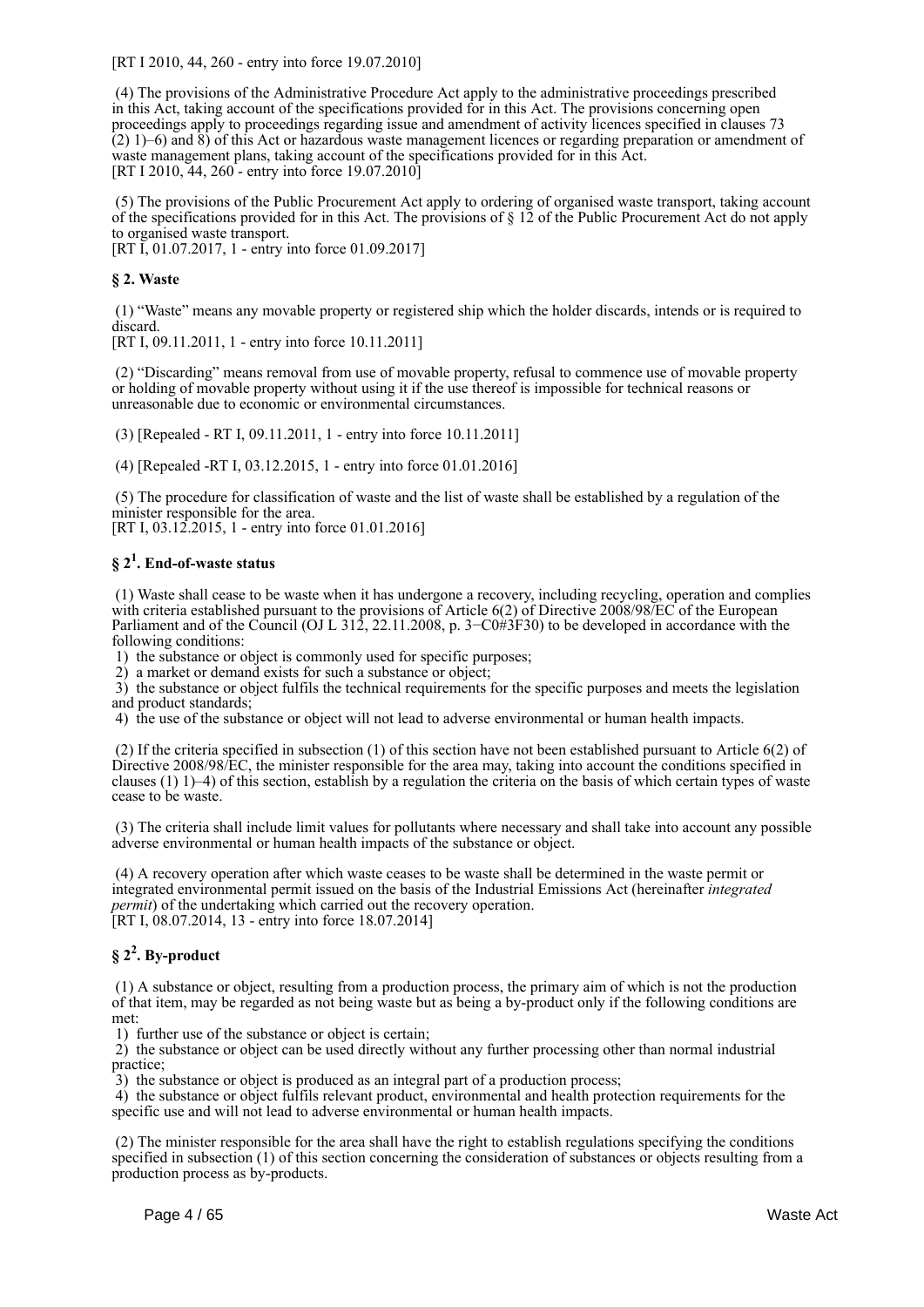[RT I, 09.11.2011, 1 - entry into force 10.11.2011]

#### **§ 3. Non-hazardous waste**

"Non-hazardous waste" means any waste which is not hazardous waste.

#### **§ 4. Inert waste**

 "Inert waste" means non-hazardous waste that does not undergo any significant physical, chemical or biological transformations. Inert waste does not dissolve, burn or otherwise physically or chemically react, biodegrade or adversely affect other matter with which it comes into contact in a way likely to give rise to environmental pollution or harm human health. The leachability of inert waste in aquatic environment, its content of hazardous substances and the ecotoxicity of the leachate does not cause additional environmental pressure, in particular as regards requirements for the quality of groundwater or surface water.

#### **§ 5. Biodegradable waste**

 "Biodegradable waste" means any waste that is capable of undergoing anaerobic or aerobic decomposition, such as food waste, paper and paperboard.

## **§ 5<sup>1</sup> . Bio-waste**

"Bio-waste" means the following biodegradable waste:

1) garden and park waste;

2) food and kitchen waste from households, retail premises and caterers;

 3) waste from food processing plants the composition and nature of which is similar to the waste specified in clause 2) of this section.

[RT I, 09.11.2011, 1 - entry into force 10.11.2011]

#### **§ 6. Hazardous waste**

 (1) "Hazardous waste" means waste which due to at least one of the hazardous properties specified in the Annex to Commission Regulation (EU) No 1357/2014 may cause a hazard to human health, property or the environment.

[RT I, 03.12.2015, 1 - entry into force 01.01.2016]

(2) [Repealed -RT I, 03.12.2015, 1 - entry into force 01.01.2016]

 (3) The requirements of subsection 5 (1) of the Metrology Act shall be observed in order to achieve traceability and reliability of measurement results upon the direct determination of the composition of waste, including the content of hazardous substances.

[RT I 2007, 19, 94 – entry into force 11.03.2007]

#### **§ 7. Municipal waste**

 "Municipal waste" means waste from households, and waste produced in trade, provision of services or elsewhere which because of its composition or properties is similar to waste from households. [RT I 2007, 19, 94 - entry into force 11.03.2007]

## **§ 7<sup>1</sup> . Extractive waste**

 (1) For the purposes of this Act, "extractive waste" means waste arising from the prospecting, extraction, treatment and storage of mineral resources and from the extraction works.

 (2) For the purposes of this Act, "mineral resource" means a naturally occurring deposit in the earth's crust of an organic or inorganic substance, such as energy fuels, metal ores, industrial minerals and construction minerals, but excluding water.

 (3) For the purposes of this Act, "prospecting" means the search for mineral deposits of economic value, including sampling, bulk sampling, drilling and trenching, excluding any works required for the development of such deposits, and any activities directly associated with an existing extractive operation.

 (4) The provisions regulating the operations carried out with extractive waste provided for in this Act shall not apply to:

 1) the management of waste resulting from the prospecting, extraction and treatment of mineral resources and the working of quarries if such waste does not directly result from those operations. Such waste shall not be regarded as extractive waste and the general waste management requirements shall apply to them;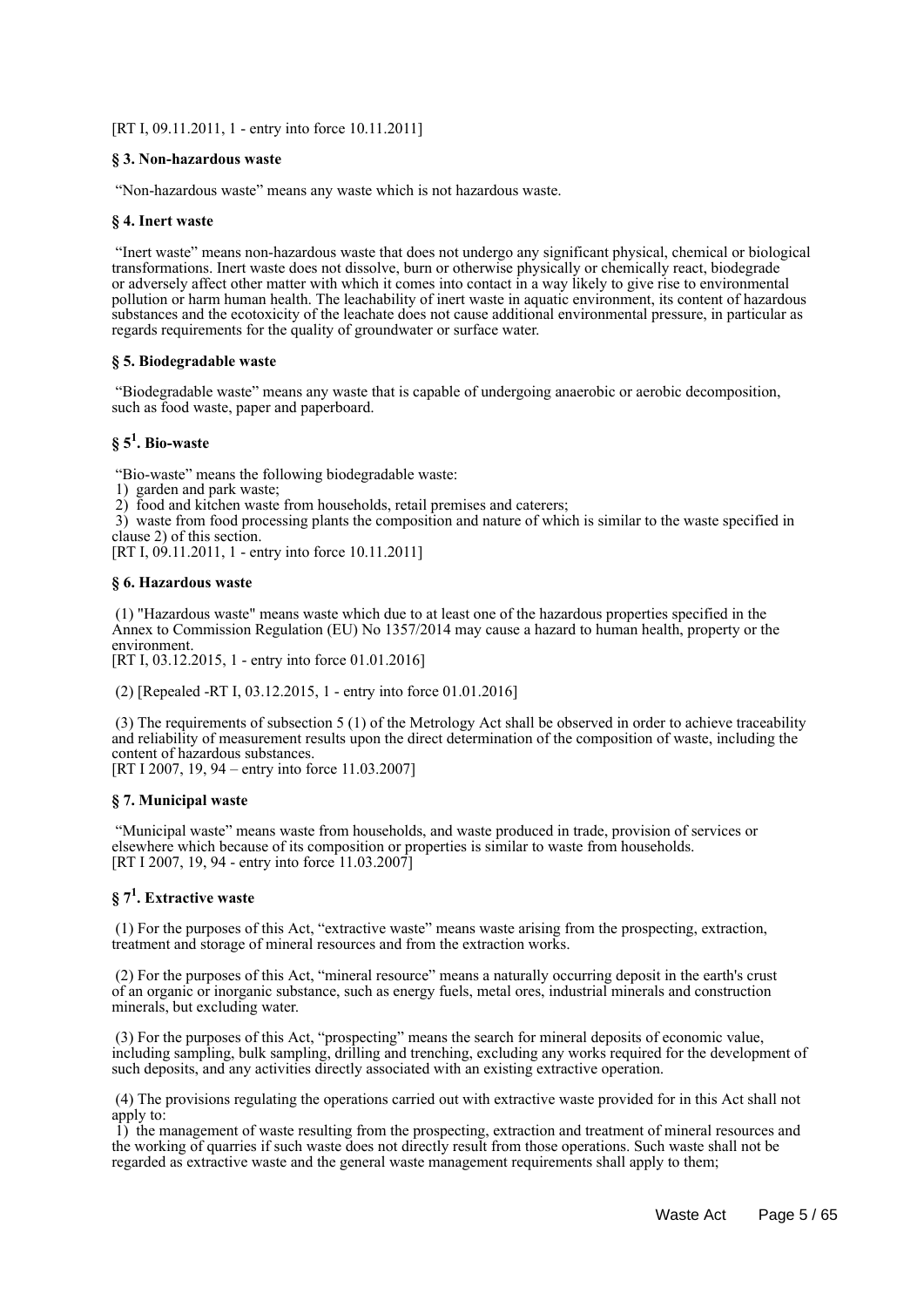2) the management of waste resulting from the offshore prospecting, extraction and treatment of mineral resources.

 (5) For the purposes of this Act, "offshore" means the area of the sea and seabed extending from the low water mark of ordinary or medium tides outwards. [RT I 2010, 44, 260 - entry into force 19.07.2010]

#### **§ 8. Hazardous properties of waste**

[Repealed -RT I, 03.12.2015, 1 - entry into force 01.01.2016]

#### **§ 9. Waste holder**

 "Waste holder" means the producer of the waste, any other person, or a state or local government agency who is in possession of the waste.

 $[R\dot{T}]$  I 2007, 19, 94 – entry into force 11.03.2007]

#### **§ 10. Waste producer**

 "Waste producer" means a person or a state or local government agency whose activities produce waste or a person who carries out operations with waste, for example pre-processing or mixing of waste, resulting in a change in the nature or composition of the waste. [RT I, 09.11.2011, 1 - entry into force 10.11.2011]

## **§ 10<sup>1</sup> . Dealer**

 For the provisions of this Act, "dealer" means an undertaking which acts in its own name to purchase and sell waste, regardless of whether the waste is in the possession of the dealer or not. [RT I, 09.11.2011, 1 - entry into force 10.11.2011]

## **§ 10<sup>2</sup> . Broker**

 For the provisions of this Act, "broker" means an undertaking arranging the recovery or disposal of waste on behalf of others, regardless of whether the waste is in the possession of the broker or not. [RT I, 09.11.2011, I - entry into force 10.11.2011]

#### **§ 11. Waste handling**

 (1) "Waste handling" means waste management, supervision over waste management and aftercare of waste management facilities.

 (2) The costs of waste handling, except for supervision over waste management, shall be borne by the waste holder or, in the cases prescribed by law, by the producer or the person who has been in possession of the waste to be handled.

#### **§ 12. Development of waste handling**

 (1) "Development of waste handling" means dissemination of information relating to waste, consultation on issues concerning waste, waste handling planning, or any other activities the aim of which is to prevent or reduce waste generation or improve the quality of waste handling.

 (2) Local government bodies shall organise development of waste handling within their administrative territories.

(3) The state supports the development of waste handling through national support programmes.

#### **§ 13. Waste management**

 "Waste management" means the collection, transport, recovery and disposal of waste, including actions taken as a dealer or broker.

[RT I, 09.11.2011, 1 - entry into force 10.11.2011]

#### **§ 14. Collection and transport of waste**

[RT I 2007, 19, 94 – entry into force 11.03.2007]

 (1) "Waste collection" means the gathering of waste, including the preliminary sorting and preliminary storage and mechanical processing of waste without changing the composition and nature of the waste for the purposes of transport to a waste treatment facility for further management. [RT I, 08.07.2014, 13 - entry into force 18.07.2014]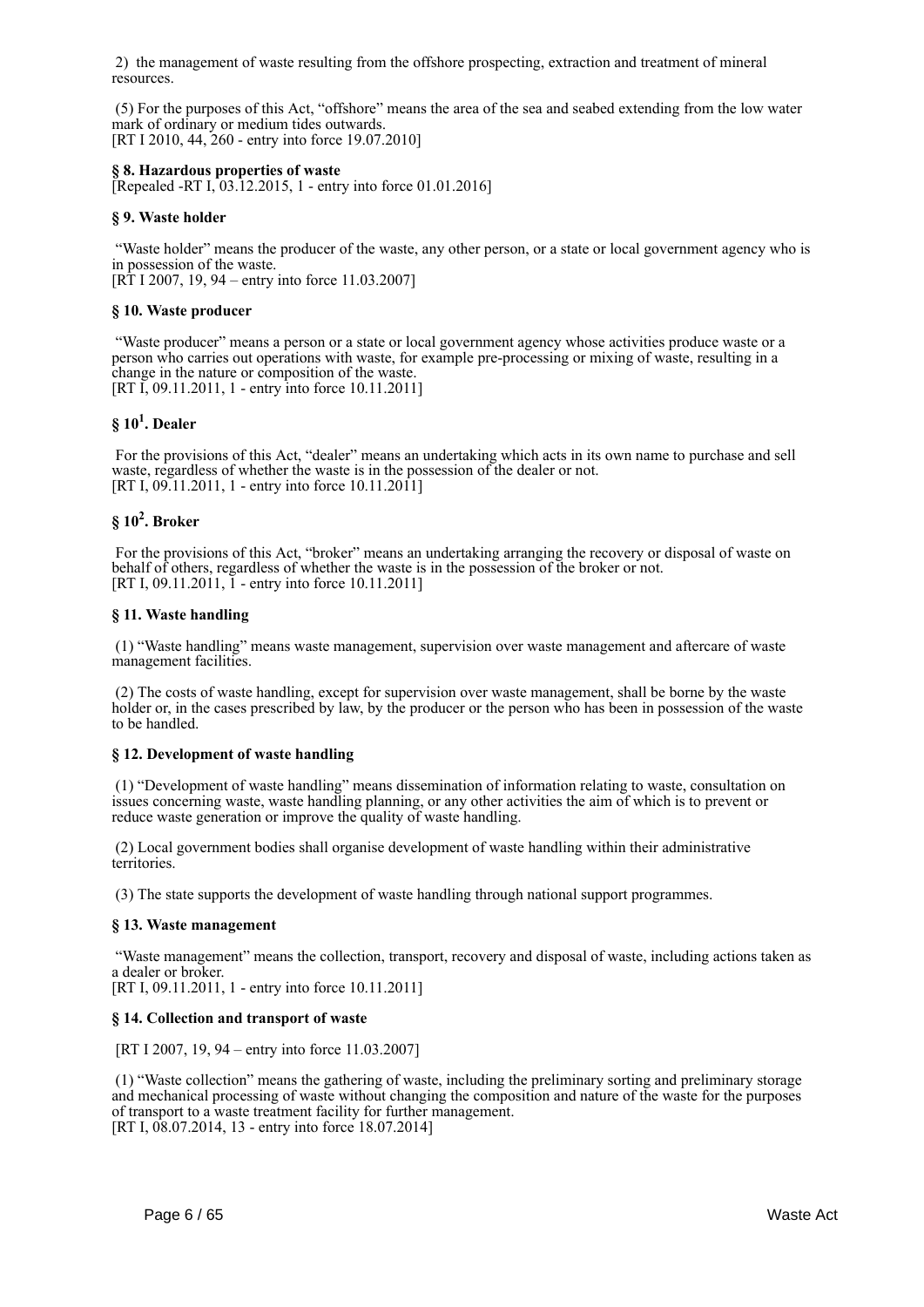$(1<sup>1</sup>)$  "Separate collection of waste" means the activity where waste is kept separately by type and nature so as to facilitate further management, including encouraging recovery. [RT I, 09.11.2011, 1 - entry into force 10.11.2011]

 (1<sup>2</sup> ) Waste shall be collected separately if technically, environmentally and economically feasible and shall not be mixed with other waste or other material with different properties. [RT I, 09.11.2011, 1 - entry into force 10.11.2011]

 (2) "Waste transport" means transport of waste shipment from the place of origin to the place of destination. Waste transport includes the loading and unloading of a waste shipment and the assembly of a waste cargo from several shipments but does not include the activities specified in subsection (1) of this section. [RT I 2007, 19, 94 – entry into force 11.03.2007]

 (3) A transporter of waste is not deemed to be the waste holder if its only task is to convey the transferred waste shipment to the point of destination determined by the transferor or forwarding it in its original condition to the person authorised to receive the shipment, unless otherwise agreed by the contract concluded between the transferor of waste and the transporter of waste.

## **§ 14<sup>1</sup> . Re-use**

 "Re-use" means any operation by which products or components of products that are not waste are used again for their original purpose.

[RT I, 09.11.2011, 1 - entry into force 10.11.2011]

#### **§ 15. Waste recovery**

 (1) "Waste recovery" means any waste management operation the principal result of which is waste serving a useful purpose by replacing other materials which would otherwise have been used to fulfil a particular function, or waste being prepared to fulfil that function, in the plant or in the wider economy. [RT I, 09.11.2011, 1 - entry into force 10.11.2011]

(2) [Repealed - RT I, 09.11.2011, 1 - entry into force 10.11.2011]

 (3) "Preparing of waste for re-use" means checking, cleaning or repairing recovery operations, by which products or components of products that have become waste are prepared so that they can be re-used without any other pre-processing. [RT I, 09.11.2011, 1 - entry into force 10.11.2011]

 (4) "Recycling", including "organic recycling" means a waste recovery operation by which waste materials are reprocessed into products, materials or substances whether for the original or other purposes. This does not include energy recovery and the reprocessing into materials that are to be used as fuels or for backfilling operations.

[RT I, 08.07.2014, 13 - entry into force 18.07.2014]

 (5) "Energy recovery" means a waste recovery operation where combustible waste is used as a means to produce energy through incineration of this waste, with or without other waste or fuel, with recovery of the generated heat.

 (6) "Organic recycling" means the degradation, under controlled conditions and using micro-organisms, of the biodegradable parts of waste, which produces stabilised organic residual materials or methane. Landfill shall not deemed to be a form of organic recycling.

(7) Methods of waste recovery may comprise one or several recovery operations.

(8) A list of waste recovery operations shall be established by a regulation of the Government of the Republic.

#### **§ 16. Treatment of waste**

 (1) "Treatment of waste" means recovery or disposal operations, including preparation of waste for recovery or disposal.

 (2) "Preparing of waste for recovery or disposal" means the mechanical, thermal, chemical or biological impact on waste, including sorting and packaging of waste, whereby the properties of the waste are changed with the aim to reduce the quantity or harmfulness of the waste, facilitate its management or disposal or enhance the recovery of the waste.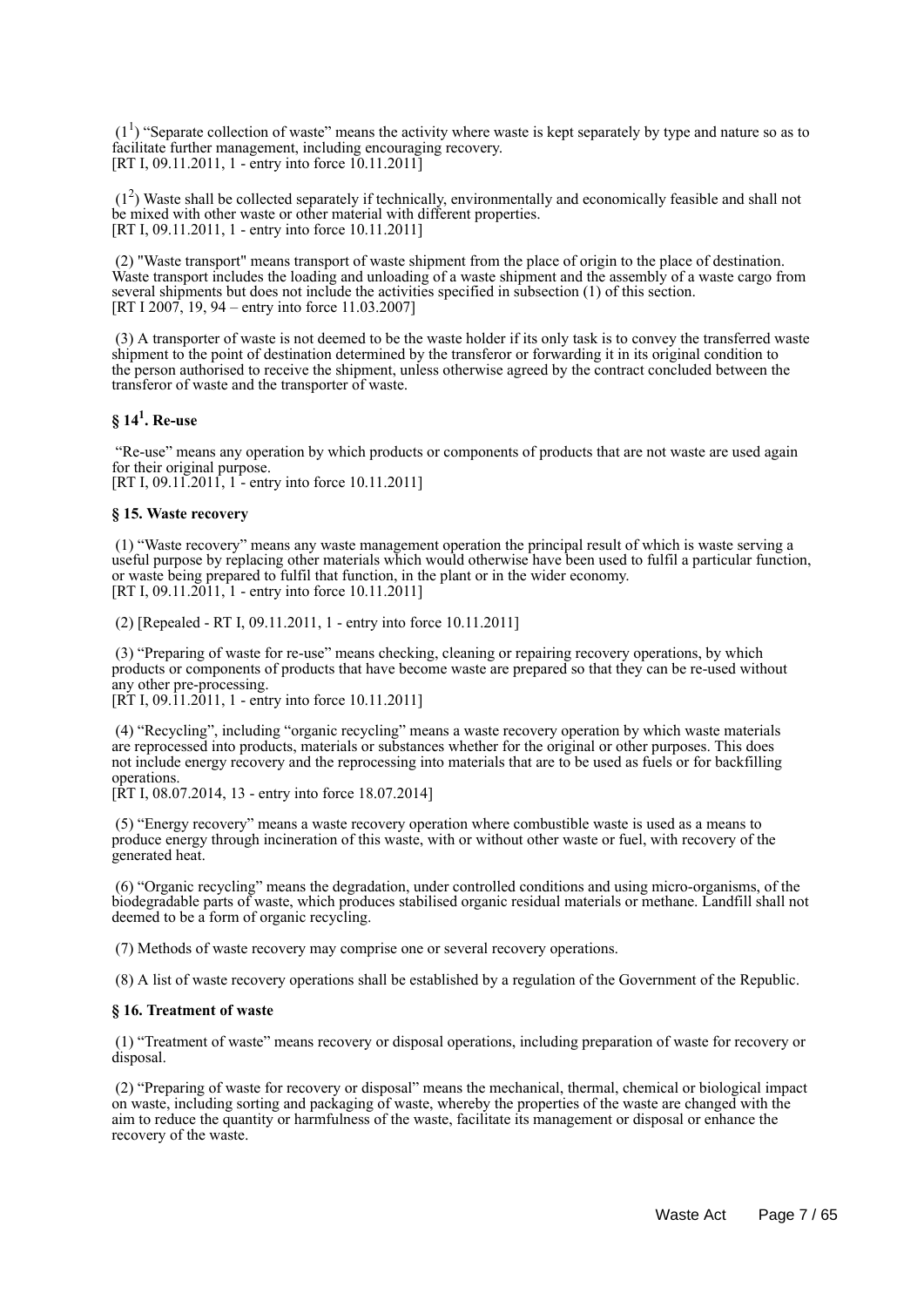(3) Compacting of waste in order to reduce the volume thereof, e.g. upon transportation or landfilling, is not deemed to be treatment of waste.

[RT I, 09.11.2011, 1 - entry into force 10.11.2011]

#### **§ 17. Waste disposal**

 (1) "Waste disposal" means landfilling, incineration without energy recovery or other equivalent operation which is not recovery, including preparing of waste for disposal, even where the operation has as a secondary consequence the reclamation of substances or energy. [RT I, 09.11.2011, 1 - entry into force 10.11.2011]

(2) A list of waste disposal operations shall be established by a regulation of the Government of the Republic.

#### **§ 18. Environmental nuisance**

 For the purposes of this Act, "environmental nuisance" means a negative environmental impact not regulated by a numerical standard or a negative environmental impact not exceeding the numerical standard, e.g. the odour, dust or noise emanating from waste; gatherings of birds, rodents or insects; the concentration of aerosols in the air, or dispersion of waste by the wind.

#### **§ 19. Waste management facility**

 (1) "Waste management facility" means a structure equipped with appropriate technical installations for the collection, recovery or disposal of waste.

 (2) An area where waste recovery enables to improve soil fertility, the state of the environment in the area or the modes of use of the area, or an area where waste recovery or disposal activities are performed and the existence of construction works is not needed for such activities is also deemed to be a waste management facility. [RT I 2007, 19, 94 - entry into force 11.03.2007]

 (3) Waste bins or other containers designated for initial collection of only one type of non-hazardous or hazardous waste from the waste producers, or structures or mobile storage spaces housing the abovementioned containers for the purpose of collection of non-hazardous waste, or structures used for initial collection of packaging waste produced in households are not deemed to be waste management facilities. [RT I 2007, 19, 94 - entry into force 11.03.2007]

 (4) If a waste permit, an integrated permit or registration with the Environmental Board is necessary for waste management, waste may be recovered or disposed of only at places specified by the waste permit, integrated permit or registration.

[RT I, 09.11.2011, 1 - entry into force 10.11.2011]

 (5) The location of a waste management facility, including location of a landfill shall be determined pursuant to the procedure provided by the Planning Act.

#### **§ 20. Aftercare of waste management facility**

 "Aftercare of waste management facility" means the environmental monitoring of a waste management facility, which has been closed down and prevention of possible negative environmental impact, including environmental nuisances.

## **Division 2 Prevention of Waste Generation and Reduction of Quantity and Hazardousness of Waste**

#### **§ 21. General requirements for prevention of waste generation**

 (1) In any activity, all appropriate measures shall be applied to avoid waste generation and care shall be taken to prevent the waste generated from causing any excessive hazard to health, property or the environment.

 (2) In order to achieve the objectives specified in subsection (1) of this section, measures shall be taken in any activity, as far as possible, to:

 1) implement the best available techniques for sustainable use of natural resources and raw materials, including technologies whereby waste is recovered to the highest possible extent;

 2) design, plan, manufacture and import products which are, above all, reusable or with the longest possible life span and which after they are removed from use produce waste which is recoverable to the highest possible extent.

[RT I, 09.11.2011, 1 - entry into force 10.11.2011]

3) reduce the content of hazardous substances in materials and products.

[RT I, 09.11.2011, 1 - entry into force 10.11.2011]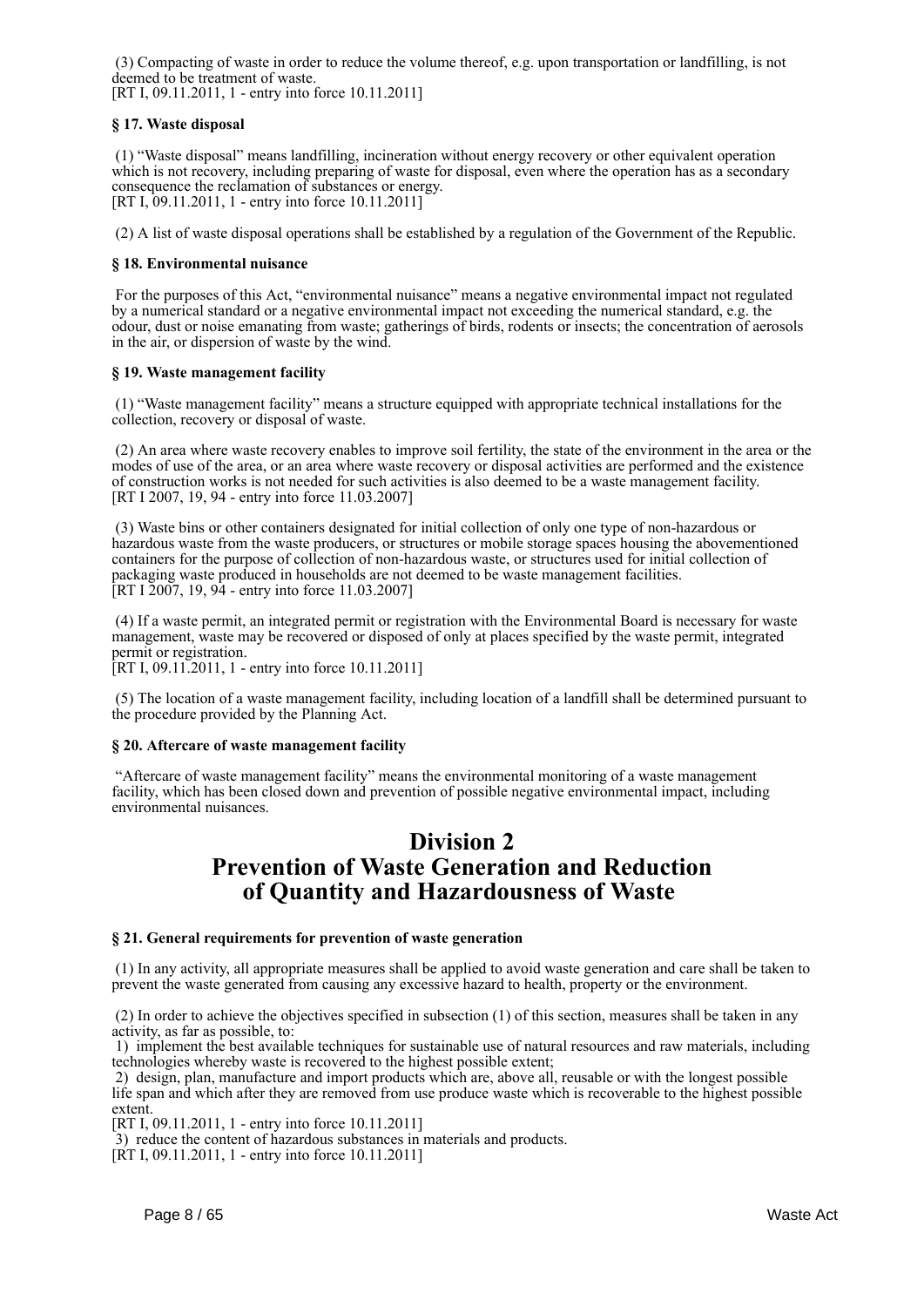#### **§ 22. Prevention of waste generation**

 "Prevention of waste generation" means taking of measures before a substance, material or product becomes waste to reduce the quantity of waste and adverse impacts of the waste on the environment and health. [RT I, 09.11.2011, 1 - entry into force 10.11.2011]

## **§ 22<sup>1</sup> . Waste hierarchy**

 (1) The following waste hierarchy shall apply as a priority order in prevention of waste generation and in development and implementation of measures for waste handling:

- 1) prevention of waste generation;
- 2) preparing for re-use;
- 3) recycling;
- 4) other recovery, e.g. energy recovery;
- 5) disposal.

 (2) The waste hierarchy may be departed from if this ensures the best overall environmental result taking account of the whole life-cycle of a substance, material or product. [RT I, 09.11.2011, 1 - entry into force 10.11.2011]

#### **§ 23. Producers, producers' responsibility organisations and distributors**

(1) [Repealed - RT I 2010, 44, 260 - entry into force 19.07.2010]

 $(1<sup>1</sup>)$  For the purposes of this Act, "producer" means a person who designs, plans, manufactures, processes, sells or imports products on professional basis.

[RT I, 09.11.2011, 1 - entry into force 10.11.2011]

 (1<sup>2</sup> ) For the purposes of this Act, "producer of motor vehicles" is a person who manufactures motor vehicles or imports motor vehicles into Estonia on professional basis.  $[R\dot{T} I, 09.11.2011, 1 - entry into force 10.11.2011]$ 

 (1<sup>3</sup> ) For the purposes of this Act, "producer of electrical and electronic equipment" is a natural or legal person who, irrespective of the selling technique, including by means of distance communication:

 1) is established in Estonia and manufactures electrical and electronic equipment under its own name or trademark, or has electrical and electronic equipment designed or manufactured and markets the equipment under its own name or brand in Estonia;

 2) is established in Estonia and resells equipment manufactured by other suppliers under its own name or trademark in Estonia, however such reseller shall not be regarded as the producer if the brand of the producer appears on the equipment pursuant to clause 1) of this subsection;

 3) is established in Estonia and places electrical and electronic equipment on the market in Estonia originating from another Member State of the European Union or outside the European Union on professional basis; 4) sells electrical and electronic equipment by means of distance communication directly to Estonian households or other users, but who is established in another Member State of the European Union or outside the European Union.

[RT I, 08.07.2014, 13 - entry into force 18.07.2014]

 (1<sup>4</sup> ) For the purposes of this Act, "producer of batteries and accumulators" means a person who, irrespective of the selling technique, including by means of distance communication, places batteries and accumulators, including batteries or accumulators installed in electrical and electronic equipment or motor vehicles, on the Estonian market on professional basis.

[RT I, 09.11.2011, 1<sup>-</sup> entry into force 10.11.2011]

 $(1<sup>5</sup>)$  For the purposes of this Act, "producer of tyres" is a person who manufactures tyres or imports tyres into Estonia on professional basis.

[RT I, 09.11.2011, 1 - entry into force 10.11.2011]

 (1<sup>6</sup> ) For the purposes of this Act, "producer of agricultural plastic" is a person who produces agricultural plastic or imports agricultural plastic into Estonia on professional basis. [RT I, 04.04.2012, 2 - entry into force  $14.04.2012$ ]

 $(1<sup>7</sup>)$  For the purposes of this Act, "producer of motor vehicle parts" is a person who, irrespective of the selling technique, including by means of distance communication, places motor vehicle parts on the Estonian market on professional basis.

[RT I, 04.01.2013, 12 - entry into force 14.01.2013]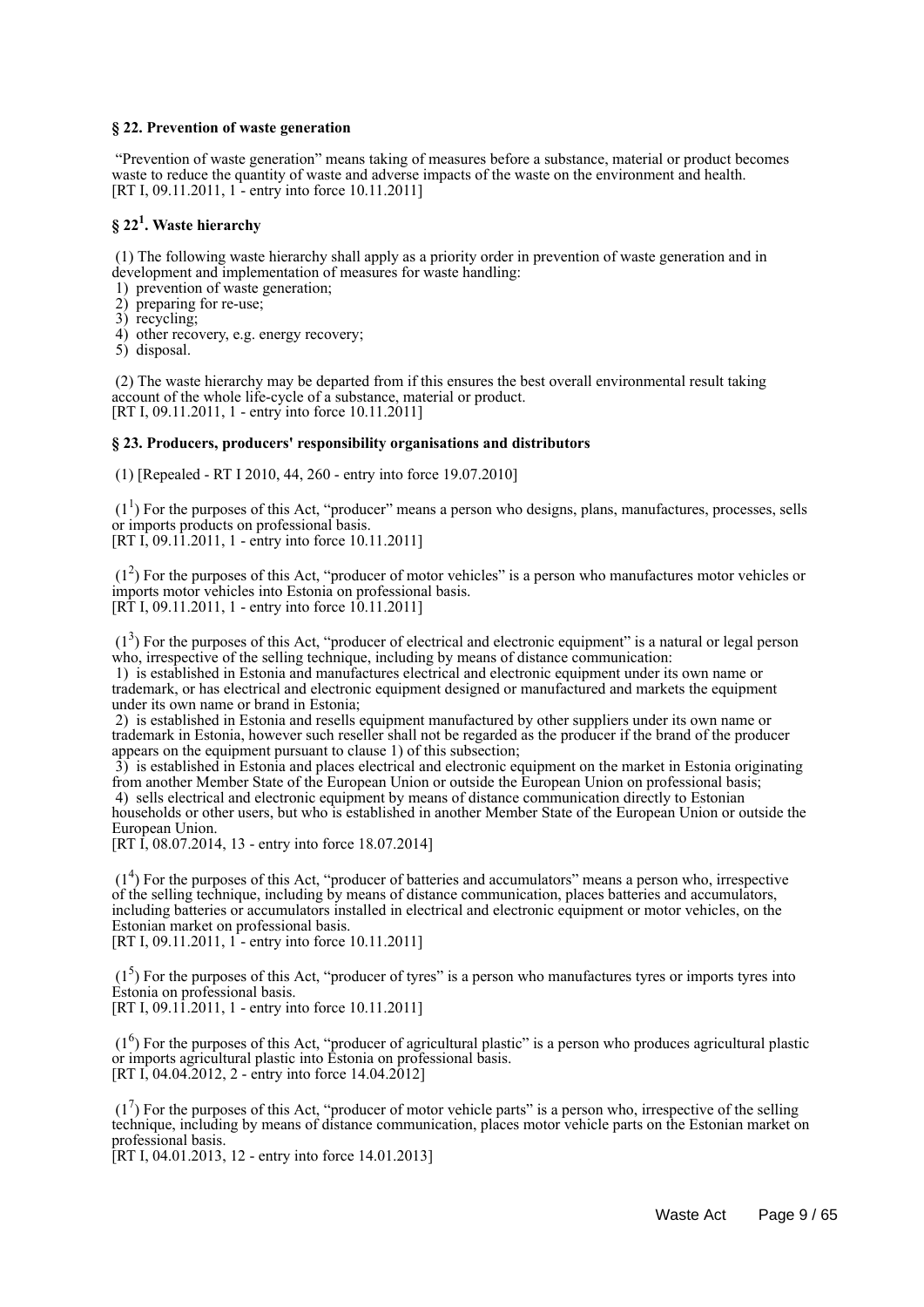$(1<sup>8</sup>)$  For the purposes of this Act, "placing on the market" means making a product available on the Estonian market for the first time on professional basis. [RT I, 04.01.2013, 12 - entry into force 14.01.2013]

 $(1<sup>9</sup>)$  For the purposes of this Act, "making available on the market" means supplying for a charge or without charge of a product on the Estonian market within commercial activities for the marketing, consumption or use of the product.

[RT I, 04.01.2013, 12 - entry into force 14.01.2013]

 (2) A person who only engages in financing based on a financing agreement (e.g. a bank) is not deemed to be a producer unless it operates as a producer according to subsection  $(1^1)$ ,  $(1^2)$ ,  $(1^3)$ ,  $(1^4)$ ,  $(1^5)$  or  $(1^6)$  of this section.  $[RT I, 04.04.2012, 2 - entry into force 14.04.2012]$ 

 $(2<sup>1</sup>)$  For the purposes of this Act, a financing agreement is deemed to be a loan agreement, leasing contract, commercial lease contract, hire purchase contract or an agreement related to products of concern regardless of whether or not such contract or agreement, or a warranty contract or warranty agreement provides the transfer of the right of ownership of such products.

[RT I, 08.07.2014, 13 - entry into force 18.07.2014]

 (3) Within the meaning of this Act, "producers' responsibility organisation" means a non-profit organisation or other association not seeking economic income whose members are producers or producers' associations exclusively and who has, as one of its objectives, the organisation or financing of the collection and recovery of waste resulting from a certain type of product of concern.

(4) A producers' responsibility organisations must ensure:

 1) access by the producers of the corresponding type of products of concern to the services offered by the producers' responsibility organisation;

2) collection, on equal conditions, of fees from the producers who have transferred their obligations by a contract or joined the producers' association responsibility organisation, and offering services to them based only on their market share on the market of the products of concern of such type;

[RT I 2010, 44, 260 - entry into force 19.07.2010]

3) purchase of services related to handling of waste based on free competition;

 4) availability of the data related to waste collection and recovery to the Ministry of Environment and persons with the right of supervision.

[RT I 2007, 19, 94 – entry into force 11.03.2007]

 $(4<sup>1</sup>)$  The producers responsibility organisation shall ensure that, at the request of a producer, upon calculation of the waste handling fee payable by the producer, the average life span of products and the extent to which the producer has taken into consideration the requirements provided for in subsection 21 (1) and (2) and subsections  $24$  (1) and (3) of this Act in manufacturing of the product have been taken into account.  $[RT\ I, 08.07.2014, 13$  - entry into force  $[18.07.2014]$ 

 (5) For the purposes of this Act, "distributor" means a natural or legal person participating in the supply chain who makes a product of concern available on the market. For the purposes of subsections  $(1^1)$ – $(1^7)$  of this section, a distributor may also be a producer at the same time. [RT I, 08.07.2014, 13 - entry into force 18.07.2014]

#### **§ 24. Obligations of producers in prevention of waste generation and collection of waste generated**

(1) When manufacturing products, the producers shall, as far as possible:

 1) limit the use of substances in order to prevent their release into the environment and the need to dispose of the waste as hazardous waste;

[RT I, 08.07.2014, 13 - entry into force 18.07.2014]

2) promote integration of secondary raw materials in products;

3) facilitate the re-use, dismantling and recycling of the waste resulting from products.

[RT I, 08.07.2014, 13 - entry into force 18.07.2014]

(2) "Secondary raw material" means substances or materials recycled as a result of waste recovery operations.

 (3) The requirements for environmentally sound handling of waste resulting from products, especially the requirements for waste recovery shall be taken into account already in planning for and designing new products.

 $(3<sup>1</sup>)$  A producer may, through specific design features or manufacturing processes of a product, prevent the product from being re-used only if such specific design features or manufacturing processes present overriding advantages with regard to the protection of the environment or safety requirements. [RT I, 08.07.2014, 13 - entry into force 18.07.2014]

 (4) For the purposes of treatment of the waste resulting from the products manufactured by a producer, the producer is required to provide waste handlers with information concerning the materials and components used in the products and the content and location of hazardous substances in the products.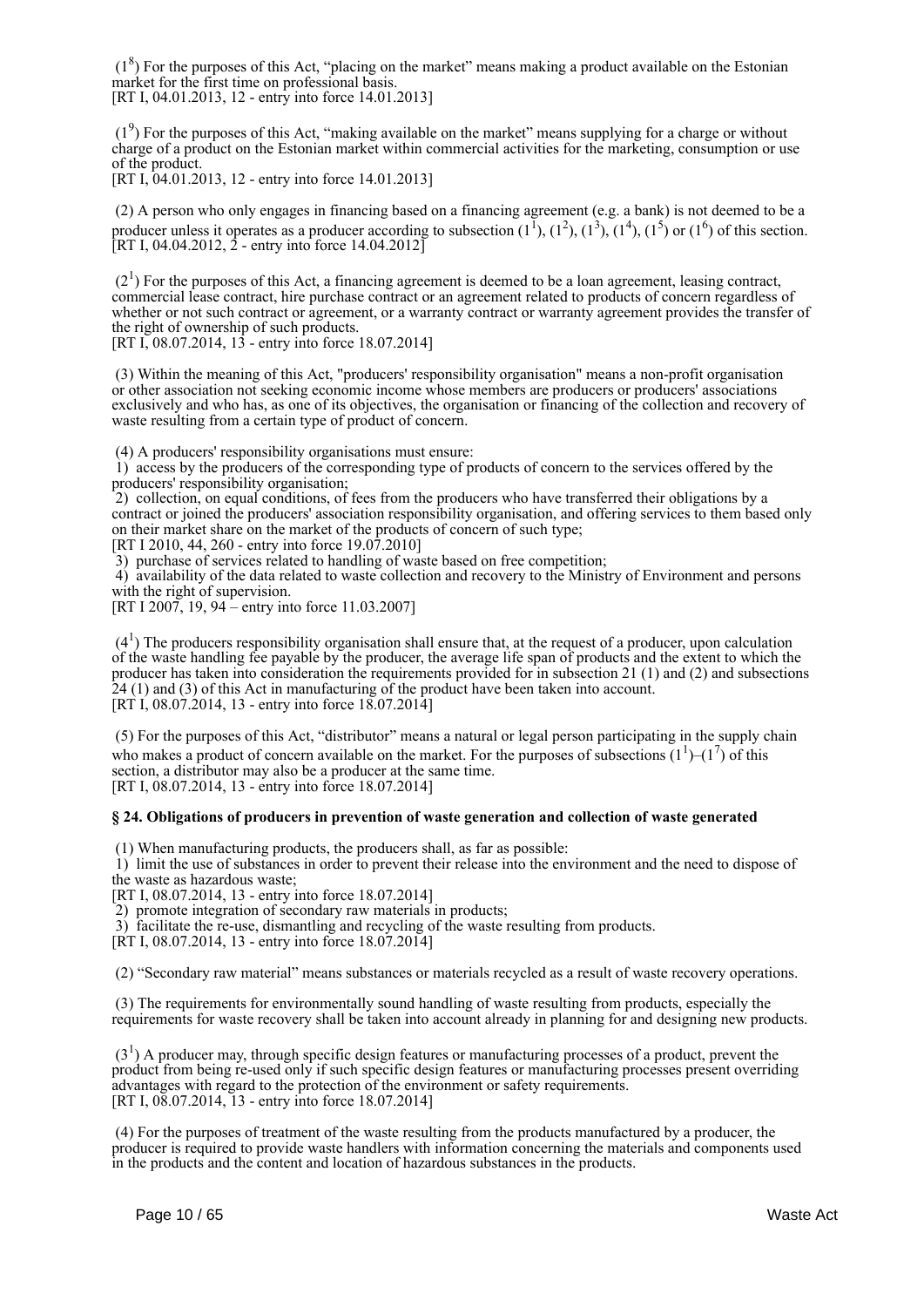[RT I, 09.11.2011, 1 - entry into force 10.11.2011]

 (5) In order to avoid environmental or health hazards in handling waste resulting from products, the minister responsible for the area has the right to issue regulations establishing the maximum contents of hazardous substances in products and the technical regulations for determining the content of hazardous substances or the target indicators for using secondary raw materials in the manufacturing of the products.

#### **§ 24<sup>1</sup> . Obligation of manufacturer upon manufacturing of electrical and electronic equipment incorporating batteries and accumulators**

[RT I, 04.01.2013, 12 - entry into force 14.01.2013]

 (1) A manufacturer shall design electrical and electronic equipment such that waste batteries and accumulators can be readily removed from the equipment. [RT I, 20.02.2015, 2 - entry into force 01.07.2015]

 $(1<sup>1</sup>)$  If waste batteries and accumulators cannot be readily removed from electrical and electronic equipment by the end-user, a manufacturer shall design appliances in such a way that waste batteries and accumulators can be readily removed by qualified professionals that are independent of the manufacturer. [RT I, 20.02.2015, 2 - entry into force 01.07.2015]

 (2) Electrical and electronic equipment in which batteries and accumulators are incorporated shall be accompanied by instructions on how those batteries and accumulators can be safely removed by either the enduser or by qualified professionals that are independent of the manufacturer. Where appropriate, the instructions shall also inform the end-user of the types of battery or accumulator incorporated into the appliance. [RT I, 20.02.2015, 2 - entry into force 01.07.2015]

 (3) The provisions of subsections (1)–(2) of this section shall not apply if, for safety, performance, medical or data integrity reasons, continuity of power supply is necessary and a permanent connection between the appliance and the battery or accumulator is required.  $[\hat{R}T I, 20.02.2015, 2 -$  entry into force 01.07.2015]

#### **§ 25. Products of concern**

 (1) "Product of concern" means a product the waste resulting from which causes or may cause health or environmental hazards, environmental nuisances or excessive pollution of the environment.

(2) Products of concern comprise:

- 1) batteries and accumulators;
- 2) [repealed RT I 2010, 44, 260 entry into force 19.07.2010]
- 3) motor vehicles and parts thereof;
- [RT I 2010, 44, 260 entry into force 19.07.2010]
- 4) electrical and electronic equipment and parts thereof;
- 5) tyres;
- [RT I 2010, 44, 260 entry into force 19.07.2010]
- 6) agricultural plastic.
- $[RT I, 04.04.2012, 2 entry into force 14.04.2012]$
- (3) For the purposes of this Act:

 1) "battery or accumulator" means a source of electrical energy generated by direct conversion of chemical energy and consisting of one or more non-rechargeable batteries or rechargeable cells;

2) [repealed - RT I 2010, 44, 260 - entry into force 19.07.2010]

 3) "motor vehicle" means a four-wheeled power-driven vehicle within the meaning of the Traffic Act or a three-wheeled motor vehicle except a three-wheeled motorcycle;

[RT I, 04.01.2013, 12 - entry into force 14.01.2013]

 4) "electrical and electronic equipment" means equipment which is dependent on electric currents or electromagnetic fields in order to work properly and equipment for the generation, transfer and measurement of such currents and designed for use with a voltage rating not exceeding 1000 Volt for alternating current and 1500 Volt for direct current;

 5) "tyre" means the tyre of an off-road vehicle defined in clause 2 36) and of the motor vehicle defined in clause 2 40) of the Traffic Act and of their trailer;

[RT I, 04.01.2013, 12 - entry into force 14.01.2013]

 6) "agricultural plastic" means silage wrap film, silage covering film, tunnel film, net wrap and plastic twine. [RT I, 04.04.2012, 2 - entry into force 14.04.2012]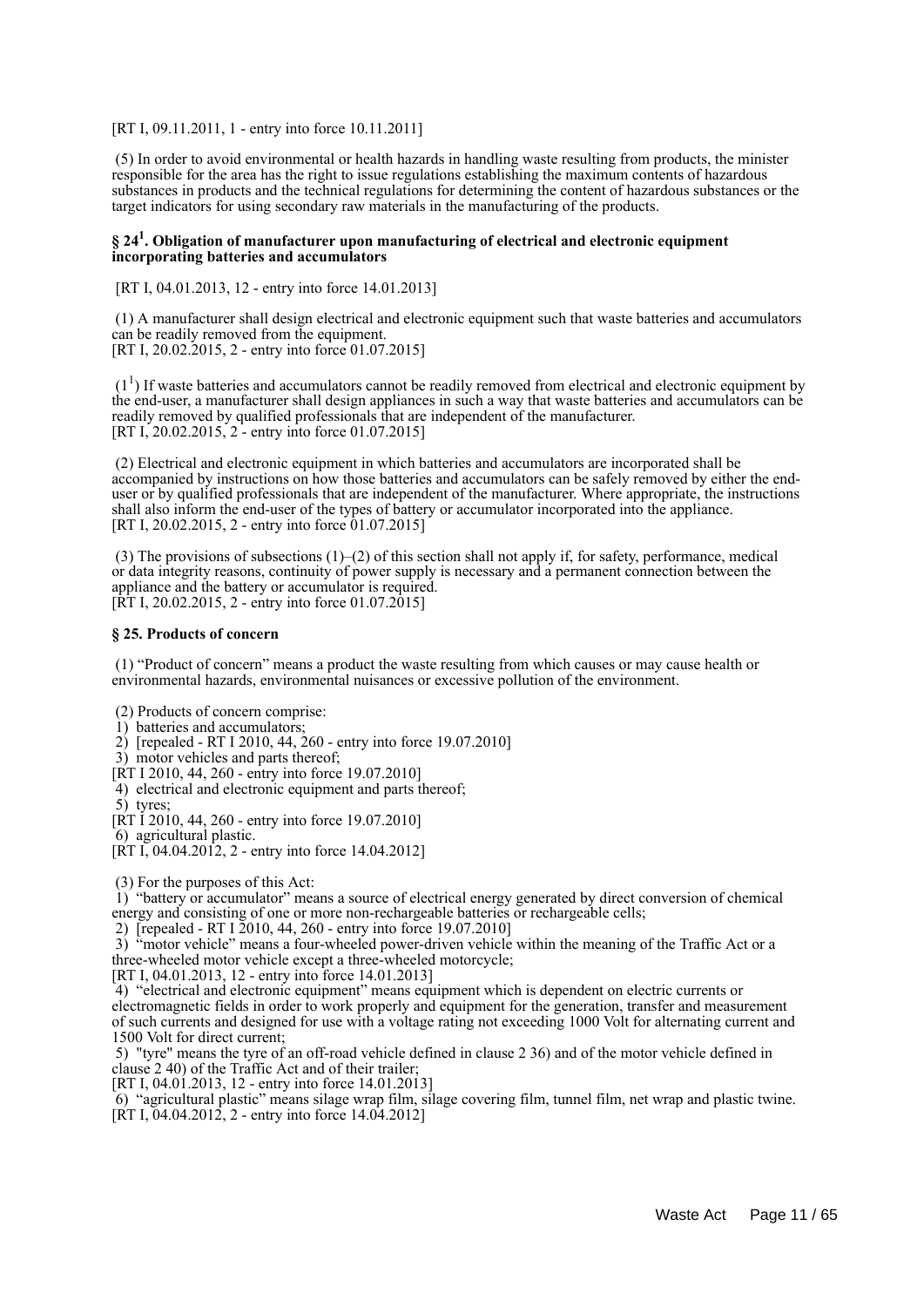$(3<sup>1</sup>)$  The words "dependent on electric currents or electromagnetic fields in order to work properly" provided for in clause (3) 4) of this section shall mean, for the purposes of §§  $26^{10}$ – $26^{16}$  and 27, that electrical and electronic equipment needs electric currents or electromagnetic fields to fulfil at least one intended function. [RT I, 08.07.2014, 13 - entry into force 18.07.2014]

 (4) The minister responsible for the area has the right to issue regulations establishing the methods and procedure for marking products of concern. [RT I 2007, 19, 94 - entry into force 11.03.2007]

#### **§ 26. Obligations of producers in handling waste resulting from products of concern**

 (1) The producer is required to ensure the collection of waste resulting from products of concern placed on the market thereby and the recovery or disposal of the waste and shall have a sufficient guarantee for the performance of such obligations. The producer may choose whether to perform those obligations individually, to transfer them by written contract to a producers' responsibility organisation or to join a producers' responsibility organisation.

[RT I 2010, 44, 260 - entry into force 19.07.2010]

 $(1<sup>1</sup>)$  The obligations established on the basis of subsection (3) of this section apply to persons who receive from waste holders waste resulting from products of concern. [RT I 2010, 44, 260 - entry into force 19.07.2010]

(1<sup>2</sup> ) [Repealed - RT I, 04.01.2013, 12 - entry into force 14.01.2013]

 $(1<sup>3</sup>)$  A producer of batteries and accumulator is required to take back a battery and an accumulator of the same type, regardless of when the battery or accumulator was placed on the market, which brand appears on the battery or accumulator and whether the user intends to buy a new battery or accumulator or not. [RT I 2010, 44, 260 - entry into force 19.07.2010]

 $(1<sup>4</sup>)$  A producer of tyres is required to take back a tyre of the same type, regardless of when the tyre was placed on the market, which brand appears on the tyre and whether the user intends to buy a tyre or not. [RT I 2010, 44, 260 - entry into force 19.07.2010]

 $(1<sup>5</sup>)$  A producer of agricultural plastic is required to take back or organise the take-back and recovery of agricultural plastic placed on the market thereby, but not exceeding the total weight of the plastic placed on the market during the previous calendar year by the producer. [RT I, 04.04.2012,<sup>2</sup> - entry into force 14.04.2012]

 (1<sup>6</sup> ) A producer of electrical and electronic equipment established in another Member State of the European Union has the right to appoint a natural or legal person, established in Estonia, as its authorised representative who shall be responsible for the fulfilling of the obligations in Estonia imposed on the producer by this Act. [RT I, 08.07.2014, 13 - entry into force 18.07.2014]

 $(1<sup>7</sup>)$  A producer of electrical and electronic equipment who sells electrical and electronic equipment in another Member State of the European Union in which it is not established is required to appoint an authorised representative in the other Member State concerned established in that Member State and who shall be responsible for the fulfilling the obligations in that Member State imposed on the producer. [RT I, 08.07.2014, 13 - entry into force 18.07.2014]

 (2) A guarantee may take the form of participation by the producer through own funding or another security equal to own funding in appropriate schemes for the financing of the management of waste arising from products of concern, a recycling insurance or a blocked bank account.

 (3) The Government of the Republic has the right to issue regulations releasing producers from obligations specified in subsection (1) of this section until a specified term as regards waste resulting from certain products of concern, including waste generated outside households, or reducing the percentage of the products of concern to be collected in the total number of the marketed products and determining the relevant target indicators and the terms for accomplishing them.

 (4) The costs of management of the waste specified in subsection (1) of this section shall be borne by the producer or a producers' responsibility organisation. The person specified in subsection  $(1^1)$  of this section shall cover the costs for management of the waste resulting from the products of concern received from the waste holder.

[RT I 2010, 44, 260 - entry into force 19.07.2010]

 $(4<sup>1</sup>)$  If a motor vehicle returned to the producer lacks parts which were included in the original set of the vehicle and are technically essential or contain a significant amount of material, such as the bodywork, axles, engine, gearbox, catalytic converter or electronic control unit, or if other waste has been added to the vehicle, then the producer may demand that the waste holder cover a part of the waste management costs, taking account of the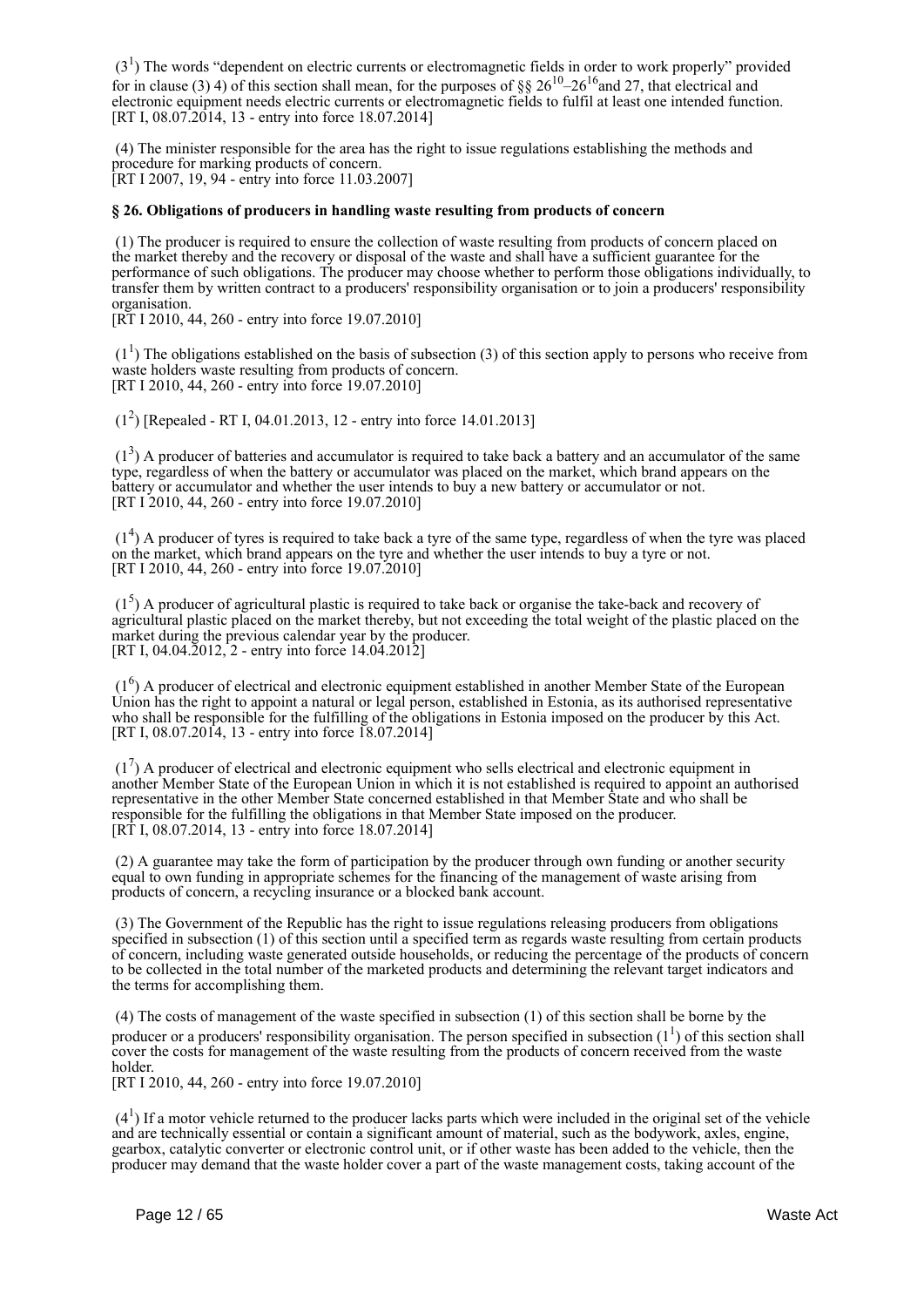value of the material of the parts absent from the returned vehicle and the waste management cost of the waste which has been added to the vehicle. [RT I 2007, 19, 94 - entry into force 11.03.2007]

 $(4<sup>2</sup>)$  If the waste resulting from electrical or electronic equipment returned to the producer is not complete in comparison to the original equipment and lack parts which were included in the original set or composition of the equipment and which contain a significant amount of material, are expensive or contain hazardous waste, or if other waste has been added to the equipment, then the producer may demand that the waste holder cover a part of the waste management costs. Any disputes concerning the completeness of equipment shall be settled by a person authorised by the city or rural municipality government. [RT I 2007, 19, 94 - entry into force 11.03.2007]

 $(4<sup>3</sup>)$  A producer placing on the market motor vehicles and their trailers shall, in the part of the tyres of the motor vehicles and trailers, keep separate account of the quantity and mass of the tyres, and organise the collection and recovery of the waste tyres removed from use. [RT I 2010, 44, 260 - entry into force 19.07.2010]

 (5) The obligation to guarantee and finance the management of waste resulting from products of concern placed on the market before obligations related to the products of concern arise to the producers (historical waste) rests with the producers who operate on the market at the time the corresponding products of concern turn into waste in proportion to their share in the market of the corresponding type of products of concern. [RT I 2010, 44, 260 - entry into force 19.07.2010]

(6) [Repealed - RT I 2007, 19, 94 - entry into force 11.03.2007]

 (7) If the producer is released from the obligation specified in subsection (1) of this section by a regulation specified in subsection (3) of this section, the costs of waste management shall be borne by the waste holder.

 (8) The Government of the Republic or a minister authorised thereby has the right to issue regulations establishing the requirements and procedure for collection, return to the producer, recovery and disposal of waste resulting from products of concern which have been removed from use.

 (9) A producer who has transferred, by a written contract, the obligations provided by this Act to a producers' responsibility organisation and who has fulfilled its obligations to the producers' responsibility organisation is not responsible for achieving the recovery and recycling targets of waste resulting from products of concern and forwarding data to the register of products of concern. In such case, the producers' responsibility organisation shall be responsible for the fulfilling respective obligations of the producer. [RT I 2010, 44, 260 - entry into force 19.07.2010]

(10) The provisions of subsections (1)–(5) and (8) of this section and §§ 26<sup>1</sup> and 27 of this Act shall not apply to batteries and accumulators used in:

 1) equipment connected with the protection of the essential interests of national security, arms, munitions and war material, except for batteries and accumulator which are not intended for specifically military purposes; 2) equipment designed to be sent into space.

[RT I, 08.07.2014, 13 - entry into force 18.07.2014]

(11) The provisions of subsections (1)–(5) and (8) of this section and §§ 26<sup>1</sup> and 26<sup>2</sup> of this Act shall not apply to:

 1) electrical and electronic equipment which is connected with the protection of the essential interests of national security, including arms, munitions and war material intended for specifically military purposes; 2) electrical and electronic equipment which is specifically designed, and is to be installed, as part of another

type of equipment to which provisions of subsections (1)–(5) and (8) of this section and §§ 26<sup>1</sup> and 26<sup>2</sup> of this Act shall not apply or which are not electrical and electronic equipment pursuant to clause 25 (3) 4) of this Act and which can fulfil its function only if it is part of that other type of equipment; 3) incandescent lamps.

 $[\overline{RT} I, 08.07.2014, 13]$  - entry into force 18.07.2014]

(12) In addition to the provisions of subsection (11) of this section, the provisions of subsections  $(1)$ –(5) and (8) of this section and §§ 26<sup>1</sup> and 26<sup>2</sup> of this Act shall not apply to:

1) electrical and electronic equipment designed to be sent into space;

2) large-scale stationary industrial tools;

 3) large-scale fixed installations, except any equipment which is not specifically designed and installed as part of those installations;

4) means of transport for persons or goods, excluding electric two-wheel vehicles which are not type-approved;

5) non-road mobile machinery made available exclusively for professional use;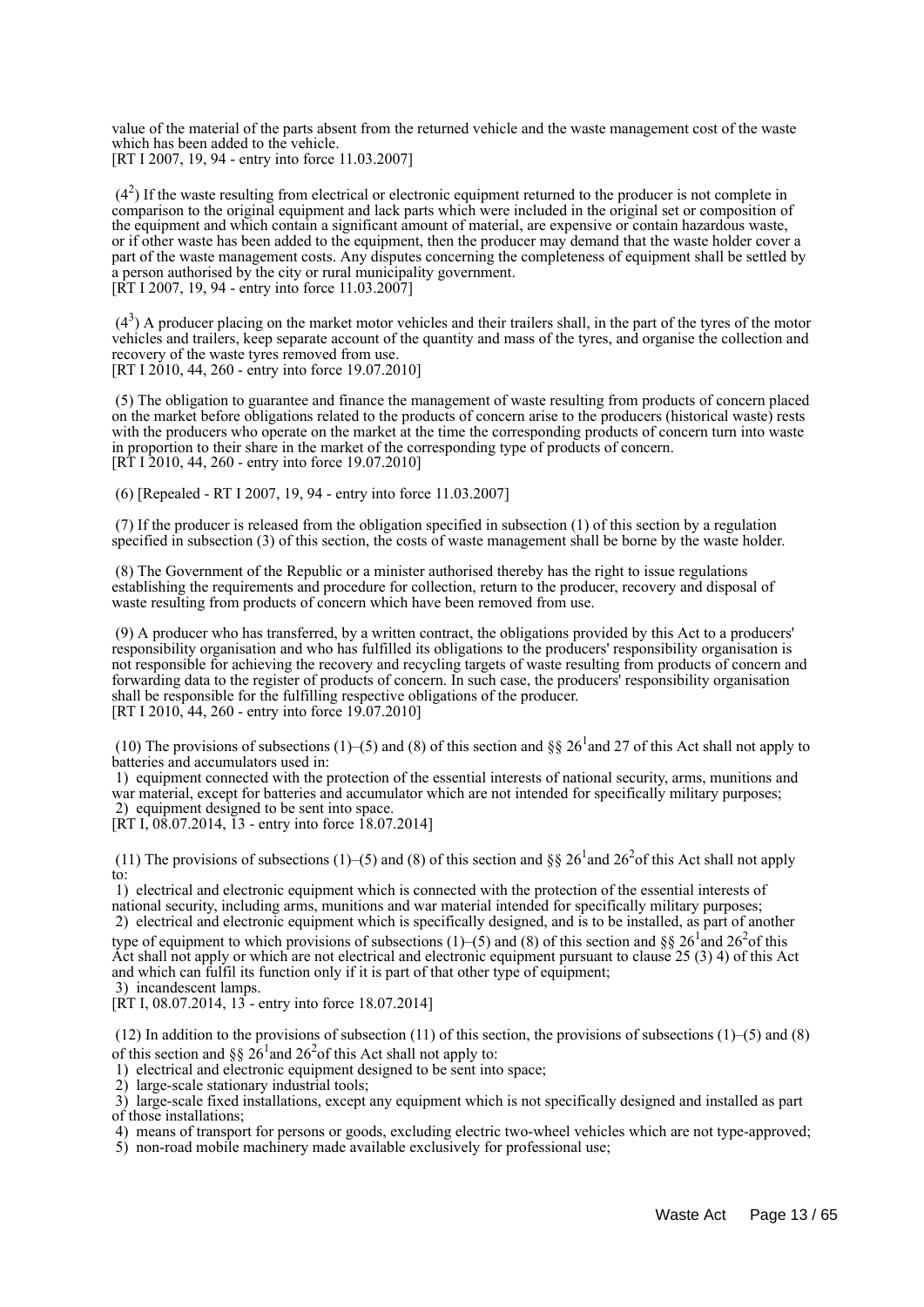6) electrical and electronic equipment specifically designed solely for the purposes of research and development that is only made available on a business-to business basis;

 7) medical devices and *in vitro*diagnostic medical devices, which are expected to be infective before the end of their life, and active implantable medical devices.

[RT I, 08.07.2014, 13 - entry into force 15.08.2018]

(13) In this section, the following terms are used:

1) large-scale stationary industrial tools – the term has the meaning provided for in clause 27 (6) 1) of this Act: 2) large-scale fixed installation – a large-size combination of several types of apparatus and, where applicable, other devices, which are assembled, installed and de-installed by professionals, are intended to be used permanently as part of a building or a structure at a pre-defined and dedicated location and can only be replaced

by the same specifically designed equipment; 3) non-road mobile machinery made available exclusively for professional use – the term has the meaning provided for in clause  $27(6)$  4) of this Act;

4) medical device – a medical device pursuant to  $\S$  3 of the Medical Devices Act and which is also electrical and electronic equipment;

 5) *in vitro*diagnostic medical device – an *in vitro*diagnostic medical device pursuant to § 6 of the Medical Devices Act;

6) active implantable medical device – an active implantable medical device pursuant to  $\S 6$  of the Medical Devices Act.

[RT I, 08.07.2014, 13 - entry into force 15.08.2018]

## **§ 26<sup>1</sup> . Register of products of concern**

 (1) The register of products of concern is a state register within the meaning of the Databases Act where data concerning the producers of products of concern is gathered, and where data concerning products of concern manufactured in, imported into and exported from Estonia and data on the recovery of waste resulting from products of concern is maintained and processed. [RT I 2007, 19, 94 - entry into force 11.03.2007]

 $(1<sup>1</sup>)$  Producers are required to register themselves in the register of products of concern and to submit data to the register.

[RT I 2007, 19, 94 - entry into force 11.03.2007]

 (1<sup>2</sup> ) An undertaking who exports motor vehicles, tyres and batteries and accumulators from Estonia shall also submit data to the register of products of concern. [RT I 2010, 44, 260 - entry into force 19.07.2010]

 (1<sup>3</sup> ) A producer of electrical and electronic equipment established outside Estonia and who places equipment on the market in Estonia shall be registered in the register of products of concern through an authorised representative established in Estonia. An authorised representative shall be appointed by a written authorisation. [RT I, 08.07.2014, 13 - entry into force 18.07.2014]

 (1<sup>4</sup> ) A producer of electrical and electronic equipment established in Estonia but who places electrical and electronic equipment on the market of another Member State of the European Union shall be registered in a corresponding register of that Member State of the European Union where the producer places equipment on the market.

[RT I, 08.07.2014, 13 - entry into force 18.07.2014]

 (2) The register of products of concern shall be established and the statutes of the register shall be approved by the Government of the Republic pursuant to the procedure provided by the Public Information Act. [RT I 2007, 19, 94 - entry into force 11.03.2007]

 (3) The information subject to entry in the register of products of concern, the procedure for submission thereof, access to information in the register and the procedure for forwarding information arising from international agreements shall be established by the statutes of the register of products of concern. [RT I 2010, 44, 260 - entry into force 19.07.2010]

 $(3<sup>1</sup>)$  The standard formats for registry cards of the register of products of concern shall be established by a regulation of the minister responsible for the area. [RT I 2010, 44, 260 - entry into force 19.07.2010]

 (4) The minister responsible for the area has the right to establish, by a regulation, a detailed list of the waste resulting from products of concern in compliance with the waste list prepared on the basis of subsection 2 (4) of this Act if this is necessary in order to specify the waste and to enter the recovery data in the register or products of concern.

[RT I 2007, 19, 94 - entry into force 11.03.2007]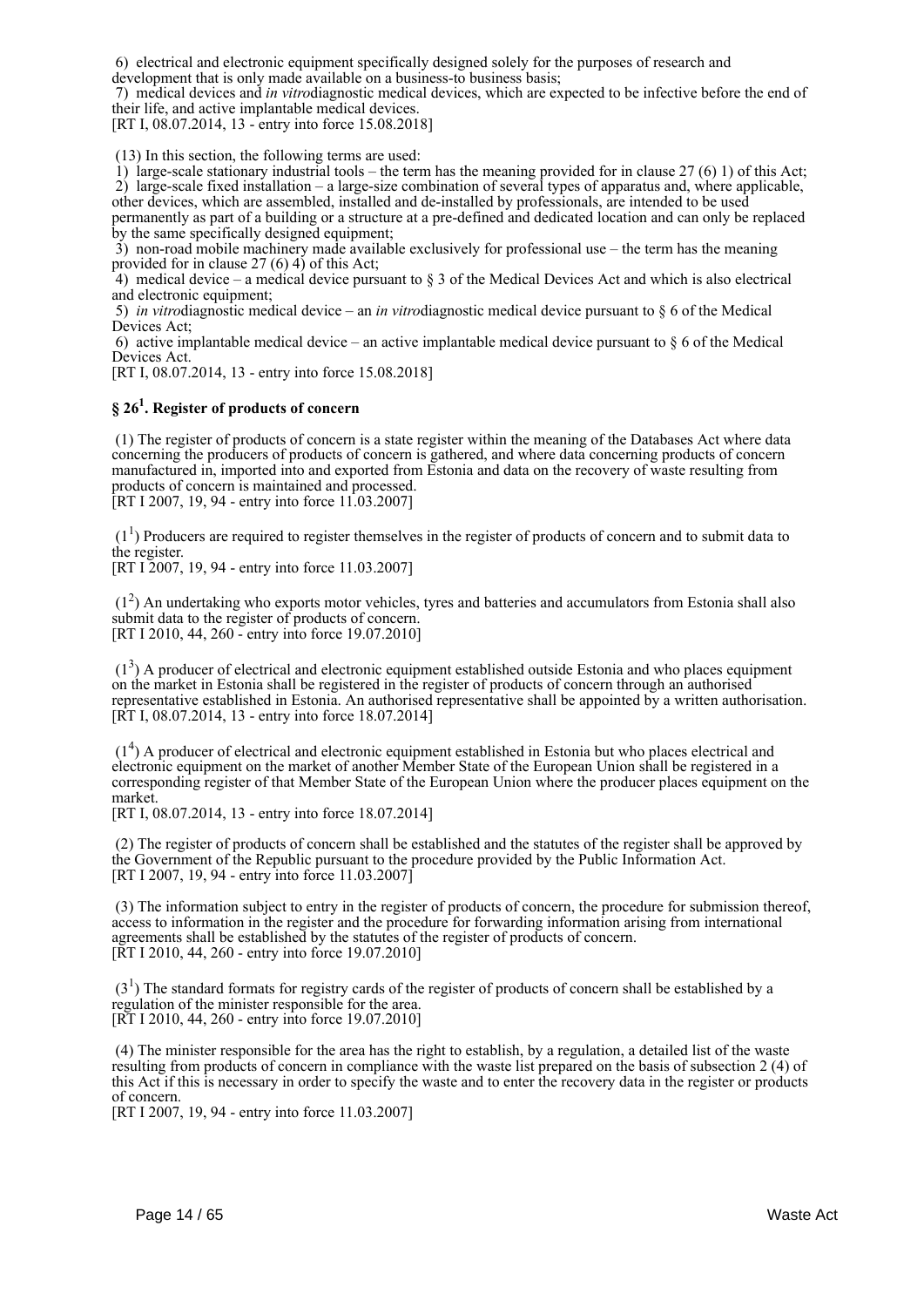## **§ 26<sup>2</sup> . Covering of costs incurred upon return of waste electrical and electronic equipment to producer**

 (1) The costs of collection, recovery or disposal of waste electrical and electronic equipment resulting from household electrical and electronic equipment marketed before 13 August 2005 shall be borne collectively by the producers who market the relevant type of household electrical and electronic equipment at the time waste electrical and electronic equipment resulted from such equipment. The producers shall bear the costs in proportion to their market share in the sale of the corresponding type of electrical and electronic equipment.

 (2) The costs of collection, recovery or disposal of waste electrical and electronic equipment resulting from other sources than household electrical and electronic equipment marketed before 13 August 2005 which have been substituted by new equipment of the same type or performing the same function shall be borne by the producer who sold the equipment by which the equipment which has turned into electrical or electronic waste is substituted.

 (3) The costs of collection, recovery or disposal of waste electrical and electronic equipment resulting from other sources than household electrical and electronic equipment marketed before 13 August 2005 shall be borne by the waste holder unless the waste holder has substituted such equipment by new equipment of the same type or performing the same function.

[RT I 2007, 19, 94 - entry into force 11.03.2007]

 (4) Each producer shall be responsible for the collection, recovery or disposal of waste resulting from the producer's own products placed on the market after 13 August 2005. [RT I 2007, 19, 94 - entry into force 11.03.2007]

## **§ 26<sup>3</sup> . Covering of costs incurred upon collection and return to producer of end-of-life vehicles**

 (1) The producer shall bear the costs of receiving and handling if end-of-life vehicles in proportion to the market share in motor vehicles by make initially registered in the traffic register during the last calendar year.

(2) Upon collection of the motor vehicles specified in subsection 26  $(4<sup>1</sup>)$  of this Act, the producer may demand that the price of the net carrying value of the missing part be compensated by the waste holder. The net carrying value of the absent part shall not exceed the net carrying value of the material of the missing part.

 (3) The provisions of subsection (2) of this section does not apply if a part of an end-of-life vehicle is missing as a result of a misdemeanour or criminal offence, unless the waste holder was the person who committed the misdemeanour or criminal offence.

 (4) The producer and distributor are required to collect the discarded parts of vehicles from a waste holder regardless of whether or not the waste holder intends or substitute it with new parts. [RT I 2007, 19, 94 - entry into force 11.03.2007

#### **§ 26<sup>4</sup> . Distribution of costs arising from collection and recovery of products of concern between producers and producers' responsibility organisations**

 Each producer and producers' responsibility organisation who has recovered waste resulting from products of concern more than the average level of recovery has the right to demand that other producers or producers' responsibility organisations who have recovered waste resulting from products of concern less than the average recovery level cover collection and recovery costs to the extent which guarantees an equal financial burden to all producers or producers' responsibility organisations, taking account of the share of the producers or producers' responsibility organisations in the total amount of products of concern of corresponding type placed on the market.

[RT I 2007, 19, 94 - entry into force 11.03.2007]

#### **§ 26<sup>5</sup> . Presentation of information to user concerning costs of management of waste electrical and electronic equipment and waste batteries and accumulators**

 (1) Upon the sale of electrical and electronic equipment placed on the market before 13 August 2005, the producers may indicate the waste management costs as a separate part of the price of the equipment until 13 August 2012 or until 13 August 2014. [RT I, 09.11.2011, 1 - entry into force 10.11.2011]

 $(1<sup>1</sup>)$  Upon the sale of electrical and electronic equipment placed on the market after 13 August 2005, the producers may not indicate the waste management costs as a separate part of the price of the equipment. [RT I, 09.11.2011, 1 - entry into force 10.11.2011]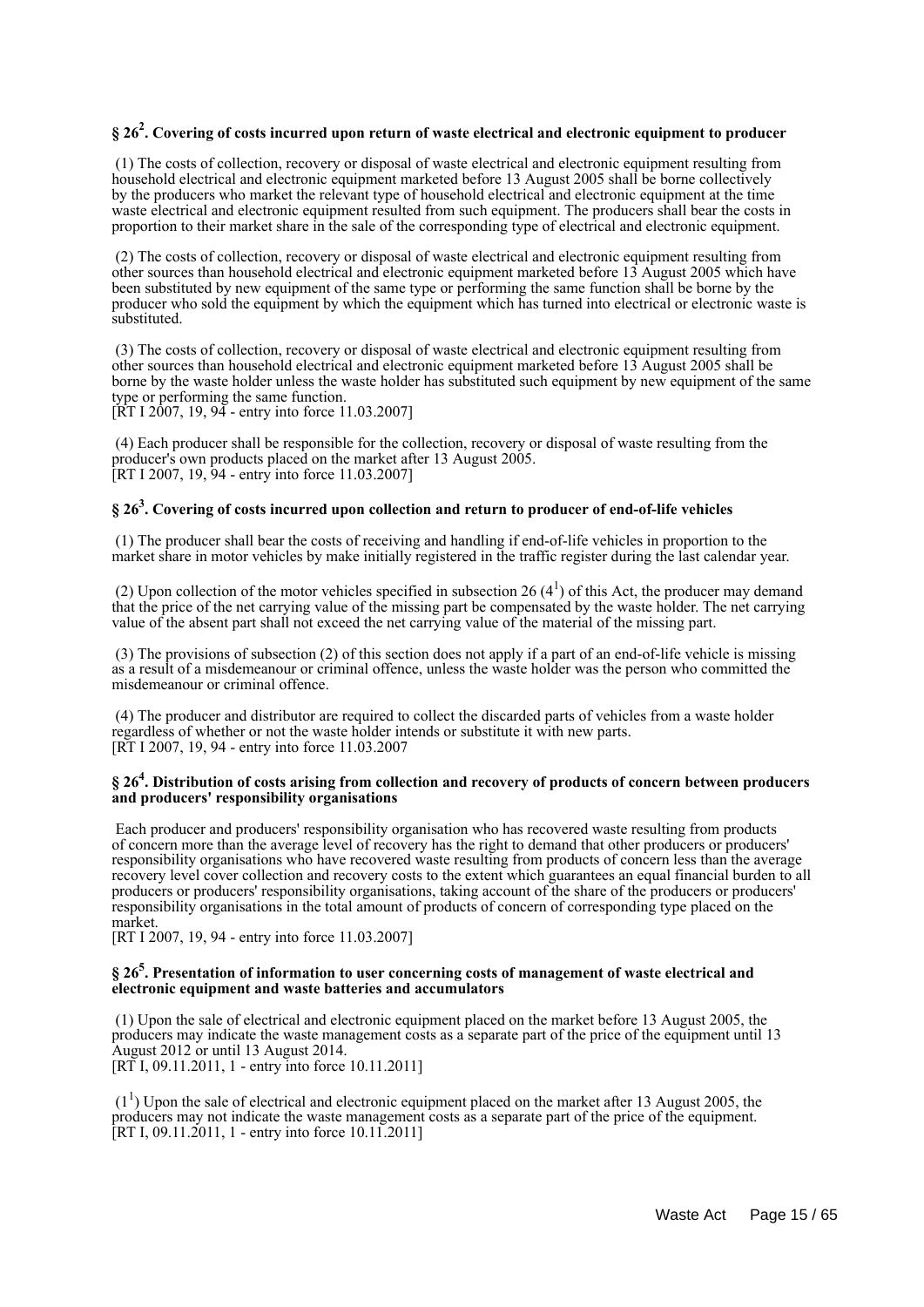(2) Upon the sale of batteries or accumulators, the producers may not indicate the waste management costs as a separate part of the price of the battery or accumulator.

 (3) The minister responsible for the area shall establish, by a regulation, a detailed list of the terms specified in subsection (1) of this section by categories of electrical and electronic equipment. [RT I 2010, 44, 260 - entry into force 19.07.2010]

## **§ 26<sup>6</sup> . Covering of costs incurred upon collection and further handling of used batteries and accumulators**

 A producer of batteries and accumulators used in motor vehicles and industry may, instead of accepting used accumulators and batteries free of charge, also enter into a different agreement with the user, who is a legal person or sole proprietor, concerning the coverage of costs of handling of waste resulting from accumulators and batteries.

[RT I 2010, 44, 260 - entry into force 19.07.2010]

#### **§ 26<sup>7</sup> . Obligations of producer and distributor upon take-back of waste resulting from electrical and electronic equipment and batteries and accumulators at place of sale**

 (1) A distributor of electrical and electronic equipment is responsible for ensuring that waste resulting from the equipment can be returned to the distributor at the place of sale free of charge on a one-to-one basis as long as the equipment is of equivalent type and has fulfilled the same functions as the supplied equipment.

 $(1<sup>1</sup>)$  A distributor of electrical and electronic equipment is required at its place of sale, the selling space of which is at least 400  $m^2$ , to take back waste electrical and electronic equipment free of charge the external dimensions of which do not exceed 25 cm, regardless of whether the user buys a new equipment of the same type or equipment of the such type is sold in the place of sale.  $[\hat{R}T I, 08.07.2014, 13 - entry into force 18.07.2014]$ 

 (2) A producer of electrical and electronic equipment shall supply the distributor specified in subsections (1) and  $(1^1)$  of this section with the necessary collection container upon the corresponding request of the distributor. [RT I, 08.07.2014, 13 - entry into force 18.07.2014]

 (3) A distributor of batteries and accumulators is responsible for ensuring that waste resulting from the battery or accumulator can be returned to the distributor at the place of sale free of charge as long as the battery or accumulator is of equivalent type and has fulfilled the same functions as the supplied battery or accumulator.

 (4) A producer of batteries and accumulators shall supply the distributor specified in subsection (3) of this section with the collection container necessary for collection. [RT I 2010, 44, 260 - entry into force 19.07.2010]

## **§ 26<sup>8</sup> . Notification of users of products of concern and organisation of information campaign**

 (1) A producer is required to notify the user of a product of concern of return facilities for waste resulting from the product of concern and organise information campaigns to raise environmental awareness of users.

 (2) A producer and producers' responsibility organisation are required, in co-operation with distributors, to make information available to a user of a product of concern regarding the places where waste resulting from the product of concern can be taken back by making available the locations and telephone numbers where relevant information can be obtained.

 (3) A producer and producers' responsibility organisation are required to organise information campaigns, including national information campaigns at least once a year, to notify the users of products of concern of the possibilities for collecting and handling the waste resulting from products of concern.

 (4) The list of information made available to users of products of concern and the manners of and procedure for the presentation of information shall be established by a regulation of the minister responsible for the area.

 (5) The costs of notification, including organisation of information campaigns shall be paid by the producer or producers' responsibility organisation. Producers and producers' responsibility organisations may organise joint information campaigns.

 (6) A producers' responsibility organisation is required to submit to the register of products of concern not later than by 25 April each year a report on information campaigns, including a national information campaign organised during the previous calendar year. The report shall include information concerning the costs of the information campaigns.

 (7) A producer of motor vehicle parts, batteries and accumulators or household electrical and electronic equipment and producers' responsibility organisation are required, in co-operation with distributor, to make available, in addition to information specified in subsection (2) of this section, also the information concerning the possibility to take back waste electrical and electronic equipment, waste batteries and accumulators or used motor vehicle parts to the place of sale.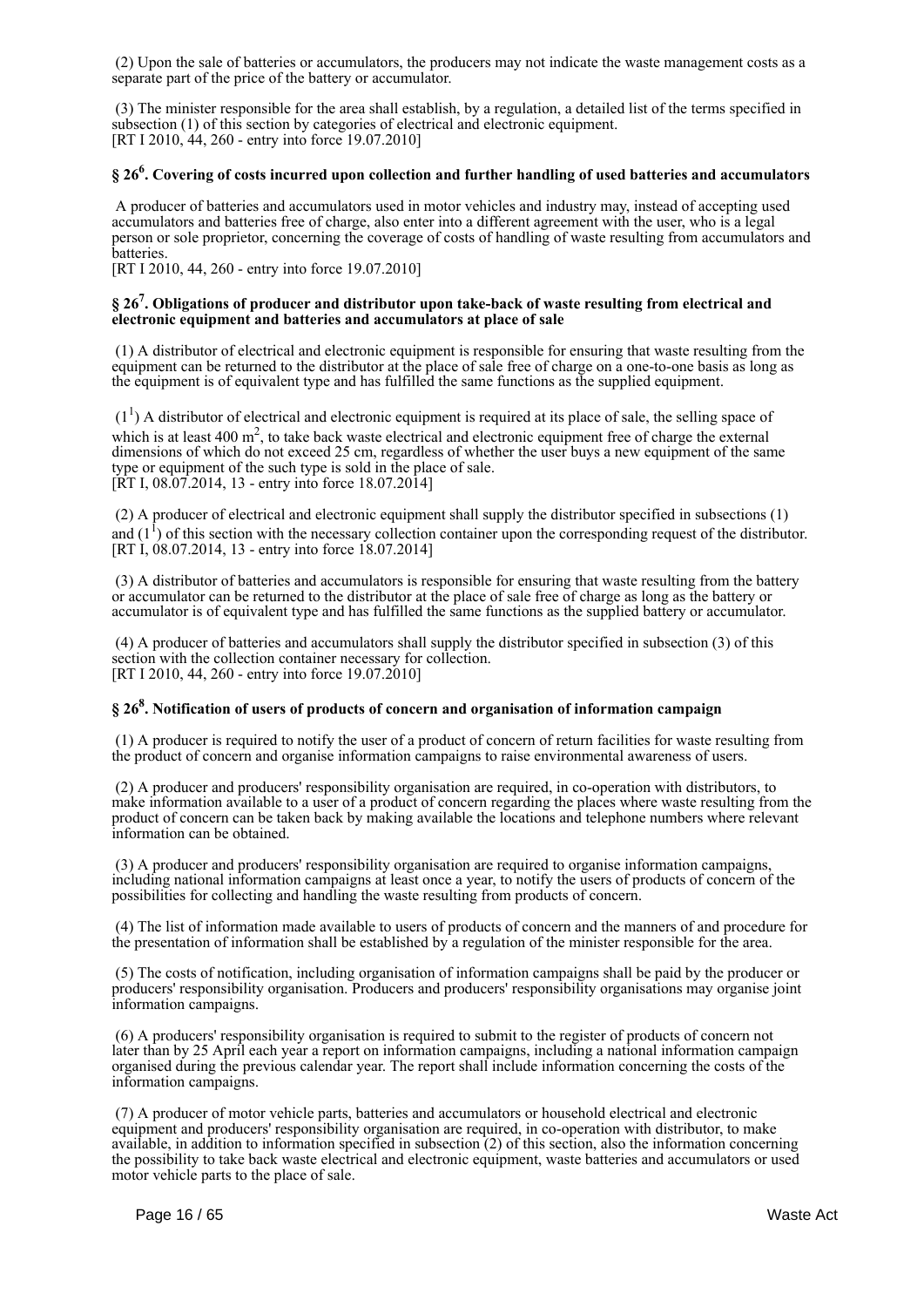(8) A producer of batteries and accumulators and producers' responsibility organisation are not required to present the information specified in subsections (2) and (7) of this section at the place of sale if the container for waste batteries and accumulators is in a visible place for all the visitors of the place of sale and the collection container is adequately labelled.

 (9) The following are not required to organise information campaigns, including national information campaigns specified in subsection (3) of this section:

 1) a producer of electrical and electronic equipment who places on the market only equipment other than household electrical and electronic equipment;

 2) a producer of batteries and accumulators who places on the market batteries or accumulators only for industrial or professional use or accumulators used in electric vehicles of any type;

 3) a producer of batteries and accumulators who places on the market batteries and accumulators only together with motor vehicles or off-road vehicles to which the obligation provided for in subsection 26 (1) of this Act does not apply;

4) a producer of tyres who places on the market solid tyres or tyres of excavation dumpers;

 5) a producer of tyres who places on the market tyres only together with motor vehicles or off-road vehicles to which the obligation provided for in subsection  $26(1)$  of this Act does not apply, or tyres together with trailers; 6) a producer of agricultural plastic.

 $[\hat{R}T \hat{I}]$ , 08.07.2014,  $\hat{I}$ 3 - entry into force 18.07.2014]

 (10) A producer specified in subsection (9) of this section may make the information provided for in subsection (3) of this section available in another manner. [RT I, 04.01.2013, 12 - entry into force 14.01.2013]

## **§ 26<sup>9</sup> . Restriction on buying up products of concern**

 (1) Products of concern containing hazardous substances or components separated from such products may be bought up as waste only from producers registered in the register of products of concern established on the basis of subsection  $26<sup>1</sup>(2)$  of this Act or producers' responsibility organisations or undertakings holding waste permits whose lawful activities produced the waste.

 (2) The restriction provided for in subsection (1) of this section does not apply to the sale of waste resulting from products of concern acquired in the course of supervision by the supervision authority or local government. [RT I 2010, 44, 260 - entry into force 19.07.2010]

## **§ 26<sup>10</sup> . Obligations of manufacturer of electrical and electronic equipment**

 (1) In order to comply with the requirements provided for in § 27 of this Act, a manufacturer of electrical and electronic equipment (hereinafter *manufacturer*) is required to.

 1) ensure upon placing on the market of electrical and electronic equipment that the equipment is designed and manufactured in conformity with the requirements provided for in  $\S 27$  of this Act;

 2) comply with the requirements of the Product Conformity Act and the requirements established on the basis thereof as regards the placement of electrical equipment on the market;

[RT I, 23.03.2015, 4 - entry into force 01.07.2015]

 3) draw up an European Union declaration of conformity and affix the CE marking on the finished product if the procedure specified in clause 2) of this subsection demonstrates that the electrical and electronic equipment is in conformity with the requirements;

 4) keep the technical documentation and the European Union declaration of conformity for ten years after the electrical and electronic equipment has been placed on the market;

 5) keep a register of non-conforming electrical and electronic equipment and product recalls, and keep distributors informed thereof;

 6) ensure that the electrical and electronic equipment bears a type, batch or serial number or other element allowing its identification, or, where the size or nature of the electrical and electronic equipment does not allow it, that the required information is provided on the packaging or in a document accompanying the electrical and electronic equipment.

 (2) Where other legislation requires the application of a conformity assessment procedure which is at least as stringent as provided for in clause (1) 2) of this section, compliance with the requirements provided for in  $\S 27$ of this Act may be demonstrated within the context of that procedure and a single technical documentation may be drawn up.

 (3) In order to be in conformity with the requirements provided for in § 27 of this Act, manufacturers shall ensure that the procedure is in place for series production to remain in conformity with the specified requirements Changes in product design or characteristics and changes in the harmonised standards or in technical specifications by reference to which conformity of electrical and electronic equipment is declared shall be adequately taken into account.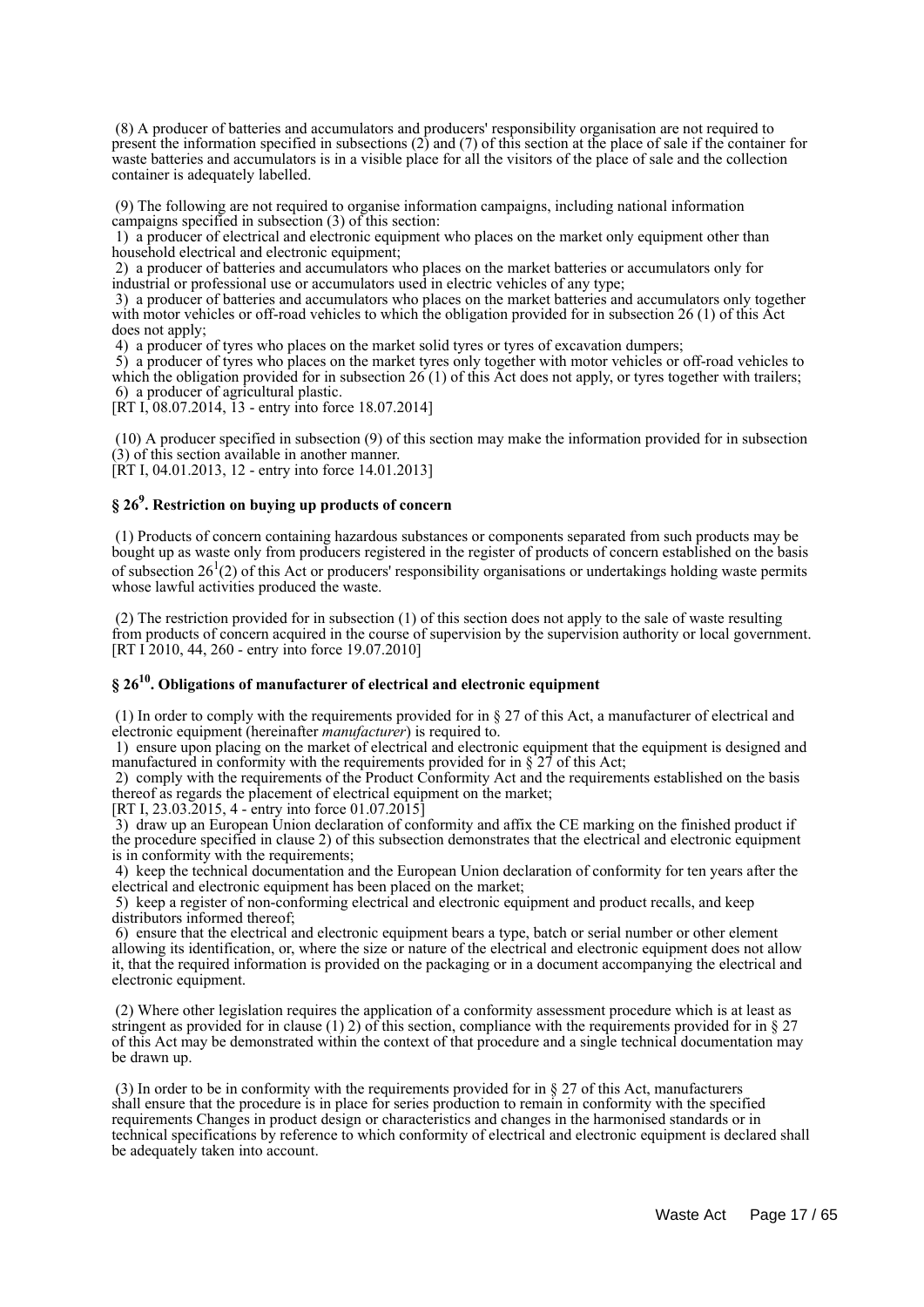(4) In order to be in conformity with the requirements provided for in § 27 of this Act, manufacturers indicate their name, registered trade name or registered trade mark and the address at which they can be contacted on the electrical and electronic equipment or, where that is not possible, on its packaging or in a document accompanying the electrical and electronic equipment. The address must indicate a single point at which the manufacturer can be contacted. Where other legislation contains provisions for the affixing of the manufacturer's name and address which are at least as stringent, those provisions shall apply;

 (5) In order to be in conformity with the requirements provided for in § 27 of this Act, manufacturers are required to, in addition to the provisions of subsections  $(1)$ ,  $(3)$  and  $(4)$  of this section:

 1) immediately take the necessary corrective measures to bring the electrical and electronic equipment into conformity with the requirements established by this Act, to withdraw it or recall it, if the equipment placed on the market is not in conformity with the requirements provided for in § 27 of this Act;

 2) immediately inform of the non-conformity of the equipment with the requirements provided for in § 27 of this Act the competent national authorities of the Member States in which they made the electrical and electronic equipment available to that effect, giving details, in particular, of the non-conformity and of any corrective measures taken;

 3) at a reasoned request from a competent national authority of the Member State, provide it with all the information and documentation necessary to demonstrate the conformity of the electrical and electronic equipment with the requirements provided for in § 27 of this Act, in a language which can be easily understood by that authority;

 4) to co-operate with the competent authority on any action taken by the manufacturer to ensure compliance with the requirements provided for in § 27 of this Act of the electrical and electronic equipment which they have placed on the market.

(6) In this section and §§  $26^{11}$ – $26^{16}$  and 27 of this Act, the following terms are used: [RT I, 08.07.2014, 13 - entry into force 18.07.2014]

 1) "manufacturer of electrical and electronic equipment" means any person who manufactures an electrical and electronic equipment or who has an electrical and electronic equipment designed or manufactured and markets it under its name or trademark;

 2) "placing on the market" means placing a product on the market within the meaning of Article 2(2) of Regulation (EC) No 765/2008 of the European Parliament and of the Council setting out the requirements for accreditation and market surveillance relating to the marketing of products and repealing Regulation (EEC) No 339/93 (OJ L 218, 13.08.2008, p. 30–47);

 3) "recall" means recall within the meaning of Article 2(14) of Regulation (EC) No 765/2008 of the European Parliament and of the Council;

 4) "withdrawal" means withdrawal within the meaning of Article 2(15) of Regulation (EC) No 765/2008 of the European Parliament and of the Council;

 5) "conformity assessment" means the process demonstrating whether the requirements for electrical and electronic equipment provided for in § 27 of this Act are met;

 6) "technical specification" means technical specification within the meaning of Article 2(8) of Regulation (EC) No 765/2008 of the European Parliament and of the Council;

 $7)$  "harmonised standard" means harmonised standard within the meaning of Article 2(9) of Regulation (EC) No 765/2008 of the European Parliament and of the Council;

[RT I, 04.01.2013, 12 - entry into force 14.01.2013]

## **§ 26<sup>11</sup> . Obligations of authorised representative**

 (1) A manufacturer has the right to appoint an authorised representative on the basis of a written authorisation to fulfil the requirements provided for in § 27 of this Act.

(2) For the purposes of this section and  $\S 26^{14}$  of this Act, "authorised representative" means a person who has received from the manufacturer a written authorisation to act on behalf of the manufacturer with specific tasks.

 (3) An authorised representative shall perform the tasks within the limits of the authority granted by the manufacturer.

 (4) The authorisation shall enable the authorised person to perform at least the following acts to fulfil the requirements provided for in § 27 of this Act:

 1) to keep the European Union declaration of conformity and the technical documentation at the disposal of the surveillance authority for ten years following the placing on the market of the electrical and electronic equipment:

 2) at a reasoned request from competent authorities of the Member States, to provide them with all the information and documentation necessary to demonstrate the compliance of the electrical and electronic equipment with the requirements provided for in this Act;

 3) to co-operate with the competent authorities of the Member States, at their request, on any action taken to ensure compliance of the electrical and electronic equipment with the requirements provided for in § 27 of this Act covered by the authorisation.

(5) An authorised representative shall not be required to perform the obligation provided for in clause  $26^{10}(1)$  1) of this Act or prepare technical documentation to fulfil the requirements provided for in § 27 of this Act. [RT I, 04.01.2013, 12 - entry into force 14.01.2013]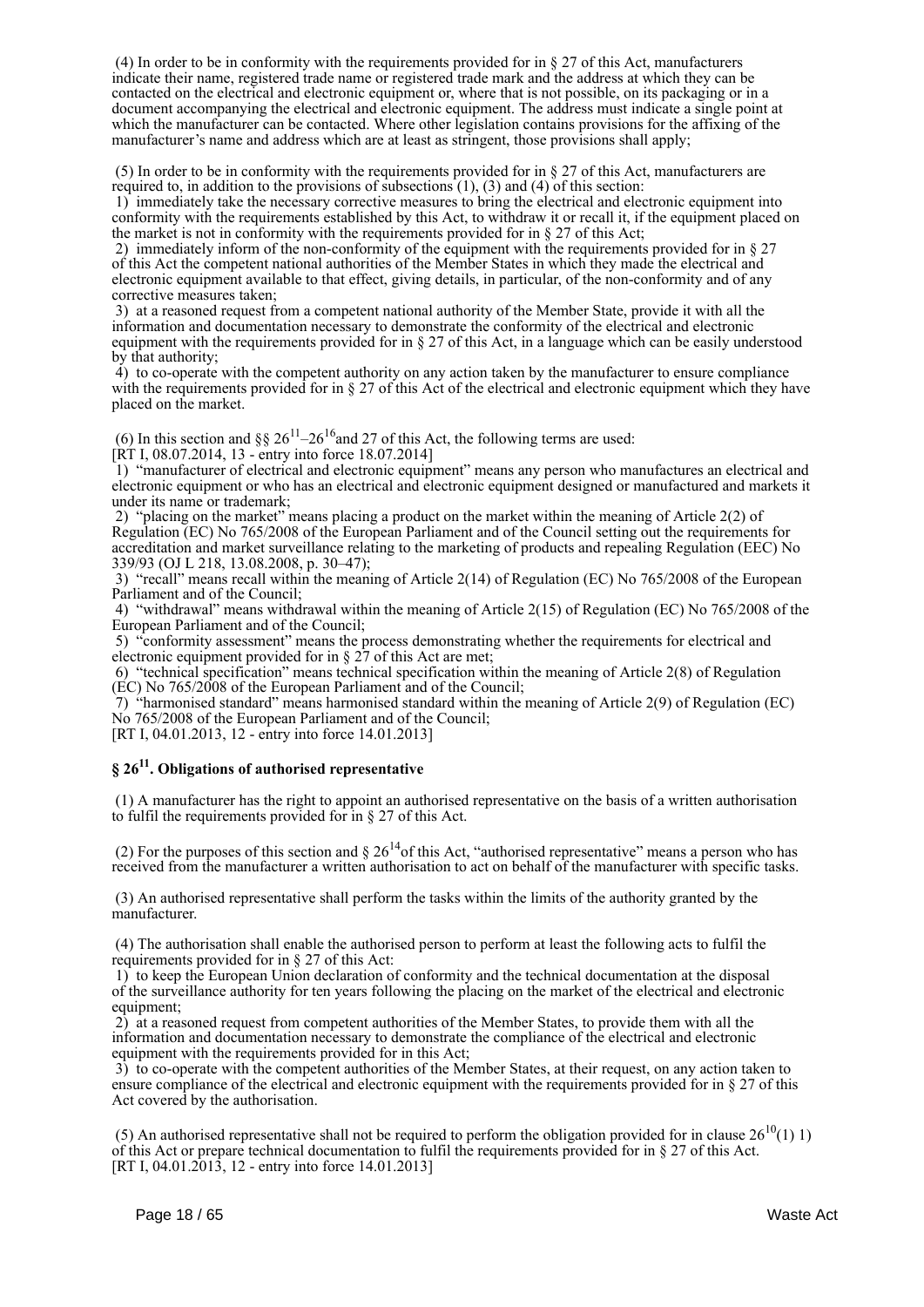## **§ 26<sup>12</sup> . Obligations of importer of electrical and electronic equipment**

 (1) In order to comply with the requirements provided for in § 27 of this Act, an importer of electrical and electronic equipment (hereinafter *importer*) is required:

 1) to place only electrical and electronic equipment that complies with the requirements provided for in § 27 of this Act on the European Union market;

2) before placing an electrical and electronic equipment on the market, to ensure that the manufacturer has carried out appropriate assessment of conformity of the equipment with the requirements established by this Act, and that, according to the technical documentation prepared by the manufacture, the electrical and electronic equipment bears the CE marking and is accompanied by the required documents, and that the manufacturer has complied with the requirements provided for in clause  $26^{10}(1)$  6) and subsection  $26^{10}(4)$  of this Act: [RT I, 08.07.2014, 13 - entry into force 18.07.2014]

 3) not to place an electrical and electronic equipment which is not in conformity with the requirements provided for in § 27 of this Act on the market until it has been brought into conformity with the requirements, and to inform the manufacturer and the supervisory authority thereof;

 4) to keep, for ten years following the placing on the market of the electrical and electronic equipment, a copy of the European Union declaration of conformity at the disposal of supervisory authorities and ensure that the technical documentation can be made available to those authorities at their request.

(2) For the purposes of  $\S 26^{14}$ of this Act, "importer of electrical and electronic equipment" means a person who places a product from a third country on the European Union market.

 (3) In addition to the provisions of subsection (1) of this section, an importer is required to comply with the requirements provided for in clause  $26^{10}(1)$  5) and subsections  $26^{10}(4)$  and (5) of this Act.

(4) The obligations of a manufacturer provided for in §  $26^{10}$  of this Act shall apply to an importer if the importer places electrical and electronic equipment on the market under its name or trade mark, or modifies the electrical and electronic equipment already placed on the market in such a way that compliance with the requirements provided for in § 27 of this Act may be affected.

[RT I, 04.01.2013, 12 - entry into force 14.01.2013]

## **§ 26<sup>13</sup> . Obligations of distributor of electrical and electronic equipment**

 (1) In order to comply with the requirements provided for in § 27 of this Act, a distributor of electrical and electronic equipment (hereinafter *distributor*) is required to:

 1) when making an electrical and electronic equipment available on the market, to take into account the requirements applicable in particular by verifying that the electrical and electronic equipment bears the CE marking, that it is accompanied by the required documents in Estonian, and that the manufacturer and the importer have complied with the requirements provided for in clause  $26^{10}(1)$  6) and subsection  $26^{10}(4)$  of this Act.

 2) not to make an electrical and electronic equipment which is not in conformity with the requirements provided for in § 27 of this Act available on the market until it has been brought into conformity with the requirements, and to inform the manufacturer, importer and the supervisory authority thereof;

 3) to take the necessary corrective measures to bring the electrical and electronic equipment into conformity with the requirements established by this Act, to withdraw it or recall it, if the equipment placed on the market is not in conformity with the requirements provided for in § 27 of this Act, and immediately inform the competent authority giving details, in particular, of the non-compliance and of any corrective measures taken;

 4) at a reasoned request from a competent authority, provide it with all the information and documentation necessary to demonstrate the conformity of the electrical and electronic equipment with the requirements provided for in § 27 of this Act;

 5) to co-operate with the competent authority on any action taken by the distributor to ensure compliance with the requirements provided for in  $\S 27$  of this Act of the electrical and electronic equipment which they have made available on the market.

(2) For the purposes of  $\S 26^{14}$ of this Act, "distributor" means any natural or legal person in the supply chain, other than the manufacturer or the importer, who makes an electrical and electronic equipment available on the market.

 (3) For the purposes of this section, "making available on the market" means making available on the market within the meaning of Article 2(1) of Regulation (EC) No 765/2008 of the European Parliament and of the Council.

(4) The obligations of a manufacturer provided for in §  $26^{10}$  of this Act shall apply to a distributor of electrical and electronic equipment if the distributor places electrical and electronic equipment on the market under its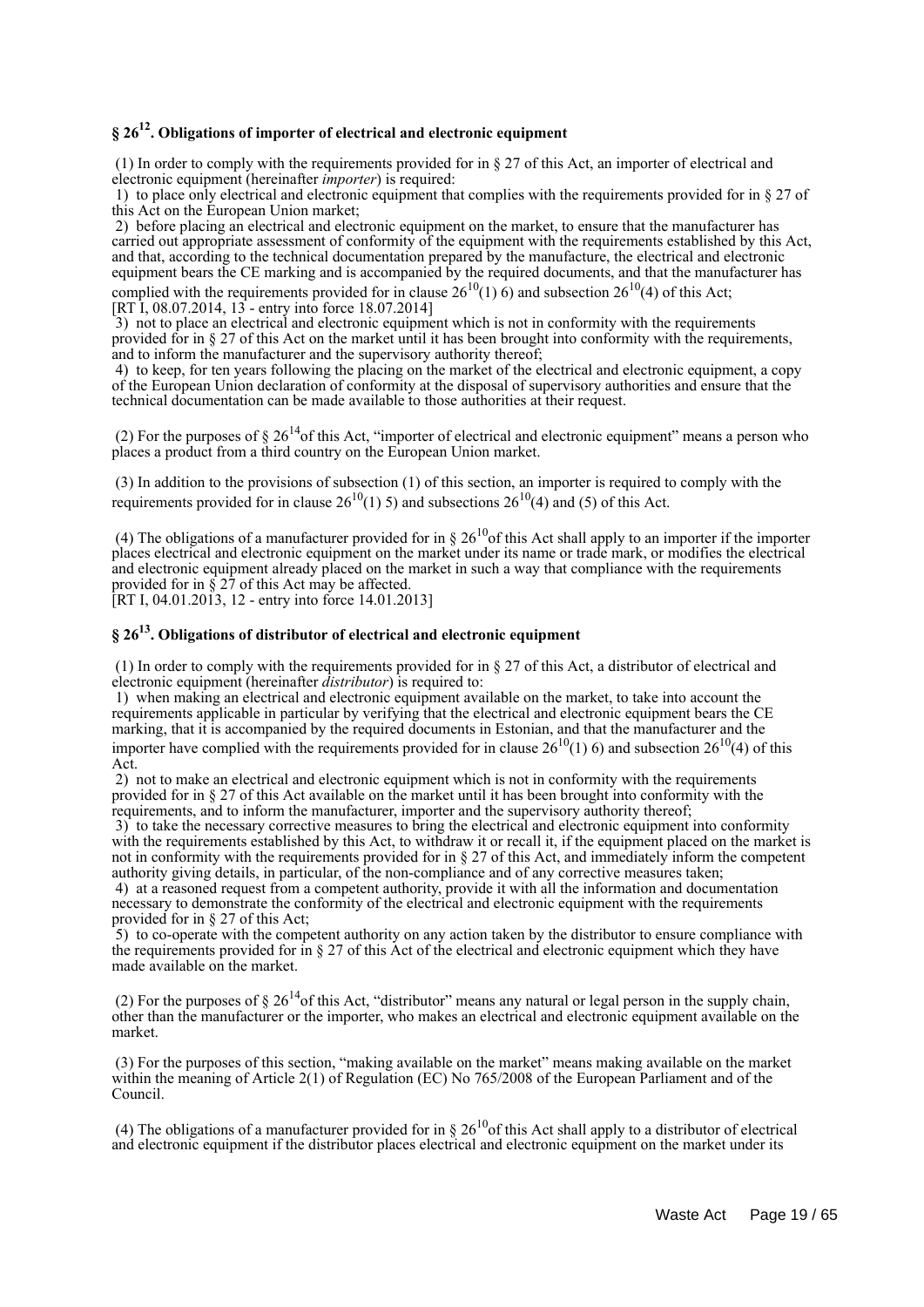name or trademark, or modifies the electrical and electronic equipment already placed on the market in such a way that compliance with the requirements provided for in  $\S 27$  of this Act may be affected. [RT I, 04.01.2013, 12 - entry into force 14.01.2013]

## **§ 26<sup>14</sup> . Obligations of undertaking upon submission of information to competent authority**

 (1) An undertaking is required to submit, at the request of a competent supervisory authority, information for ten years following the placing of an electrical and electronic equipment on the market which enables to identify:

1) all undertakings who have supplied the undertaking with an electrical and electronic equipment;

2) all undertakings to whom the undertaking has supplied an electrical and electronic equipment.

 (2) For the purposes of this section, "undertaking" means the manufacturer, the authorised representative, the importer and the distributor.

 (3) At the request of a competent surveillance authority or authorised processor of the register of products of concern, an undertaking is required to submit the documents demonstrating compliance with the requirements provided for in § 27 of this Act concerning a product of concern. [RT I, 04.01.2013, 12 - entry into force  $14.01.2013$ ]

## **§ 26<sup>15</sup> . European Union declaration of conformity**

 (1) The European Union declaration of conformity certifies that the requirements for electrical and electronic equipment provided for in § 27 of this Act are met. If other legislation prescribes at least as stringent conformity assessment procedure as provided for in clause  $2610 (1) 2$ ) of this Act, the conformity to the requirements provided for in § 27 of this Act may be certified in the framework of this procedure and one technical document may be prepared.

 (2) The European Union declaration of conformity contains the elements provided for in Annex VI to Directive 2011/65/EU of the European Parliament and of the Council on the restriction of the use of certain hazardous substances in electrical and electronic equipment (OJ L 174, 01.07.2011, p. 88–110), and it shall be updated as necessary and translated into the language or languages required by a Member State where the electrical and electronic equipment is placed on the market or made available.

 (3) With the preparation of the European Union declaration of conformity, the manufacturer shall assume the responsibility that the electrical and electronic equipment meets the requirements provided for in this Act. [RT I, 04.01.2013, 12 - entry into force 14.01.2013]

## **§ 26<sup>16</sup> . General principles of CE marking and assumption of conformity**

 (1) The CE marking is a marking by which the manufacturer indicates that a product meets the requirements applicable on the basis of Regulation (EC) No 765/2008 of the European Parliament and of the Council concerning the affixing of the marking on the product.

 (2) The CE marking is governed by the general principles set out in Article 33 of Regulation (EC) No 765/2008 of the European Parliament and of the Council.

 (3) In the absence of evidence to the contrary, the electrical and electronic equipment bearing the CE marking is considered in conformity to the requirements provided for in § 27 of this Act.

 (4) Any materials, components and electrical and electronic equipment, which have been tested and measured on conformity to the requirements provided for in  $\S 27$  of this Act or which have been assessed in accordance with the harmonised standards, which reference data are published in the Official Journal of the European Union, are considered in conformity to the requirements provided for in § 27 of this Act. [RT I, 04.01.2013, 12 - entry into force 14.01.2013]

## **§ 26<sup>17</sup> . Export of used electrical and electronic equipment from Estonia**

 (1) A person who exports used electrical and electronic equipment from Estonia shall ensure that a shipment comprising used electrical and electronic equipment meets the minimum requirements provided for in Annex VI to Directive 2012/19/EU of the European Parliament and of the Council on waste electrical and electronic equipment (WEEE) (OJ L 197, 24.07.2012, p. 38–71).

 (2) If a shipment comprising used electrical and electronic equipment does not meet the minimum requirements provided for in Annex VI to Directive 2012/19/EU, the provisions of Chapter 9 of this Act shall apply to this shipment.

[RT I, 08.07.2014, 13 - entry into force 18.07.2014]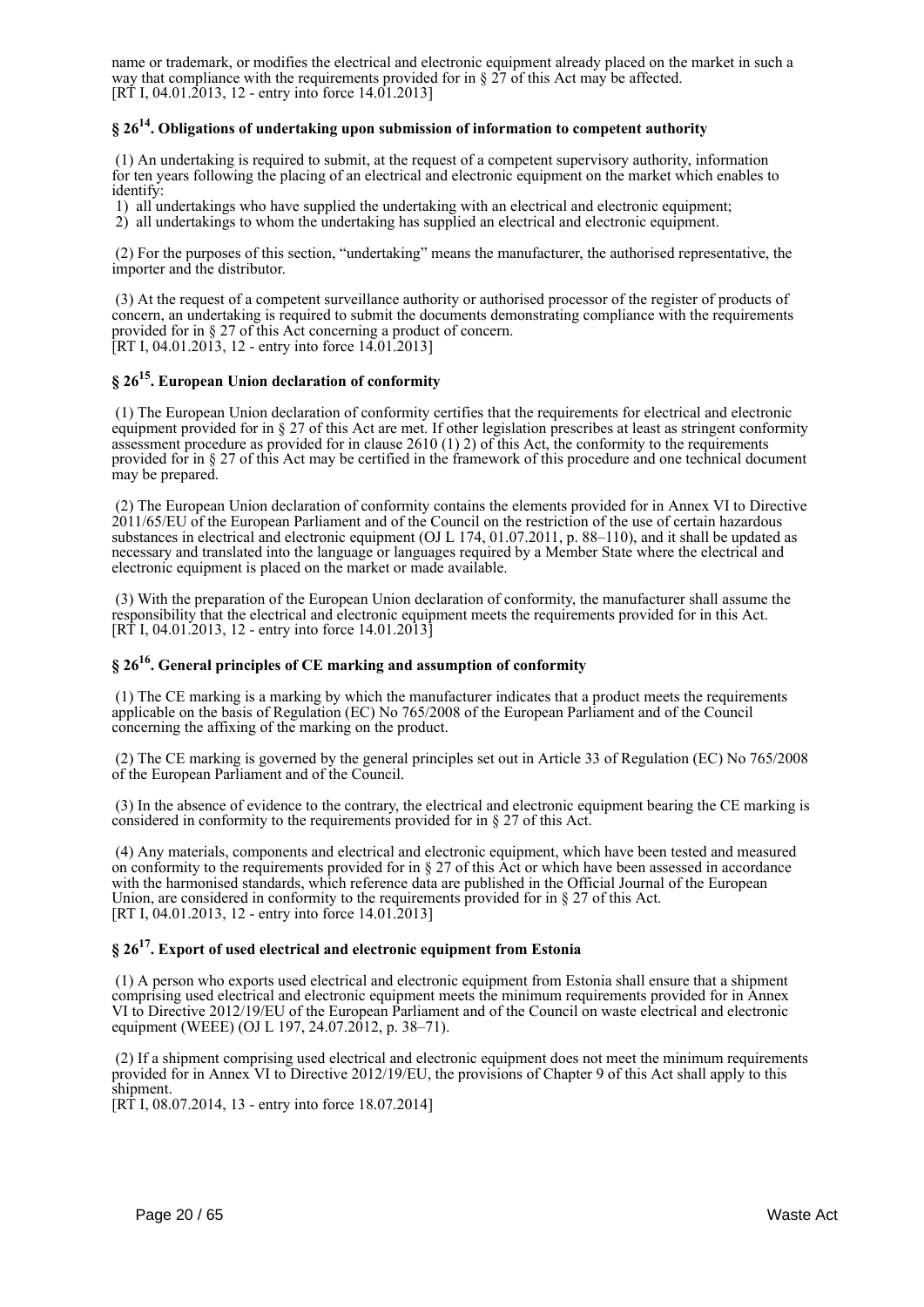## **§ 26<sup>18</sup> . General conditions for bringing into reuse of WEEE**

 (1) The Reuse Centre for the purposes of this Act is a person who makes the used electrical and electronic equipment available to persons who intend to use these for the original purpose of the equipment.

 (2) The producer and the Reuse Centre must be convinced that there is market demand for the WEEE, which is sorted out as a whole appliance for the purposes of reuse.

 (3) The WEEE, which does not completely meet the conditions provided for on the basis of subsection (6) of this section, but which has great potential for reuse, may be prepared for reuse.

 (4) In repairing the equipment, there shall be used such spare parts, which enable the equipment to perform its initial duty and ensure its safety.

 (5) The liability for the WEEE delivered for reuse shall transfer after the inspection of the equipment and recognising it suitable for reuse to the Reuse Centre.

 (6) In order to avoid environmental or health hazards that may result from the WEEE delivered for reuse, the minister responsible for the area shall establish by a regulation the requirements for delivery of the WEEE for reuse.

[RT I, 08.07.2014, 13 - entry into force 18.07.2014]

## **§ 26<sup>19</sup> . Producer's obligations in bringing into reuse of WEEE**

 (1) To promote reuse, the producer shall ensure the separation of the reusable WEEE collected by types from other WEEE prior to their delivery for recovery, recycling or disposal.

 (2) The producer shall, for the promotion of reuse, provide the Reuse Centre with an opportunity for accessing the WEEE collection facilities. For this purpose, the producer may enter into a cooperation agreement with the Reuse Centre, including for transportation of the WEEE and the pre-sorting of the WEEE at the collection facilities for the purposes of reuse.

(3) The producer shall deliver the WEEE suitable for reuse to the Reuse Centre free of charge.

 (4) The producer shall take back free of charge the equipment, which is unsuitable for reuse and which the Reuse Centre is unable to sell or give away for free, including to donate.

 (5) The producer must preserve the user manual for the electrical and electronic equipment for at least ten years after placing on the market of the electrical and electronic equipment.

 (6) The producer shall ensure the free of charge availability of the user manual for the electrical and electronic equipment to the Reuse Centre and the equipment user.

 (7) Shall be governed by Subsections (1)–(4) of this section are applied to a person who receives for the waste holder the waste generated by the electrical and electronic equipment. [RT I, 08.07.2014, 13 - entry into force 18.07.2014]

## **§ 26<sup>20</sup> . Obligations of Reuse Centre in bringing into reuse of WEEE**

 (1) The Reuse Centre may take for reuse only such WEEE, which meets the requirements provided for on the basis of subsection  $26^{18}(6)$  of this Act.

 (2) The Reuse Centre shall ensure that with regard to the WEEE made available to other persons for the purposes of reuse the buyer or recipient thereof has been provided with the information that the equipment is an appliance taking forreuse.

 (3) The Reuse Centre shall provide each appliance to be sold or donated with the sales warranty of at least six months.

 (4) The Reuse Centre shall keep account of all the WEEE delivered to the Centre, all the preparation activities of the reuse of the WEEE and the sales and donation of the equipment prepared for reuse.

 (5) Each WEEE shall be designated in such way that it is possible to track the movement of the equipment through the stages of the preparation activities of the reuse until the sales and donation of the equipment.

 (6) The Reuse Centre shall submit to the register of products of concern the information of all the WEEE delivered to the Centre for preparation for the reuse during a calendar year, which have been sold or donated as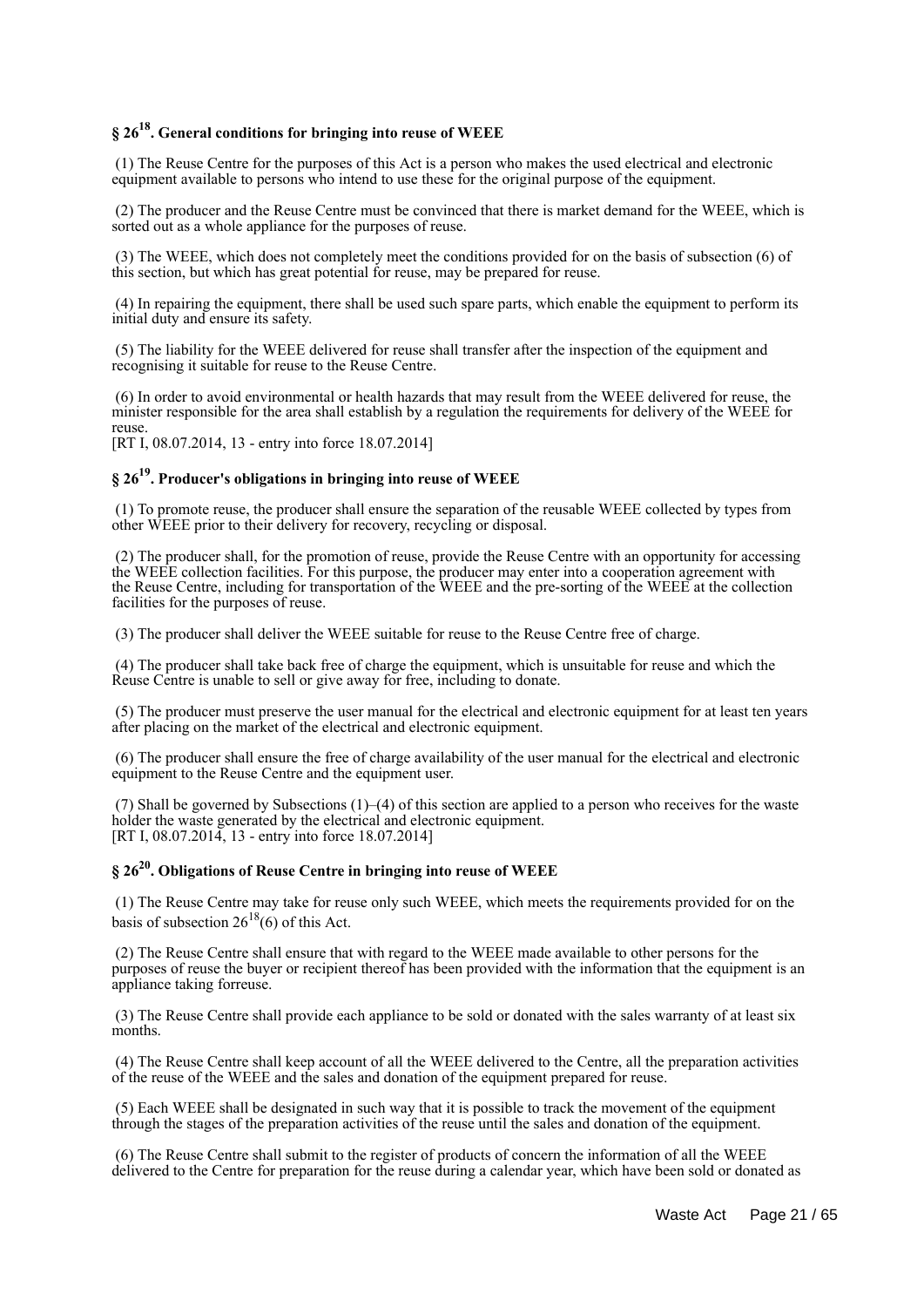used electronic equipment. The report need not be submitted if the producers' responsibility organisation and the Reuse Centre agree that the report is submitted by the producers' responsibility organisation.

 (7) If the Reuse Centre itself organises the pre-sorting of the WEEE at the collection facilities and its transportation, the Centre shall hold a waste permit for the collection, transport and recovery of the WEEE.

 (8) If the Reuse Centre itself organises only the transportation of the WEEE or carries out the preparation activities of the reuse, the Centre shall hold a registration certificate for the activities under clause 74 (1) 4) or 5) of this Act.

[RT I, 08.07.2014, 13 - entry into force 18.07.2014]

#### **§ 27. Prohibitions and restrictions on placing on market of products of concern within European Economic Area**

[RT I 2007, 19, 94 - entry into force 11.03.2007]

 (1) Placing on the market of the following products of concern within the European Economic Area is prohibited:

 1) problems of concern containing prohibited industrial chemicals within the meaning of Regulation (EC) No. 689/2008 of the European Parliament and of the Council concerning the export and import of dangerous chemicals (OJ L 204, 31.7.2008, p. 1–35);

2) batteries and accumulators containing mercury or cadmium;

[RT I, 04.01.2013, 12 - entry into force 14.01.2013]

 3) motor vehicles and parts thereof containing hexavalent chromium compounds, lead and its compounds, mercury and its compounds or cadmium and its compounds;

 4) electrical and electronic equipment and parts thereof containing hexavalent chromium compounds, lead and its compounds, mercury and its compounds, cadmium and its compounds, polybrominated diphenyl ether or olybrominated biphenyls;

[RT I 2010, 44, 260 - entry into force 19.07.2010]

 $(1<sup>1</sup>)$  Exceptions may be made from the prohibition provided for in subsection (1) of this section provided that the possibility to make such an exception arises from the legislation of the European Union. [RT I 2010, 44, 260 - entry into force 19.07.2010]

 $(1<sup>2</sup>)$  The prohibition specified in clause (1) 4) of this section does not apply to the following electrical and electronic equipment:

1) equipment designed to be sent into space;

 2) equipment which is specifically designed, and is to be installed, as part of another type of equipment that is excluded or does not fall within the scope of this Act, which can fulfil its function only if it is part of that equipment, and which can be replaced only by the same specifically designed equipment;

3) large-scale stationary industrial tools;

4) large-scale fixed installations;

5) means of transport for persons or goods, excluding electric two-wheel vehicles which are not type-approved;

6) non-road mobile machinery made available exclusively for professional use;

7) active implantable medical devices;

8) photovoltaic panels intended to be used in a system that is designed, assembled and installed by

professionals for permanent use at a defined location to produce energy from solar light for public, commercial, industrial and residential applications;

 9) equipment specifically designed solely for the purposes of research and development only made available on a business-to-business basis.

[RT I, 04.01.2013, 12 - entry into force 22.07.2019]

 10) equipment which is necessary for the protection of the essential interests of the security of Member States, including arms, munitions and war material intended for specifically military purposes. [RT I, 08.07.2014, 13 - jõust 18.07.2014]

(2) [Repealed - RT I 2010, 44, 260 - entry into force 19.07.2010]

(3) [Repealed - RT I 2010, 44, 260 - entry into force 19.07.2010]

 (4) The Government of the Republic or a minister authorised thereby has the right to issue regulations establishing the following as regards certain products of concern or parts thereof:

 1) maximum concentration values for dangerous substances up to which the content of dangerous substances is not subject to the prohibition specified in subsection (1) of this section;

 2) areas of application, technical conditions or requirements upon application of which the prohibition specified in subsection (1) of this section does not apply;

3) time limits for full or partial implementation of the prohibition specified in subsection (1) of this section.

(5) [Repealed - RT I, 04.01.2013, 12 - entry into force 14.01.2013]

(6) In this section, the following terms are used:

 1) "large-scale stationary industrial tools" mean a large-scale assembly of machines, equipment or components, functioning together for a specific application, permanently installed and de-installed by professionals at a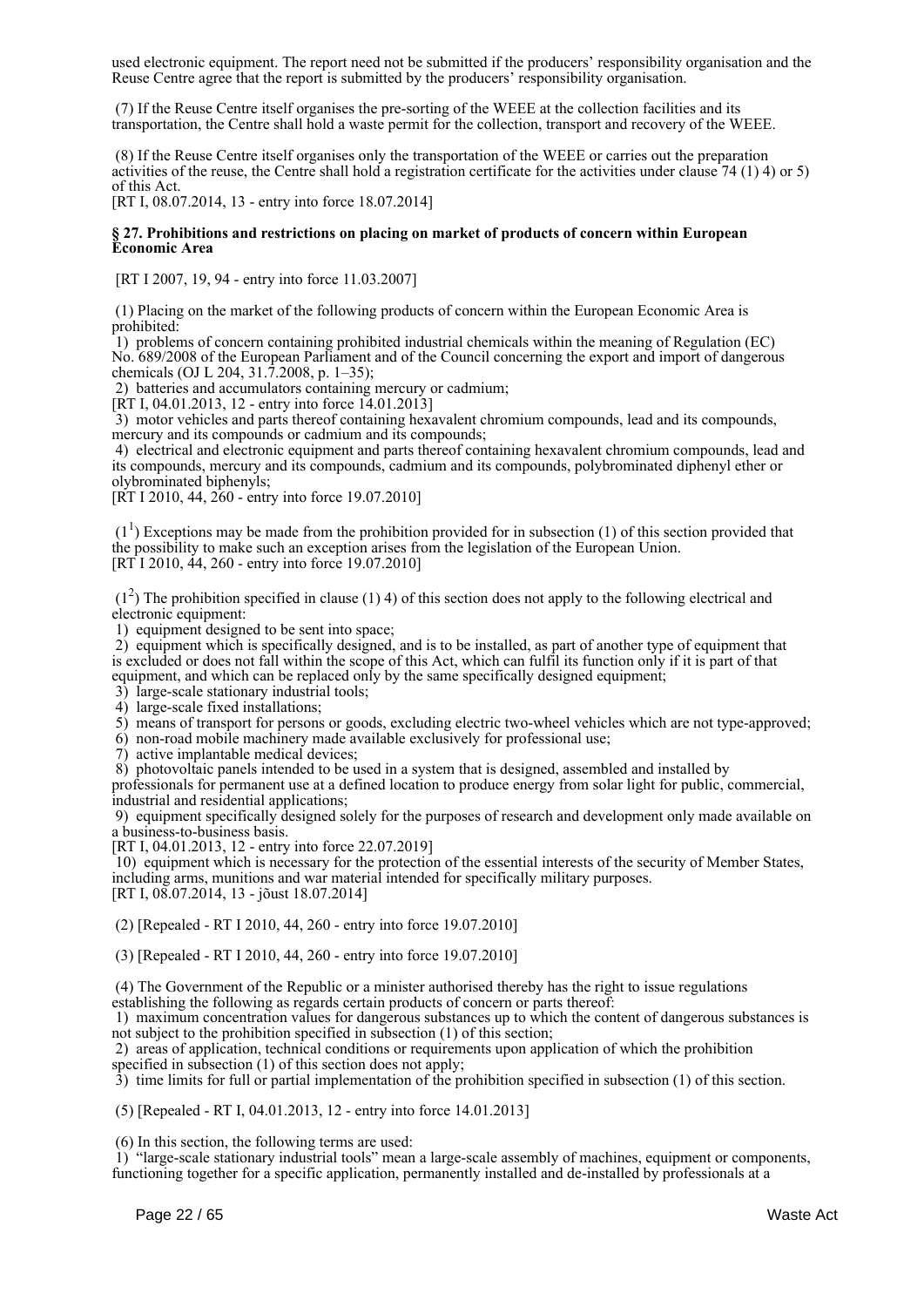given place, and used and maintained by professionals in an industrial manufacturing facility or research and development facility;

 2) "large-scale fixed installation" means a large-scale combination of several types of apparatus and, where applicable, other devices, which are assembled and installed by professionals, intended to be used permanently in a pre-defined and dedicated location, and de-installed by professionals;

 3) "active implantable medical device" means the active implantable medical device pursuant to § 5 of the Medicinal Devices Act;

 4) "non-road mobile machinery made available exclusively for professional use" means machinery, with an on-board power source, the operation of which requires either mobility or continuous or semi-continuous movement between a succession of fixed working locations while working, and is made available exclusively for professional use.

[RT I, 04.01.2013, 12 - entry into force 22.07.2019]

#### **§ 27<sup>1</sup> . Implementation of prohibition on use of equipment containing polychlorinated biphenyls and polychlorinated terphenyls**

 (1) The holders of functioning equipment containing polychlorinated biphenyls and polychlorinated terphenyls (hereinafter jointly *PCB*) shall take the equipment out of use or decontaminate the equipment and eliminate the PCB contained therein as soon as possible, but no later than by 31 December 2010. [RT I, 17.12.2010, 21 - entry into force 27.12.2010]

 $(1<sup>1</sup>)$  The use of PCB-containing equipment is prohibited. [RT I, 17.12.2010, 21 - entry into force 01.01.2011]

 (2) Decontamination is an act, which provides an opportunity for the safe reuse, recycling or disposal of the equipment, objects, materials and liquids contaminated with the PCB, including the replacement of the PCB by a suitable liquid not containing the PCB.

 (3) For the purposes of this Act, the PCB include polychlorinated biphenyls, polychlorinated terphenyls, monomethyl-tetrachlorodiphenyl methane, monomethyl-dichloro-diphenyl methane, monomethyl-dibromodiphenyl methane or any preparation or mixture, which contains the aforementioned substances in total over more than 0.005% by weight.

[RT I, 2010.44, 260 - entry into force 19.07.2010]

## **§ 27<sup>2</sup> . Avoidance of major accidents and notification thereof**

(1) This section applies to a category A extractive waste facility determined on the basis of subsection  $35<sup>2</sup>(5)$  of this Act, which is neither a dangerous enterprise nor an enterprise liable to be affected by major accident for the purposes of the Chemicals Act.

 (2) Major accident for the purposes of this Act is an incident occurring in the course of handling extractive waste in the place of business, which poses immediately or over time a serious threat to the human health or the environment manifested in the place of business or elsewhere.

 (3) In the design, construction, use, maintenance, closure and aftercare of an extractive waste facility liable to be affected by major accident, there shall be taken the necessary measures to avoid such accidents and limit their adverse effects on the human health or the environment, including transboundary effects. [RT I 2010, 44, 260 - entry into force 19.07.2010]

## **§ 27<sup>3</sup> . General requirements for avoidance of major accidents and notification thereof**

(1) Prior to starting the activities, the operator of an extractive waste facility specified in subsection  $27<sup>2</sup>(1)$  of this Act shall prepare the principles of avoidance of major accidents in handling the extractive waste and enforce for the implementation thereof the safety management system and the internal emergency plan of the extractive waste facility, which specifies the measures taken on the territory of the installation in case of an accident. The operator shall appoint a safety manager who is responsible for implementing the principles of avoidance of major accidents and regular supervision.

 (2) The Rescue Board shall prepare with regard to each installation a separate external emergency plan, which specifies the measures taken outside the territory of the installation in case of an accident. The operator shall submit to the issuer of waste permits together with the application for a waste permit the information necessary for the preparation of the plan, including the internal emergency plan of the extractive waste facility provided for in subsection (1) of this section. The issuer of waste permits shall forward the information to the Rescue Board.

[RT I, 29.12.2011, 1 - entry into force 01.01.2012]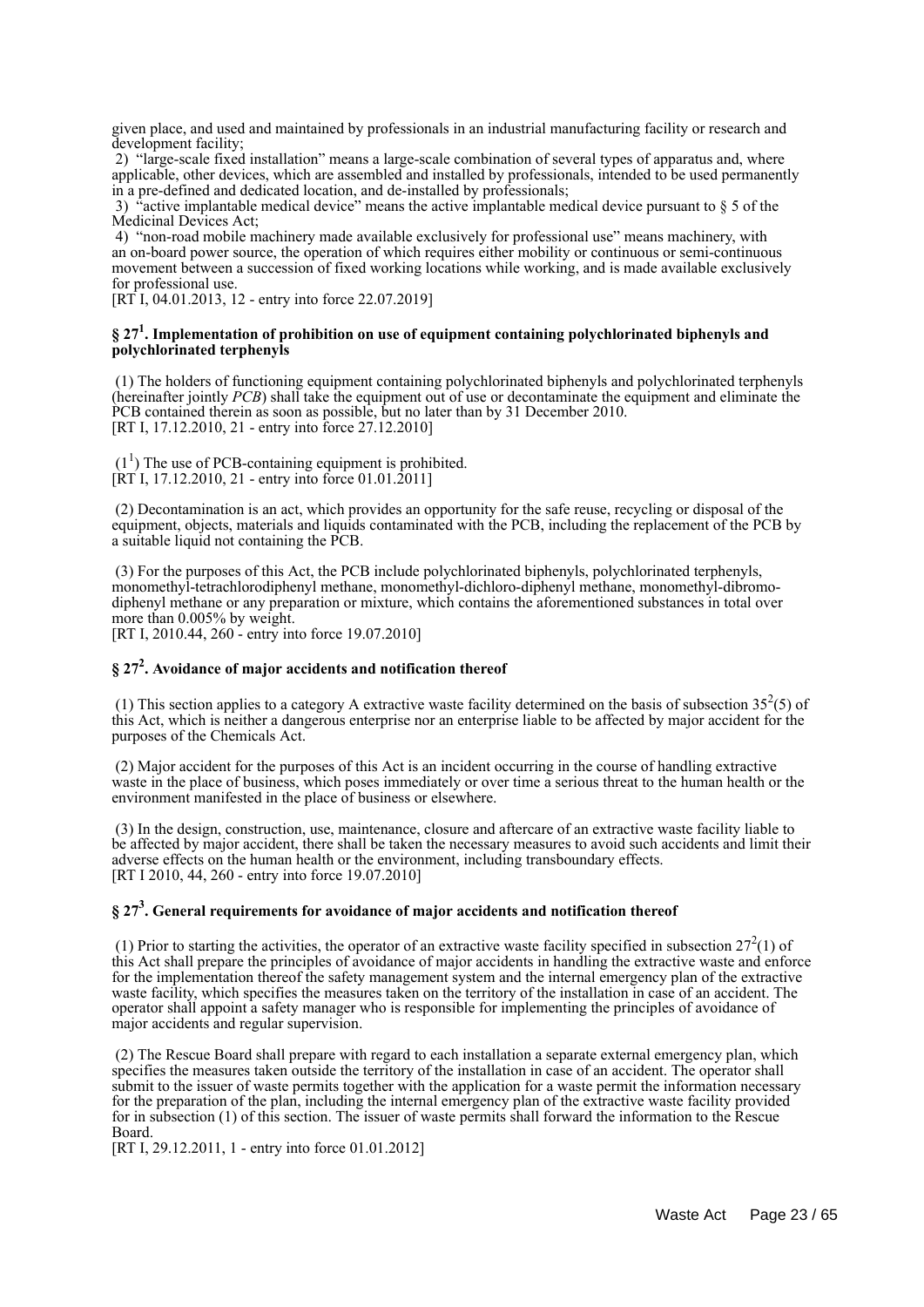(3) In the preparation of an external emergency plan, the requirements established by the Administrative Procedure Act with regard to open proceedings shall be observed. [RT I 2010, 44, 260 - entry into force 19.07.2010]

## **§ 27<sup>4</sup> . Objectives of emergency plan**

The emergency plan has the following objectives:

 1) to restrain and control major accidents and other accidents in such way that their impact would be minimum and primarily to limit the damage caused to the human health and the environment;

 2) to implement measures which are necessary for the protection of the human health and the environment from the impact of major accidents and other accidents;

 3) to submit the necessary information to the relevant authorities, services and the public in the area. The public for the purposes of this Act is one or several natural or legal persons and, pursuant to the legislation or practices, the associations, organisations or groups of such persons;

4) to plan the cleaning, upkeep and restoration of the environment after a major accident.

[RT I 2010, 44, 260 - entry into force 19.07.2010]

## **§ 27<sup>5</sup> . Principles of avoidance of major accidents and safety management system**

 (1) The operator's principles of avoidance of major accidents and safety management system shall correspond to the amount of major accidents hazard arising from the extractive waste facility. The principles of avoidance of major accidents shall contain the operator's general objectives and principles of action with respect to the control of risk of major accidents. The safety management system shall include the part of the general management system which comprises the organisational structure, responsibilities, practices, procedures, processes and resources related to determining and implementing the principles of avoidance of major accidents. [RT I, 04.01.2013, 12 - entry into force 14.01.2013]

(2) The safety management system must address the following issues:

 1) organisation and employees – duties and obligations of employees related to the management of risk of major accidents on all organisational levels, ascertaining the training needs of such employees and offering the relevant training; inclusion of employees and subcontractors, if necessary;

[RT I, 04.01.2013, 12 - entry into force 14.01.2013]

 2) identification and evaluation of serious threats – adoption and implementation of procedures for systematic identification of serious threats arising from normal and abnormal operation and the assessment of the likelihood and severity of such threats;

 3) operational control – establishment and implementation of procedures and guidelines pertaining to safe operation, including the maintenance of an extractive waste facility, the maintenance processes, equipment and temporary interruptions in the maintenance;

 4) management of change – establishment and implementation of procedures pertaining to changes in extractive waste facilities or planning of new extractive waste facilities;

 5) preparation of plans for emergencies – establishment and implementation of procedures for ascertaining of emergencies through systematic analysis and preparation, testing and review of emergency plans; [RT I, 04.01.2013, 12 - entry into force 14.01.2013]

 6) monitoring of activities – establishment and implementation of procedure for the constant assessment of the performance of the objectives of the principles of avoidance of major accidents and the safety management system, and means for taking investigative and corrective measures in case these objectives are not observed. The procedure shall comprise a procedure, which the operator uses for notification of a major accident and narrowly avoided accidents, especially if the protective measures had any deficiencies, and the investigation of these deficiencies and the follow-up measures taken on the basis of the drawn conclusions;

 7) inspection and review – establishment and implementation of procedure for regular systematic evaluation of the performance and suitability of the principles of avoidance of major accidents and the safety management system. The management shall monitor whether the principles and the safety management system are functioning, and these shall be documented and updated. [RT I 2010, 44, 260 - entry into force 19.07.2010]

## **§ 27<sup>6</sup> . Information to be transmitted in connection with avoidance of major accidents**

 (1) The information on the safety measures and, in case of accident, the obligatory behaviour shall be transmitted to the public concerned, and it shall contain at least the following data:

1) name of the operator and address of the extractive waste facility;

2) position of the person giving the information;

 3) confirmation that effective requirements are applicable to the extractive waste facility and the issuer of the permit, if necessary, has been submitted the needed information for ensuring and verification of compliance with these requirements;

4) clear and simple explanation of the activities carried out at the facility;

 5) conventional or generic names of the substances and preparations located at the extractive waste facility and of the waste involving major accident risks or generic hazard classification with a list of the principal hazardous characteristics;

 6) general information relating to the nature of the major accident hazards, including their potential impact on the population and the environment in the surrounding area;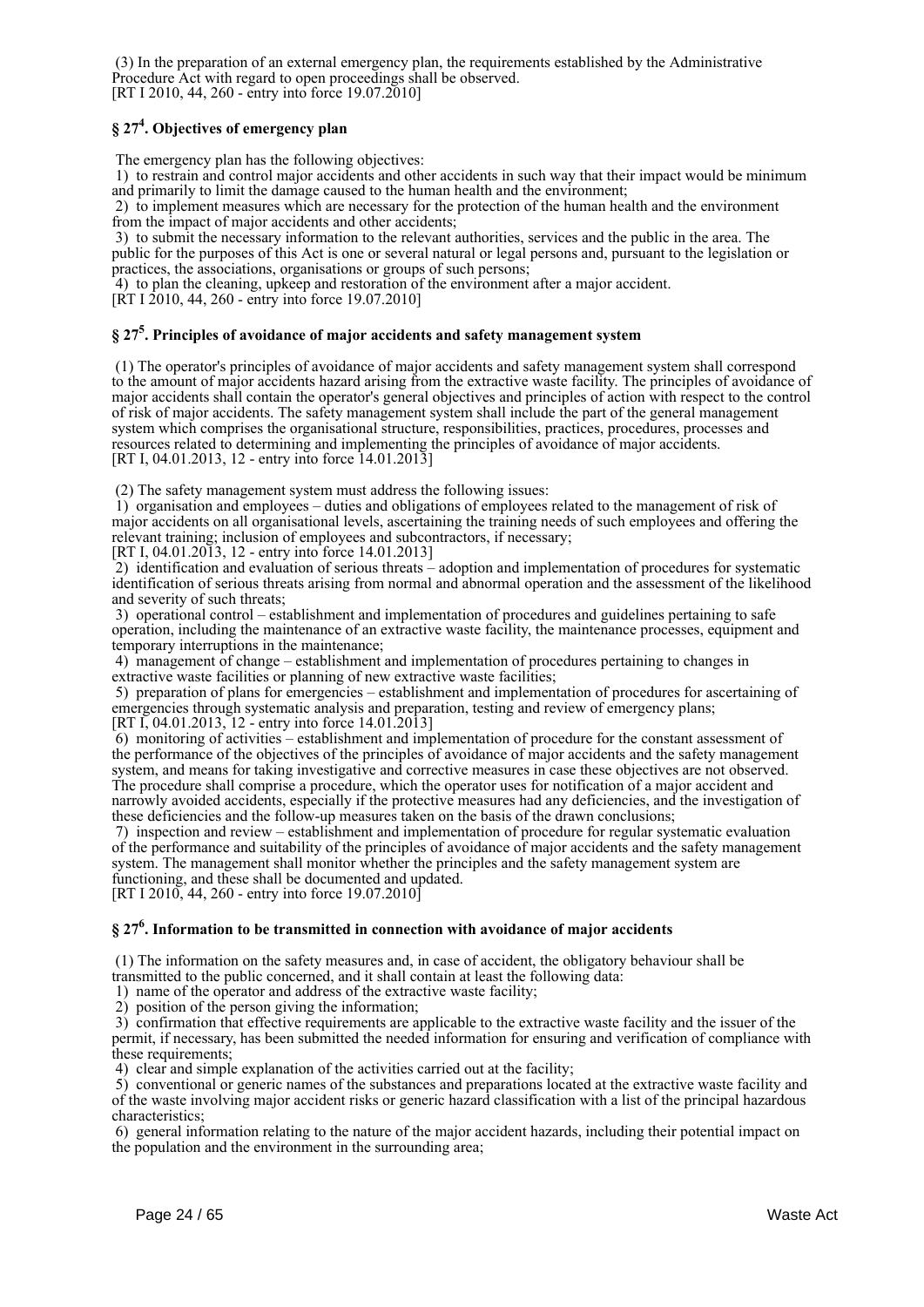7) sufficient information on how the population in the surrounding area will be warned and how they will be kept knowledgeable of the developments in case of a major accident;

8) sufficient information on how the population should act in case of a major accident;

 9) confirmation that the operator shall take sufficient measures on their territory primarily in cooperation with the emergency services in order to cope with major accidents and minimise their impact;

 10) reference to an emergency plan outside the extractive waste facility, which was prepared in order to minimise the potential impact of an accident outside the extractive waste facility. It shall include advice to follow in case of an accident all the guidelines and requirements of the emergency services;

11) where to obtain additional information.

 (2) The information specified in subsection (1) of this section shall be submitted to the public concerned free of charge and continuously. The information shall be reviewed and updated, if necessary, at least once every three years.

 (3) The public concerned for the purposes of this Act is the public who is affected or may be affected by decision-making concerning extractive waste facilities of category A in granting of a waste permit or activity licence, or the public whose interests it involves. It is taken into account that non-governmental organisations promoting the environment protection also have such interest.

 (4) In case of a major accident, the operator shall promptly submit to the Rescue Board all the necessary information to help minimise the negative impact of the accident on the human health and to evaluate and minimise the scope of actual or potential environmental damage. [RT I, 29.12.2011, 1 - entry into force 01.01.2012]

 (5) If an accident may have transboundary effects, the Rescue Board shall submit through the Ministry of the Interior the specified information to the competent authorities of the state, which may be affected by the accident.

[RT I, 29.12.2011, 1 - entry into force 01.01.2012]

## **Division 3 General Requirements for Waste Handling**

#### **§ 28. Certified waste handling**

 (1) A waste holder is required to handle the waste in the possession thereof according to the established requirements or transfer the waste for handling to a person holding the corresponding right.

 $(1<sup>1</sup>)$  Waste holders must have adequate information concerning the types, quantities and origin of the waste in their possession, concerning its properties relevant in terms of waste handling and concerning the hazards resulting from the waste to health, the environment or property. [RT I 2007, 19, 94 - entry into force 11.03.2007]

 (2) A person transferring waste must, under the circumstances, be convinced that the transferee holds the waste permit or integrated permit granting the right to handle the waste transferred. [RT I 2010, 44, 260 - entry into force 19.07.2010]

 (3) If waste is transferred for handling not requiring a waste permit or integrated permit, the person transferring the waste must, under the circumstances, be convinced that the transferee is competent to handle the waste and has the relevant technical and environmental protection equipment. [RT I 2007, 19, 94 - entry into force 11.03.2007]

 (4) The liability of a waste holder for handling the waste shall terminate or transfer when a new waste holder has a waste permit, integrated permit or registration certificate for handling the respective waste. [RT I, 08.07.2014, 13 - entry into force 18.07.2014]

 (5) If a waste holder delivers the waste for waste handling to a person not holding the corresponding right, the waste holder shall be liable for the waste handling. [RT I, 08.07.2014, 13 - entry into force 18.07.2014]

 (6) Upon transportation of the waste, the liability for the waste handling shall not transfer to the waste carrier unless the carrier is a waste holder. [RT I, 08.07.2014, 13 - entry into force 18.07.2014]

## **§ 28<sup>1</sup> . Incineration of waste on board ships**

Incineration of waste on board ships is prohibited.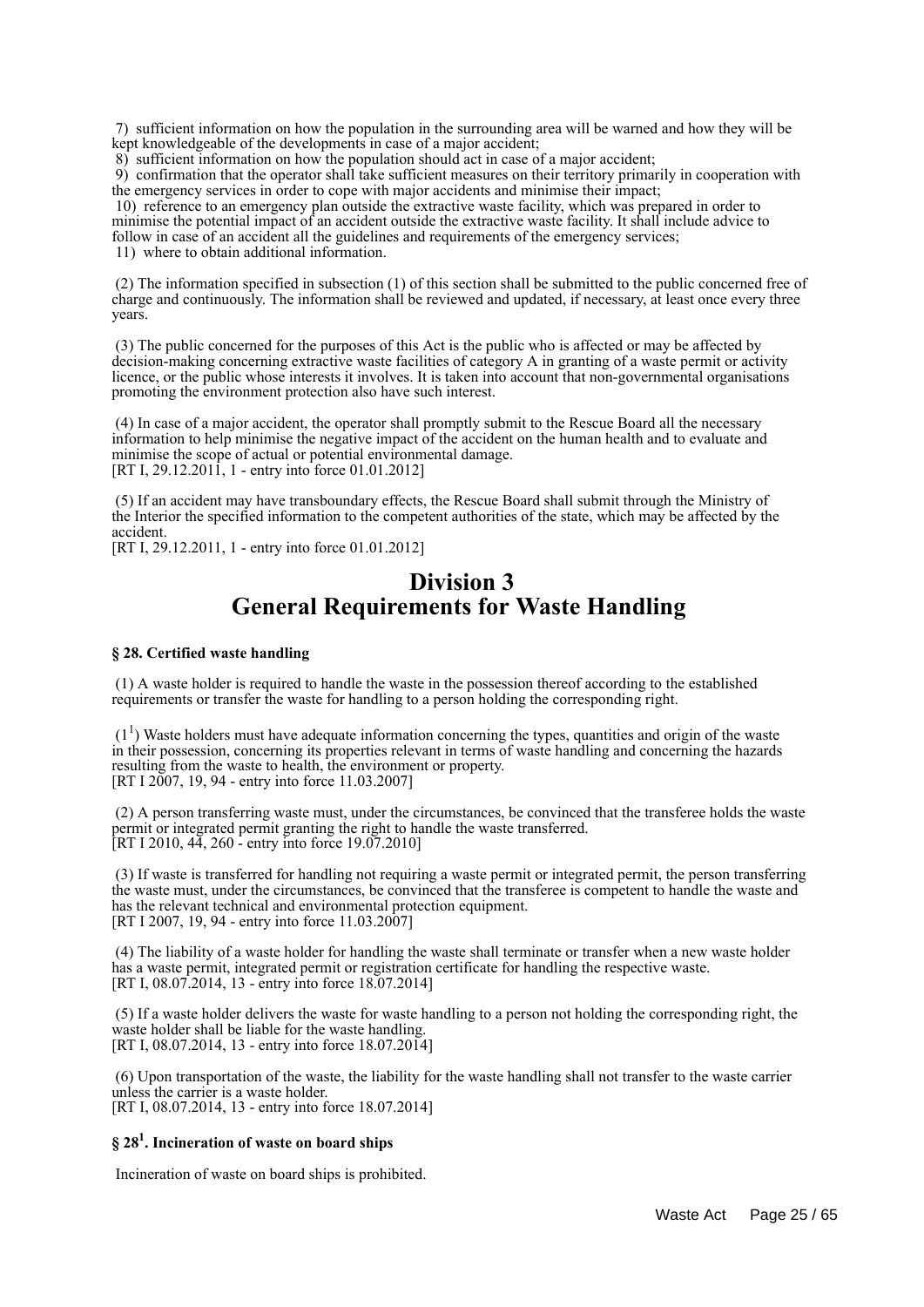#### **§ 29. Environmental impact of waste handling and best available techniques**

 (1) The processes or methods used in waste handling shall not endanger health, property or the environment. The waste handling shall implement all the necessary measures to avoid or reduce as much as possible the environmental nuisances caused by waste for the purposes of § 18 of this Act and the harmful impact of the waste on the environment, including landscapes and sites of special interest, and the human health. [RT I, 09.11.2011, 1 - entry into force 10.11.2011]

 (2) In waste handling, environmental nuisances shall be avoided or, if this is not possible, reduced unless this involves excessive costs.

 (3) The waste handling shall use the best available techniques as determined in § 8 of the Industrial Emissions Act.

[RT I, 16.05.2013, 1 - entry into force 01.06.2013]

 (4) The minister responsible for the area shall have the right to issue regulations to implement the provisions of subsections (1)–(3) of this section and establish handling requirements for:

- 1) [Repealed RT I, 09.11.2011, 1 entry into force 10.11.2011]
- 2) waste containing polychlorinated biphenyls or polychlorinated terphenyls;
- 3) waste containing asbestos;
- 4) waste generated in the production of titanium oxide;
- 5) biodegradable waste;
- 6) waste electrical and electronic equipment (WEEE);
- 7) end-of-life vehicles;
- 8) waste batteries and accumulators;
- 9) construction and demolition waste;
- 10) waste tyres;
- 11) packaging waste;
- 12) wastes from human or animal health care;
- 13) municipal waste;
- 14) metal waste;
- 15) waste from thermal processing (including pyrolysis) of oil shale;
- $15<sup>1</sup>$ ) extractive waste;
- [RT I 2010, 44, 260 entry into force 19.07.2010]
- 16) sewage sludge.
- 17) [repealed RT I 2010, 44, 260 entry into force 19.07.2010]
- 18) waste used for filling the workings or recoverable waste otherwise placed in the environment;
- [RT I, 09.11.2011, 1 entry into force 10.11.2011]
- 19) waste oil;
- [RT I, 04.01.2013, 12 entry into force 14.01.2013]

 $(4<sup>1</sup>)$  In handling the waste containing the persistent organic pollutants, there shall be taken into consideration the provisions governing the waste handling, which are included in Article 7 of Regulation (EC) No 850/2004 of the European Parliament and of the Council on persistent organic pollutants and amending Directive 79/117/ EEC (OJ L 158, 30.4.2004, p. 7–49).

[RT I 2010, 44, 260 - entry into force 19.07.2010]

 $(4<sup>2</sup>)$  In handling the waste containing the metallic mercury, there shall be followed, *inter alia*, the prohibitions and storage conditions provided for in Regulation (EC) No 1102/2008 of the European Parliament and of the Council on the banning of exports of metallic mercury and certain mercury compounds and mixtures and the safe storage of metallic mercury (OJ L 304,  $14.11.2008$ , p. 75–79). [RT I 2010, 44, 260 - entry into force 19.07.2010]

(5) [Repealed -RT I, 23.03.2015, 6 - entry into force 01.07.2015]

#### **§ 30. Principles of waste recovery**

 (1) Waste shall be recovered if this is technologically possible and does not involve excessive costs compared to other methods of waste management.

(2) [Repealed - RT I, 29.06.2014, 1 - entry into force 01.07.2014]

#### **§ 31. Sorting of waste**

 (1) Local governments shall organise sorting, including separate collection of waste in order to enable recovery of the waste to the highest possible extent.

[RT I 2007, 19, 94 - entry into force 11.03.2007]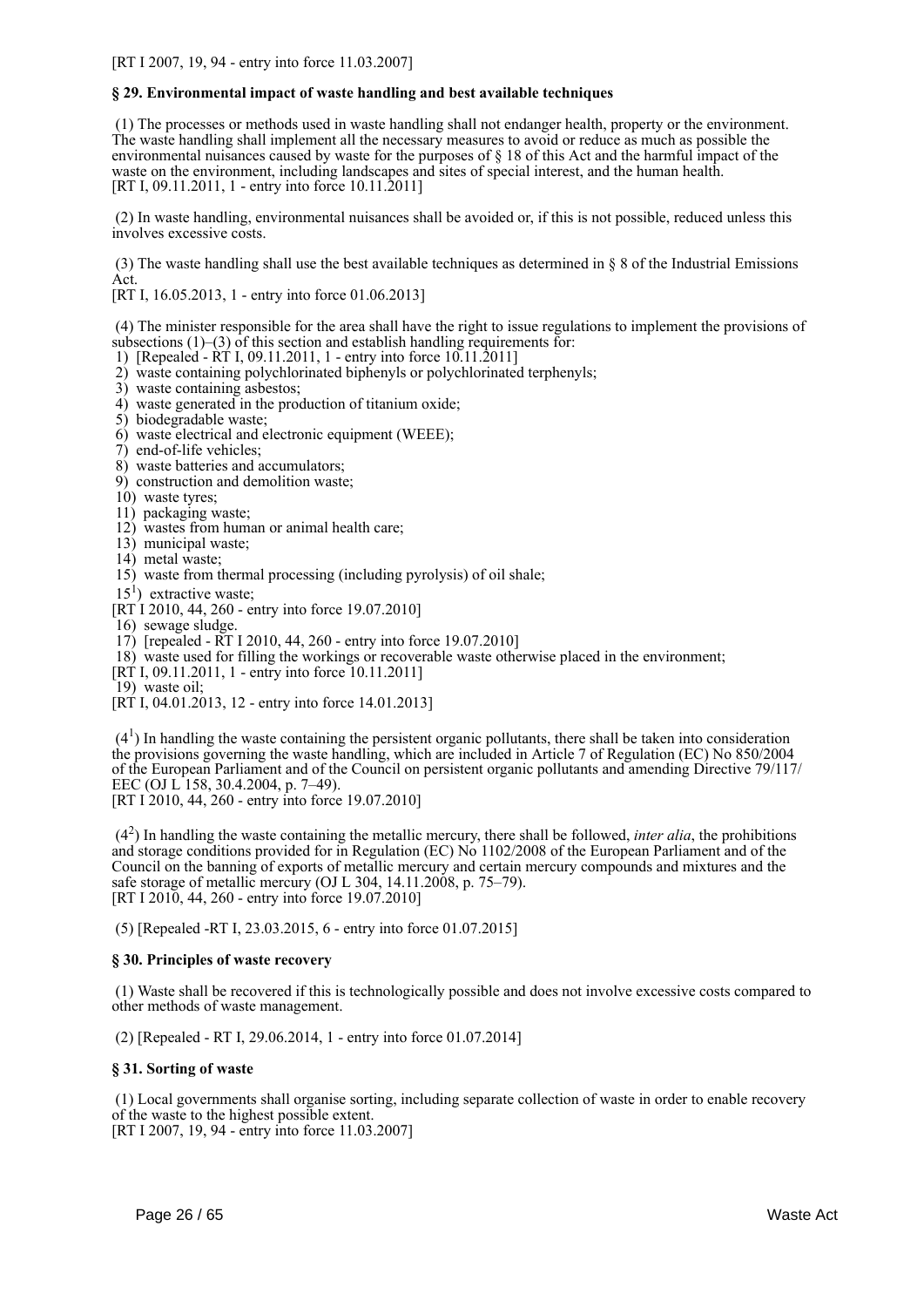(2) In the course of sorting, recoverable waste and hazardous waste shall be separated from other waste if this is technically feasible and does not entail excessive costs. [RT I 2007, 19, 94 - entry into force 11.03.2007]

 (3) Where it is technically, environmentally and economically feasible, the local government shall organise at least the separate collection of paper, cardboard, metal, plastic and glass waste. [RT I, 09.11.2011, 1 - entry into force 01.01.2015]

#### **§ 32. Principle of proximity in waste handling**

 Waste shall be disposed of and mixed municipal waste shall be recovered at a technologically suitable waste management facility were the health of persons and the safety of the environment is granted and which is located as close as possible to the site where waste was generated. [RT I, 09.11.2011, 1 - entry into force 10.11.2011]

#### **§ 33. Requirements for waste management facilities**

 (1) In order to ensure that waste management facilities are safe for health and the environment during waste handling and thereafter, the following requirements shall be established by a regulation of the minister responsible for the area:

1) requirements for establishment, operation and closure of landfills;

2) [repealed - RT I, 16.05.2013, 1 - entry into force 01.06.2013]

3) [repealed - RT I, 16.05.2013, 1 - entry into force 01.06.2013]

 (2) In order to ensure the safety of waste management facilities, the minister responsible for the area has the right to establish, by a regulation specified in subsection (1) of this section:

1) technical norms, values for technical parameters, and other requirements for operation;

2) [repealed - RT I, 16.05.2013, 1 - entry into force 01.06.2013]

3) [repealed - RT I, 16.05.2013, 1 - entry into force 01.06.2013]

 4) requirements for environmental monitoring at waste management facilities and the surroundings thereof before commencement of operation, in the course thereof and after termination of operation of the facility;

5) duration of environmental monitoring during aftercare of waste management facilities.

## **§ 33<sup>1</sup> . Requirements for construction, operation and closure of extractive waste facility**

(1) The operator of an extractive waste facility shall ensure the following:

1) choice of suitable location for an extractive waste facility, primarily taking into consideration the positions

of the protected natural objects and geological, hydrological, hydrogeological, seismic and geotechnical factors; 2) to design an extractive waste facility in such way that the conditions necessary for avoidance of soil, air, groundwater and surface water pollution are complied with;

3) efficient collection and cleaning of leachate at the time and in the manner provided for in a permit;

4) reduction of water and wind erosion to an extent that is technically possible and economically viable;

 5) construction, management and maintenance of an extractive waste facility in such way as to ensure the physical stability of an extractive waste facility and avoid soil, air, groundwater and surface water pollution and contamination, and minimise as much as possible the damaging of landscape;

 6) preparation of plans and giving instructions so that competent persons would be able to periodically inspect an extractive waste facility, perform monitoring and take measures in case the results indicate instability or water or soil contamination;

7) giving instructions for restoring the earth surface and closure of an extractive waste facility;

8) giving instructions for aftercare of an extractive waste facility.

 $(1<sup>1</sup>)$  A competent person for the purposes of this Act is a natural person who has the technical knowledge and experience required for the performance of the assignments arising from this Act.  $[R\bar{T}]$  I, 04.01.2013, 12 - entry into force 14.01.2013 $\bar{]}$ 

 (2) If a pond contains cyanide, the operator shall ensure that the concentration of weak acid dissociable cyanide is reduced there using the best available technology to the lowest possible level.

 (3) The closure of an extractive waste facility shall be commenced only if the requirements established in a waste permit are met and the issuer of waste permits has granted consent for closure.

 (4) An extractive waste facility shall be considered completed closed only after the issuer of waste permits has organised the on-site inspection of the extractive waste facility, assessed the reports submitted by the operator, warranted that an area affected by the extractive waste facility has been restored, and notified the operator of the consent for closure of the extractive waste facility.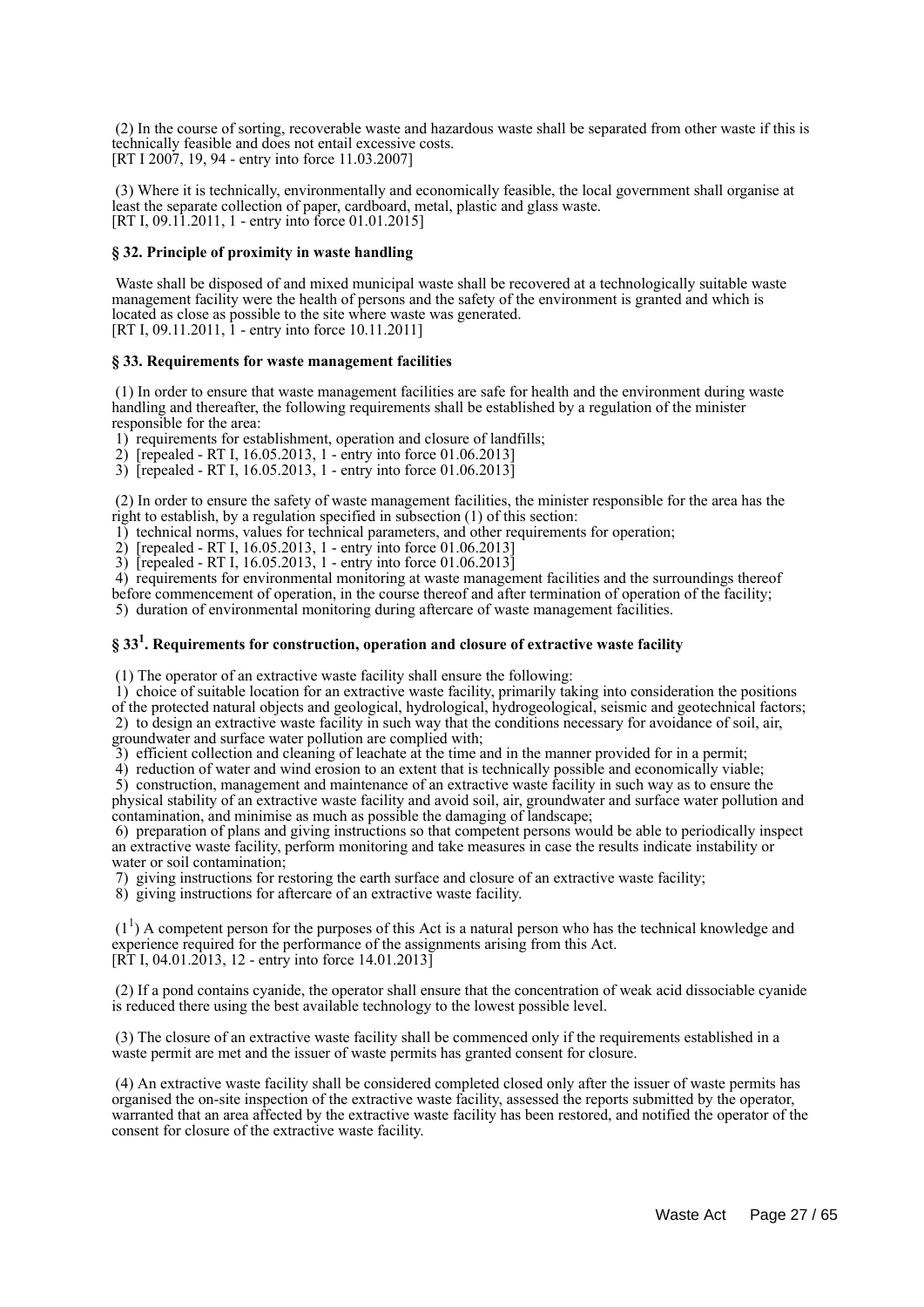(5) After the closure of an extractive waste facility, the operator shall, *inter alia*, verify the physical and chemical stability of the extractive waste facility and minimise the adverse impact on the environment, primarily on surface water and groundwater, ensuring the following:

 1) supervision and protection of all parts of the extractive waste facility, and permanent serviceability of the instrumentation;

2) keeping the overflow channels and spillways clean and free.

 (6) The operator shall be liable for the maintenance, monitoring and inspection of an extractive waste facility and for the measures improving an extractive waste facility in the aftercare until the issuer of waste permits or integrated permits requires it, taking into consideration the type and duration of hazard. The required measures and the time of their implementation shall be determined in a waste permit granted for the operation of an extractive waste facility.

 (7) In case of change of the operator of an extractive waste facility, all the operators of the time of functioning and aftercare of an extractive waste shall be solidarily liable for any damage caused by negative environmental impact arising from the waste stored at the extractive waste facility.

 (8) The minister responsible for the area shall establish by a regulation the list of specific requirements for construction, use, monitoring, closure and aftercare of an extractive waste facility. [RT I 2010, 44, 260 - entry into force 19.07.2010]

## **§ 33<sup>2</sup> . Inventory-taking of closed extractive waste facilities**

 The minister responsible for the area shall prepare an inventory list with regard to closed extractive waste facilities, including ownerless extractive waste facility, which cause serious adverse impact on the environment or may, within medium or short time, become a serious threat for the human health or the environment. The inventory list shall be updated on a regular basis.

[RT I, 04.01.2013, 12 - entry into force 14.01.2013]

#### **§ 34. Landfills**

 (1) "Landfill" means a waste management facility for the deposit of waste onto or into land, including waste management facilities where a waste producer deposits waste at its place of production (internal waste disposal sites) and waste management facilities which are permanently used for temporary storage of waste for at least one year.

 (2) The waste deposit sites specified in subsection (1) of this section are considered landfills until completion of their aftercare.

(3) The following are not deemed to be landfills:

 1) facilities where waste is unloaded in order to permit its preparation for further transport for treatment, recovery or disposal elsewhere;

 2) facilities where waste is stored prior to treatment or recovery if all the waste stored at the facility is treated or recovered within three years after being stored;

 3) facilities where waste is stored prior to disposal if all the waste stored at the facility is disposed of within one year after being stored.

(4) Depending on the properties of the waste deposited, landfills are classified as:

1) landfills for hazardous waste;

2) landfills for non-hazardous waste;

3) landfills for inert waste.

## **§ 34<sup>1</sup> . Landfill costs**

 (1) The fee charged by a landfill operator for the deposit of any waste in the landfill shall cover the expenses of the establishment, operation and closure of the landfill and to the extent possible the expenses of the financial security or insurance specified in clause 91 5) of this Act and the provisional expenses of the landfill aftercare for the period with the duration of at least 30 years.

 (2) For the implementation of the principle of covering the landfill expenses specified in subsection (1) of this section and the requirements on the freedom of access to information on the environment, a landfill operator shall keep accounting of the landfill expenses and disclose the division of the fee charged for the deposit of waste in the landfill by cost categories upon corresponding request. [RT I 2010, 44, 260 - entry into force 19.07.2010]

#### **§ 35. Prohibition on deposit of untreated waste in landfills**

(1) Deposit of untreated waste in landfills is prohibited.

 (2) The obligation to treat waste before deposit does not extend to waste the treatment of which does not reduce the quantity of waste or the hazard arising from the waste to human health or the environment, and to such inert waste the treatment of which is technically not viable.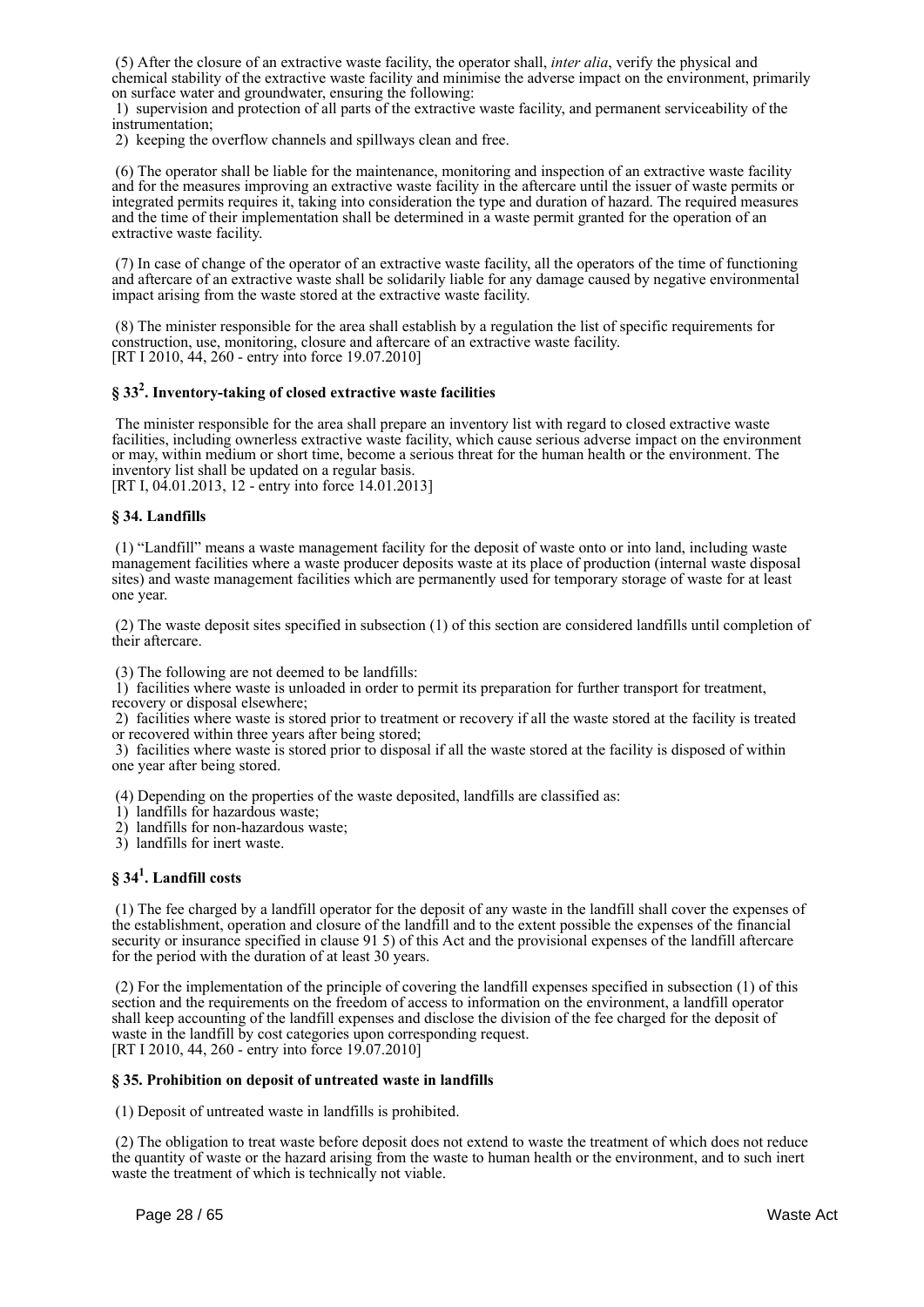## **§ 35<sup>1</sup> . Prohibition on deposit of used tyres in landfills**

 (1) The deposit of used tyres in landfills is prohibited, except for shredded tyres used as construction material in the landfills.

 (2) The prohibition provided for in subsection (1) of this section does not apply to bicycle tyres and tyres with an outside diameter above 1400 mm. [RT I 2007, 19, 94 - entry into force 11.03.2007]

## **§ 35<sup>2</sup> . Extractive waste facility**

 (1) An extractive waste facility means any construction works or area designated for the accumulation or deposit of extractive waste, whether in a solid or liquid state in solution or suspension, for the following timeperiods:

 1) no time-period for Category A extractive waste facilities and facilities for waste characterised as hazardous in the extractive waste management plan specified in  $\S 42<sup>1</sup>$  of this Act;

2) a period of more than six months for facilities for hazardous waste generated unexpectedly;

3) a period of more than one year for facilities for non-hazardous waste, which is not inert waste;

4) a period of more than three years for facilities of unpolluted soil, non-hazardous prospecting waste, waste resulting from the extraction, treatment and storage of peat and inert waste.

 (2) The extractive waste facilities specified in subsection (1) of this section are deemed to include any dams or other structures serving to contain, retain, confine or otherwise support such facilities. Such extractive waste facilities also include heaps, ponds or other structures, but excluding excavation voids into which waste is replaced, after extraction of the mineral, for rehabilitation and construction purposes; [RT I, 04.01.2013, 12 - entry into force 14.01.2013]

 $(2<sup>1</sup>)$  A dam for the purposes of this Act means an engineered structure designed to retain or confine water or waste within a pond.

[RT I, 04.01.2013, 12 - entry into force 14.01.2013]

 $(2<sup>2</sup>)$  A heap for the purposes of this Act means an engineered facility for the deposit of solid waste on the surface.

[RT I, 04.01.2013, 12 - entry into force 14.01.2013]

(2<sup>3</sup>) A pond for the purposes of this Act means a natural or engineered facility, for disposing of fine-grained waste, normally tailings, along with varying amounts of free water, resulting from the treatment of mineral resources and from the clearing and recycling of process water. [RT I, 04.01.2013, 12 - entry into force 14.01.2013]

 (3) The construction works or the area specified in subsection (1) of this section shall be an extractive waste facility until completion of their aftercare.

 (4) Extractive waste facilities are classified as Category A or Category B extractive waste facilities based on their harmfulness.

 (5) Category A is assigned to an extractive waste facility if one or more of the following circumstances exist: 1) an analysis which takes account of the current or future size, location and environmental impact of the extractive waste facility indicates that a failure, e.g. collapse of a heap or breaking of a dam, or incorrect operation may cause a major accident;

 2) the waste classified as hazardous waste in accordance with the regulation established on the basis of subsection 2 (5) of this Act in the extractive waste facility exceeds a certain limit; [RT I,  $03.12.\overline{2015}$ , 1 - entry into force 01.01.2016]

 3) the substances or preparations classified in accordance with the Chemicals Act as hazardous substances or preparations in the extractive waste facility exceed a certain limit.

 (6) Category B is assigned to an extractive waste facility which does not correspond to the circumstances specified in subsection (5) of this section.

 (7) The assignment of category A or B to an extractive waste facility shall be decided by the issuer of waste permits upon granting a permit for operation of the extractive waste facility.

## **§ 35<sup>3</sup> . Financial security necessary for operation of extractive waste facility**

 (1) The operator of an extractive waste facility shall have the sufficient financial security for the performance of the obligations in the use, closure and aftercare of an extractive waste facility (hereinafter *security*). The security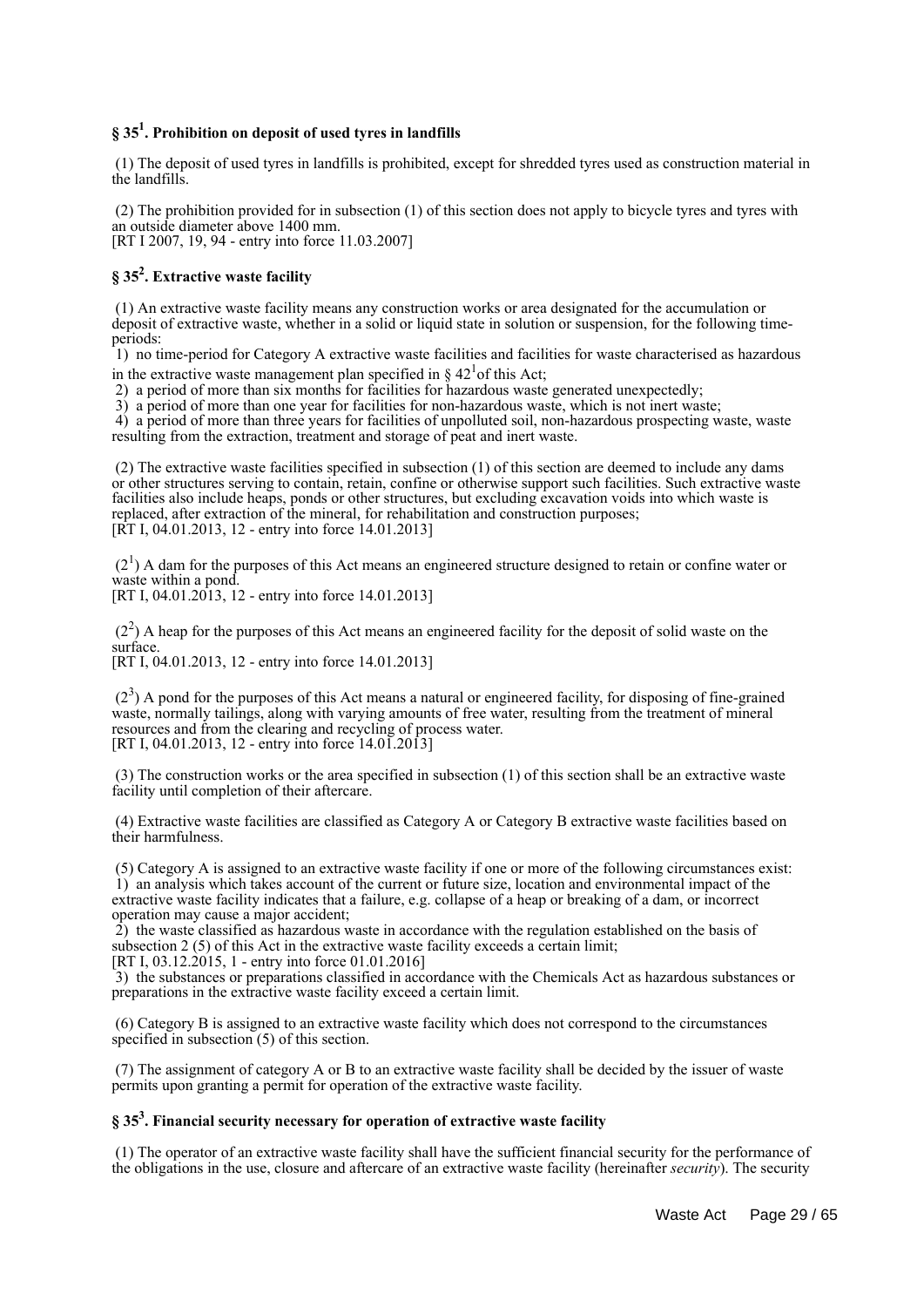shall always be readily available for the restoration of an area affected by the extractive waste facility pursuant to a permit for operation of an extractive waste facility and the extractive waste management plan specified in  $\S$  $42^1$ of this Act.

 (2) The security shall be calculated pursuant to the likely environmental impact of an extractive waste facility, taking into consideration the category of an extractive waste facility, the waste characteristics and the future use of the restored area, and other important facts. The issuer of waste permits shall calculate the amount of security for operation of an extractive waste facility.

 (3) The calculation of the security shall be based on the assumption that independent third parties with sufficient qualifications shall provide an assessment of the necessary restoration work and perform the restoration work.

[RT I, 04.01.2013, 12 - entry into force 14.01.2013]

 (4) The availability of the security shall be certified by a guarantee of an Estonian or international credit or financial institution previously accepted by the issuer of permits. The credit rating of the credit or financial institution shall be at least A3 (Moody's) or A (Standard and Poor's) and in this respect the credit rating shall not be reduced within the last three months. The security shall be effective at least until the end of the aftercare of an extractive waste facility.

 (5) At the time of provision of security, the value of the security shall constitute at least 115 per cent of the provisional amount of the restoration expenses of an area affected by the extractive waste facility. If the issuer of permits determines that there is no longer an assurance that the security ensures the payment of the expenses, the issuer shall have the right to request an increase of the security or replacement of the initial security by a new security.

 (6) In determination of the provisional amount of the restoration expenses of an area affected by the extractive waste facility, the expert opinion of independent third parties with sufficient qualifications shall be followed.

 (7) The amount of the security shall be amended on a regular basis pursuant to the restoration work which needs to be carried out on an area affected by the extractive waste facility pursuant to the extractive waste management plan and the waste permit issued for the operation of the extractive waste facility.

 (8) If the issuer of permits approves the closure of an extractive waste facility, the issuer shall give the operator a written certificate which releases the operator from the obligation to provide the security, excluding the obligations following the closure. [RT I 2010, 44, 260 - entry into force 19.07.2010]

#### **§ 36. Sorting of mixed municipal waste in course of treatment of waste before deposit**

 (1) In order to allow the recovery of municipal waste to the highest possible extent, mixed municipal waste shall be sorted before it is deposited in landfills. [RT I 2007, 19, 94 - entry into force 11.03.2007]

 (2) It is prohibited to deposit unsorted mixed municipal waste in landfills. [RT I 2007, 19, 94 - entry into force 11.03.2007]

 (3) If necessary, waste collected separately shall be aftersorted. [RT I 2007, 19, 94 - entry into force 11.03.2007]

 (4) If the additional treatment of waste to be deposited reduces the quantity of the waste or the hazard arising from the waste to human health or the environment or facilitates the handling thereof, sorted municipal waste shall be additionally treated before deposit.

 (5) The minister responsible for the area has the right, by a regulation, to establish a procedure for the sorting of waste, the percentage rates of and target indicators for recoverable waste separated from the total mass of waste and the bases of classification of sorted waste.

#### **§ 37. Incineration plant and co-incineration plant**

[Repealed - RT I, 16.05.2013, 1 - entry into force 01.06.2013]

#### **§ 38. General requirements for transport of waste**

 Waste shall be transported in enclosed means of transport in packages or in any other appropriate manner which prevents release of waste into the environment in the course of loading or transport.

## **Chapter 2**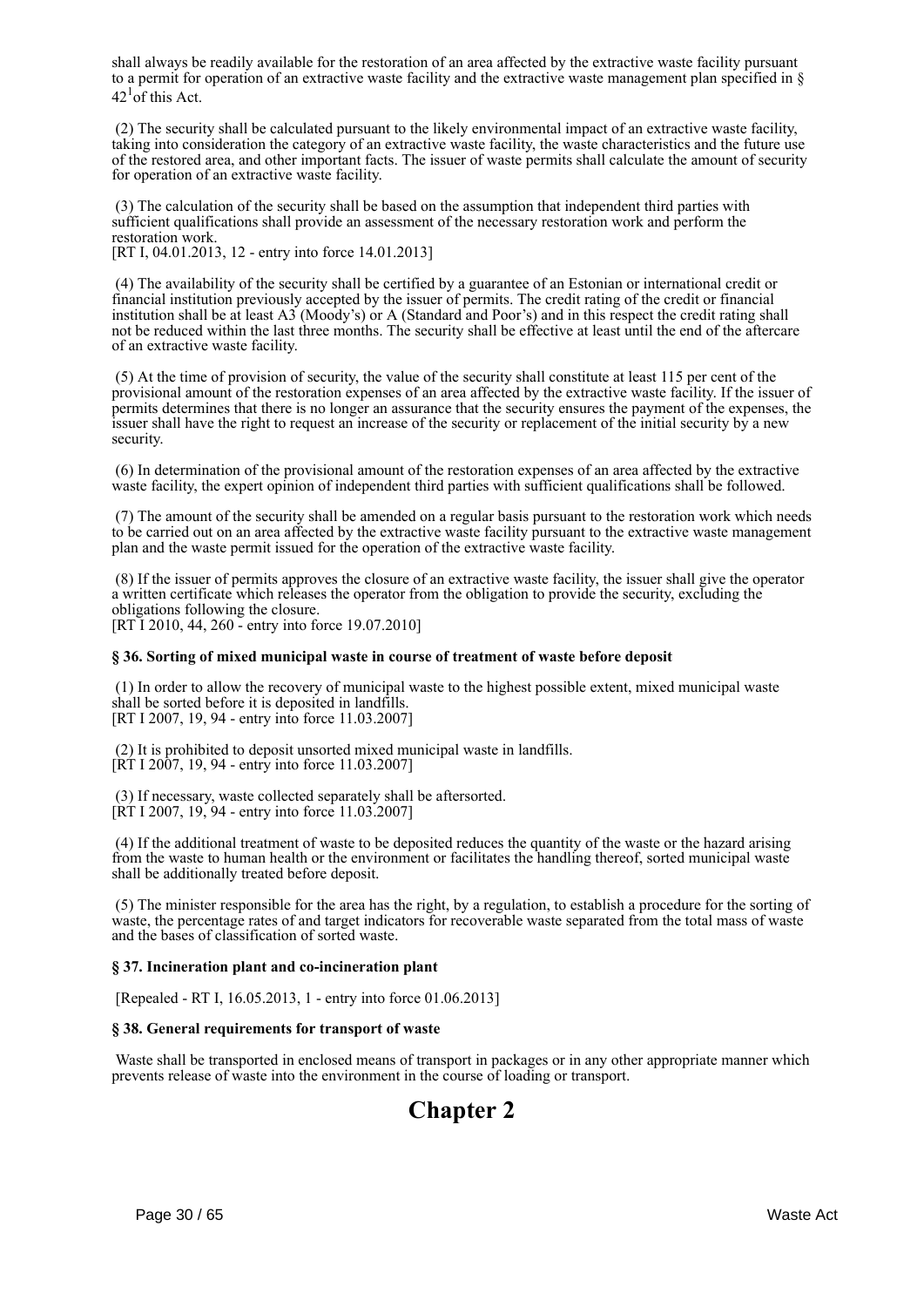## **Waste Management Planning**

## **Division 1 General Provisions for Waste Handling Planning and Waste Management Plans**

#### **§ 39. Development of waste handling**

[RT I, 13.03.2014, 2 - entry into force 23.03.2014]

 (1) The waste handling shall be developed on the basis of the sectoral development plan and the local government waste management plan.

[RT I, 13.03.2014, 2 - entry into force 23.03.2014]

 (2) The sectorial development plan and the local government waste management plan shall examine the situation of waste handling in the local government, the objectives for the organisation and enhancement of waste handling and measures to achieve the objectives. [RT I,  $13.03.2014$ , 2 - entry into force  $23.03.2014$ ]

 (3) The sectorial development plan and the local government waste management plan shall contain the following:

[RT I, 13.03.2014, 2 - entry into force 23.03.2014]

 1) information concerning the type, quantity and origin of the waste generated on the territory covered by the plan and evaluation of the future development of waste flows;

 2) description of the existing waste collection systems and overview of major disposal and recovery facilities; 3) overview of handling waste oil, hazardous waste and other waste flows, which subject to separate regulation at the European Union level;

 4) evaluation of necessity for new collection systems, closure of existing waste facilities, infrastructure of additional waste facilities and connected investments;

 5) in case of necessity for creation of additional waste facilities infrastructure, information concerning the location of future disposal and recovery facilities and their capacity;

 6) description of general waste handling policies, including overview of planned waste handling technologies or policies with regard to the waste for handling which it is necessary to take special measures;

 7) overview of organisational aspects related to waste handling, including the description of the distribution of liability between persons in public and private law engaged in waste handling;

 8) overview of use of awareness-raising and information campaigns targeted at the public or a specific group of consumers;

 9) information concerning the waste disposal locations contaminated in the past and measures taken for the maintenance thereof;

 10) description of environmental impact generated by the implementation of the sectoral development plan and the local government waste management plan.

[RT I, 13.03.2014, 2 - entry into force 23.03.2014]

 (4) The operator of a waste disposal site, the holder of a permit for general geological surveys, a permit for geological exploration or extraction permit whose activities generate waste or, if the waste is generated in the course of enrichment of mineral resources, the enricher of mineral resources shall prepare a mining waste management plan specified in  $\S 42<sup>1</sup>$  of this Act for minimising, processing, recovery and disposal of mining waste, taking into consideration the principle of sustainable development. [RT I 2010, 44, 260 - entry into force 19.07.2010]

#### **§ 40. National waste management plan**

[Repealed - RT I, 13.03.2014, 2 - entry into force 23.03.2014]

## **§ 40<sup>1</sup> . Programme for prevention of waste generation**

[Repealed - RT I, 13.03.2014, 2 - entry into force 23.03.2014]

#### **§ 41. [Repealed - RT I 2007, 19, 94 - entry into force 11.03.2007]**

#### **§ 42. Local government waste management plan**

 (1) Local government waste management plan means a part of the local government development plan which deals with the development of waste handling in the rural municipality or city. Several local governments may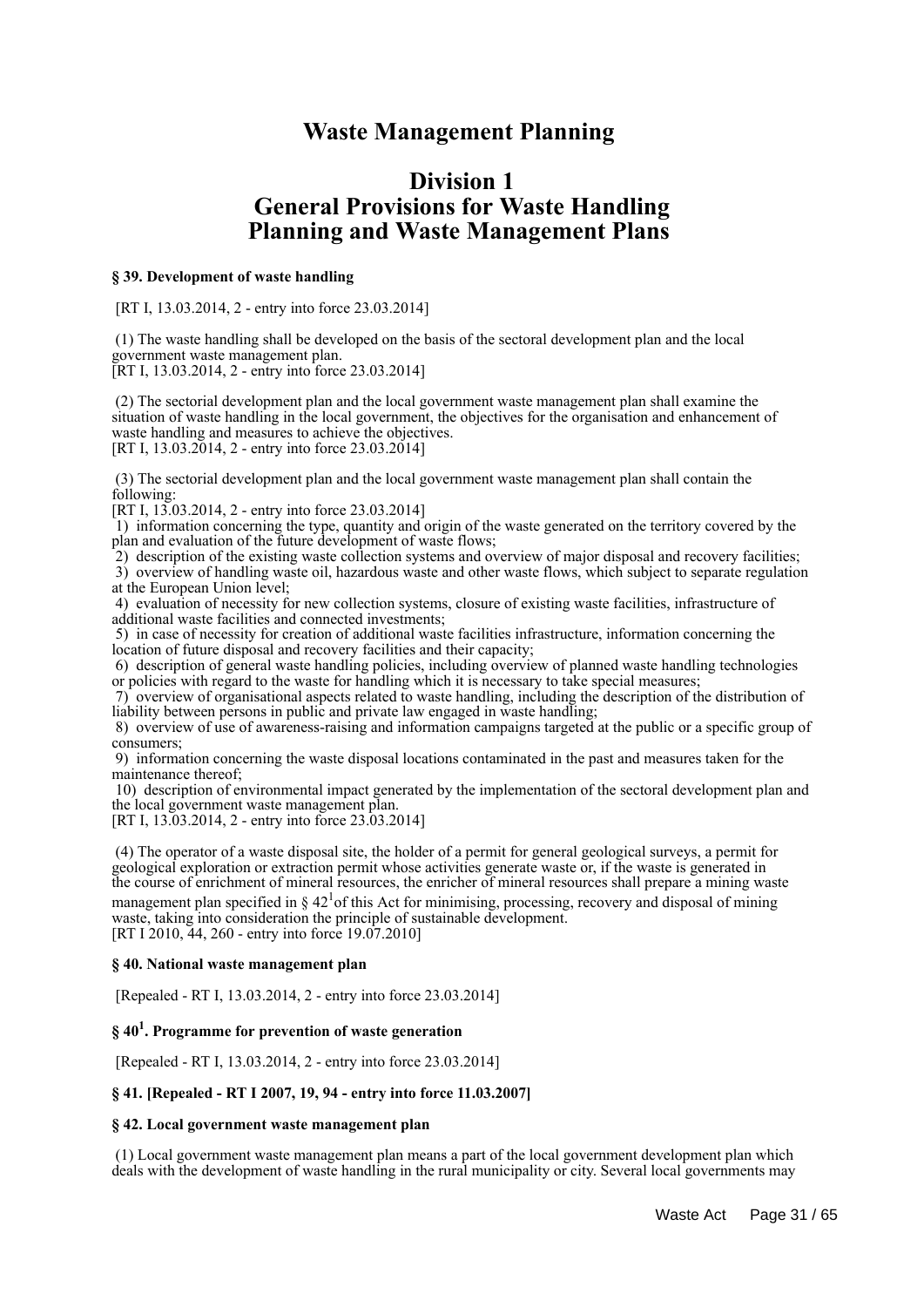prepare a joint waste management plan. The provisions of the sectorial development plan shall be taken into account upon preparation of a waste management plan. [RT I, 13.03.2014, 2 - entry into force  $23.03.2014$ ]

 (2) In addition to that provided for in subsection 39 (3) of this Act, a local government waste management plan shall set out:

 1) development of waste transport organised by a local government within the administrative territory thereof, including designation of the area or areas covered by the organised waste transport;

[RT I 2007, 19, 94 - entry into force 11.03.2007]

 2) development of separate collection and sorting of waste, and the corresponding time limits for specific types of waste;

3) financing of waste handling.

## **§ 42<sup>1</sup> . Extractive waste management plan**

 (1) An extractive waste management plan shall promote the recycling, reuse or recovery of extractive waste if it is environmentally friendly and takes into account the current requirements.

 (2) An extractive waste management plan shall ensure safe disposal of extractive waste. In the preparation of an extractive waste management plan, at the design stage of an extractive waste facility, there shall be primarily taken into consideration the management of an extractive waste facility at the time of its operation and after its closure and there shall be chosen a project that meets the following requirements:

 1) requiring minimal or, if possible, does not requiring at all the aftercare and supervision of a closed extractive waste facility;

 2) preventing or at least minimising the long-term adverse impact which emanates e.g. from pollutants emitted by an extractive waste facility through air or water;

3) ensuring long-term geotechnical stability of dams or heaps rising above the existing ground level.

(3) An extractive waste management plan shall be submitted to the issuer of permits for approval if:

 1) a waste permit is necessary pursuant to clause 73 (2) 8) or clause 75 (1) 12) of this Act for generation of tailings from treatment of mineral resources or operation of an extractive waste facility – together with the application for a waste permit;

 2) waste is generated in the course of geotechnical stability, exploration or extraction, if a waste permit is not required – together with the application for a relevant permit, based on the requirements established by the Earth's Crust Act.

 (4) The issuer of permits specified in subsection (3) of this section shall approve an extractive waste management plan meeting the requirements simultaneously with granting the permit. An extractive waste management plan shall constitute an integral part of a waste permit.

 (5) The operator shall review an extractive waste management plan at least every five years and amend the plan if significant changes have occurred in the operation of the extractive waste facility or the deposited waste. The amended extractive waste management plan shall be submitted to the issuer of permits specified in subsection (3) of this section who shall approve it within five working days. The amendments shall be deemed to be effected as of the approval of the amended extractive waste management plan. A change in the structure or activities of an extractive waste facility, which in the opinion of the issuer of permits may materially damage the human health or the environment, shall be considered significant. [RT I, 04.01.2013, 12 - entry into force 14.01.2013]

 (6) The requirements which specify the contents of an extractive waste management plan, including the specific procedure for the submission, approval and review of the extractive waste management plan, shall be specified by a regulation of the minister responsible for the area.  $[\text{RT } I \ 2010, 44, 260 - \text{entry} \text{ into force } 19.07.2010]$ 

#### **§ 43. Updating of local government waste management plan**

[RT I, 13.03.2014, 2 - entry into force 23.03.2014]

 (1) Updating of a local government waste management plan shall mean the regular review of a waste management plan and making amendments thereto. The provisions concerning the proceedings relating to preparation of a local government waste management plan shall apply to updating of a local government waste management plan.

[RT I, 13.03.2014, 2 - entry into force 23.03.2014]

(2) [Repealed - RT I, 13.03.2014, 2 - entry into force 23.03.2014]

(3) [Repealed - RT I, 13.03.2014, 2 - entry into force 23.03.2014]

#### **§ 44. Rights and obligations of the minister responsible for the area and local governments in waste handling planning**

[RT I 2007, 19, 94 - entry into force 11.03.2007]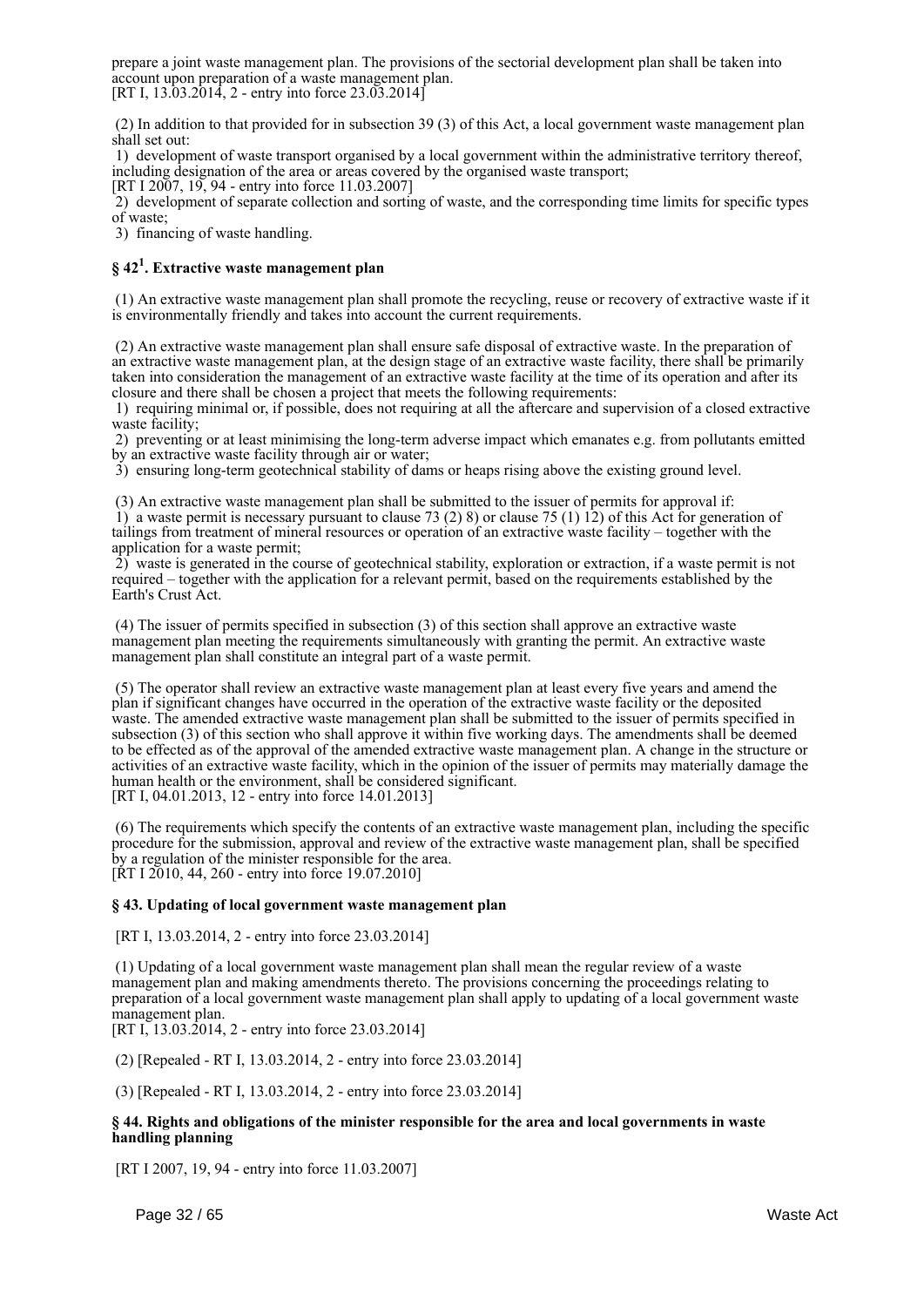(1) The minister responsible for the area shall co-ordinate the activities of the counties and local governments in preparation and implementation of local government waste management plans. [RT I, 13.03.2014, 2 - entry into force 23.03.2014]

(2) [Repealed - RT I, 13.03.2014, 2 - entry into force 23.03.2014]

 (3) Local governments may demand information from persons, agencies and producers' associations free of charge concerning their waste-related activities if this is necessary for preparation or updating of a local government waste management plan.

[RT I, 13.03.2014, 2 - entry into force 23.03.2014]

 (4) A local government may require that persons, agencies and producers' associations which operate within the administrative territory thereof prepare waste management plans in accordance with subsection 39 (3) of this Act at their own expense and submit them to the local government if this is necessary for preparing or updating the local government waste management plan. [RT I 2007, 19, 94 - entry into force 11.03.2007]

 (5) The minister responsible for the area and local governments shall preserve the information collected in the course of preparation of the sectoral development plan and its implementing document, and a local government waste management plan pursuant to the procedure provided by law. [RT I, 13.03.2014, 2 - entry into force 23.03.2014]

## **Division 2 Preparation of National Waste Management Plan**

[Repealed -RT I, 13.03.2014, 2 - entry into force 23.03.2014]

**§ 45.–§ 54.**[Repealed - RT I, 13.03.2014, 2 - entry into force 23.03.2014]

## **Division 3 Preparation of Local Government Waste Management Plan**

#### **§ 55. Co-ordination of draft local government waste management plan**

 A draft local government waste management plan shall be submitted to the Environmental Board and the county governor for comments before adoption of the draft. [RT  $1\overline{2009}$ , 3, 15 - entry into force 01.02.2009]

#### **§ 56. Public display of and public discussion concerning draft local government waste management plan**

 (1) A local government shall organise public display of a draft local government waste management plan and at least one public discussion for deliberations on the draft. [RT I 2007, 19, 94 - entry into force 11.03.2007]

 (2) A notice of the time and place of public display of a draft local government waste management plan shall be published in a local newspaper at least two weeks before the public display. A draft local government waste management plan shall be placed on public display for at least two weeks.

 (3) A notice of the time and place of a public discussion for deliberations on a draft local government waste management plan shall be published in a local newspaper at least two weeks before the public discussion.

(4) A public discussion need not be held if no proposals or objections are submitted during the public display.

#### **§ 57. Submission of opinions during public display of or public discussion concerning draft local government waste management plan, and consideration of proposals and objections submitted**

 (1) Everyone has the right to submit proposals and objections concerning a draft local government waste management plan during the public display of the draft.

 (2) Everyone has the right to submit his or her opinion on a draft waste management plan orally at the discussion for deliberations on the draft.

 (3) The rural municipality or city government shall review the proposals and objections submitted during the public display of or a public discussion concerning a draft waste management plan and, if necessary, decide on amendment of the draft plan according to the proposals and objections submitted.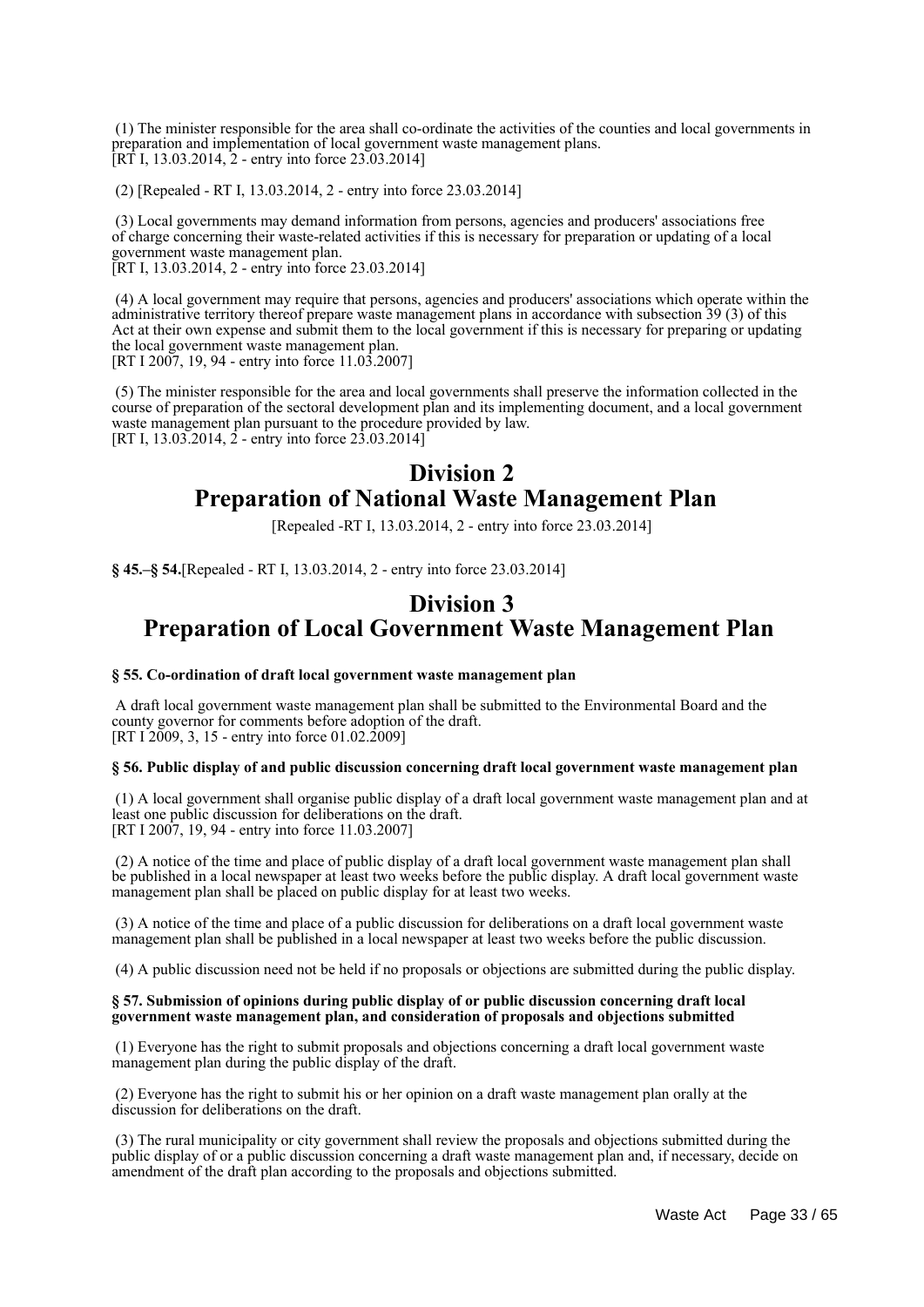#### **§ 58. Publication of results of public display of and public discussion concerning draft local government waste management plan**

 A rural municipality or city government shall publish the results of the public display of and the public discussion concerning a waste management plan in a local newspaper.

#### **§ 59. Adoption of local government waste management plan**

(1) A local government waste management plan shall be adopted by the local government council.

 (2) A joint local government waste management plan enters into force after it has been adopted by all the local government councils co-operating for the plan.

## **§ 59<sup>1</sup> . Publication of local government waste management plan**

 A local government waste management plan shall be published on the website of the local government. [RT I, 08.07.2014, 13 - entry into force 18.07.2014]

## **Chapter 3 Special Conditions for Handling Hazardous Waste**

#### **§ 60. Prohibition on mixing hazardous waste**

 (1) Mixing of hazardous waste with other types of hazardous waste, non-hazardous waste or any other substances or materials is not permitted, except in the case provided for in § 61 of this Act. [RT I, 09.11.2011, 1 - entry into force 10.11.2011]

 (2) Waste which has already been mixed shall be separated if this is technically feasible and does not entail excessive costs or if this is necessary for the prevention of potential health or environmental hazards.

#### **§ 61. Mixing of hazardous waste**

 (1) Mixing of hazardous waste with other types of hazardous waste or with non-hazardous waste or any other substances or materials is permitted if the provisions of subsections 29 (1) and (2) of this Act are complied with in order to prevent or, if prevention is not possible, reduce the health or environmental hazards resulting from the waste and if mixing is technologically and economically justified. [RT I, 09.11.2011, 1 - entry into force 10.11.2011]

 (2) Hazardous waste shall not be mixed for the purpose of reclassification of hazardous waste into nonhazardous waste by way of diluting and thereby reducing the original content of hazardous waste below the limit value for classification as hazardous waste. [RT I, 09.11.2011, 1 - entry into force 10.11.2011]

#### **§ 62. Packaging of hazardous waste**

 (1) In the course of collection, temporary storage and transport of hazardous waste, the waste shall be packaged in order to prevent the health and the environmental hazards resulting from the waste and facilitate their recovery or disposal.

 (2) A waste holder is required to label hazardous waste, except the hazardous waste produced by households, or their packaging before the waste is transferred to the waste handler.

 (3) The procedure for labelling hazardous waste and packaging of hazardous waste shall be established by a regulation of the minister responsible for the area.

#### **§ 63. Transport of hazardous waste**

 Hazardous waste shall be transported pursuant to the procedure provided for in legislation concerning transport of dangerous goods and in international agreements.

#### **§ 64. Consignment note for hazardous waste**

 (1) Consignment note for hazardous waste (hereinafter *consignment note*) means a document which contains information concerning the type, composition, quantity and main properties of the hazardous waste transferred for handling and the producer of such waste, the person who transfers the waste for handling, the transport operator and the consignee.

[RT I 2010, 44, 260 - entry into force 19.07.2010]

 (2) A consignment note shall be prepared as a digital document in the database of consignment notes for hazardous waste.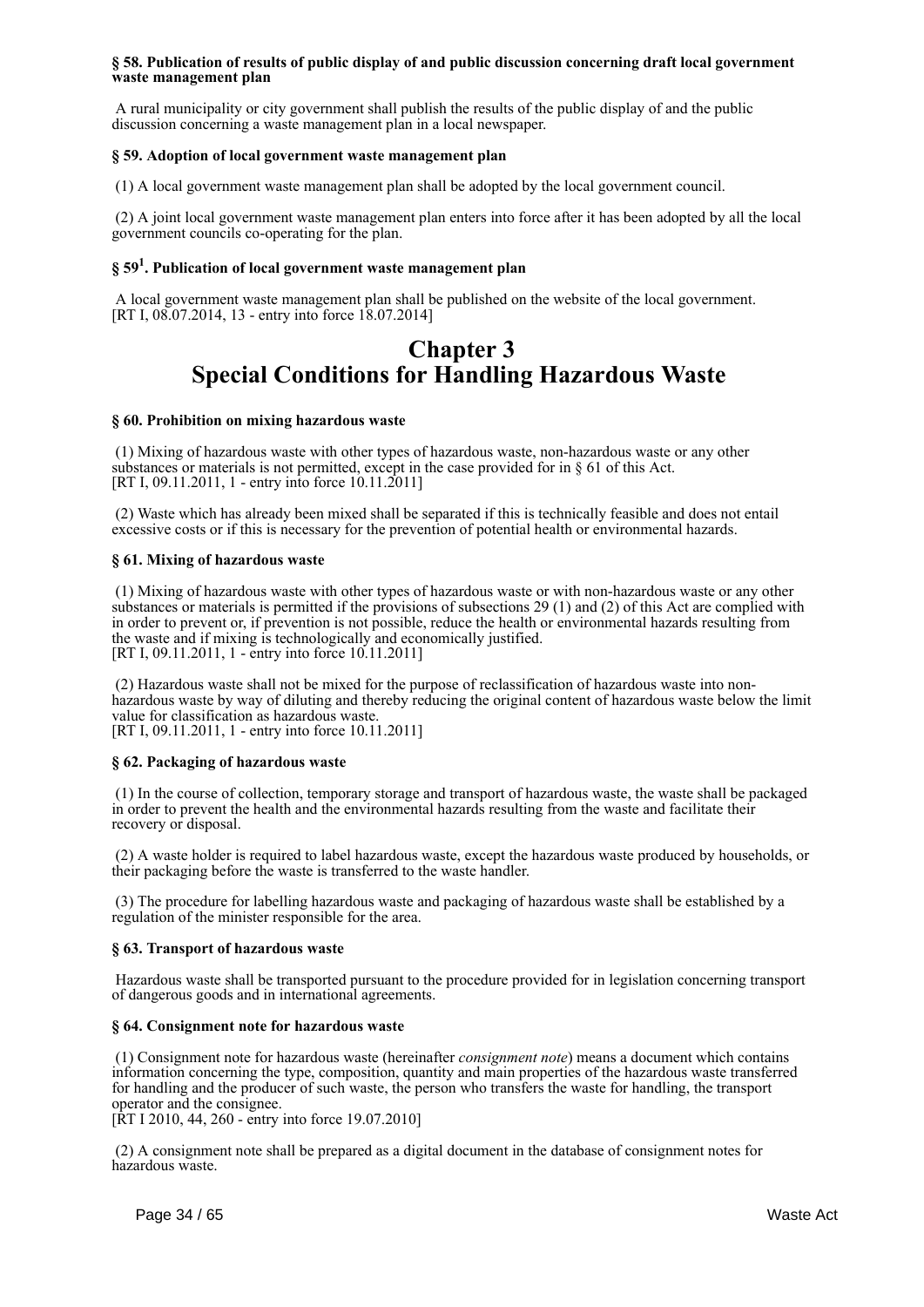[RT I, 25.11.2016, 2 - entry into force 05.12.2016]

 $(2<sup>1</sup>)$  The provisions of subsections (1) and (2) of this section do not apply to natural persons or rescue service agencies upon transfer of hazardous waste produced in households or collected in the course of rescue work to waste handlers.

[RT I, 08.07.2014, 13 - entry into force 18.07.2014]

 $(2<sup>2</sup>)$  The database of consignment notes for hazardous waste is a database belonging to the state information system and its purpose is to monitor transport of hazardous waste in real time on the basis of the data of the consignment notes prepared under this section. [RT I, 25.11.2016, 2 - entry into force 05.12.2016]

 $(2<sup>3</sup>)$  The database of consignment notes for hazardous waste shall be established and the statutes of the database shall be approved by a regulation of the minister responsible for the area. [RT I, 25.11.2016, 2 - entry into force 05.12.2016]

 (3) A consignment note shall be prepared by the person who transfers waste for transport if the person holds the hazardous waste management licence specified in § 99 of this Act (hereinafter *licence*). [RT I, 04.01.2013, 12 - entry into force 14.01.2013]

 (4) If the person transferring waste does not hold a licence, a consignment note shall be prepared by the consignee of waste holding a licence. [RT I 2010, 44, 260 - entry into force 19.07.2010]

 $(4<sup>1</sup>)$  The persons holding the licence specified in subsection (3) of this section shall prove the transfer or receipt of waste in the digital document prepared in the database specified in subsection (2) of this section. [RT I 2010, 44, 260 - entry into force 19.07.2010]

 (5) The format of a consignment note for hazardous waste and the procedure for preparation, forwarding and registration of consignment notes shall be established by a regulation of the minister responsible for the area. [RT I 2007, 19, 94 - entry into force 11.03.2007]

#### **§ 65. Organisation of hazardous waste management**

 (1) Development of a network of hazardous waste management facilities shall be organised by the minister responsible for the area in accordance with the sectoral development plan. [RT I, 13.03.2014, 2 - entry into force 23.03.2014]

 (2) Local governments shall organise collection of hazardous waste produced by households within their administrative territories and transfer of the waste to waste handlers, except in the case specified in subsection 26 (1) of this Act. [RT I 2007, 19, 94 - entry into force 11.03.2007]

## **§ 65<sup>1</sup> . Waste oils**

 (1) For the purposes of this Act, waste oils means mineral or synthetic lubricant or industrial oils, primarily oils used in internal combustion engines and gearbox oils, lubricating oils, oils for turbine and hydraulic oils, which is no longer suitable for the original intended use.

 (2) Regeneration of waste oils means any recycling operation whereby base oils can be produced by refining waste oils, in particular by removing the contaminants, the oxidation products and the additives contained in such oils:

(3) If this is technically feasible, waste oils are collected separately.

 (4) Where this is technically feasible and economically viable, waste oils of different characteristics are not mixed and waste oils are not mixed with other kinds of waste or substances, if such mixing impedes their treatment.

 (5) Upon recovery of waste oils, priority shall be given to regeneration of waste oils if this is technically feasible, economically viable and if other recovery operations do not ensure a better overall environmental result taking account of the provisions of subsection  $22<sup>1</sup>(2)$  of this Act. [RT I, 09.11.2011, 1 - entry into force 10.11.2011]

# **Chapter 4**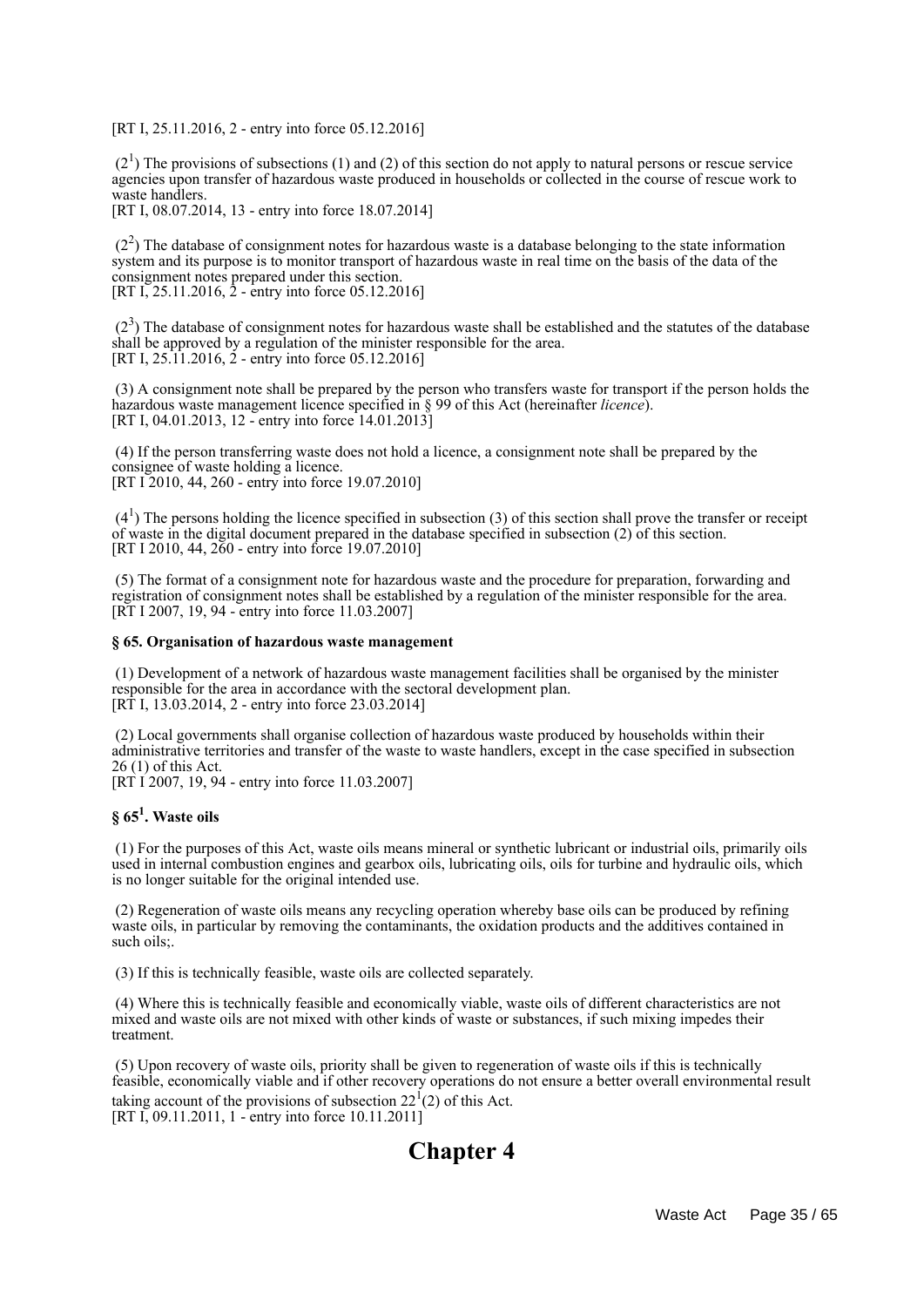# **Waste Handling Organised by Local Governments**

[RT I 2007, 19, 94 - entry into force 11.03.2007]

#### **§ 66. Organised waste transport**

 (1) "Organised waste transport" means collection and transport of municipal waste from a designated area to a specific waste management facility or facilities by an undertaking chosen by way of a competition organised by the local government.

[RT I 2007, 19, 94 - entry into force 11.03.2007]

 $(1^1)$  [Repealed - RT I, 08.07.2014, 2 - entry into force 01.10.2014]

 (2) Local governments shall organise the collection and transport of municipal waste, primarily garbage or mixed municipal waste, their sorting residues and the types of waste resulting from separate collection of waste at the site of generation of municipal waste within their administrative territories. Organised waste transport may also comprise other types of municipal waste or other waste if this is necessary for the performance of the requirements of this Act or if this is necessary due to a significant public interest.  $[R\dot{T}]$  I 2010, 44, 260 - entry into force 19.07.2010]

 (3) A local government may decide not to organise waste transport in low-density areas of its administrative territory where organised waste transport would be excessively costly due to the small number and disproportionate location of waste producers and the small quantities of waste, and organised waste transport is not necessary from the point of view health and environmental protection. [RT I 2007, 19, 94 - entry into force 11.03.2007]

 (4) The types of waste subject to organised waste transport, the transport areas, the frequency and time of transport and the procedure for determining the waste transport fees shall be established by a regulation of the rural municipality or city council.

[RT I 2010, 44, 260 - entry into force 19.07.2010]

 (5) Waste transport fees shall be sufficient to cover the costs of establishment, operation, closure and aftercare of waste treatment facilities and the costs of waste transport and the costs related to preparation of transport. [RT I 2010, 44, 260 - entry into force 19.07.2010]

 (6) The amount of a waste transport fee shall be determined on the basis of the type, quantity and properties of waste, the frequency of waste transport services, and other circumstances which have a significant impact on the cost of waste handling.

 (7) An undertaking who provides the service of transport of municipal waste in a local government with at least 40,000 residents is a provider of the services of general interest within the meaning of the General Part of the Economic Activities Code Act.

[RT I, 03.03.2017, 1 - entry into force 01.07.2017]

#### **§ 67. Choice of waste transport operator**

 (1) For the purpose of finding a provider of the service of organised waste transport, a local government shall, independently or in cooperation with other local governments, organise a procedure for entry into a concession contract in accordance with the provisions of the Public Procurement Act. In the latter case, the administrative territories of the cooperating local governments may form a single transport area, taking account of the number of residents in the area provided in subsection (5) of this section. [RT I, 01.07.2017, 1 - entry into force 01.09.2017]

 (2) A local government council may authorise another local government, a non-profit association or foundation whose member the local government is and which, pursuant to its articles of association, can only have local governments or local government associations as its members to perform the functions related to the organisation of a public procurement for organised waste transport pursuant to the procedure provided in § 43 of the Public Procurement Act.

[RT I, 01.07.2017, 1 - entry into force 01.09.2017]

 (3) A local government shall prepare public procurement source documents for entry into a concession contract for organised waste transport, taking account of the provisions of subsection 37 (1) of the Public Procurement Act and considering the specifications provided in this subsection. The public procurement source documents for a concession contract for organised waste transport services shall, among other matters, set out the following conditions:

[RT I, 01.07.2017, 1 - entry into force 01.09.2017]

1) transport area;

- 2) types of waste to be transported;
- 3) estimated quantities of waste;
- 4) waste management facility;
- 5) term of the public contract;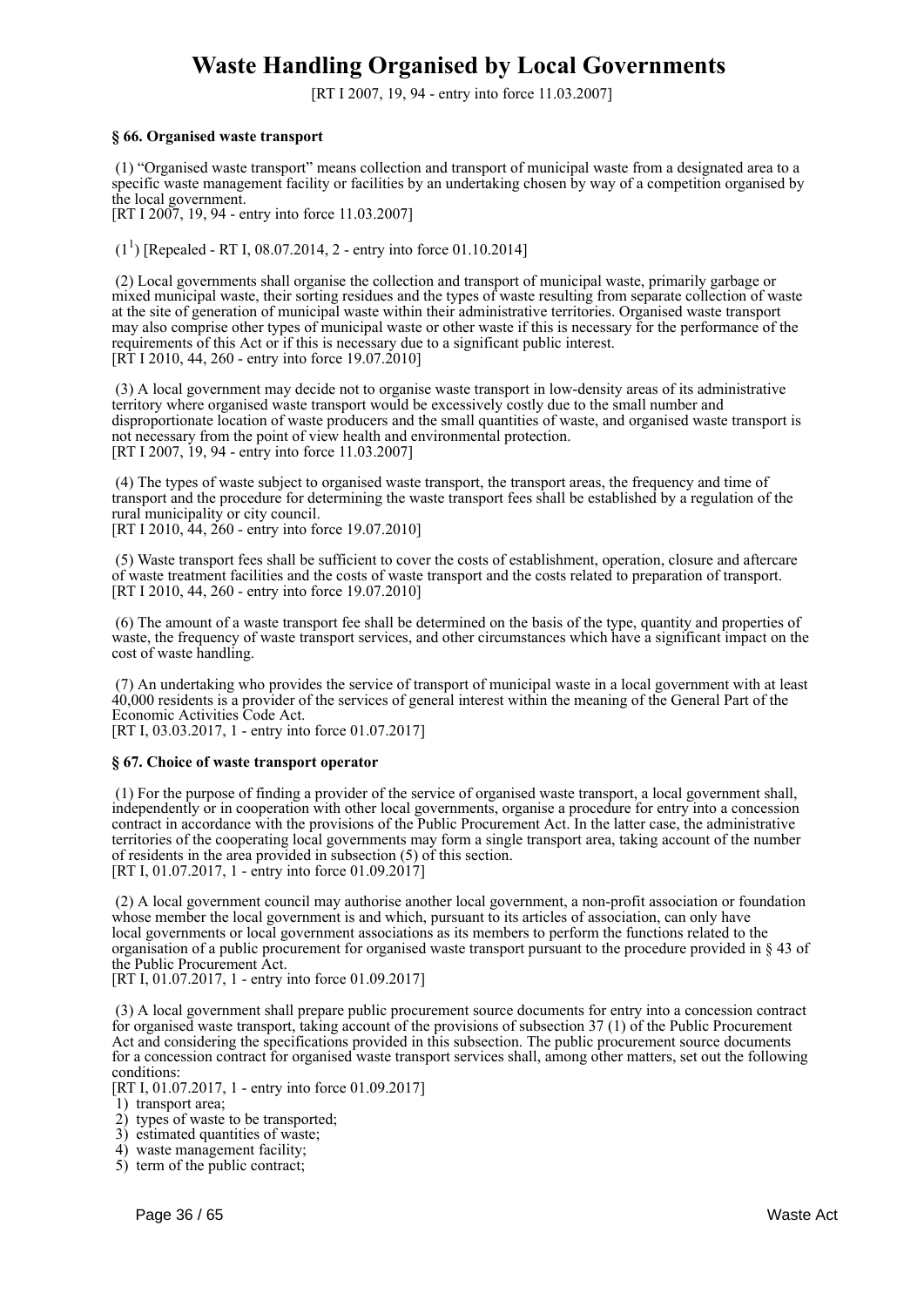6) transport conditions – frequency, time and technical conditions of transport;

7) operations for which the waste transport operator charges fees;

 8) the number of one-family houses and apartment houses, and number of apartments in apartment houses located within the transport area.

 (4) The public procurement source documents for a concession contract for organised waste transport services specified in subsection (3) of this section shall be presented before commencement of the public procurement to the Environmental Board for obtaining an opinion and if necessary, the Environmental Board shall make proposals within two weeks after receiving the public procurement source documents for supplementing or amending these.

[RT I, 01.07.2017, 1 - entry into force 01.09.2017]

 (5) The transport area specified in clause (3) 1) of this section shall be determined such that the minimum size of the area ensures filling of the waste truck in one collection round and the number of residents in the area does not, as a general rule, exceed 30,000.

 (6) A transport area shall be determined by the local government council on the basis of the estimated waste quantities, the specific character of the built-up area and the road and street network.

 (7) The body organising the public procurement for organised waste transport shall publish the decision on entry into a contract with the provider of the organised waste transport service in a local newspaper. [RT I 2010, 44, 260 - entry into force 01.01.2011]

#### **§ 68. Right to carry out waste transport**

 (1) The person who has entered into a public contract with the local government as a result of a public procurement for organised waste transport has the right to provide the service of organised waste transport in respect of the determined types of waste and in the transport area. The term of a public contract to be entered into with the provider of the service of organised waste transport shall be up to five years. [RT I 2010, 44, 260 - entry into force 01.01.2011]

 (2) The right specified in subsection (1) of this section shall be exercised in accordance with the requirements and term established by the waste permit.

#### **§ 69. Subscription to organised waste transport services**

 (1) A waste holder is considered to have subscribed to the organised waste transport services provided in the waste transport area of the place of residence or business of the waste holder. The waste holder is deemed to have subscribed to the organised waste transport services as of the entry into force of the waste permit for organised waste transport issued by the local government or of a regulation specified in subsection 66 (4) of this Act. The time after the entry into force of the permit or regulation is deemed to be the time of subscription. [RT I 2007, 19, 94 - entry into force 11.03.2007]

 $(1<sup>1</sup>)$  A local government shall inform a waste holder in writing about the date as of which the waste holder is subscribed to organised waste transport. [RT I 2010, 44, 260 - entry into force 19.07.2010]

 (2) For the purposes of this Chapter, "waste holder" means also an apartment association or, in the absence thereof, the owner of the immovable where a summer house, dwelling or business premises are situated.

(3) [Repealed - RT I 2010, 44, 260 - entry into force 19.07.2010]

 (4) If a local government is convinced that nobody lives on a registered immovable or a registered immovable is not being used, it may, as an exception, release the waste holder from subscription to organised waste transport for a certain term on the basis of a request of the waste holder. [RT I 2010, 44, 260 - entry into force 19.07.2010]

 (4<sup>1</sup> ) All persons holding a waste permit or an integrated environmental permit are released from the obligation to subscribe to organised waste transport. [RT I 2007, 19, 94 - entry into force 11.03.2007]

 $(4<sup>2</sup>)$  In order to determine the term provided for in subsection (4) of this section, the local government shall conduct a prior on-site inspection to verify that the circumstances for release of the waste holder from subscription to organised waste transport are true and enable the release. [RT I 2010, 44, 260 - entry into force 19.07.2010]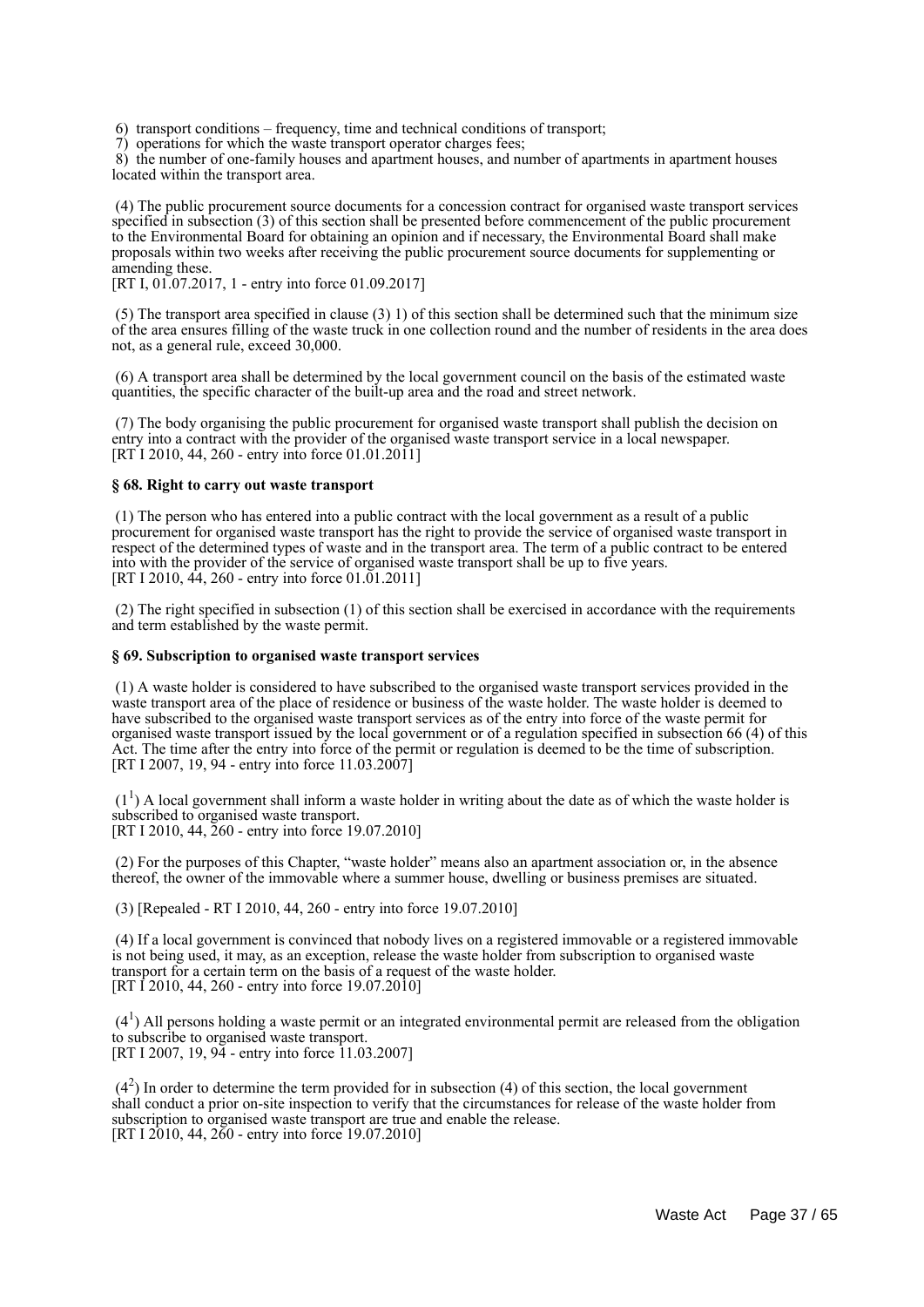(5) The waste holder specified in subsection (4) of this section shall present a written confirmation to the local government by 20 January of the following year that nobody has lived on the registered immovable or the registered immovable has not been used during the year. [RT I 2010, 44, 260 - entry into force 19.07.2010]

 $(5<sup>1</sup>)$  A waste holder who fails to present the confirmation by the due date specified in subsection (5) of this section shall be considered to have subscribed to the organised waste transport as of 21 January. [RT I 2010, 44, 260 - entry into force 19.07.2010]

(6) [Repealed - RT I 2010, 44, 260 - entry into force 19.07.2010]

#### **§ 70. Recovery and disposal of waste**

 Local governments shall organise recovery or disposal of the waste subject to organised waste transport. Local governments may organise also recovery or disposal of other waste. [RT I 2007, 19, 94 - entry into force 11.03.2007]

#### **§ 71. Local government waste handling rules**

 (1) Waste handling rules for organising waste management within a local government shall be established by a regulation of the local government council.

(2) Waste management rules shall set out:

 1) organisation of waste handling and storage and the relevant technical requirements, such as the type, material and size of collection containers, the bottom structure and location of the containers, the use of shared collection containers;

[RT I 2010, 44, 260 - entry into force 19.07.2010]

 2) the measures for preventing or, if this is not possible, reducing hazards to human health and the environment resulting from waste, including regular removal of municipal waste from high density areas at least once every four weeks and from low density areas at least once every 12 weeks. Municipal waste may be regularly transported from a high density area, where composting of biological waste at the place of generation of waste is ensured, once every 12 weeks;

[RT I, 08.07.2014, 2 - entry into force 07.01.2015, in accordance with clause 53 of Judgment No. 3-4-1-34-14 of Constitutional Review Chamber of Supreme Court of 6 January 2015 (RT I, 06.01.2015, 21): "In the current constitutional review matter on the basis of § 12 of the Constitutional Review Court Procedure Act the Supreme Court suspended the entry into force of the Waste Act Amendment Act (RT I, 08.07.2014, 2) until entry into force of Judgment of the Supreme Court (Ruling of Constitutional Review Chamber of Supreme Court of 25 September 2014 in matter No. 3-4-1-34-14). This Judgment of the Supreme Court enters into force in conformity with subsection 58 (2) of the Constitutional Review Court Procedure Act upon pronouncement on 6 January 2015. Thus, the Waste Act Amendment Act (RT I, 08.07.2014, 2) enters into force on 7 January 2015."]

 21 ) requirements for composting biological waste to ensure composting pursuant to clause (2) 2) of this section;

[RT I, 08.07.2014, 2 - entry into force 07.01.2015, in accordance with clause 53 of Judgment No. 3-4-1-34-14 of Constitutional Review Chamber of Supreme Court of 6 January 2015 (RT I, 06.01.2015, 21): "In the current constitutional review matter on the basis of § 12 of the Constitutional Review Court Procedure Act the Supreme Court suspended the entry into force of the Waste Act Amendment Act (RT I, 08.07.2014, 2) until entry into force of Judgment of the Supreme Court (Ruling of Constitutional Review Chamber of Supreme Court of 25 September 2014 in matter No. 3-4-1-34-14). This Judgment of the Supreme Court enters into force in conformity with subsection 58 (2) of the Constitutional Review Court Procedure Act upon pronouncement on 6 January 2015. Thus, the Waste Act Amendment Act (RT I, 08.07.2014, 2) enters into force on 7 January 2015."] 3) list of the waste transport areas within the territory of the local government where subscription to organised waste transport services is obligatory:

4) requirements for handling waste not covered by organised waste transport;

 5) the procedure for collecting hazardous waste produced by households from the residents and for transferring the waste to an undertaking holding a hazardous waste handling licence;

 6) the procedure for handling the waste produced by persons providing health care or veterinary services within the territory of the local government;

7) requirements for handling construction and demolition waste not subject to organised waste transport;

 8) waste collection site or sites where waste collected by organised waste transport services shall be delivered for further transport;

9) organisation of supervision over waste handling in the territory of the local government;

 10) requirements for aftercare of the waste management facilities, except landfills, in the territory of the local government.

[RT I 2007, 19, 94 - entry into force 11.03.2007]

 11) requirements for development of separate collection and sorting of waste, and the corresponding time limits for specific types of waste.

[RT I 2007, 19, 94 - entry into force 11.03.2007]

12) organisation of waste collection in low density areas;

 $[RT 1 2010, 44, 260 - entry into force 19.07.2010]$ 

13) collection sites for bulky waste, which are not further than 15 kilometres from the waste holder.

[RT I 2010, 44, 260 - entry into force 19.07.2010]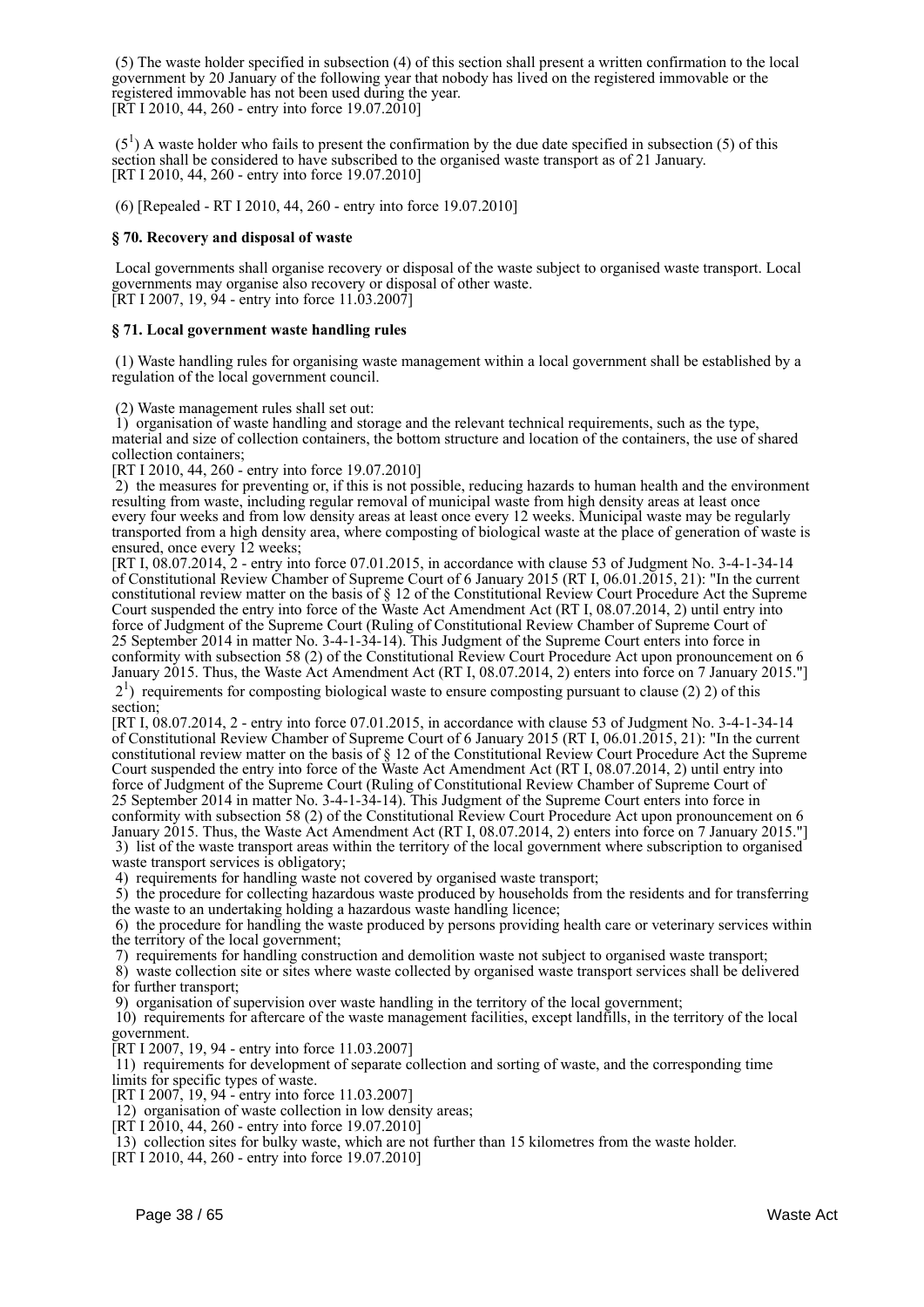(3) Draft local government waste handling rules shall be submitted to the county governor and the Environmental Board for an opinion, the waste handling procedure of a health care provider to the Health Board for an opinion and the waste handling procedure of a provider of veterinary services to the veterinary centre of the county for an opinion, and proposals for amending the rules shall be submitted by the corresponding bodies within two weeks.

[RT I 2009, 49, 331 - entry into force 01.01.2010]

## **§ 71<sup>1</sup> . Register of waste holders**

 (1) A local government shall establish the register of waste holders and the procedure for maintaining the register by a regulation.

 (2) A local government has the right to receive, without charge, information relating to the data in the register specified in subsection (1) of this section from waste transport operators operating in the waste transport area. [RT I 2010, 44, 260 - entry into force 01.01.2011]

## **Chapter 5 Financing of development of waste handling**

#### **§ 72. Support of development of waste handling**

 (1) Depending on the resources in the state budget, support shall be granted to local governments for the purpose of partially covering the costs of developing waste handling.  $[RT\ I, 25.1\ \ 1.2016, 2 - entry\$  into force 05.12.2016]

 (2) The grant of support shall be based on the number of the following geographical address objects located in the local government and registered in the information system for the system of address details as at the beginning of the year:

1) dwellings;

 2) buildings, which are residential buildings by purpose of use according to the information stored in the register of construction works and which contain no dwellings. [RT I, 25.11.2016, 2 - entry into force 05.12.2016]

 (3) The funds specified in subsection (1) of this section shall be distributed among the local governments in proportion to the number of geographical address objects. [RT I, 25.11.2016, 2 - entry into force 05.12.2016]

## **Chapter 6 Waste Permits**

## **Division 1 General Provisions**

#### **§ 73. Waste permits**

 (1) A waste permit grants a person handling waste or waste producer the right to carry out one or several of the waste management operations specified in subsection (2) of this section or generate waste in the areas of activity specified in § 75 of this Act, and determines the requirements for exercising the right. [RT I 2007, 19, 94 - entry into force 11.03.2007]

(2) A waste permit is required for:

1) disposal of waste;

2) waste recovery;

[RT I, 09.11.2011, 1 - entry into force 10.11.2011]

 3) collection or transport of hazardous waste, except the collection and transport of the waste generated by the activities of the persons themselves;

[RT I 2007, 19, 94 - entry into force 11.03.2007]

 4) collection or transport of waste metal generated and delivered by other persons with the purpose of further commercial distribution or recycling of the waste.

[RT I 2010, 44, 260 - entry into force 19.07.2010]

5) waste transport organised by a local government;

 $[\hat{RT} I 2007, 19, 94 - \hat{entry} \]$  into force 11.03.2007]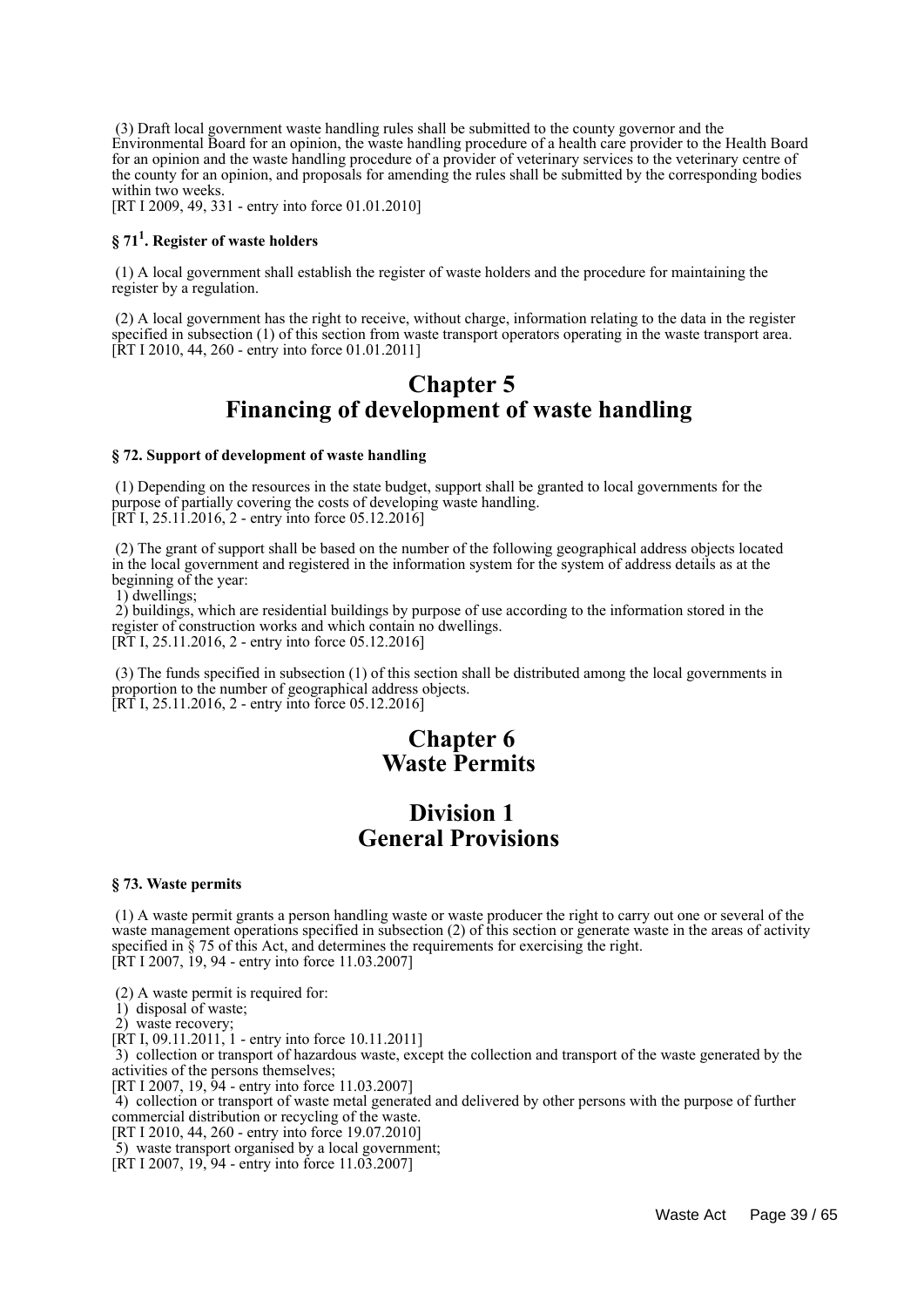6) transport of municipal waste if carried out as a business or professional activity.

- 7) generation of waste in the cases provided in § 75 of this Act.
- 8) operation of a waste disposal site.

[RT I 2010, 44, 260 - entry into force 19.07.2010]

 (3) A person who holds or is required to hold an integrated environmental permit for the activity specified in subsection (2) of this section or  $\S$  75 of this Act does not need a waste permit for a plant covered by the integrated environmental permit.

[RT I 2007, 19, 94 - entry into force 11.03.2007]

(4) A waste permit is not required:

 1) from natural persons who handle the waste produced by their households themselves in accordance with the requirements of this Act:

2) upon collection and transport of waste in the course of rescue work by the Rescue Board.

[RT I, 29.12.2011, 1 - entry into force 01.01.2012]

 $(4<sup>1</sup>)$  A waste permit for the collection and transport of waste metal generated and delivered by other persons with the purpose of further commercial distribution or recycling of the waste pursuant to clause (2) 4) of this section is not required:

 1) for the collection or transport of metal packaging of beverages taxable on the basis of the Packaging Excise Duty Act;

 2) for the collection or transport of the waste of products of concern specified in clauses 25 (2) 3) and 4) of this Act and metal packaging which contain hazardous substances or are contaminated therewith if the person handling the waste holds a hazardous waste management licence for handling such waste. [RT I 2010, 44, 260 - entry into force 19.07.2010]

 (5) The minister responsible for the area has the right to establish, by a regulation, requirements for recovery, or disposal at the place of production, of certain types and quantities of non-hazardous waste upon compliance with which a waste permit is not required for handling the waste.

#### **§ 74. Registration of waste handlers**

(1) The Environmental Board shall register the activity of a person who:

[RT I 2009, 3, 15 - entry into force 01.02.2009]

1) is exempted from the obligation to hold a waste permit based on subsection 73 (5) of this Act;

[RT I 2007, 19, 94 - entry into force 11.03.2007]

 2) transports non-hazardous waste, except for municipal waste, as a part of its economic or professional activities;

[RT I 2007, 19, 94 - entry into force 11.03.2007]

3) collects non-hazardous waste as a part of its economic or professional activities;

[RT I 2007, 19, 94 - entry into force 11.03.2007]

4) organises, as a broker, the disposal or recovery of waste on behalf of others;

[RT I 2007, 19, 94 - entry into force 11.03.2007]

5) operates as a dealer.

[RT I, 09.11.2011, 1 - entry into force 10.11.2011]

 $(1^1)$  [Repealed - RT I 2009, 3, 15 - entry into force 01.02.2009]

 (2) A person specified in subsection (1) of this section shall notify the Environmental Board of the proposed activities by sending a notice containing the following information to the Environmental Board not later than two weeks before commencing the handling of the waste:

[RT I 2009, 3, 15 - entry into force 01.02.2009]

1) the business name and registry code, or the name and personal identification code;

2) the seat or residence and address, e-mail address and telephone and fax numbers;

 3) the address, e-mail address and telephone and fax numbers of the permanent business establishment, including the waste management facility if there is one;

4) the area of activity;

5) the proposed types and annual quantities of the waste to be handled;

6) a description of the proposed waste management operations;

7) the proposed period of operation as a waste handler;

 8) the location of the waste management facility or the name of the waste handler to whom the person intends to transfer the waste, including the name of the landfill where the waste transferred is to be deposited;

[RT I 2007, 19, 94 - entry into force 11.03.2007]

9) a list of the counties where collection or transport of non-hazardous waste is planned.

[RT I 2007, 19, 94 - entry into force 11.03.2007]

 $(2<sup>1</sup>)$  [Repealed - RT I 2009, 3, 15 - entry into force 01.02.2009]

 $(2<sup>2</sup>)$  If the person acting as a broker or dealer is the producers' responsibility organisation specified in subsection 23 (3) of this Act, the operation of such person is registered in the register of products of concern specified in  $\S 26^{\circ}$  of this Act.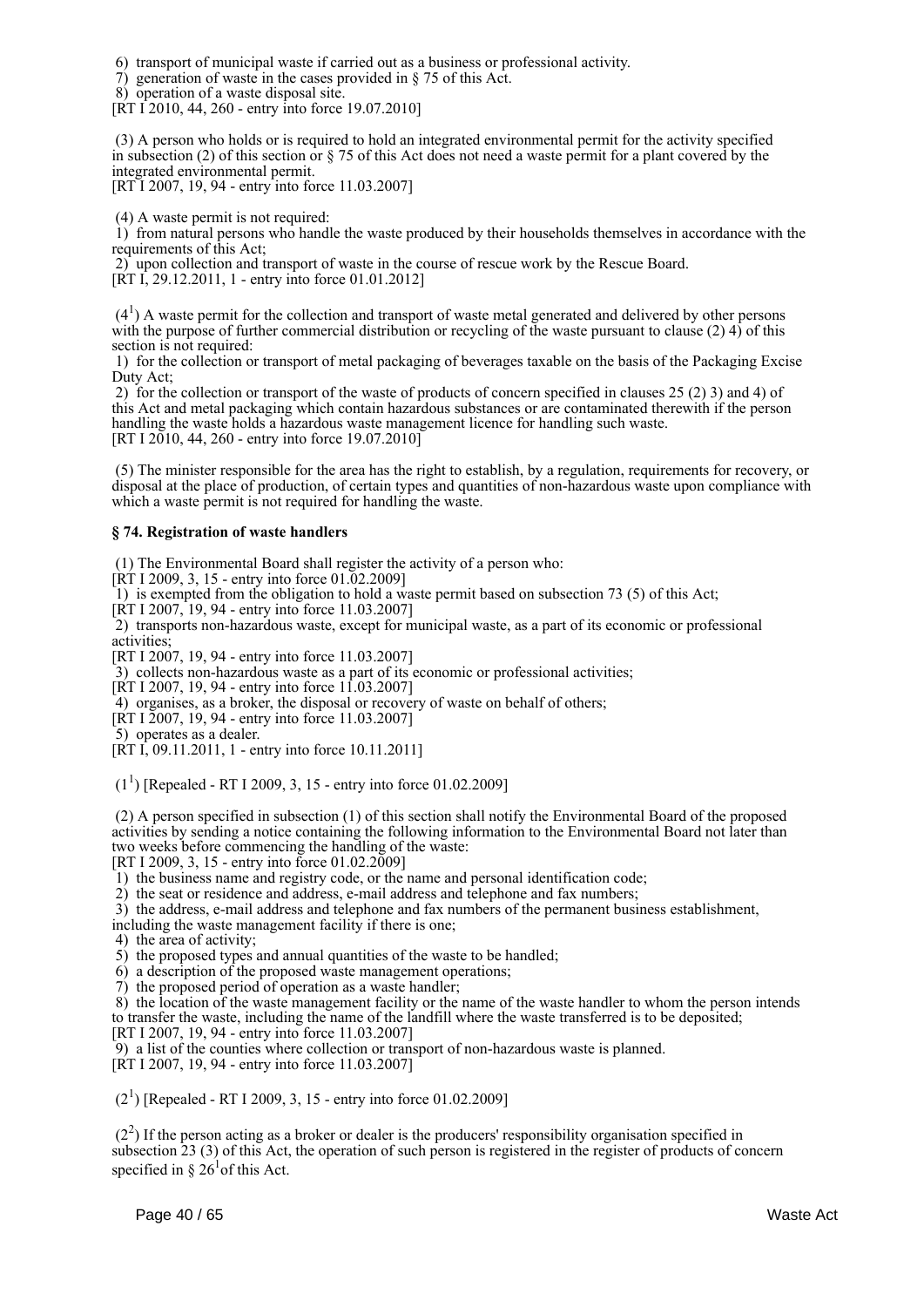[RT I, 09.11.2011, 1 - entry into force 10.11.2011]

 (3) The Environmental Board shall, on the basis of the information received, verify within ten working days whether the activities notified require a waste permit, and, if a permit is not necessary, shall assign a registration number and send a written registration certificate to the person within ten days; and the information specified in subsection (2) of this section shall be entered in the register prescribed for that purpose which may also be kept in an electronic form.

[RT I 2009, 3, 15 - entry into force 01.02.2009]

 (4) The formats of the notice and registration certificate specified in subsections (2) and (3) of this section shall be established by a regulation of the minister responsible for the area.

 (5) The Environmental Board shall publish the names of registered persons and the information entered in registration certificates on the web site of the Environmental Board or in the corresponding Internet-based database.

[RT I 2009, 3, 15 - entry into force 01.02.2009]

#### **§ 75. Waste permit for waste generation**

(1) Waste permit is required for waste generation in the event of operation in the following areas of activity:

- 1) production of electricity, heat, fuel or coke;
- 2) refining of liquid or gaseous fuel, or pyrolysis of solid fuel;
- 3) production or processing of metals;
- 4) processing of mineral materials;
- 5) chemical industry;
- 6) pulp, paper or textile industry, or tanning of skins or hides;
- 7) food industry;
- 8) animal husbandry;
- 9) surface treatment or finishing by using organic solvents;
- 10) production of plywood or fibreboard;
- 11) production of graphite (hard-burnt coal) or electrographite by way of incineration or graphitisation;
- 12) mining or enrichment of mineral resources;
- 13) timber industry;
- 14) storage of hazardous chemicals, including fuel.

 (2) A detailed list of activities in the areas of activity specified in subsection (1) of this section, and the output levels and the quantities of waste for which a waste permit is not required shall be established by a regulation of the Government of the Republic.

## **Division 2 Granting, Amendment, Suspension, Revocation and Content of Waste Permits**

#### **§ 76. Authority issuing waste permits**

 (1) Waste permits are issued by the Environmental Board (hereinafter *issuing authority*). [RT I 2009, 3, 15 - entry into force 01.02.2009]

(2) [Repealed - RT I 2009, 3, 15 - entry into force 01.02.2009]

#### **§ 77. Applying for waste permits**

 (1) An application for a waste permit shall be submitted to the issuing authority on paper or as a digital document signed pursuant to the procedure provided by the Electronic Identification and Trust Services for Electronic Transactions Act.

[RT I, 25.10.2016, 1 - entry into force 26.10.2016]

 (2) After verification of conformity of an application for a waste permit with the requirements, the issuing authority shall submit a copy of the application to the city or rural municipality government of the place of business of the applicant or, if the applicant does not have a permanent place of business, to the city or rural municipality government of the seat of the applicant for obtaining an opinion. [RT I  $2010, 44, 260$  - entry into force 19.07.2010]

(3) [Repealed - RT I 2010, 44, 260 - entry into force 19.07.2010]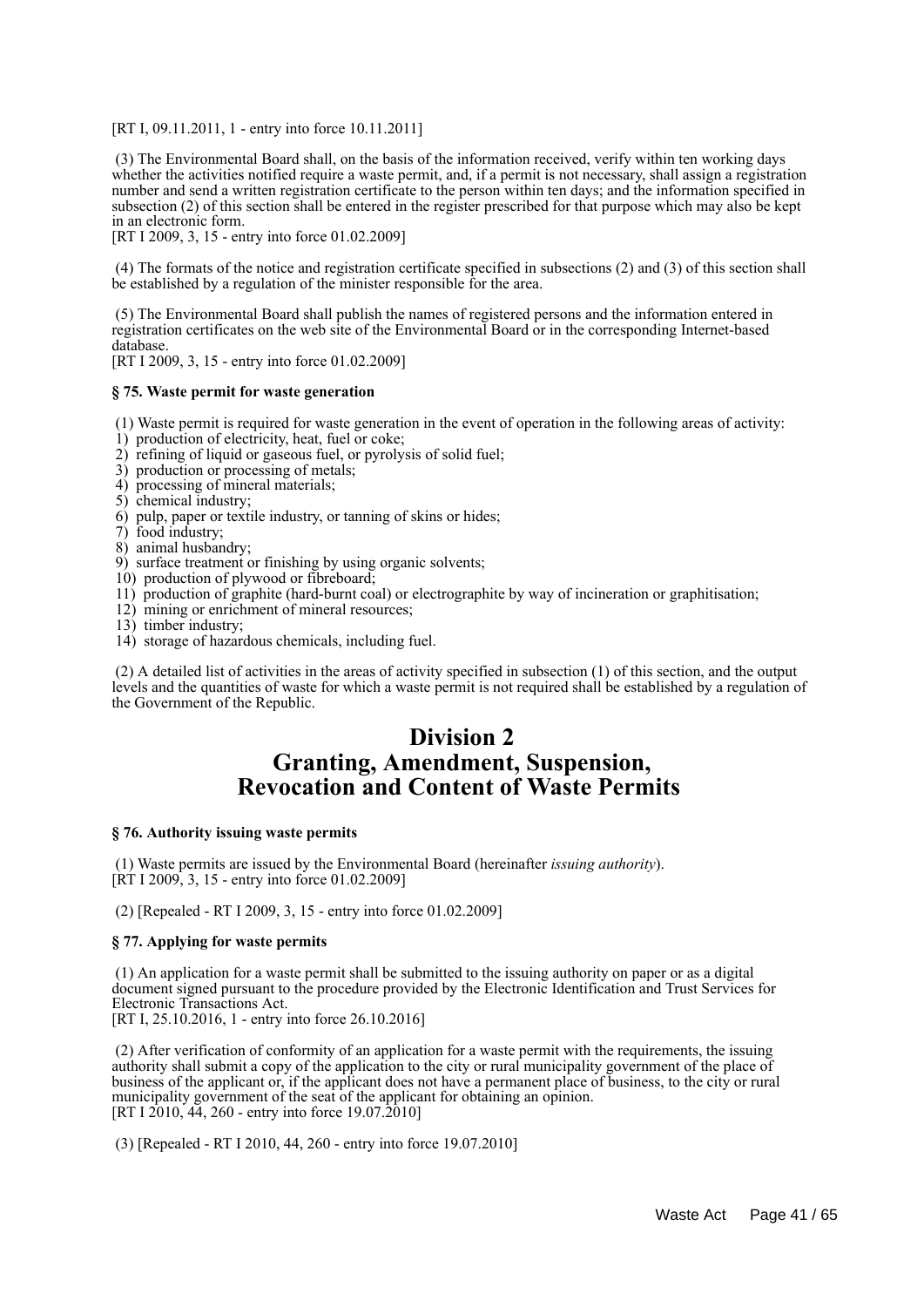(4) A waste permit for waste management is required for each waste management facility and a waste permit for waste generation is required for each installation and place of waste generation. An applicant shall hold a hazardous waste management licence in order to apply for a waste permit for the provision of hazardous waste management as a service.

[RT I 2007, 19, 94 - entry into force 11.03.2007]

 (5) A waste permit for the collection of hazardous waste or a waste permit for the transport of non-hazardous waste in the course of business or professional activities must be applied for each county where the applicant plans to operate.

[RT I 2007, 19, 94 - entry into force 11.03.2007]

#### **§ 78. Application for waste permit**

The following must be indicated in an application for a waste permit:

1) information specified in subsection  $14(3)$  of the Administrative Procedure Act;

2) information concerning the place of business and principal activity of the applicant;

 3) information concerning the types and quantities of waste and the proposed movement, collection, transport, deposit and direct release into the environment of the waste during a calendar year;

 4) an explanation concerning the waste management proposed by the applicant and a description of the technical equipment together with the necessary plans or drawings if the permit is applied for in order to carry out an activity specified in subsection 73 (2) of this Act;

 5) an explanation of the production operations carried out by the applicant, a description of the raw material and technological processes involved in the production of waste, technologically and environmentally justified calculations for assessing the quantities of the waste produced and released into the environment and a description of the technical equipment together with the necessary plans or drawings if the permit is applied for in order to carry out an activity specified in § 75 of this Act;

6) a description of the composition of the waste and of the waste management operations and technology;

7) a description of the waste management facilities;

 8) information concerning the persons whom the waste is intended to be transferred, including information concerning the persons depositing the waste;

 9) a description of the safety measures and measures for mitigating the consequences of accidents which are applied when carrying out the activities;

 10) proposals concerning the self-monitoring of the waste management facility or place of generation of the waste;

 11) the measures intended for prevention of waste production and reduction of the quantities of waste upon generation of waste;

 12) the intended health and environmental protection measures to be applied upon commencement and termination of activities, including a plan for the aftercare of the waste management facilities;

 13) a copy of the hazardous waste management licence if the permit is applied for hazardous waste management in the course of the business or professional activities of the applicant.

#### **§ 79. Opinion of local government concerning application for waste permit**

 A rural municipality or city government specified in subsection 77 (2) of this Act shall submit the opinion of the government concerning an application for a waste permit to the issuing authority within ten working days after receipt of the application.

## **§ 79<sup>1</sup> . Open proceedings for granting waste permit**

[RT I, 08.07.2014, 3 - entry into force 01.08.2014]

 (1) The issuing authority shall publish a notice on receipt of an application for a waste permit in the publication *Ametlikud Teadaanded*and, if necessary, at the expense of the applicant in a local or county newspaper. If the activities permitted by a waste permit may result in significant regional or national environmental disturbance, the notice shall be published in at least one national newspaper at the expense of the applicant. If necessary, the notice may also be published in a national newspaper in other cases. [RT I, 08.07.2014,  $\bar{3}$  - entry into force 01.08.2014]

(2) The notice shall set out the following data:

1) the business name, registry code and place or the name and address of the applicant;

2) the planned place of business;

3) a short description of the planned activities;

 4) information on when and how the application for a waste permit and the draft waste permit can be examined, proposals can be made with respect to it and objections can be filed against it;

 5) the information that everyone has to the right to submit proposals and objections in open proceedings. [RT I, 08.07.2014, 3 - entry into force 01.08.2014]

 (3) Where environmental impact is assessed in the proceedings for granting a waste permit, the issuing authority may notify of receipt of an application for a waste permit together with a notice on initiation of environmental impact assessment, taking also into consideration the requirements provided in the General Part of the Environmental Code Act when choosing the method of notification. [RT I, 08.07.2014, 3 - entry into force 01.08.2014]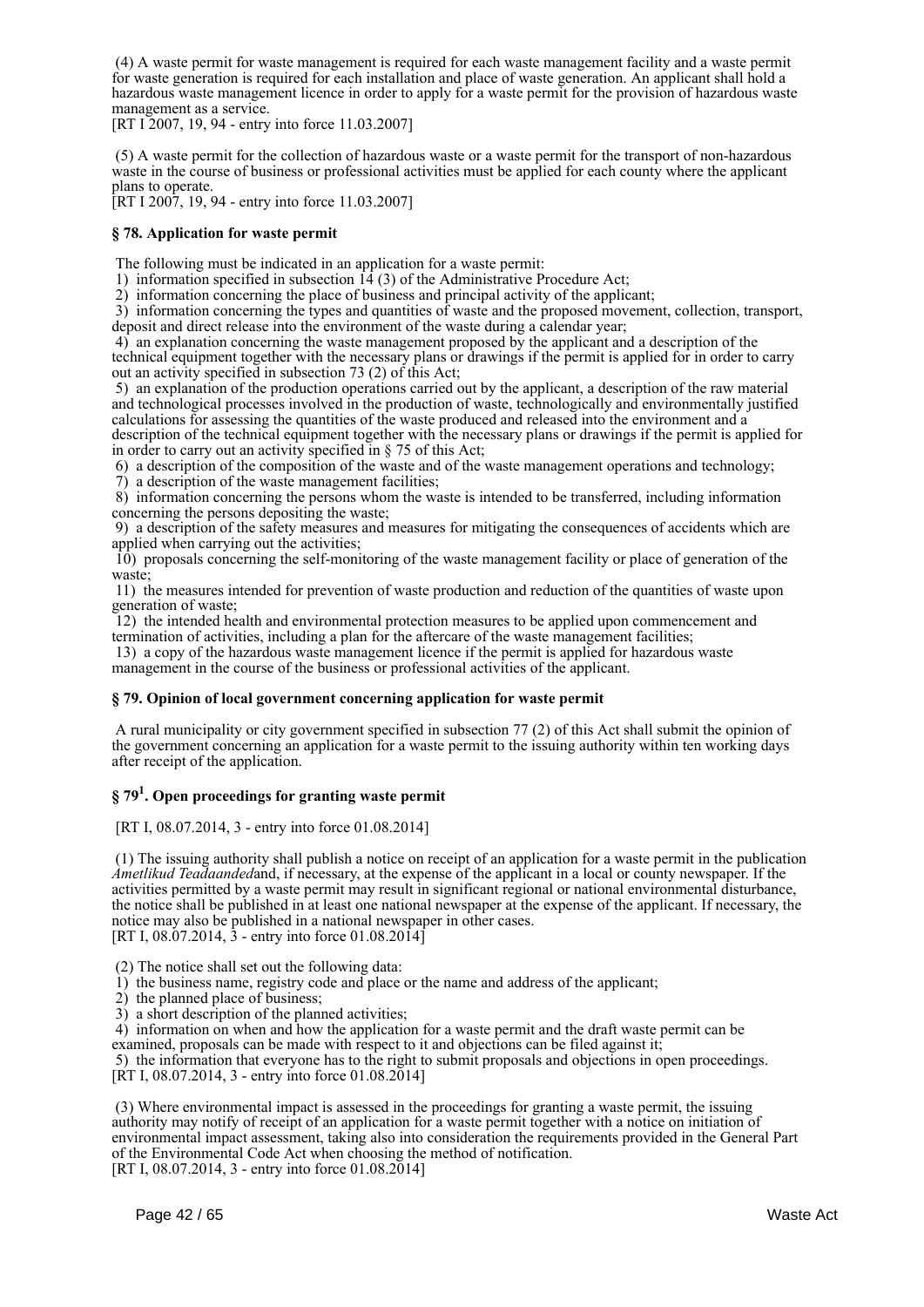(4) The duration of public display organised in the proceedings for the issue of a waste permit is at least 14 days. The issuing authority shall determine the duration of public display depending on the complexity and volume of the case.

[RT I, 08.07.2014, 3 - entry into force 01.08.2014]

#### **§ 80. Granting and notification of waste permit**

 (1) The decision concerning the granting of a waste permit shall be made taking into account the type of the activities and particularly the provisions of  $\S$  21 and 29 of this Act. The following shall be taken into consideration when making the decision:

1) information, opinions and positions obtained by making the application available to the public;

2) principles of the best available techniques;

3) other important facts.

 (2) The quantities of waste permitted to be generated or released into the environment shall be determined by the issuing authority on the basis of the technologically and environmentally justified calculations submitted by the applicant, taking into consideration the principles of the best environmental practices and the criteria for the best available techniques.

[RT I 2007, 19, 94 - entry into force 11.03.2007]

 (3) If an applicant carries out several of the activities specified in subsection 73 (2) or § 75 of this Act in the same place of business, the issuing authority may grant a single waste permit taking into account the specifications for each of the activities.

 (4) An issuing authority may grant a single waste permit for activities in several waste management facilities or places of waste generation within the territory of one county or for transport of waste if this is expedient from the point of view of supervision.

[RT I 2007, 19, 94 - entry into force 11.03.2007]

 (5) A waste permit shall be prepared in two original copies, one of which remains with the issuing authority and the other is issued to the applicant.

[RT I 2010, 44, 260 - entry into force 19.07.2010]

 (6) At the request of the applicant, a waste permit may be issued as a digital document signed pursuant to the procedure provided by the Electronic Identification and Trust Services for Electronic Transactions Act.  $[RT I, 25.10.2016, 1 - entry into force 26.10.2016]$ 

 (7) A notice concerning the granting of a waste permit shall be published in the official publication *Ametlikud Teadaanded*. A notice concerning the granting of a waste permit shall set out the following information:

1) business name, registry code and place or the name and address of the applicant;

2) place of business;

3) short description of the activities;

4) information on where the waste permit is available for examination.

#### **§ 81. Content of waste permit**

(1) A waste permit shall set out the following information:

1) the activity specified in subsection 73 (2) or  $\S$  75 of this Act for which the permit is granted;

2) the business name and registry code or the name and personal identification code of the holder of the permit;

 3) the precise location of the place or places of business, and the geographical co-ordinates thereof if necessary;

4) the address and details of the holder of the permit and the contact person.

(2) A waste permit determines:

 1) the types and quantities of the waste handled, and waste generated as a result of the activities specified in § 75 and waste management, including limit values for the quantities of waste permitted to be released into the environment;

[RT I 2007, 19, 94 - entry into force 11.03.2007]

- 2) the permitted waste management operations;
- 3) the technical and environmental requirements for the activities;

 4) the health and environmental protection measures to be applied upon commencement and termination of activities, including aftercare of the waste management facilities;

5) environmental monitoring requirements;

 6) the safety measures and measures for mitigating the consequences of accidents which are applied when carrying out the activities;

7) the waste disposal site or sites where waste is transported if the waste permit is granted for waste transport;

8) the time of commencement and termination of the activities.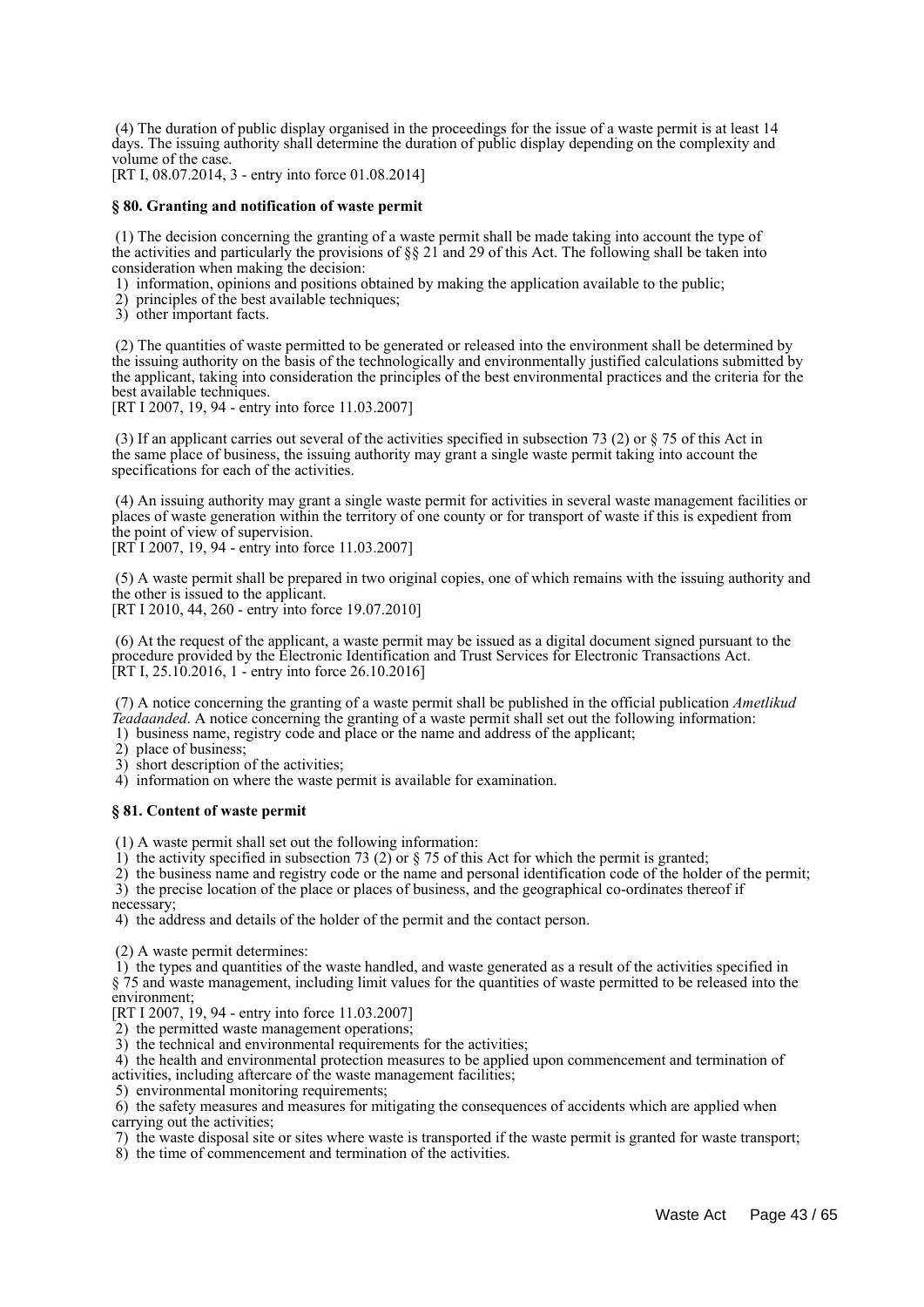#### **§ 82. Term of validity of waste permit**

 (1) A waste permit is granted for a period of up to five years. A waste permit enters into force on the date following the date of granting the permit. [RT I 2007, 19, 94 - entry into force 11.03.2007]

 (2) Upon transfer of the possession of a waste management facility or a place of waste generation which is not deemed to be a waste management facility, the possessor has the right to transfer the rights and obligations arising from the waste permit to the new possessor. Within six months after the transfer of the possession of the waste management facility or the place of waste generation which is not deemed to be a waste management facility, the new possessor is required to apply for amendment of the information specified in subsection 81 (1) of this Act entered in the permit.

#### **§ 83. Refusal to grant waste permit**

(1) Granting of a waste permit shall be refused if::

1) the applicant has submitted false information or falsified documents;

 2) the applicant has been repeatedly punished for operation without an environmental permit, pollution of the environment or violation of the requirements for hazardous chemicals and waste management and a period shorter than the term established in subsection 25 (1) of the Punishment Register Act has passed from the offence;

 3) the information collected enables to conclude that compliance with the environmental norms is not possible in carrying out the activities or that the activities are hazardous for the environment, human health or property;

 4) the activity is based on procedures or technological processes which produce large quantities of waste or utilise natural resources and other raw materials or substances in a wasteful manner;

 5) the activity applied for is to a significant extent contrary to the sectoral development plan for environmental conservation or to the local government waste management plan.

[RT I, 13.03.2014, 2 - entry into force 23.03.2014]

 (2) A notice concerning refusal to grant a waste permit shall be published in the official publication *Ametlikud Teadaanded*. The notice concerning refusal to grant a waste permit shall describe the planned activity and indicate the place where the decision to refuse to grant a waste permit and other relevant materials can be examined.

[RT I 2007, 19, 94 - entry into force 11.03.2007]

#### **§ 84. Amendment of waste permit**

(1) A waste permit is amended if:

1) the information specified in subsection 81 (1) of this Act has changed;

 2) the rules of law on which the requirements established by the waste permit were based have changed and public interest in amending the permit outweighs the certainty of the person that the rules of law remain in force;  $3)$  the pollution caused by the activities specified by the waste permit is of such significance that negative

effects are caused to the environment at the place of business of the holder of the waste permit and therefore the requirements established by the waste permit need to be amended;

4) measures not specified in the waste permit need to be applied for accident prevention;

 5) the measures, including the best available techniques, applied in order to prevent waste generation have reduced the quantities of waste;

[RT I 2010, 44, 260 - entry into force 19.07.2010]

6) the information specified in clause  $81$  (2) 1) or 2) of this Act has changed and the holder of the permit submits a reasoned application for amendment of the permit.

[RT I 2010, 44, 260 - entry into force 19.07.2010]

 (2) The provisions concerning open proceedings do not apply to proceedings initiated for amending a waste permit on the basis of clause  $(1)$  1) of this section.

#### **§ 85. Revocation of waste permit**

 (1) The issuer of the waste permit shall revoke or suspend a waste permit, informing the holder of the permit thereof beforehand, if:

(08.02.2007 entered into force 11.03.2007 - RT I 2007, 19, 94)

1) existence of the facts specified in  $\S 83$  of this Act is proved with regard to the activities of the holder of the permit;

 2) the holder of the permit fails to commence the activities specified in the permit within twelve months after the date specified in the permit and fails to submit a request for amendment of the date of commencement of the activities;

 3) the holder of the permit fails to commence the waste transport organised by the local government within one week after the date specified in the permit and fails to submit a request for amendment of the date of commencement of the activity;

[RT I 2007, 19, 94 - entry into force 11.03.2007]

4) [repealed - RT I 2010, 44, 260 - entry into force 19.07.2010]

 5) the possessor of the waste management facility or a place of waste generation which is not deemed to be a waste management facility fails to perform the obligation provided for in subsection 82 (2) of this Act.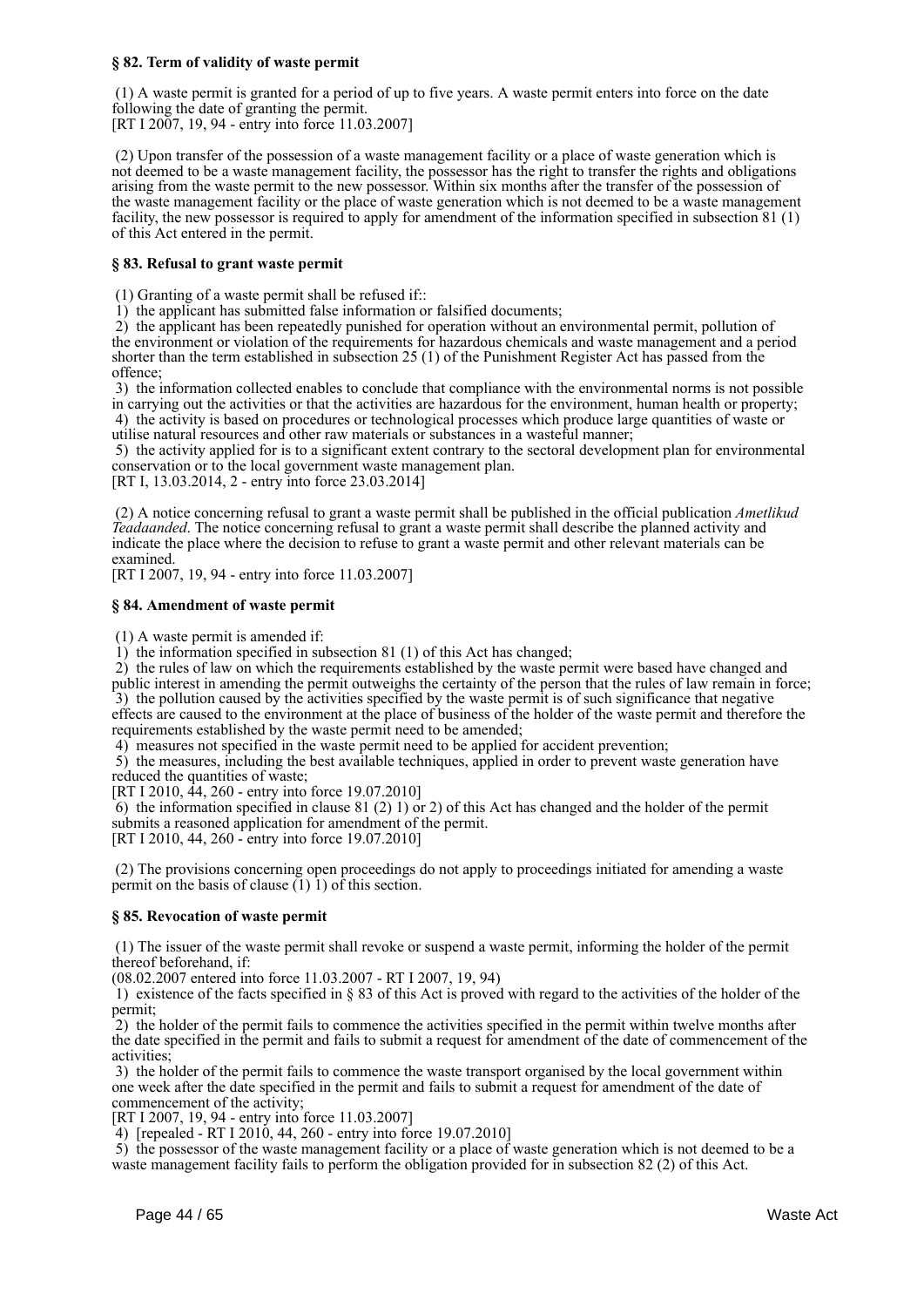[RT I 2007, 19, 94 - entry into force 11.03.2007]

 (2) Upon the death of a holder of a waste permit who is a natural person, the issuer of the waste permit shall revoke the permit. If the holder of a permit who is a legal person is dissolved, except upon transformation or merger of the legal person, the issuer of the waste permit shall revoke the waste permit. [RT I 2007, 19, 94 - entry into force 11.03.2007]

#### **§ 86. Terms for proceedings for granting, amendment or revocation of waste permit, and formats of waste permit and application for waste permit**

 The terms for the procedural acts performed in the course of the proceedings for granting, amendment or revocation of a waste permit, a detailed list of the information necessary for applying for a waste permit, the format of an application for a waste permit and the format of a waste permit shall be established by a regulation of the minister responsible for the area.

#### **§ 87. State fee for application for or amendment of waste permit**

 (1) Upon application for a waste permit, the applicant shall pay the state fee pursuant to the procedure provided by the State Fees Act. [RT I 2007, 19, 94 - entry into force 11.03.2007]

 (2) A state fee in the amount provided by the State Fees Act shall be paid for a review of an application for amendment of a waste permit. [RT I 2007, 19, 94 - entry into force 11.03.2007]

## **Division 3 Waste Permit for Collection and Transport of Waste Metal**

#### **§ 88. Additional information to be submitted when applying for waste permit for collection and transport of waste metal**

 In addition to the information specified in § 78 of this Act, a person applying for a waste permit for collection and transport of waste metal (hereinafter waste metal permit) shall submit the following documents to the issuing authority:

 1) the opinion of the police authority concerning the activities specified in the waste metal permit; [RT I, 29.12.2011, 1 - entry into force 01.01.2012]

 2) an extract from the building register or land register certifying whether the structure where the waste management facility is situated is a movable or a registered immovable;

 3) a document certifying the applicant's right to use the registered immovable or the premises specified in clause 2) of this section if the applicant is not the owner.

#### **§ 89. Refusal to grant waste metal permit if the applicant has criminal record**

 The issuing authority is required to verify on the basis of an inquiry submitted to the punishment register whether a sole proprietor applying for a waste metal permit or a member of the management board or supervisory board of a company applying for a waste metal permit has committed a criminal offence. Granting a waste metal permit shall be refused if a period shorter than the term specified in subsection 25 (1) of the Punishment Register Act has passed from the commission of the criminal offence.

#### **§ 90. Place of deposit of waste metal permit**

 The original of a waste metal permit or a copy certified by the issuing authority shall be deposited at the place of business of the collector of waste metal and, at the request of a supervisory official or a person transferring waste metal, shall be submitted to the official or person.

## **Division 4 Waste Permit for Operation of Landfill or Waste Disposal Site**

[RT I 2010, 44, 260 - entry into force 19.07.2010]

#### **§ 91. Applying for waste permit for operation of landfill**

 (1) In addition to the information specified in § 78 of this Act, an applicant for a waste permit for operating a landfill (hereinafter *landfill permit*) shall submit the following information to the issuing authority: [RT I 2010, 44, 260 - entry into force 19.07.2010]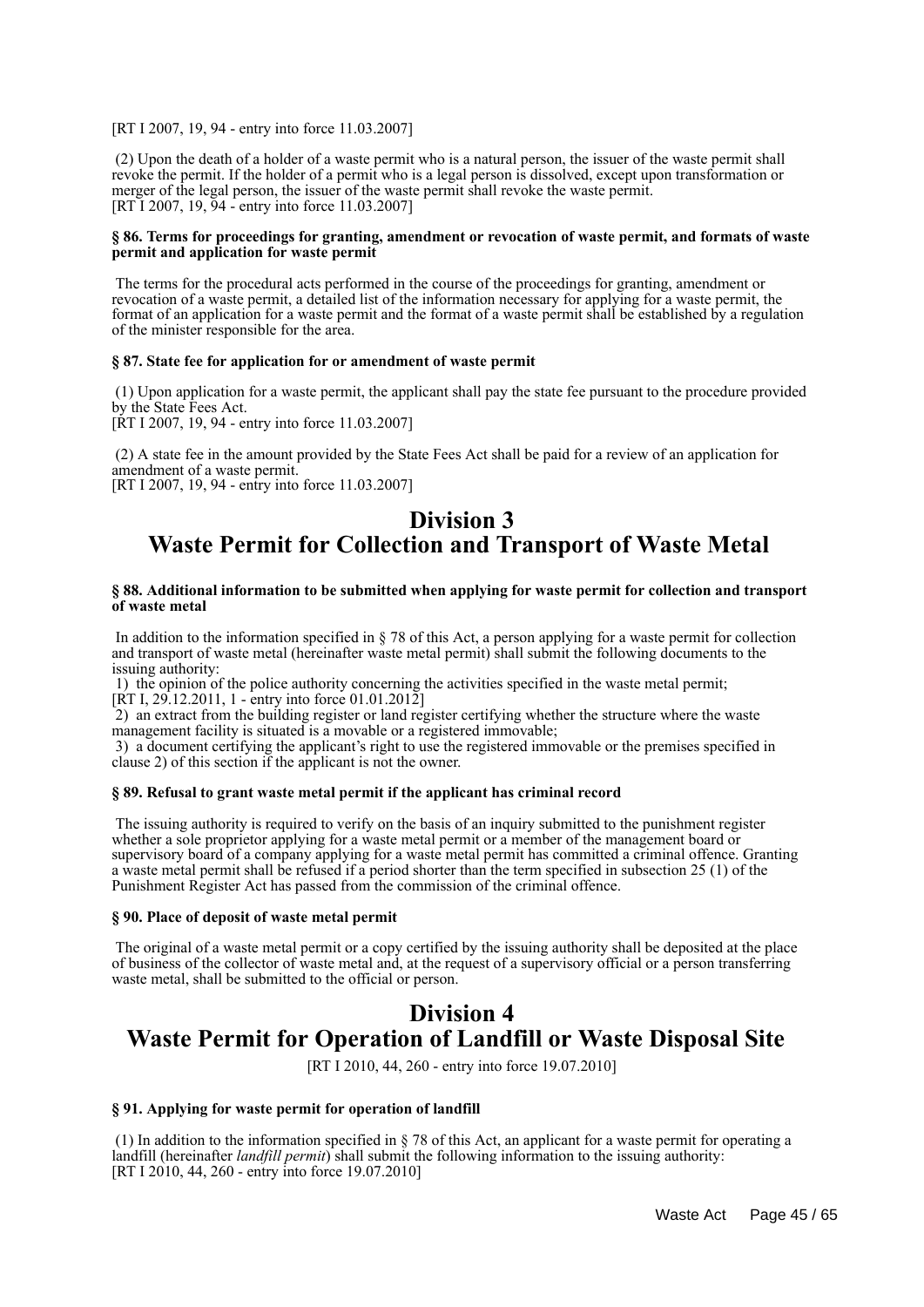1) information concerning the types and quantities of waste to be deposited;

[RT I 2010, 44, 260 - entry into force 19.07.2010]

2) information concerning the proposed capacity of the landfill;

3) a description of the site of the landfill, including its hydrogeological and geological characteristics;

 4) a written confirmation from the applicant that the applicant has the personnel with the skills necessary for operating in the area of activity indicated in the application and that the applicant's activities comply with the requirements established by legislation relating to environmental protection and occupational safety;

 5) insurance contract or a written confirmation from an Estonian or international credit or financial institution accepted by the issuing authority concerning the existence of a financial security;

[RT I, 16.05.2013, 1 - entry into force 01.06.2013]

6) documents proving the legal basis for the use of land by the applicant;

7) documents in proof of the appropriate training of the staff, or certified copies of such documents;

[RT I 2007, 19, 94 - entry into force 11.03.2007]

 8) measures applied in organising the operation of the landfill to prevent accidents and limit their harmful consequences.

 $(1<sup>1</sup>)$  The insurance contract or financial security specified in clause (1) 5) of this section shall be valid for the entire period of operation, closure and aftercare of the landfill to ensure that the operator is able to perform the duties thereof.

[RT I, 16.05.2013, 1 - entry into force 01.06.2013]

 (2) With the consent of the Environmental Board, the requirement specified in clause (1) 5) of this section may be chosen not to be implemented in the case of a landfill for inert waste. [RT I 2010, 44, 260 - entry into force 19.07.2010]

#### **§ 92. Verification of information submitted in application for landfill permit**

 Before commencement of operation of a landfill, the issuing authority shall verify whether the landfill corresponds to the information submitted in the application for a landfill permit. The verification shall not reduce the responsibility of the operator.

#### **§ 93. Content of landfill permit**

 In addition to the information provided for in subsection 81 (2) of this Act, a landfill permit shall set out: 1) the class of the landfill according to subsection 34 (4) of this Act;

 2) the types of waste to be deposited in the landfill according to the list of waste, and the quantity of waste either as total quantity or, if necessary, by types of waste or as a sum of waste quantities in terms of types of waste;

[RT I 2010, 44, 260 - entry into force 19.07.2010]

3) requirements for operation of the landfill and for environmental monitoring and supervision;

 4) the obligation of the applicant to report at least annually to the issuing authority on the types and quantities of waste accepted in the landfill and on the results of environmental monitoring, and the procedure for notifying the issuing authority.

#### **§ 94. Refusal to grant landfill permit**

 In addition to the grounds provided for in § 83 of this Act, the issuing authority shall refuse to grant a landfill permit if:

 1) the applicant does not have an insurance contract or financial security specified in clause 91 5) of this Act; 2) the applicant does not have the right to use the land;

 $\overline{3}$ ) the applicant is unable to comply with the requirements established on the basis of § 33 this Act.

 4) the data concerning the technical and professional training of the staff specified in clause 91 7) of this Act do not confirm that the staff of the landfill have the skills necessary for operation in the area of activity set out in the application.

[RT I 2007, 19, 94 - entry into force 11.03.2007]

## **§ 94<sup>1</sup> . Waste permit for operation of extractive waste facility**

 (1) The provisions of this division, except for the provisions in clauses 91 (1) 8) and 93 1), apply to the granting of a permit for operation of an extractive waste facility. The provisions of clauses 91 (1) 5) and 94 1) of this Act do not apply to a permit for operation of an extractive waste facility established for the purpose of disposal of the waste specified in subsections  $1(3^2)$  and  $(3^3)$  of this Act.

 (2) In addition to the information referred to in subsection (1) of this section, a person applying for a waste permit for operation of an extractive waste facility shall provide the issuing authority with:

1) information concerning possible alternative locations for the extractive waste facility;

2) extractive waste management plan.

 (3) The information provided in the extractive waste management plan appended to the application for a permit specified in subsection (1) of this section need not be presented in the application.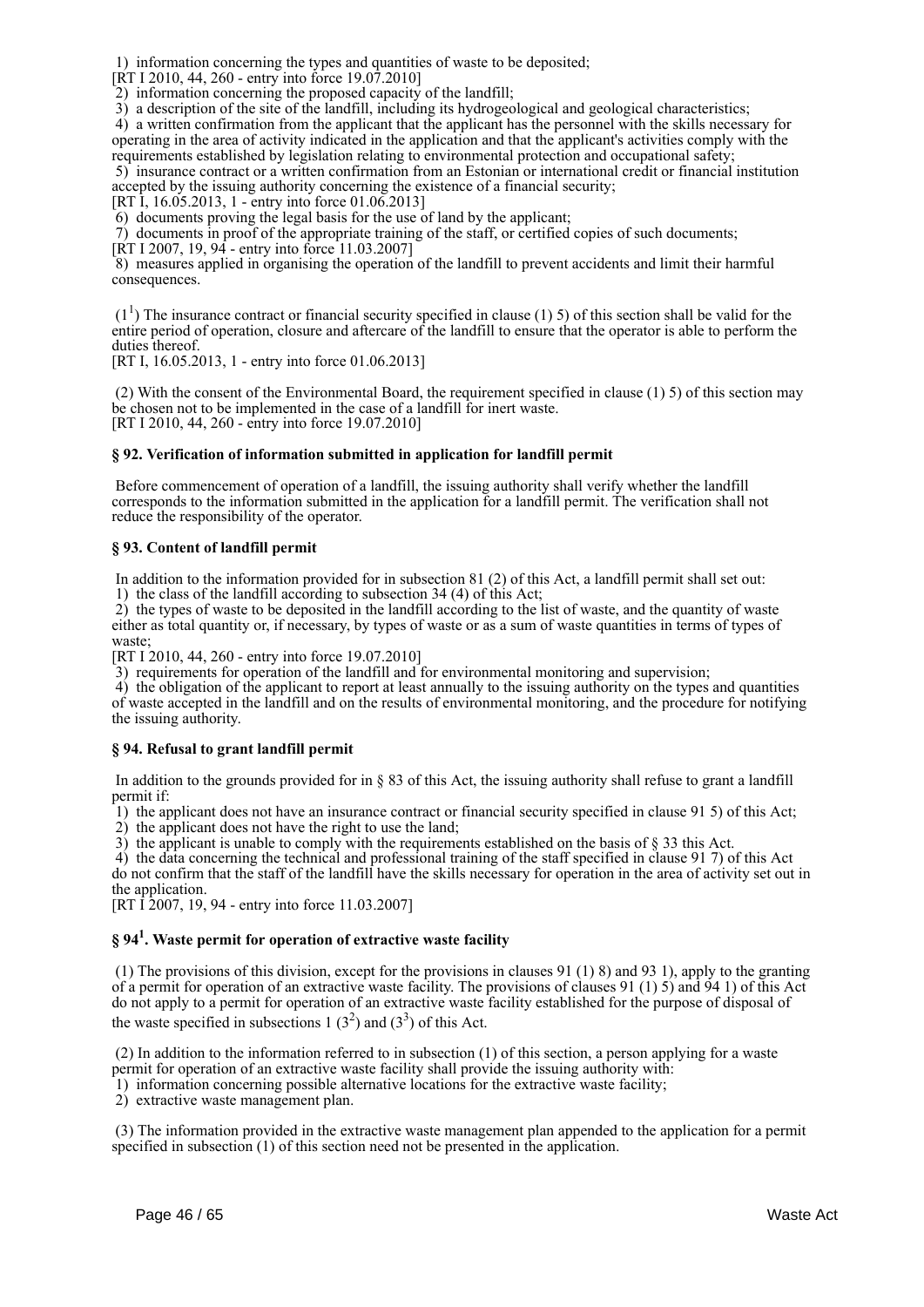(4) If a permit is being granted for operation of a Category A extractive waste facility and the issuing authority is aware that the operation may potentially have a significantly harmful impact on the environment and consequently cause hazard to human health in another Member State of the European Union or if this is requested by the Member State who may be affected by the hazard, the issuing authority shall forward the information provided in the application for a permit to the other Member State simultaneously with publishing the application on the national level.

 (5) In addition to the information referred to in subsection (1) of this section, the category of the extractive waste facility assigned on the basis of subsection  $35<sup>2</sup>(4)$  of this Act shall be indicated on the waste permit granted for operation of an extractive waste facility.

 (6) In addition to the grounds referred to in subsection (1) of this section, the granting of a waste permit for operation of an extractive waste facility shall be refused if submission of an extractive waste management plan is required, but the submitted waste management plan does not conform to the requirements and the deficiencies are not eliminated by the date set for the purpose.

 (7) In addition to the cases specified in subsection 84 (1) of this Act, a waste permit granted for operation of an extractive waste facility shall be amended in the following cases:

 1) significant changes have occurred in the operation of the extractive waste facility or the deposited waste;  $[KT I, 04.01.2013, 12$  - entry into force 14.01.2013]

 2) it is necessary to change the details indicated in the permit on the basis of the information submitted by the operator or information obtained in the course of supervision;

 3) it is necessary to change the requirements indicated in the permit due to changes in the extractive waste management plan or submission of a new waste management plan;

 4) the principles of the best available techniques have changed to such extent that due to this and considering clause  $80(1)$  2) of this Act it is necessary to change the conditions of the permit.

 (8) In addition to the grounds provided in § 85 of this Act, a waste permit granted for operation of an extractive waste facility shall be revoked if the circumstances specified in § 94 exist or if submission of an extractive waste management plan is required, but a waste management plan is not submitted or the submitted waste management plan does not conform to the requirements and the deficiencies are not eliminated by the date set for the purpose.

[RT I 2010, 44, 260 - entry into force 19.07.2010]

## **Division 5 Waste Permit for Waste Incineration**

#### **§ 95. Applying for waste permit for waste incineration**

 (1) In addition to the information listed in § 78 of this Act, a person applying for a waste permit for waste incineration (hereinafter *waste incineration permit*) shall provide the issuing authority with:

1) information concerning the use of heat generated during the waste incineration or co-incineration;

 2) information concerning the quantities of waste to be generated during incineration, waste to be recovered, including recycled, and waste to be disposed of as well as measures for the prevention and reduction of generation of waste.

 (2) The documents proving the competence of the natural person directing the operation of the waste incineration plant or waste co-incineration plant shall be appended to the application for a waste incineration permit.

[RT I, 16.05.2013, 1 - entry into force 01.06.2013]

#### **§ 96. Content of waste incineration permit**

 In addition to the information provided for in subsection 81 (2) of this Act, in an air pollution permit and a permit for special use of water, a waste incineration permit shall set out:

[RT I, 05.07.2016, 1 - entry into force 01.01.2017]

1) total annual waste incineration capacity of the waste incineration plant or waste co-incineration plant;

2) [repealed - RT I, 16.05.2013, 1 - entry into force 01.06.2013]

3) minimum and maximum mass flows in a specific period of time of the hazardous waste incinerated;

4) minimum and maximum calorific value of hazardous waste;

 5) permitted content of pollutants, e.g. polychlorinated biphenyls (PCB), pentachlorophenol (PCP), chlorine, fluorine, sulphur, heavy metals, in the waste.

# **Division 6**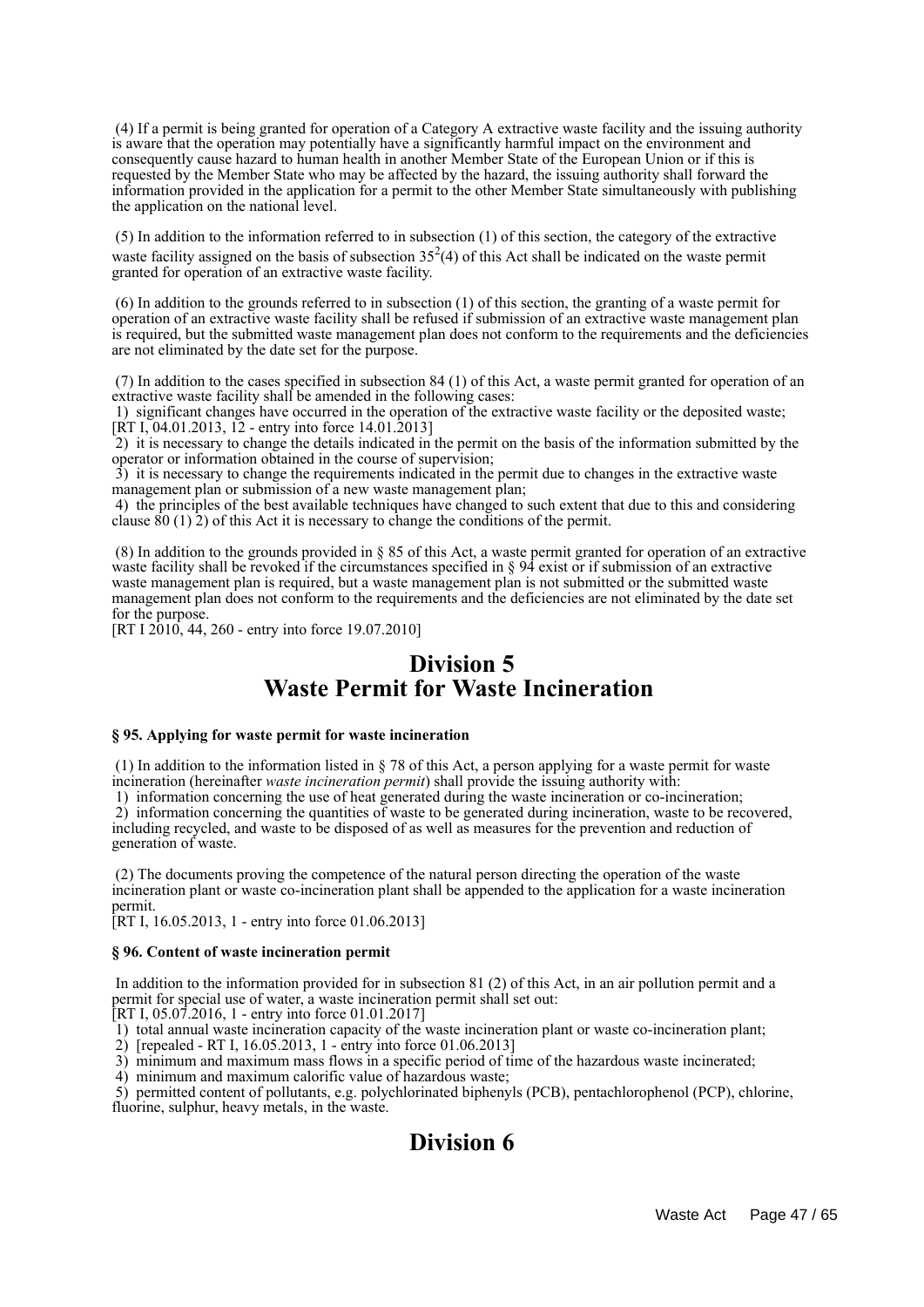## **Waste Permit for Waste Transport Organised by Local Governments**

[RT I 2007, 19, 94 - entry into force 11.03.2007]

#### **§ 97. Applying for waste permit for waste transport organised by local governments**

[RT I 2007, 19, 94 - entry into force 11.03.2007]

In addition to the information specified in § 78 of this Act, a person applying for a waste permit for waste transport organised by a local government (hereinafter *organised waste transport permit*) shall provide the issuing authority with a copy of the administrative act of the local government certifying that the tender of the applicant was selected as the successful tender at the public procurement specified in subsection 67 (1) of this Act.

[RT I 2010, 44, 260 - entry into force 01.01.2011]

#### **§ 98. Content of organised waste transport permit**

 In addition to the information provided for in subsection 81 (2) of this Act, an organised waste transport permit shall set out:

 1) the area from which the waste subject to the waste transport organised by the local government is to be collected;

[RT I 2007, 19, 94 - entry into force 11.03.2007]

 2) the waste management facilities and persons whom the waste is transferred, including landfills and their operators.

## **Division 7 Waste Permit for Generation of Tailings from Treatment of Mineral Resources**

[RT I 2010, 44, 260 - entry into force 19.07.2010]

## **§ 98<sup>1</sup> . Applying for permit for generation of tailings from treatment of mineral resources**

 In addition to the information specified in § 78 of this Act, a person applying for a waste permit for generation of tailings from treatment of mineral resources shall provide the issuing authority with the extractive waste management plan. The information provided in the extractive waste management plan appended to the application need not be presented in the application.

#### **§ 98<sup>2</sup> . Refusal to grant and the amendment of permit for generation of tailings from treatment of mineral resources**

 (1) In addition to the grounds provided in § 83 of this Act, the granting of a permit for generation of tailings from treatment of mineral resources shall be refused if submission of an extractive waste management plan is required, but the submitted plan does not conform to the requirements and the deficiencies are not eliminated by the date set for the purpose.

 (2) In addition to the grounds provided in § 84 of this Act, a permit for generation of tailings from treatment of mineral resources shall be amended if it is necessary to change the requirements of the permit due to changes in the mining waste management plan or submission of a new plan. [RT I 2010, 44, 260 - entry into force 19.07.2010]

## **Chapter 7 Hazardous waste management licence**

#### **§ 99. Hazardous waste management licence**

 (1) "Hazardous waste management licence" means an activity licence in proof of the relevant competence of and suitability of the technology used by a person which gives the person the right to handle, in the business or professional activities thereof, hazardous waste generated and delivered by other persons.

 (2) A hazardous waste management licence is issued by the Environmental Board for a term of up to five years. [RT I 2009, 3, 15 - entry into force 01.02.2009]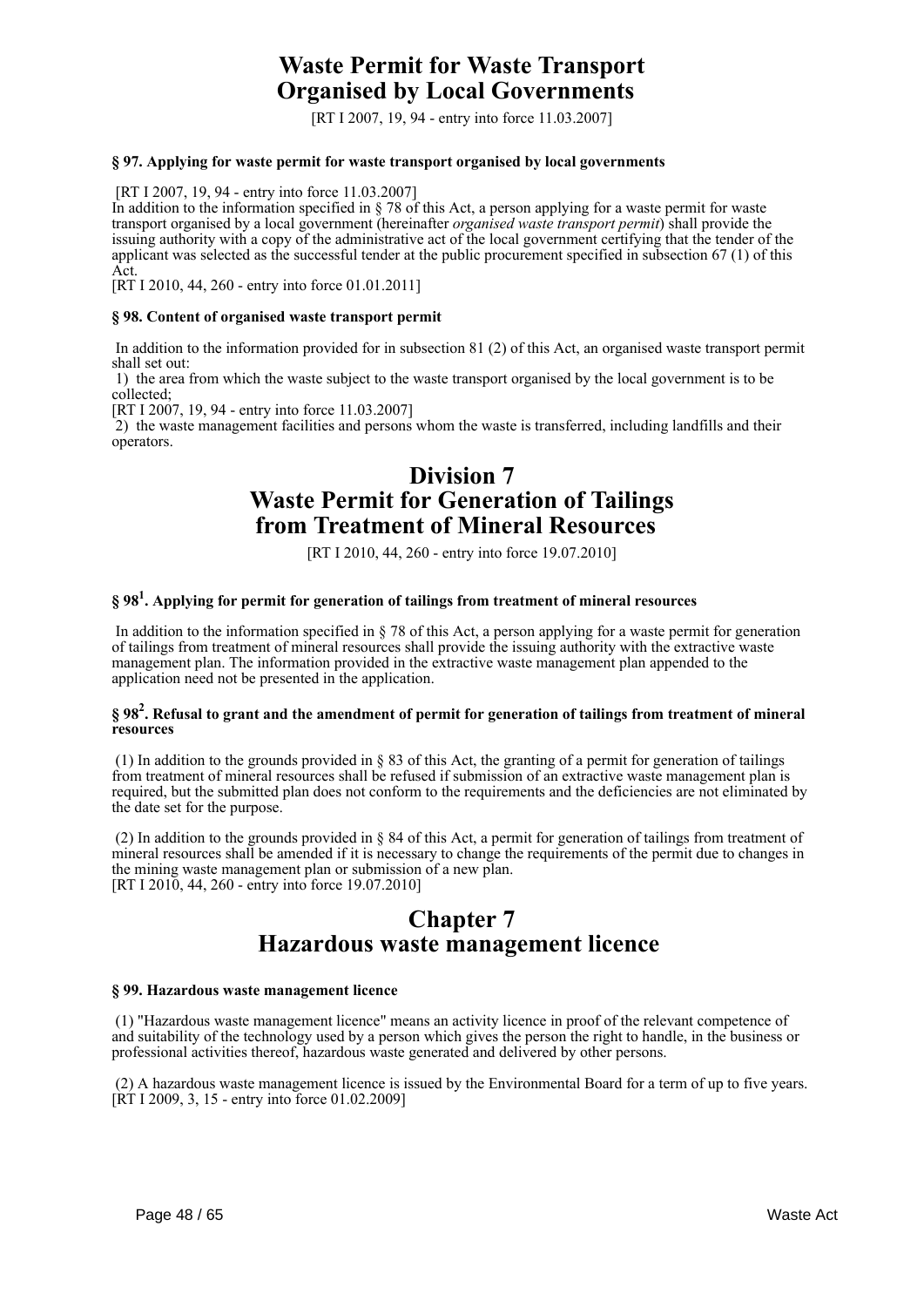## **§ 99<sup>1</sup> . Notification of applications for hazardous waste management licences**

 (1) A notice on submission of an application for a hazardous waste management licence shall be published in the official publication *Ametlikud Teadaanded*.

(2) The notice shall set out the following data:

1) business name, registry code and seat or the name and address of the applicant;

2) planned place of business;

3) short description of the planned activities;

 4) information on when and how the application and the draft hazardous waste management licence can be examined, proposals can be made with respect to it and objections can be filed against it.

[RT I 2007, 19, 94 - entry into force 11.03.2007]

#### **§ 100. Terms for granting of hazardous waste management licences and requirements set by hazardous waste management licences**

[RT I 2007, 19, 94 - entry into force 11.03.2007]

(1) A hazardous waste management licence may be granted if:

[RT I 2007, 19, 94 - entry into force 11.03.2007]

 1) the waste management facility, technology and installations conform to the environmental requirements, including the requirements of the best available techniques;

[RT I 2007, 19, 94 - entry into force 11.03.2007]

 2) the person responsible for waste handling conforms to the requirements for training and competence provided in subsection (5) of this section;

[RT I 2007, 19, 94 - entry into force 11.03.2007]

 3) a valid insurance contract exists to cover the costs of elimination of the environmental pollution created as a result of accidents;

[RT I 2007, 19, 94 - entry into force 11.03.2007]

4) the duties, competence and responsibility of all the employees involved in the handling of hazardous waste are specified in the documents dealing with the organisation of work of the applicant for the hazardous waste management licence;

[RT I 2007, 19, 94 - entry into force 11.03.2007]

 5) technical means and a possibility exist to certify the consignment note specified in § 64 of this Act by a digital signature and to forward it as an authorised user to the Internet-based databased indicated by the minister responsible for the area.

[RT I 2007, 19, 94 - entry into force 01.10.2008]

(2) The size of the sum insured shall be calculated based on the formula M=TxL/52, where:

M – the sum insured in euros;

[RT I 2010, 22, 108 - entry into force 01.01.2011]

 $T - 255$  euros per ton, i.e. twice the average calculated fee charged in 2000 for treating or depositing hazardous waste;

[RT I 2010, 22, 108 - entry into force 01.01.2011]

 $\tilde{L}$  – the total annual handling quantity of hazardous waste in tons, i.e. the total quantity indicated in the licence application form submitted by the applicant;

 $52$  – the number of weeks per year.

[RT I 2007, 19, 94 - entry into force 11.03.2007]

 (3) If the amount of the financial security calculated according to the formula set out in subsection (2) of this section is less than 6390 euros, the value of the financial security shall be increased to 6390 euros. [RT I 2010, 22, 108 - entry into force 01.01.2011]

 (4) If the amount of the financial security calculated according to the formula set out in subsection (2) of this section is more than 319,550 euros, the value of the financial security shall be reduced to 319,550 euros. [RT I 2010, 22, 108 - entry into force 01.01.2011]

 (5) The requirements for the relevant training and competence of a responsible person shall be established by a regulation of the minister responsible for the area. [RT I 2007, 19, 94 - entry into force 11.03.2007]

 (6) If, upon setting the conditions for the issue of a hazardous waste handling licence and the requirements established by the licence, it becomes evident that the planned activity is likely to result in a significant environmental impact, and an integrated environmental permit is needed for the activity, then the environmental impact shall be assessed in the course of the proceeding for the issue or amendment of the integrated environmental permit. In such case the issuer of the integrated environmental permit is the authority to make the decision in accordance with § 9 of the Environmental Impact Assessment and Environmental Management System Act.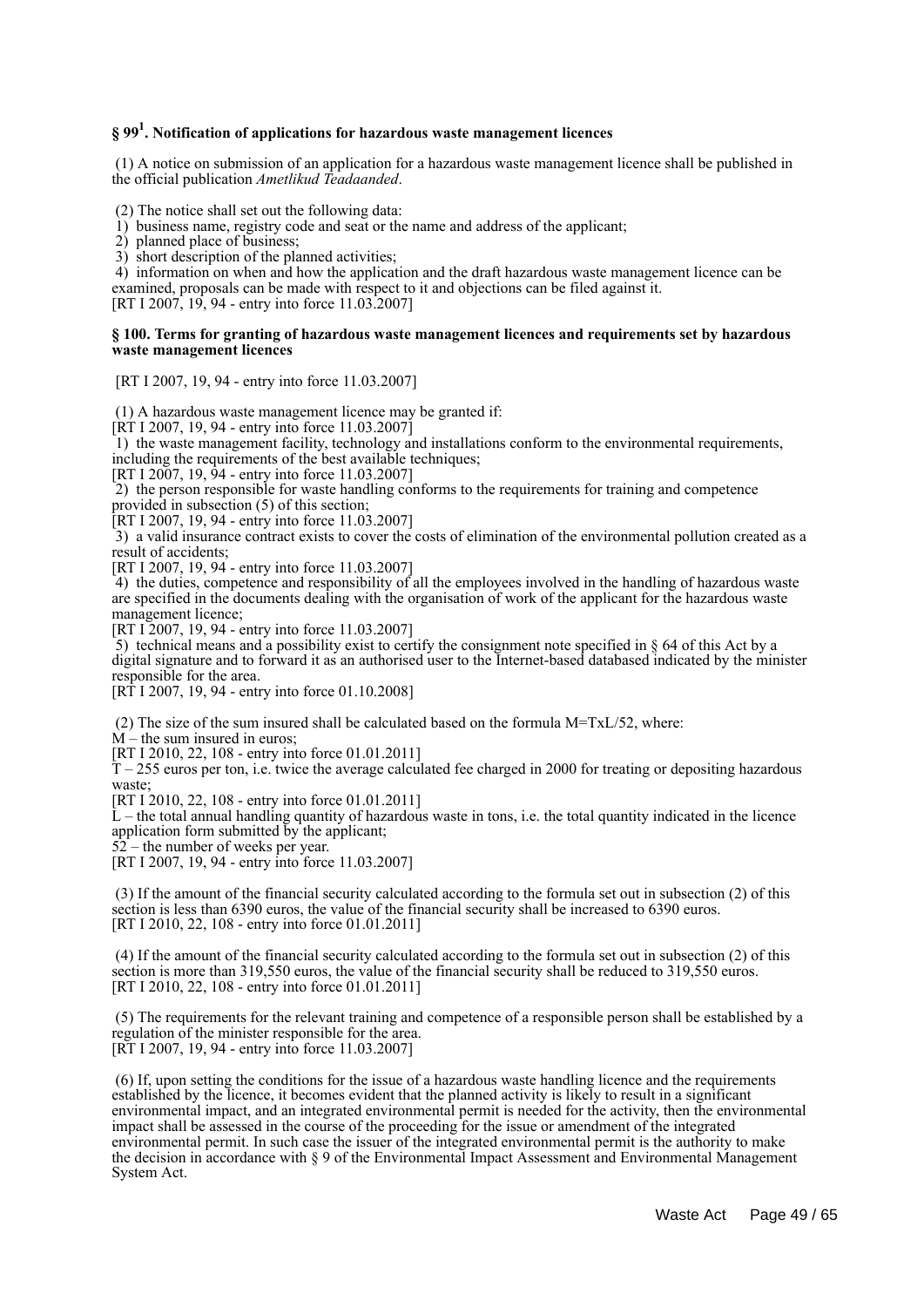[RT I, 23.03.2015, 6 - entry into force 01.07.2015]

 (7) A person who has acquired foreign professional qualifications may also act as the person responsible for hazardous waste handling if his or her professional qualifications have been recognised in accordance with the Recognition of Foreign Professional Qualifications Act. The competent authority provided for in subsection 7 (2) of the Recognition of Foreign Professional Qualifications Act is the Environmental Board. [RT I, 30.12.2015, 1 - entry into force 18.01.2016]

### **§ 101. Refusal to grant hazardous waste management licence**

Granting of a hazardous waste management licence shall be refused if:

 1) the waste management facility, technology or equipment is not in compliance with environmental requirements, requirements for best available techniques or is hazardous to health or property;

[RT I 2007, 19, 94 - entry into force 11.03.2007]

2) the applicant for the licence does not have sufficient knowledge of the technical, technological and

environmental protection aspects of the waste handling subject to the application;

3) the applicant does not have an insurance contract against accidents.

 4) the hazardous waste management licence granted to the applicant before has been revoked based on clause 101 2) of this Act and less than three years have passed from the revocation;

 5) The applicant or a responsible employee has been repeatedly punished for an environmental offence and the period of time provided by subsection  $25(1)$  of the Punishment Register Act has not passed from the offence; 6) the applicant lacks technical means and a possibility to certify the consignment note by a digital signature and to forward it as an authorised user to the internet-based database indicated by the minister responsible for the area.

[RT I 2007, 19, 94 - entry into force 11.03.2007]

## **§ 101<sup>1</sup> . Amendment of hazardous waste management licence**

(1) A hazardous waste management licence shall be amended if:

1) the business name, registry code and seat or the name and address of the applicant change;

2) the person responsible for waste handling changes;

3) the seat changes;

 4) the rules of law on which the requirements established by the licence were based have changed and public interest in amending the licence outweighs the certainty of the person that the rules of law remain in force;

5) the activity may cause a significant negative environmental impact.

 (2) The provisions concerning open proceedings do not apply to proceedings initiated for amending a licence on the basis of clauses  $(1)$  1) and  $2)$  of this section.

[RT I 2007, 19, 94 - entry into force 11.03.2007]

 (3) A hazardous waste management licence shall not be changed on the basis of clause (1) 3) of this section if the management activity is on-site treatment of soil removed from polluted land areas and this activity includes waste management operations and waste quantities entered on the management licence. If the management techniques and equipment used in the above activity are the same as have already been approved upon granting of a valid licence, the specific environmental requirements in the changed or added place of business shall be determined in the waste permit.

[RT I 2010, 44, 260 - entry into force 19.07.2010]

#### **§ 102. Suspension and revocation of hazardous waste management licence**

 The issuer of a hazardous waste management licence suspends or revokes the licence and gives prior notification thereof to the holder of the licence if:

1) it becomes evident that false information was submitted upon application for the licence;

 2) the circumstances specified in clauses 101 1)-5) of this Act become evident in the activities of the holder of the licence;

[RT I 2007, 19, 94 - entry into force 11.03.2007]

3) the holder of the licence fails to comply with the requirements established upon the issue of the licence;

4) other contravention of legislation becomes evident;

5) [repaeled - RT I 2007, 44, 315 - entry into force 14.07.2007]

#### **§ 103. Procedure and terms for proceedings for granting, amendment, suspension or revocation of hazardous waste management licences, and format of licence**

 The procedure and terms for the procedural acts performed in the course of the proceedings for granting, amendment or revocation of a hazardous waste management licence, a list of the information necessary for applying for the licence and the format of the licence shall be established by a regulation of the Government of the Republic.

[RT I 2007, 19, 94 - entry into force 11.03.2007]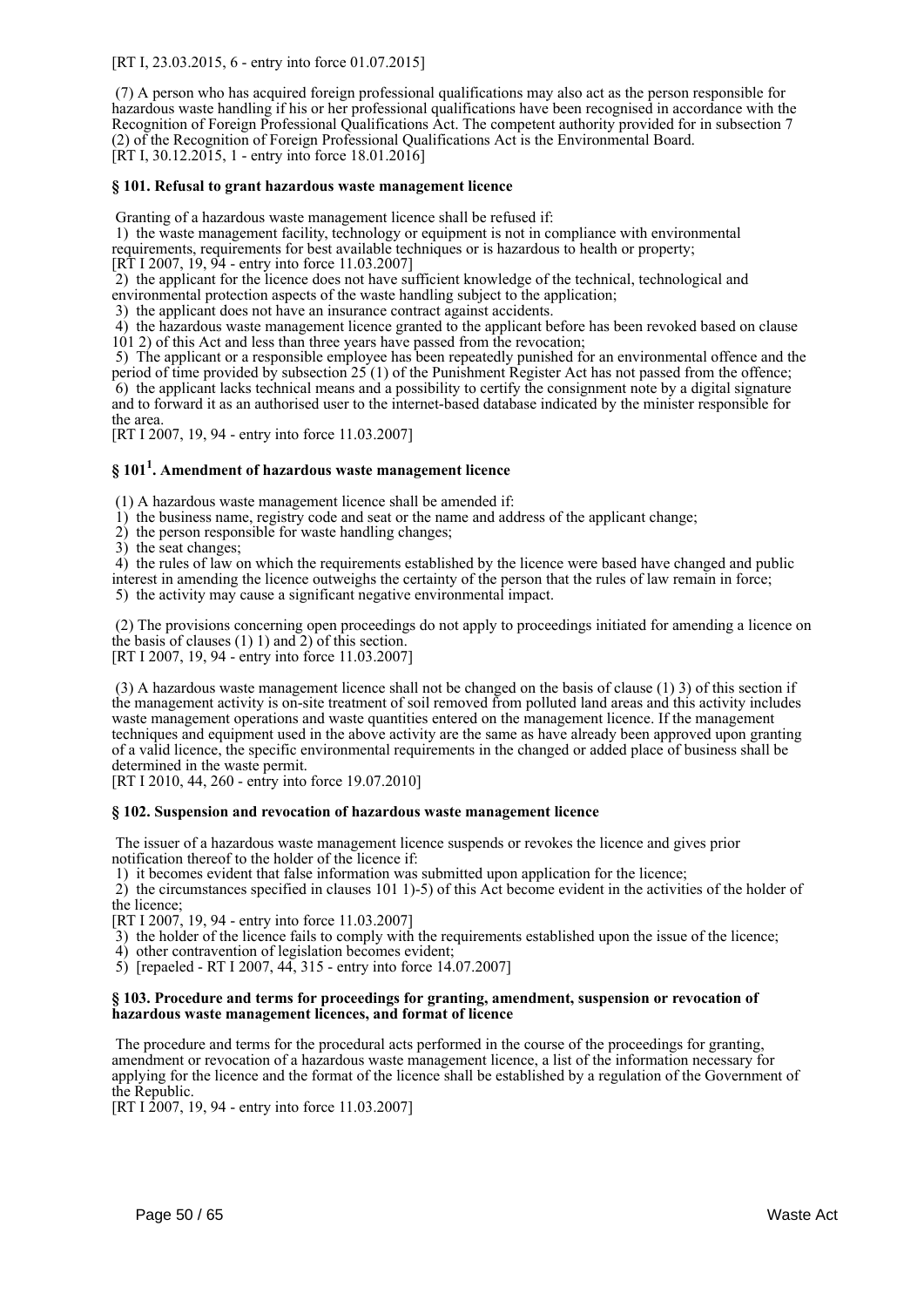## **§ 103<sup>1</sup> . Notification of granting, refusal to issue and amendment of hazardous waste management licence**

 A notice on the granting, refusal to issue or amendment of a hazardous waste management licence shall be published in the official publication *Ametlikud Teadaanded*. The notice shall set out the following data:

1) the business name, registry code and seat or the name and address of the recipient of the licence;

2) place of business;

3) short description of the activities;

 4) information on where the hazardous waste management licence or the decision to grant such licence may be examined.

[RT I 2007, 19, 94 - entry into force 11.03.2007]

## **§ 103<sup>2</sup> . State fee for granting and amendment of hazardous waste management licence**

 The applicant shall pay a state fee for the review of an application for the granting or amendment of a hazardous waste management licence in the amount provided by the State Fees Act. [RT I 2007, 19, 94 - entry into force 11.03.2007]

## **Chapter 8 Special Conditions for Collection of Waste Metal**

#### **§ 104. Waste Metal**

 Waste Metal means the waste mainly consisting of pure ferrous or non-ferrous metals or alloys thereof. A detailed list of waste metal shall be established by a regulation of the minister responsible for the area in accordance with the list of waste prepared on the basis of subsection 2 (4) of this Act.

#### **§ 105. Restriction on buying up waste metal**

(1) It is prohibited to buy up metal objects as waste if the objects are of obvious artistic or historical value.

 (2) Electrical wires and cable may be bought up as waste only from network operators holding legal market licences, telecommunications network operators holding activity licences or undertakings holding waste permits whose lawful activities produced the waste.

 (3) Traffic signs and road signs, metal covers of underground utilities and railroad rails may be bought up as waste only from undertakings holding activity licences for road management work, railway infrastructure managers or undertakings holding waste permits whose lawful activities result in the production of such waste.

 (4) Motor vehicles or essential parts thereof may be bought up from persons as waste only on the basis of a certificate concerning the deletion of the vehicle from the register issued by the Estonian Road Administration or a person authorised thereby or from undertakings holding waste permits whose lawful activities result in the production of such waste.

[RT I, 17.03.2011, 1 - entry into force 18.03.2011]

 (5) The restrictions provided for in subsections (2)-(4) of this section do not apply to the sale of waste metal acquired in the course of supervision by the supervision authority or local government.

#### **§ 106. Documentation concerning buying up of waste metal**

 (1) A person who for the purpose of further commercial distribution and recovery collects and transports waste metal produced and transferred by other persons (hereinafter collector of waste metal) and the person transferring the waste metal shall prepare a document concerning the buying up of the waste metal which shall be signed by both parties and, in addition to other requisite information provided by legislation, shall set out: 1) the registry code or personal identification code and residence or seat of the person transferring the waste metal;

 2) a brief description of the waste metal, the type and amount thereof and, in the case of a motor vehicle, also the type, mark, chassis number and colour thereof;

3) the registration number of the vehicle used for delivering the waste metal;

4) the value of the waste metal.

 (2) At least one signed original of a document specified in subsection (1) of this section remains with the collector of waste metal.

 (3) A collector of waste metal shall preserve a document specified in subsection (1) of this section for at least five years and ensure protection of the personal data.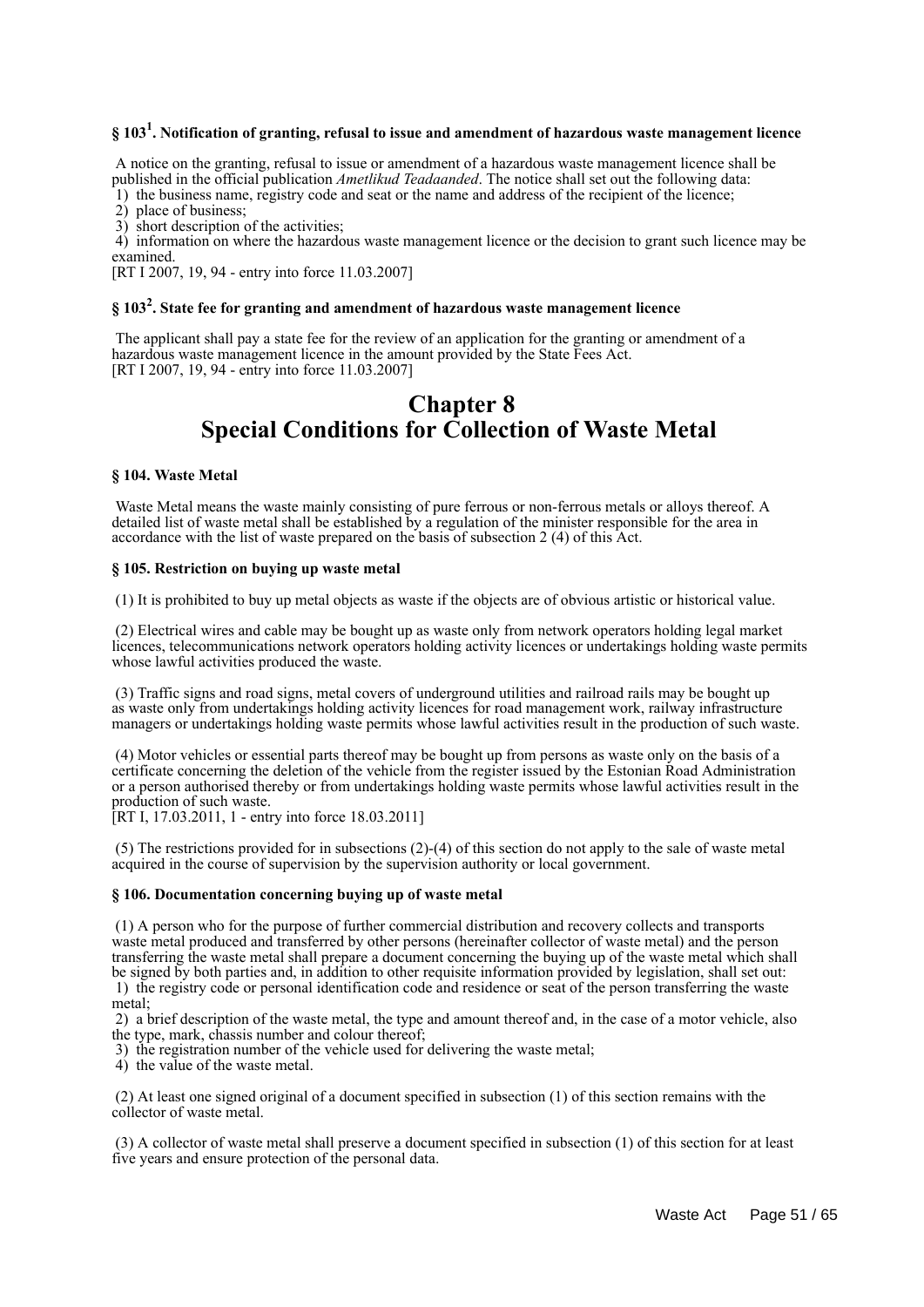#### **§ 107. Settlement upon buying up waste metal**

 Upon the buying-up of waste metal and commercial distribution of bought-up waste metal, the waste metal shall be paid for by way of a non-cash settlement in the form of a transfer from the bank account of the buyer to the bank account of the seller. Cash settlement upon the buying-up and further distribution of waste metal is prohibited.

## **Chapter 9 Transboundary movement of waste**

#### **§ 108. Transboundary movement of waste**

 (1) Transboundary movement of waste shall be in accordance with international agreements of the Republic of Estonia which have entered into force and pursuant to the procedure provided for in Regulation 1013/2006/EC of the European Parliament and of the Council on shipments of waste (OJ L 190, 12.7.2006, p. 1–98). [RT I 2007, 19, 94 - entry into force 12.07.2007]

 (2) Hazardous waste and waste regulated by international agreements may be imported to, exported from and passed in transit through the territory of the Republic of Estonia on the basis of a permit for transboundary movement of waste (hereinafter *transport permit*) issued pursuant to the procedure provided for in Regulation 1013/2006/EC of the European Parliament and of the Council. [RT I 2007, 19, 94 - entry into force 12.07.2007]

## **§ 108<sup>1</sup> . Inspection plans for control of transboundary movement of waste**

 (1) The Environmental Inspectorate and the Tax and Customs Board shall prepare inspection plans in conformity with Article 50(2a) of Regulation (EC) No. 1013/2006 of the European Parliament and of the Council.

 (2) The inspection plans specified in subsection (1) of this section shall be published on the website of the Environmental Board. [RT I, 25.11.2016, 2 - entry into force 05.12.2016]

### **§ 109. [Repealed - RT I 2007, 19, 94 - entry into force 12.07.2007]**

#### **§ 110. Transport permit for hazardous waste and for waste regulated by international agreements**

 (1) "Transport permit" means a document granting the right to import into or export from the Republic of Estonia hazardous waste or waste regulated by an international agreement or specified in Regulation (EC) No 1013/2006 of the European Parliament and of the Council or pass such waste in transit through the territory of the Republic of Estonia.

[RT I 2007, 19, 94 - entry into force 11.03.2007]

 (2) For the purposes of Regulation 1013/2006/EC of the European Parliament and of the Council, the Environmental Board shall be the competent authority. [RT I 2009, 3, 15 - entry into force 01.02.2009]

#### **§ 111. State fee payable upon application for transport permit**

 The state fee for proceedings relating to an application for a transport permit shall be paid by the applicant pursuant to the procedure provided for in the State Fees Act. [RT I 2004, 30, 208 - entry into force 01.05.2004]

#### **§ 112. [Repealed - RT I 2007, 19, 94 - entry into force 12.07.2007]**

#### **§ 113. Verification of transport permit**

 (1) A shipment of hazardous waste or waste regulated by an international agreement shall upon import, export or transit be accompanied by a copy of the transport permit and the consignment note.

 (1<sup>1</sup> ) A waste transport operator engaged in transboundary transport or transport between Member States of the European Union shall hold a waste permit or registration certificate regardless of whether the transported waste is in the possession thereof or not pursuant to subsection 14 (3) of this Act. A waste shipment shall be accompanied by a waste permit or registration certificate or a copy thereof for submission, if necessary, to a competent authority or customs official. [RT I 2010, 44, 260 - entry into force 19.07.2010]

 (2) If an official of the Tax and Customs Board has reasonable doubts as to whether the information specified in the consignment note or transport permit corresponds to the waste shipment subject to customs examination, the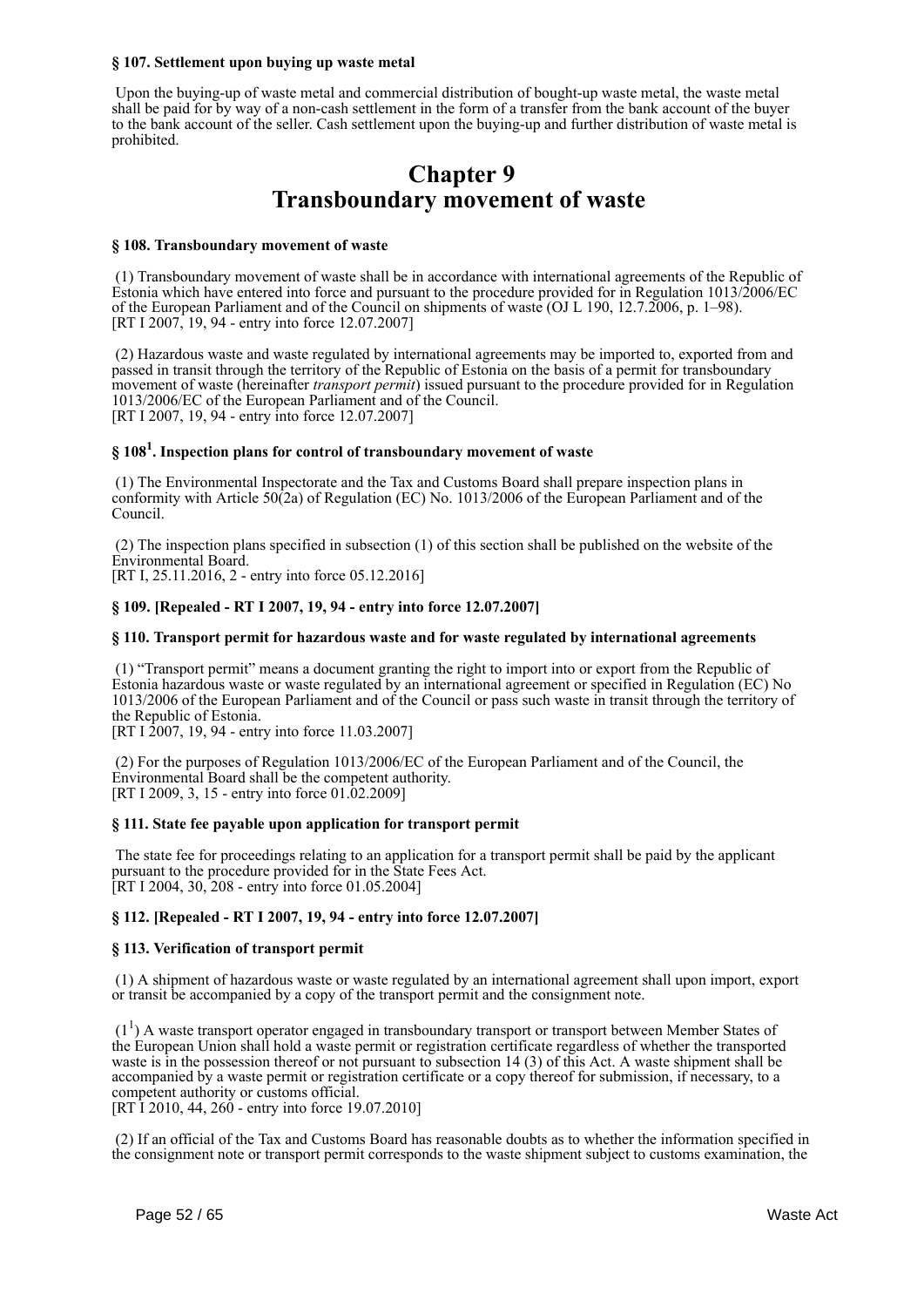official shall seize the shipment and notify the Environmental Inspectorate of the circumstances relating to the seizure.

[RT I 2004, 30, 208 - entry into force 01.05.2004]

#### **§ 114. Maintenance of records on granting of hazardous waste transport permits**

 The Environmental Board shall maintain records on the granting of hazardous waste transport permits and shall preserve a copy of each hazardous waste transport permit granted, a copy of the corresponding application and the documents on the basis of which the permit was granted or refused to be granted for five years. [RT I 2009, 3, 15 - entry into force 01.02.2009]

#### **§ 114<sup>1</sup> . Presentation of information concerning transboundary transport of waste for which transport permit is not required**

 The person who arranges the shipment or the waste consignee in Estonia shall, within three days after arrival of the waste at the waste management facility, where the recovery or disposal operation takes place, provide the Environmental Board or an authority authorised thereby with the document containing information concerning the waste shipment which is accompanying the shipment specified in Article 18 (1) of Regulation (EC) No 1013/2006 of the European Parliament and of the Council and is in accordance with Annex VII of the regulation.

[RT I 2010, 44, 260 - entry into force 01.01.2012]

#### **§ 115. Procedure for import, export and transit of waste**

 (1) The formats for the documents for import, export and transit of waste are contained in Annexes IA and IB of Regulation (EC) No 1013/2006 of the European Parliament and of the Council. [RT I 2007, 19, 94 - entry into force 11.03.2007]

(2) [Repealed - RT I 2010, 44, 260 - entry into force 19.07.2010]

 (3) The general requirements provided in Article 18 of Regulation (EC) No 1013/2006 of the European Parliament and of the Council apply to the packaging on which deposit has been established in Estonia upon import into the Republic of Estonia if the quantity of the waste shipment exceeds four kilogrammes. [RT I, 04.04.2012, 2 - entry into force  $14.04.2012$ ]

## **Chapter 10 Maintenance of Records and Reporting**

#### **§ 116. Maintenance of records on waste**

(1) [Repealed - RT I 2007, 19, 94 - entry into force 11.03.2007]

 (2) Persons holding a waste permit or an integrated environmental permit, persons registered pursuant to § 74 of this Act and producers of hazardous waste, except households, are required to keep, taking account of the provisions of subsection 28 (1) of this Act, regular records of the type, quantity, properties and origin of the waste generated, collected, stored or temporarily stored, transported, treated, recovered or disposed of in the course of their activities. If waste is transferred to other waste handlers, records shall also be kept of the destination, frequency of collection, modes of transport of and recovery and disposal operations regarding the waste.

[RT I 2007, 19, 94 - entry into force 11.03.2007]

 (3) The source documents for the records specified in subsection (2) of this section and the consolidated data produced on the basis thereof shall be stored for at least five years.

 (4) Authorities issuing waste permits, environmental supervision agencies and the chief processor and authorised processor of the environmental register have the right to have access to source documents for records and to consolidated data.

#### **§ 117. Reporting on waste**

 (1) The persons specified in subsection 116 (2) of this Act shall submit reports on their waste-related activities to the Environmental Board at least once a year for entry into the environmental register. The format of the report, the scope of the data to be submitted and the procedure for submitting the reports shall be established by a regulation of the minister responsible for the area. [RT I 2010, 44, 260 - entry into force 19.07.2010]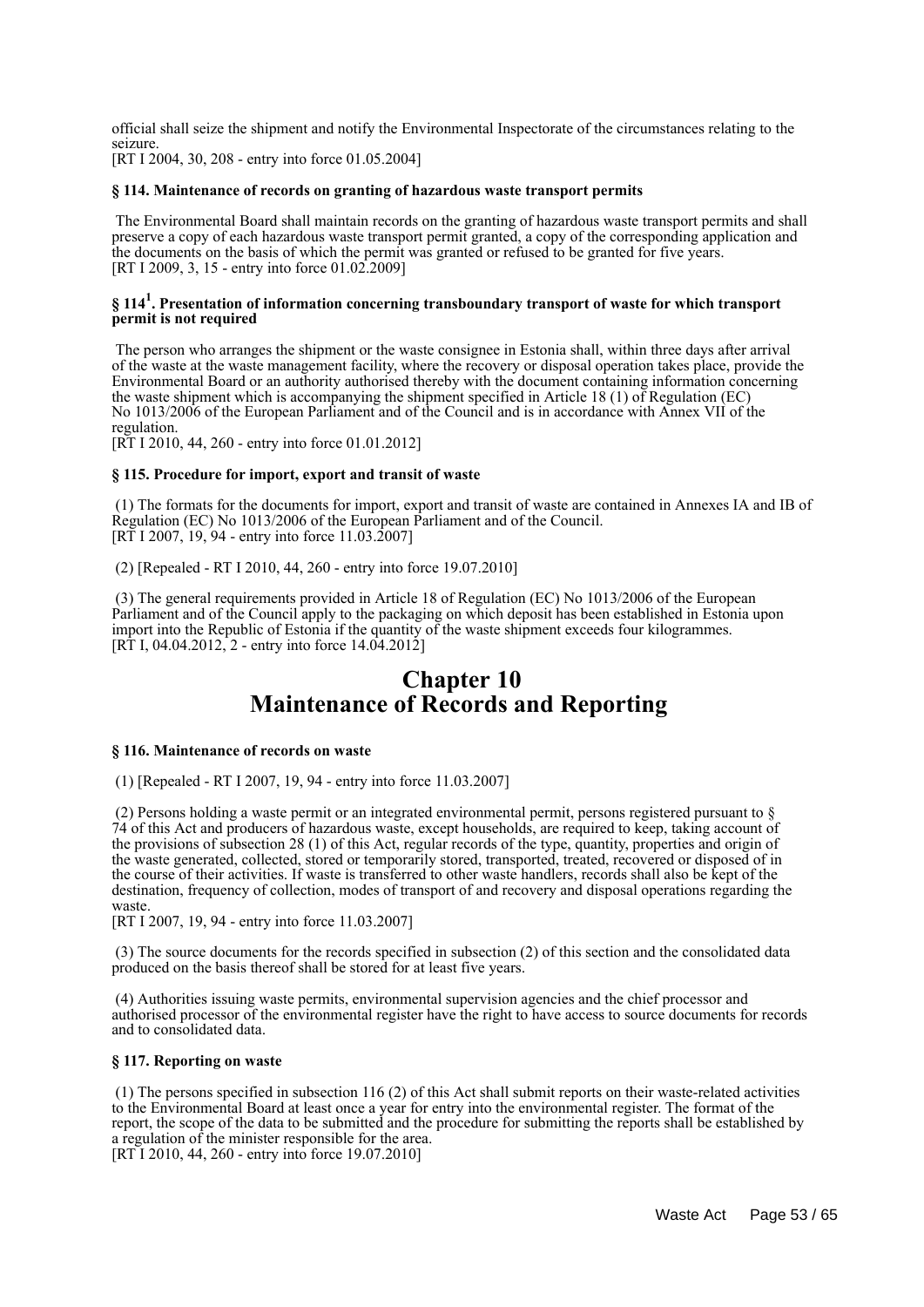$(1<sup>1</sup>)$  The obligation to submit reports does not extend to the following persons:

 1) persons generating hazardous waste, for whose operation no waste permit or integrated permit is required; [RT I 2010, 44, 260 - entry into force 19.07.2010]

2) brokers registered on the basis of clause 74 (1) 4) of this Act;

 $[\text{RT I}, 09.11.2011, 1 -$  entry into force  $10.11.2011]$ 

 $\overline{3}$ ) transporters of waste specified in subsection  $\overline{1}4$  (3) of this Act;

[RT I 2010, 44, 260 - entry into force 19.07.2010]

4) dealers registered on the basis of clause 74 (1) 5) of this Act.

[RT I, 09.11.2011, 1 - entry into force 10.11.2011]

 (2) In addition to the persons specified in subsection (1) of this section, the Environmental Board has the right to require submission of a report on waste also from waste producers whose activities do not require a waste permit or integrated permit but who produce more than 10 tons of non-hazardous waste per year or more than 100 kilograms of hazardous waste per year.

[RT I 2009, 3, 15 - entry into force 01.02.2009]

 $(2<sup>1</sup>)$  Waste handlers who handle waste resulting from products of concern shall submit reports concerning their activities related to waste to the register of products of concern or on the forms of the register of products of concern to the producer of products of concern for entry of the information into the register of products of concern.

[RT I 2010, 44, 260 - entry into force 19.07.2010]

 (3) The minister responsible for the area and environmental supervision agencies have the right to obtain information concerning products produced in or imported into Estonia, the substances used in manufacturing the products, the waste resulting from the products and concerning the handling of the waste from the producers and importers of the products and from governmental authorities and rural municipality and city governments.

 (4) Statistical works relating to waste shall be organised pursuant to the procedure provided by the Official Statistics Act.

[RT I 2010, 41, 241 - entry into force 01.08.2010]

#### **§ 118. Data processing**

(1) Data collected from reports on waste shall be preserved in and processed by the environmental register.

 (2) The composition of the data on waste in the environmental register and the procedure for maintaining the register shall be provided by the Environmental Register Act.

## **Chapter 11 STATE SUPERVISION**

[RT I, 13.03.2014, 4 - entry into force 01.07.2014]

#### **§ 119. State supervision**

[RT I, 13.03.2014, 4 - entry into force 01.07.2014]

 (1) State supervision (hereinafter *supervision*) over compliance with the requirements arising from this Act shall be exercised by the Environmental Inspectorate and local governments or local government agencies.

 (2) Supervision over compliance with the requirements provided in § 27 of this Act shall be exercised taking account of the specifications provided for in Regulation (EC) No 765/2008 of the European Parliament and of the Council.

(3) No supervision shall be exercised over the generation of hazardous waste by households.

 (4) Local governments shall exercise constant supervision over compliance with the local government waste management rules within their administrative territories.

 (5) In addition to the Environmental Inspectorate, supervision over compliance with the requirements of § 27 of this Act shall be exercised by the Technical Surveillance Authority, the Consumer Protection Board and the Tax and Customs Board.

(6) In addition to the Environmental Inspectorate, supervision over compliance with the requirements of  $\S$ § 108 and 103 of this Act shall be exercised by the Tax and Customs Board.

(7) Supervision over compliance with the requirements of subsection 25 (4) and  $\S 26<sup>8</sup>$  of this Act shall be exercised by the Consumer Protection Board.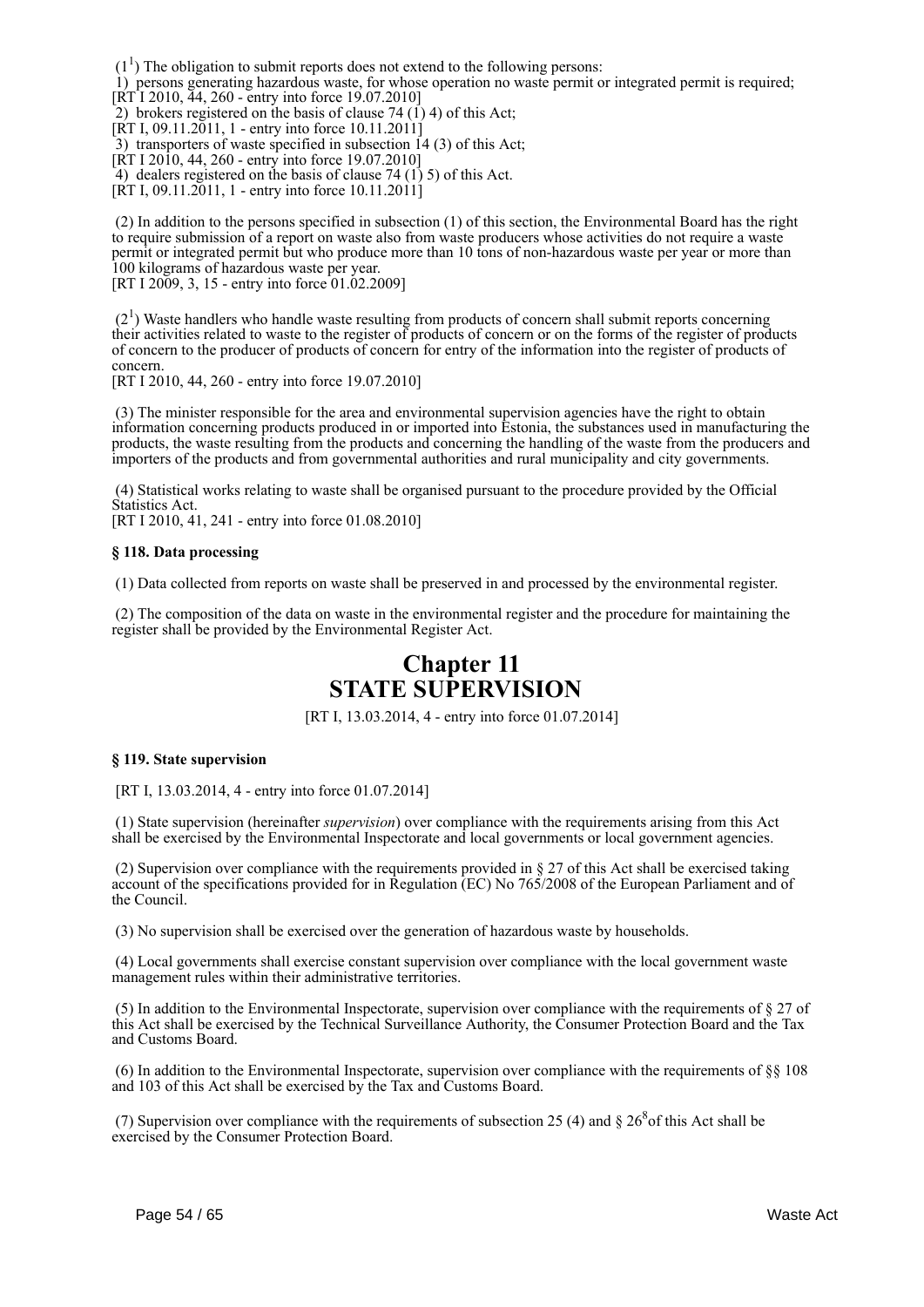(8) In addition to the Environmental Inspectorate, supervision over compliance with the requirements of  $\S 27<sup>2</sup>$  of this Act shall be exercised by the Technical Surveillance Authority.

(9) Supervision over compliance with the requirements of § 27<sup>2</sup>, subsection 27<sup>3</sup>(1) and §§ 27<sup>4</sup> and 27<sup>6</sup> of this Act shall be exercised by the Rescue Board.

 (10) Supervision over compliance of the activities relating to waste of persons holding a waste permit, persons registered with the Environmental Board and persons generating hazardous waste shall be exercised regularly. [RT I, 13.03.2014, 4 - entry into force 01.07.2014]

## **§ 119<sup>1</sup> . Special state supervision measures**

Law enforcement authorities may apply the special state supervision measures provided in §§ 30, 31, 32, 45, 46, 49, 50, 51, 52 and 53 of the Law Enforcement Act for exercising the state supervision provided in this Act on the basis of and pursuant to the procedure provided by the Law Enforcement Act. [RT I, 13.03.2014, 4 - entry into force 01.07.2014]

## **§ 119<sup>2</sup> . Specifications concerning state supervision**

 (1) For the purposes of supervision, officials of law enforcement authorities may stay in and drive vehicles, including off-road vehicles or floating vessels, in land or water areas where staying and movement is prohibited or restricted by legislation for the purpose of environment protection.

 (2) The Environmental Inspectorate is obliged to inspect the compliance with waste management conditions determined by the waste permit of operators of landfills, operators of extractive waste facilities of Category A and persons handling hazardous waste of 100 tons or more under a waste permit at least once annually.

 (3) The Environmental Inspectorate is obliged to inspect the compliance of the activities of producers' responsibility organisations with the requirements provided by the Waste Act at least once annually. [RT I, 13.03.2014, 4 - entry into force  $01.07.2014$ ]

(4) If the special state supervision measures provided for in  $\S 119<sup>1</sup>$  of this Act do not enable or make it especially complicated to conduct supervision over compliance with the requirements provided for in §§ 105 and 107 of this Act, but it is necessary for the purpose of preventing, ascertaining or averting serious or material danger or elimination of a violation, the Environmental Inspectorate may, as a special state supervision measure, make a transaction for the purpose of monitoring compliance. The making of a transaction for the purpose of monitoring compliance shall be decided by the Director General of the Environmental Inspectorate or an official authorised thereby.

[RT I, 06.03.2015, 23 - entry into force 16.03.2015]

 (5) A transaction for the purpose of monitoring compliance is an act with the features of a civil law sales contract or another transaction under the law of obligations the purpose of making of which is to monitor compliance with the requirements established by the legislation. Upon making a transaction for the purpose of monitoring compliance, the official making it may hide the purpose of making the transaction from the person in respect of whom the transaction for the purpose of monitoring compliance is made and from other persons. An official making a transaction for the purpose of monitoring compliance need not introduce himself or herself upon making the transaction and need not carry a uniform; the official is under no obligation to present his or her professional certificate prior to achievement of the purpose of making the transaction for the purpose of monitoring compliance. Upon making a transaction for the purpose of monitoring compliance, it is prohibited to conduct surveillance activities, abet a person to commit an offence or commit an act with elements of an offence, it is also prohibited to use a person recruited for secret cooperation for ensuring the making of a transaction for the purpose of monitoring compliance, simulate a legal person, use an undercover agent or covert measures within the meaning of  $887^{51}$  and  $7^{54} - 7^{57}$  of the Police and Border Guard Act. [RT I, 06.03.2015, 23 - entry into force 16.03.2015]

 (6) The Environmental Inspectorate shall notify the person in respect of whom the transaction for the purpose of monitoring compliance was made, immediately after achievement of the purpose of making the transaction for the purpose of monitoring compliance, of the fact that a transaction for the purpose of monitoring compliance has been applied to the person. The Environmental Inspectorate may, by a written reasoned decision, postpone the notification of the person in respect of whom the transaction for the purpose of monitoring compliance was made if this is indispensable for continuation of supervision related to the activities of the same person or for monitoring by other persons of compliance with the requirements imposed on the making of such transactions. Notification of the person in respect of whom the transaction for the purpose of monitoring compliance was made shall not be postponed for more than three months starting from the day of making the transaction. [RT I, 06.03.2015, 23 - entry into force 16.03.2015]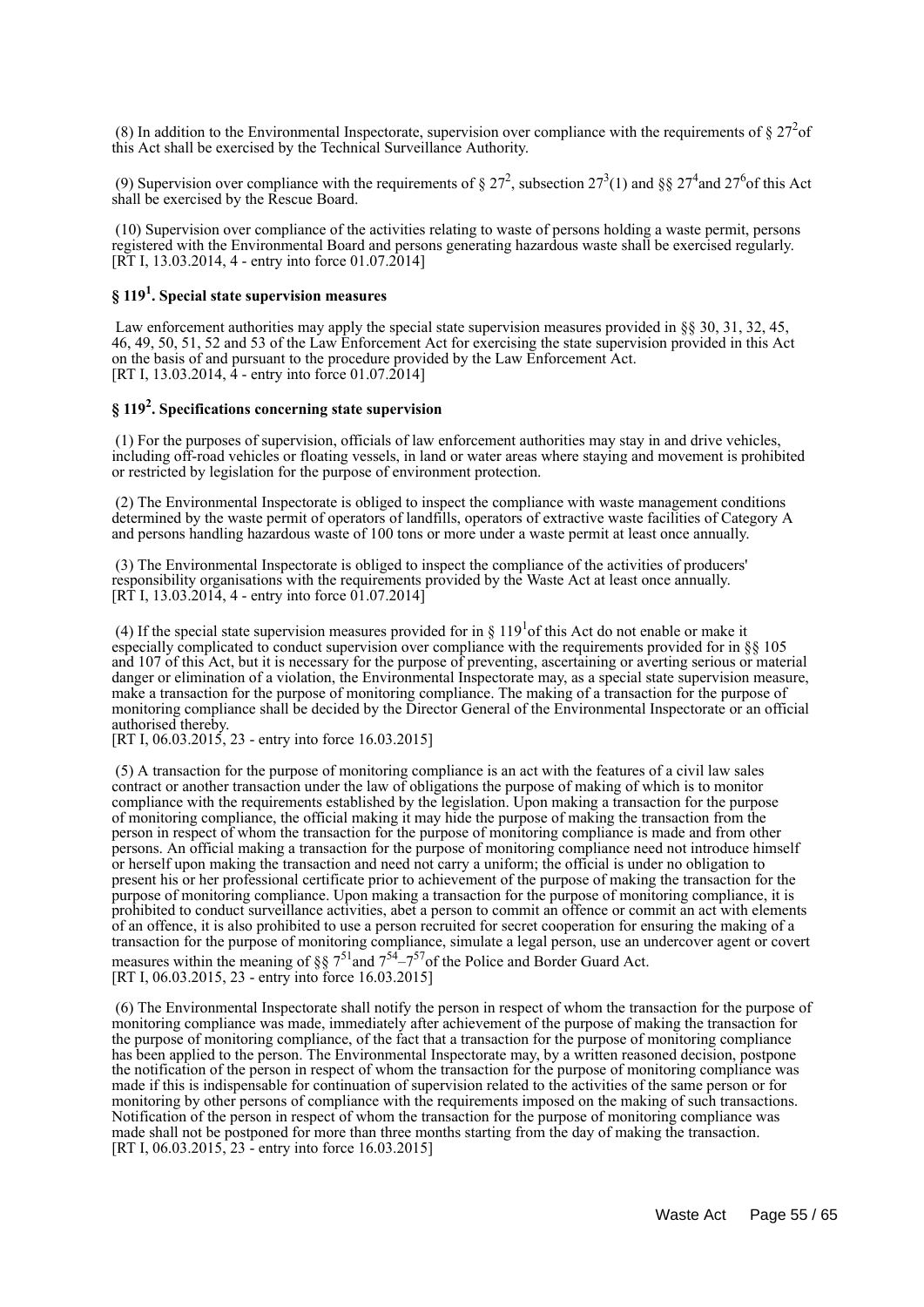(7) The making of a transaction for the purpose of monitoring compliance shall be recorded in the minutes pursuant to the procedure provided for in § 12 of the Law Enforcement Act. The minutes of the transaction for the purpose of monitoring compliance shall additionally set out the decision that served as a basis for the transaction for the purpose of monitoring compliance, officials who have participated in the transaction for the purpose of monitoring compliance and the person in respect of whom the transaction for the purpose of monitoring compliance was made as well as other participants in the proceedings and recruited persons, testimony by the officials concerning the circumstances and results of the transaction for the purpose of monitoring compliance, the description of things and documents transferred or received as a result of the transaction for the purpose of monitoring compliance and testimony, statements and opinions by other participants in the proceedings and persons recruited in the proceedings. If notification of the person in respect of whom the transaction for the purpose of monitoring compliance was made is postponed on the basis of and pursuant to the procedure provided for in subsection (6) of this section, a reference shall be made in the minutes of the transaction for the purpose of monitoring compliance to the decision on postponement. The minutes shall be served on the person in respect of whom the transaction for the purpose of monitoring compliance was made. [RT I, 06.03.2015, 23 - entry into force 16.03.2015]

 (8) A transaction made in the course of a transaction for the purpose of monitoring compliance is void. [RT I, 06.03.2015, 23 - entry into force 16.03.2015]

## **§ 119<sup>3</sup> . Penalty payment rate**

 Upon failure to comply with a precept, the upper limit of penalty payment pursuant to the procedure provided for in the Substitutive Enforcement and Penalty Payment Act is 32,000 euros. [RT I, 13.03.2014, 4 - entry into force  $01.07.2014$ ]

## **§ 119<sup>4</sup> . Use of direct coercion**

 The Environmental Inspectorate is permitted to use physical force on the basis of and pursuant to the procedure provided for in the Law Enforcement Act. [RT I, 13.03.2014, 4 - entry into force 01.07.2014]

## **§ 119<sup>5</sup> . Specification concerning supervision upon transport of used electrical and electronic equipment**

 A supervisory authority may collect the costs of due analysis and inspection of used electrical and electronic equipment considered as waste electronic and electrical equipment, including the costs of storage, from the producer, a third person acting on behalf thereof or other persons who organise the consigning of such used electrical and electronic equipment which is thought to be waste electrical and electronic equipment. [RT I, 08.07.2014, 13 - entry into force 18.07.2014]



#### **§ 120. Violation of requirements for prevention of waste generation or for waste management**

 (1) Violation of the requirements for the prevention of waste generation or for waste management or deposit of waste outside of waste management facilities is punishable by a fine of up to 300 fine units. [RT I 2007, 19, 94 - entry into force 11.03.2007]

 (2) The same act, if committed by a legal person, is punishable by a fine of up to  $3200$  euros. [RT I 2010, 44, 260 - entry into force 01.01.2011]

## **§ 120<sup>1</sup> . Handling of waste without waste permit or in violation of requirements of permit**

 (1) Handling of waste without a waste permit, if a permit is required, or in violation of the requirements of the permit or violation of the obligation to transfer waste to the person entitled to handle such waste is punishable by a fine of up to 300 fine units. [RT I 2010, 44, 260 - entry into force 19.07.2010]

 (2) The same act, if committed by a legal person, is punishable by a fine of up to 32,000 euros. [RT I 2010, 44, 260 - entry into force 01.01.2011]

## **§ 120<sup>2</sup> . Handling of waste without registration certificate**

 (1) Handling of waste without a registration certificate, if a registration certificate is required, is punishable by a fine of up to 100 fine units.

(2) The same act, if committed by a legal person,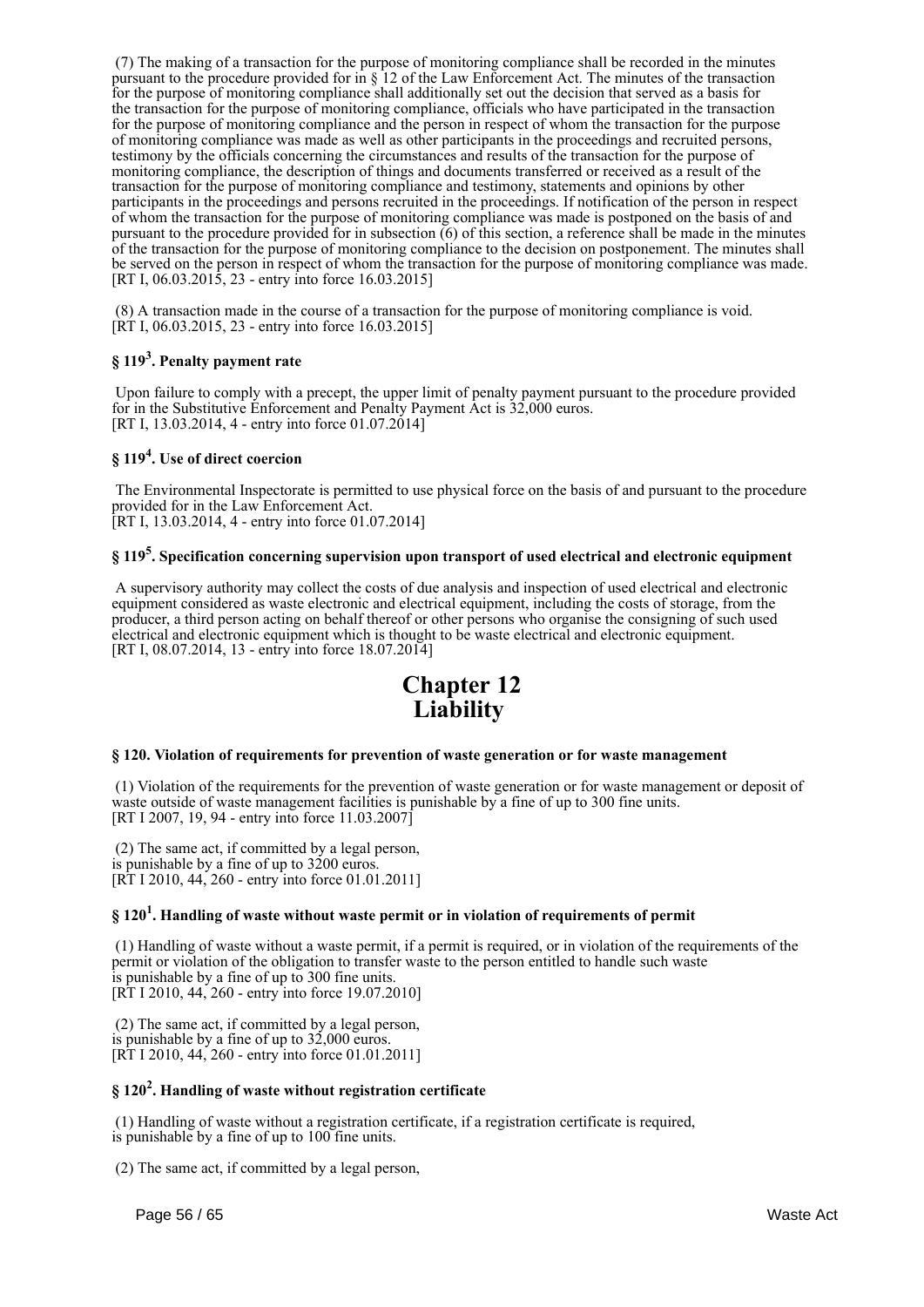is punishable by a fine of up to 3200 euros. [RT I 2010, 44, 260 - entry into force 01.01.2011]

#### **§ 120<sup>3</sup> . Handling of hazardous waste without management licence or in violation of requirements of licence**

 (1) Handling of waste without a management licence, if a licence is required, or in violation of the requirements of the licence is punishable by a fine of up to 300 fine units.

 (2) The same act, if committed by a legal person, is punishable by a fine of up to  $32,000$  euros. [RT I 2010, 44, 260 - entry into force 01.01.2011]

#### **§ 120<sup>4</sup> . Transport of hazardous waste without consignment note or in violation of requirements of consignment note**

 (1) Transport of hazardous waste without consignment note, if a without consignment note is required, or in violation of the requirements of the consignment note is punishable by a fine of up to 300 fine units.

 (2) The same act, if committed by a legal person, is punishable by a fine of up to 32,000 euros. [RT I 2010, 44, 260 - entry into force 01.01.2011]

#### **§ 120<sup>5</sup> . Transboundary movement of internationally controlled waste without a corresponding permit or in violation of requirements of permit**

 (1) Transboundary movement of hazardous waste or other waste subject to international control without the corresponding permit or in violation of the requirements of the permit is punishable by a fine of up to 300 fine units.

 (2) The same act, if committed by a legal person, is punishable by a fine of up to 32,000 euros. [RT I 2010, 44, 260 - entry into force 01.01.2011]

## **§ 120<sup>6</sup> . Failure to submit waste report and violation of procedure for keeping record of waste**

 (1) Failure to comply with the procedure for keeping record concerning waste or submission of reports, or submission of incorrect data is punishable by a fine of up to 200 fine units.

 (2) The same act, if committed by a legal person, is punishable by a fine of up to 13,000 euros. [RT I 2010, 44, 260 - entry into force 01.01.2011]

## **§ 120<sup>7</sup> . Violation of requirements of local government waste management rules**

 (1) Violation of the waste management requirements provided by local government waste management rules is punishable by a fine of up to 200 fine units.

 (2) The same act, if committed by a legal person, is punishable by a fine of up to  $20,000$  euros. [RT I 2010, 44, 260 - entry into force 01.01.2011]

#### **§ 121. Violation of procedure for establishment, utilisation or closure of waste management facilities or extractive waste facilities**

[RT I 2010, 44, 260 - entry into force 19.07.2010]

 (1) Violation of the procedure for establishment, utilisation or closure of waste management facilities or extractive waste facilities is punishable by a fine of up to 300 fine units. [RT I 2010, 44, 260 - entry into force 19.07.2010]

 (2) The same act, if committed by a legal person, is punishable by a fine of up to  $32,000$  euros. [RT I 2010, 44, 260 - entry into force 01.01.2011]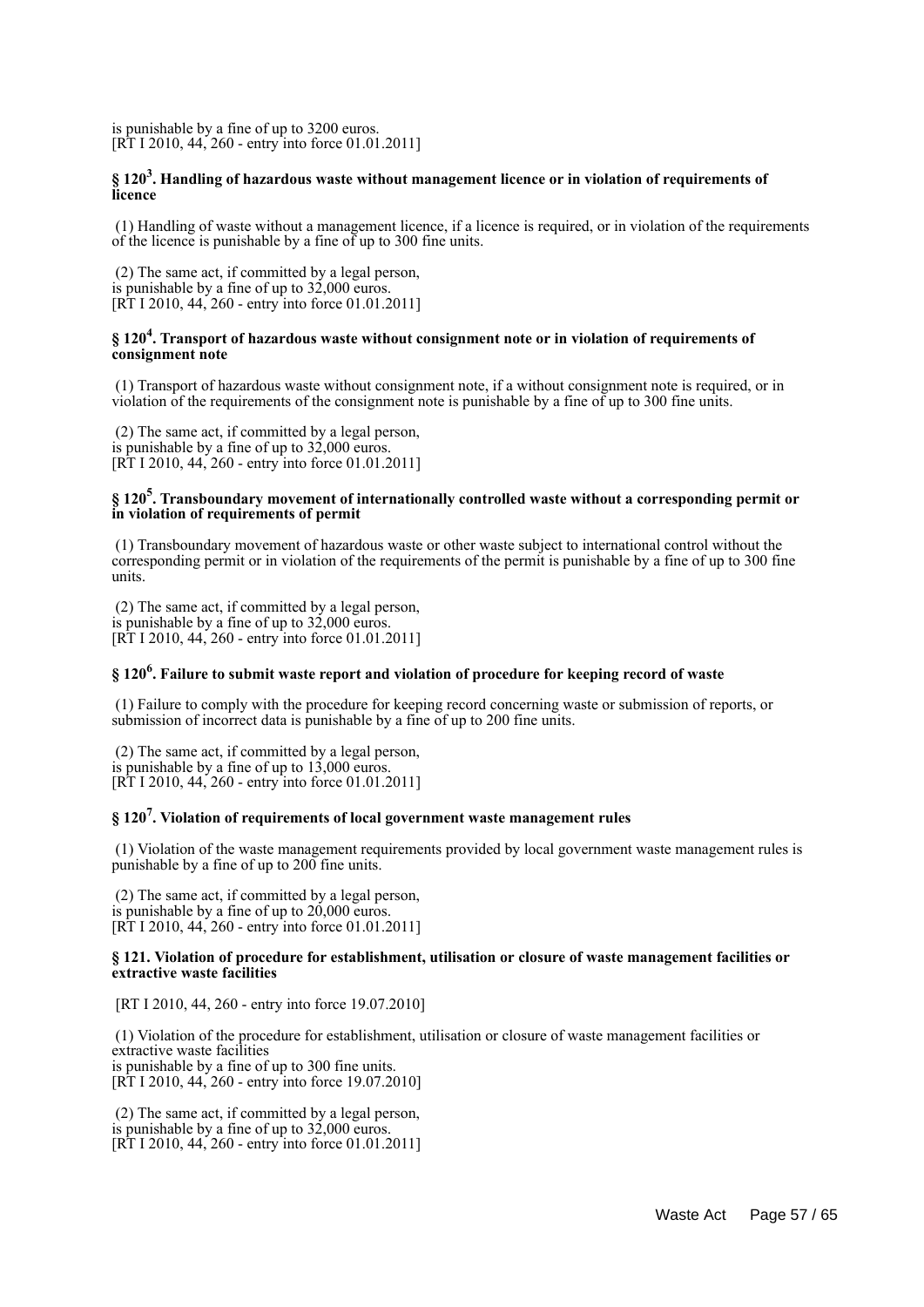#### **§ 122. Manufacture, import, export or sale of prohibited products**

 (1) Manufacture, import, export or sale of prohibited products is punishable by a fine of up to 300 fine units. [RT I 2007, 19, 94 - entry into force 11.03.2007]

 (2) The same act, if committed by a legal person, is punishable by a fine of up to 32,000 euros. [RT I 2010, 44, 260 - entry into force 01.01.2011]

#### **§ 123. [Repealed - RT I 2010, 44, 260 - entry into force 19.07.2010]**

#### **§ 124. Violation of obligation to collect or recover waste resulting from products of concern**

 (1) Violation of the obligation of producers and distributors to collect the waste resulting from their products pursuant to the established procedure or failure to comply with the recovery obligation is punishable by a fine of up to 300 fine units.

 (2) The same act, if committed by a legal person, is punishable by a fine of up to 32,000 euros. [RT I 2010, 44, 260 - entry into force 01.01.2011]

#### **§ 124<sup>1</sup> . Non-performance of registration obligation by producer of products of concern or failure to designate authorised representative of producer**

[RT I, 08.07.2014, 13 - entry into force 18.07.2014]

 (1) Non-performance of the registration obligation imposed on producer or failure to appoint authorised representative of producer upon placing a product of concern on the market in another Member State of the European Union

is punishable by a fine of up to 250 fine units.

 (2) The same act, if committed by a legal person, is punishable by a fine of up to 25,600 euros. [RT I, 08.07.2014, 13 - entry into force 18.07.2014]

## **§ 124<sup>2</sup> . Submission of incorrect data to register of products of concern**

 (1) Submission of incorrect data to the register of products of concern is punishable by a fine of up to 250 fine units.

 (2) The same act, if committed by a legal person, is punishable by a fine of up to  $13,000$  euros. [RT I 2010, 44, 260 - entry into force 01.01.2011]

## **§ 124<sup>3</sup> . Failure to submit data to register of products of concern**

 (1) Failure to submit data to the register of products of concern is punishable by a fine of up to 300 fine units.

 (2) The same act, if committed by a legal person, is punishable by a fine of up to 20,000 euros. [RT I 2010, 44, 260 - entry into force 01.01.2011]

## **§ 124<sup>4</sup> . Violation of requirements for marking of products of concern**

 (1) Violation of the requirements for marking products of concern is punishable by a fine of up to 200 fine units.

 (2) The same act, if committed by a legal person, is punishable by a fine of up to 13,000 euros. [RT I 2010, 44, 260 - entry into force 01.01.2011]

#### **§ 124<sup>5</sup> . Violation of restriction on buying up products of concern containing hazardous substances and components separated from such products**

 (1) Violation of the restriction on buying up products of concern containing hazardous substances or components separated from such products is punishable by a fine of up to 300 fine units.

 (2) The same act, if committed by a legal person, is punishable by a fine of up to 32,000 euros.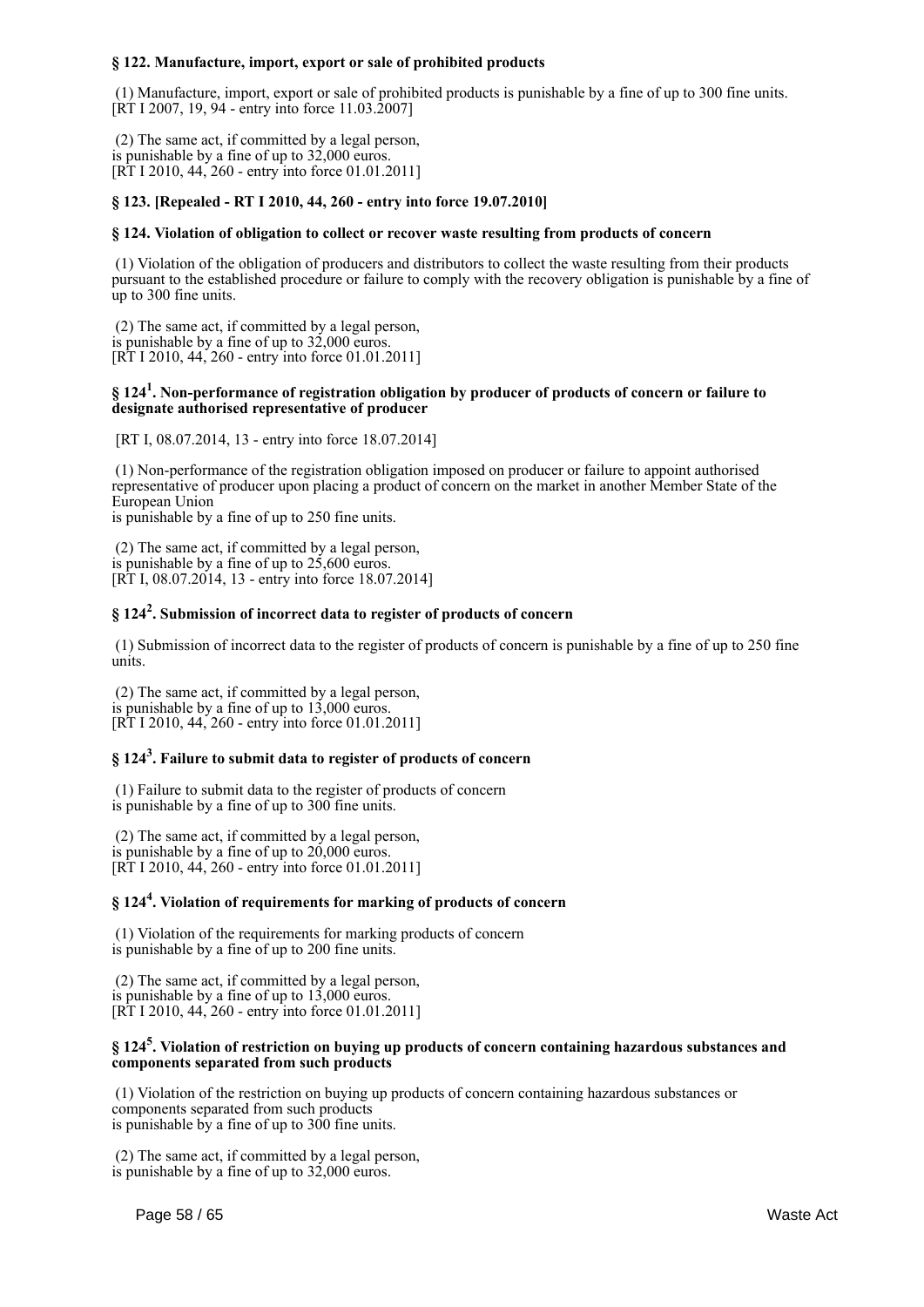[RT I 2010, 44, 260 - entry into force 01.01.2011]

#### **§ 124<sup>6</sup> . Failure by producer to organise required notification of users of products of concern and required information campaign**

 (1) Failure by producer to organise required notification of users of products of concern or to organise required information campaign

is punishable by a fine of up to 300 fine units. (2) The same act, if committed by a legal person, is punishable by a fine of up to 32,000 euros. [RT I, 04.01.2013, 12 - entry into force 14.01.2013]

#### **§ 125. Transfer of waste for handling to person without waste permit**

 (1) Transfer of waste for handling to a person who does not hold a waste permit when such permit is required is punishable by a fine of up to 250 fine units.

 (2) The same act, if committed by a legal person, is punishable by a fine of up to 32,000 euros. [RT I 2010, 44, 260 - entry into force 01.01.2011]

#### **§ 126. Deposit of untreated waste**

 (1) Acceptance of untreated waste, including mixed municipal waste which has not been sorted in compliance with the requirements of this Act in a landfill and deposit of such waste is punishable by a fine of up to 300 fine units.

 (2) The same act, if committed by a legal person, is punishable by a fine of up to 32,000 euros. [RT I 2010, 44, 260 - entry into force 01.01.2011]

## **§ 126<sup>1</sup> . Violation of requirements for sorting mixed municipal waste and depositing conditions**

 (1) Violation of the requirements for sorting mixed municipal waste or depositing conditions is punishable by a fine of up to 200 fine units. (2) The same act, if committed by a legal person, is punishable by a fine of up to 13,000 euros. [RT I 2010, 44, 260 - entry into force 01.01.2011]

## **§ 126<sup>2</sup> . Violation of special conditions for handling hazardous waste**

 (1) Violation of the special conditions for handling hazardous waste, except for requirements for packaging and marking,

is punishable by a fine of up to 300 fine units. (2) The same act, if committed by a legal person, is punishable by a fine of up to 32,000 euros. [RT I 2010, 44, 260 - entry into force 01.01.2011]

## **§ 126<sup>3</sup> . Violation of requirements for packaging and labelling hazardous waste**

 (1) Violation of the procedure for labelling hazardous waste or packaging thereof or the requirements for packaging hazardous waste

is punishable by a fine of up to 200 fine units. (2) The same act, if committed by a legal person, is punishable by a fine of up to 13,000 euros. [RT I 2010, 44, 260 - entry into force 01.01.2011]

## **§ 126<sup>4</sup> . Incineration of waste on board ships**

 (1) Incineration of waste on board a ship is punishable by a fine of up to 300 fine units. (2) The same act, if committed by a legal person, is punishable by a fine of up to 32,000 euros. [RT I 2010, 44, 260 - entry into force 01.01.2011]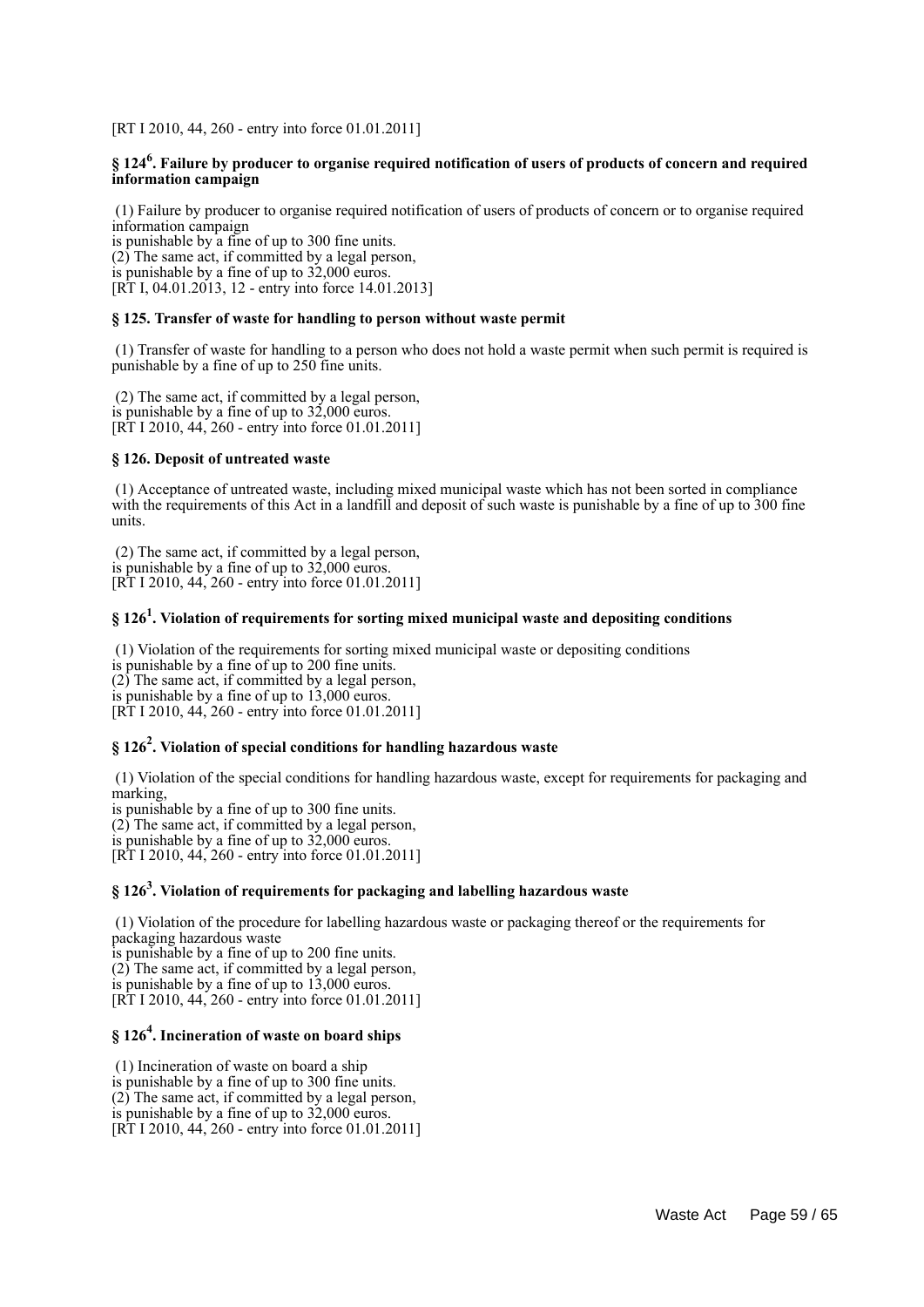## **§ 126<sup>5</sup> . Violation of special conditions for collection of waste metal**

 (1) Violation of the restrictions on buying up waste metal, the obligation to document a buying-up or the prohibition on cash settlement is punishable by a fine of up to 300 fine units.

(2) The same act, if committed by a legal person,

is punishable by a fine of up to 32,000 euros. [RT I 2010, 44, 260 - entry into force 01.01.2011]

## **§ 126<sup>6</sup> . Waste disposal at place not complying with environmental protection requirements**

 (1) Waste disposal at a place not complying with the environmental protection requirements is punishable by a fine of up to 200 fine units. (2) The same act, if committed by a legal person, is punishable by a fine of up to 13,000 euros. [RT I 2010, 44, 260 - entry into force 01.01.2011]

## **§ 126<sup>7</sup> . Violation of requirements for transport of waste**

 (1) Violation of the requirements for transport of waste, except for the requirements for transport of hazardous waste, is punishable by a fine of up to 200 fine units.

(2) The same act, if committed by a legal person, is punishable by a fine of up to 13,000 euros. [RT I 2010, 44, 260 - entry into force 01.01.2011]

## **§ 126<sup>8</sup> . Failure to keep required account of tyres of motor vehicles and trailers of motor vehicles**

 (1) Failure to keep a required account of tyres of motor vehicles and trailers of motor vehicles is punishable by a fine of up to 100 fine units. (2) The same act, if committed by a legal person, is punishable by a fine of up to 3200 euros. [RT I 2010, 44, 260 - entry into force 01.01.2011]

## **§ 126<sup>9</sup> . Failure to comply with control requirements**

 (1) Transfer of waste for handling not requiring a permit without convincing that the transferee is competent to handle the waste and has the relevant technical and environmental protection equipment is punishable by a fine of up to 100 fine units.

 (2) The same act, if committed by a legal person, is punishable by a fine of up to 3200 euros. [RT I 2010, 44, 260 - entry into force 01.01.2011]

## **§ 126<sup>10</sup> . Violation of special requirements for extractive waste management**

 (1) Violation of special requirements for extractive mining waste management is punishable by a fine of up to 300 fine units.

 (2) The same act, if committed by a legal person, is punishable by a fine of up to 32,000 euros. [RT I 2010, 44, 260 - entry into force 01.01.2011]

## **§ 126<sup>11</sup> . Violation of requirements for prevention of and reporting on major accidents**

 (1) Violation of the requirements for prevention of and reporting on major accidents is punishable by a fine of up to 300 fine units.

 (2) The same act, if committed by a legal person, is punishable by a fine of up to 32,000 euros. [RT I 2010, 44, 260 - entry into force 01.01.2011]

#### **§ 127. Proceedings**

(1) [Repealed - RT I, 06.03.2015, 23 - entry into force 16.03.2015]

(2) Extra-judicial proceedings concerning the misdemeanours provided for in §§ 120–126<sup>11</sup>of this Act are conducted by:

[RT I 2010, 44, 260 - entry into force 19.07.2010]

1) the Environmental Inspectorate;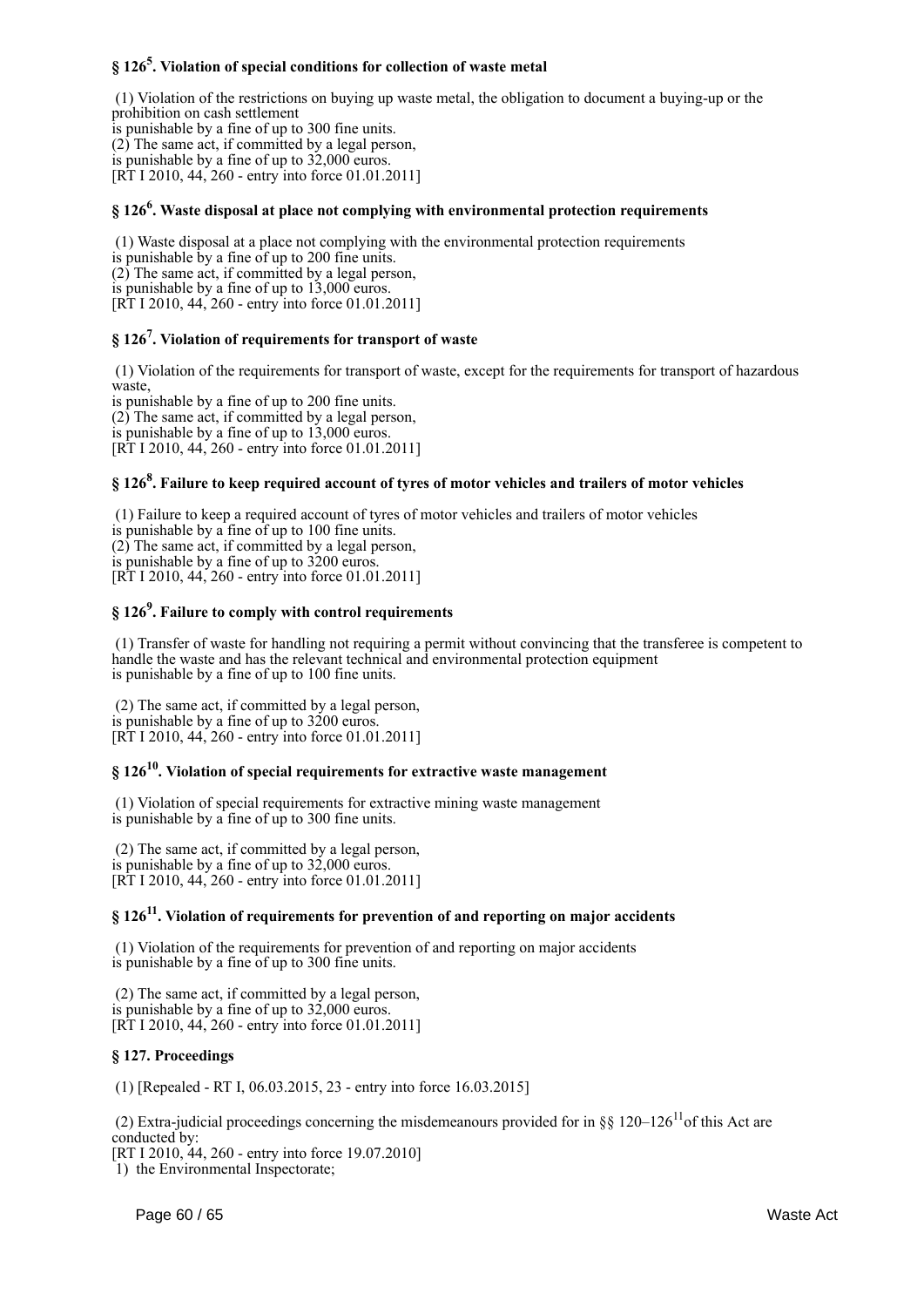2) police authorities;

[RT I 2009, 62, 405 - entry into force 01.01.2010]

3) rural municipality and city governments.

(3) Extra-judicial proceedings concerning the misdemeanours provided for in §§  $120^4$ ,  $120^5$  and  $122$  of this Act are also conducted by the Tax and Customs Board. [RT I 2010, 44, 260 - entry into force 19.07.2010]

 (4) Extra-judicial proceedings concerning the misdemeanours provided for in § 122 of this Act are also conducted by the Technical Surveillance Authority and the Consumer Protection Board. [RT I, 04.01.2013, 12 - entry into force 14.01.2013]

 $(4<sup>1</sup>)$  Extra-judicial proceedings concerning the misdemeanours provided for in § 124<sup>6</sup> of this Act are also conducted by the Consumer Protection Board. [RT I, 04.01.2013, 12 - entry into force 14.01.2013]

(5) Extra-judicial proceedings concerning the misdemeanours provided for in  $\S 126^{11}$ of this Act are also conducted by:

1) the Environmental Inspectorate;

2) the Technical Surveillance Authority;

3) the Rescue Board.

[RT I, 29.12.2011, 1 - entry into force 01.01.2012]

#### **§ 128. Waste management and remedy of effects of environmental pollution caused by waste**

 (1) Damages related to the release of waste into the environment and to the pollution created by waste, including the costs related to waste management and to the remedy of the effects of environmental pollution caused by waste shall be covered by the person who released the waste into the environment (hereinafter polluter).

 (2) Waste which is released into the environment unlawfully shall be handled and the remedy of the effects of pollution caused thereby shall be organised by the polluter at the expense of the polluter.

(3) [Repealed - RT I 2010, 44, 260 - entry into force 19.07.2010]

 (4) If, within one year after the initiation of misdemeanour proceedings in a matter of release of waste into the environment, the polluter has not been established, and also if, based on environmental protection considerations, the waste must be removed and the effects of pollution must be remedied without delay, then the waste management and remedy of the effects of pollution shall be organised, based on a precept of the environmental supervision agency, local government or local government agency, by the landowner on whose land the waste is located or the pollution took place. [RT I 2010, 44, 260 - entry into force 19.07.2010]

 (5) In the case specified in subsection (4) of this section, the Environmental Board has the obligation to organise the waste management and remedy of the effects of pollution before the land specified in subsection 31 (2) of the Land Reform Act is retained in state ownership, transferred into municipal ownership, restituted or privatised pursuant to the Land Reform Act. [RT I 2009, 3, 15 - entry into force 01.02.2009]

 (6) If a local government has failed to establish organised waste transport within its administrative territory, although it has such obligation, or if, according to the data of the register provided in  $\S 71<sup>1</sup>$  of this Act, more than 2 percent of the waste holders are outside the system for collecting household waste, such local government shall cover the costs of removal of non-hazardous waste and pollution caused thereby. [RT I 2010, 44, 260 - entry into force 19.07.2010]

(7) [Repealed - RT I 2010, 44, 260 - entry into force 19.07.2010]

#### **§ 129. Failure to perform act essential for environmental safety**

(1) For the purposes of this Act, an act essential for environmental safety means:

- 1) aftercare of waste management facilities;
- 2) gathering, recovery or disposal of waste resulting from products of concern;
- 3) treatment of waste before its deposit in a landfill;
- 4) closure of a landfill which fails to comply with the requirements.
- [RT I 2007, 19, 94 entry into force 11.03.2007]

(2) [Repealed - RT I 2010, 44, 260 - entry into force 19.07.2010]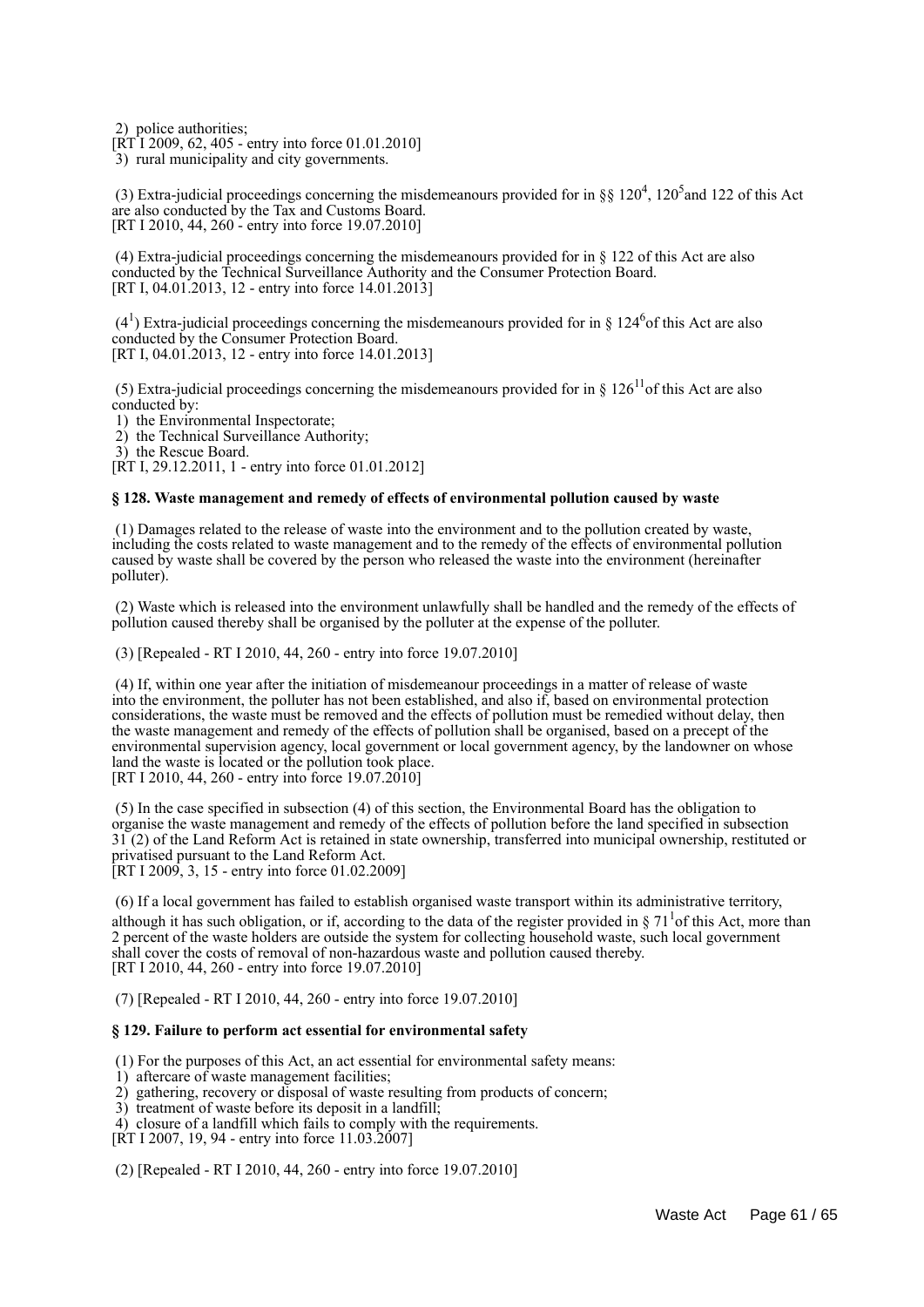## **§ 129<sup>1</sup> . Confiscation**

 The Environmental Inspectorate or a court may, pursuant to § 83 of the Penal Code, apply confiscation in respect of the instrument by which the misdemeanour provided in §§ 120, 120<sup>1</sup>, 120<sup>3</sup>–120<sup>5</sup>, 122, 124<sup>5</sup>, 126<sup>2</sup>or 126<sup>5</sup> of this Act was committed or in respect of the waste or products which were the direct object of such misdemeanour. [RT I, 06.03.2015, 23 - entry into force 16.03.2015]

## **Chapter 13 Implementing Provisions**

#### **§ 130. Omitted from this text**

#### **§ 131. Time limits for bringing existing lawful landfills into compliance with requirements**

 (1) Landfills shall meet the established requirements by 16 July 2009 or shall be closed for waste deposit by the same time.

 (2) Landfills closed for waste deposit by 16 July 2009 shall be conditioned in accordance with the requirements not later than by 31 December 2015. [RT I, 14.06.2013, 4 - entry into force 24.06.2013]

#### **§ 132. Application of requirement of sorting of municipal waste**

 (1) Taking account of the principle of proximity, the prohibition provided for in § 35 of this Act on acceptance and deposit of unsorted municipal waste in landfills until 1 January 2008 only applies to these landfills which are located in a county where a waste management facility for the treatment of municipal waste has been established.

 (2) The authority issuing waste permits has the right to release a landfill from compliance with the prohibition on acceptance and deposit of unsorted municipal waste by a waste permit until 16 July 2004 in exceptional circumstances on the basis of a reasoned application of the landfill.

 (3) As of 1 January 2008, the prohibition on acceptance and deposit of unsorted municipal waste applies to all landfills.

#### **§ 133. Depositing of used tyres**

(1) [Repealed - RT I 2007, 19, 94 - entry into force 11.03.2007]

 (2) As of 16 July 2006, landfills shall not receive used tyres which have been shredded, except for bicycle tyres and tyres with an outside diameter above 1400 mm. [RT I 2007, 19, 94 - entry into force 11.03.2007]

(3) [Repealed - RT I 2007, 19, 94 - entry into force 11.03.2007]

(4) [Repealed - RT I 2007, 19, 94 - entry into force 11.03.2007]

#### **§ 134. Prohibition concerning percentage of biodegradable waste deposited**

 The percentage of biodegradable waste in the total amount by weight of municipal waste deposited in a landfill shall not exceed:

1) 45 by 16 July 2010;

2) 30 by 16 July 2013;

3) 20 by 16 July 2020.

#### **§ 135. Arranging for organised waste transport**

(1) Organised waste transport shall be arranged for as of 1 January 2005.

 (2) The obligation to arrange for organised waste transport within the meaning of §§ 66-69 of this Act does not apply to a local government if fewer than 1500 persons live in its administrative territory.

 (3) For the purposes of §§ 66–69 of this Act, owners or possessors of summer houses, structures used as dwellings or business premises, or apartments which are movables are also deemed to be waste holders. [RT I 2010, 44, 260 - entry into force 19.07.2010]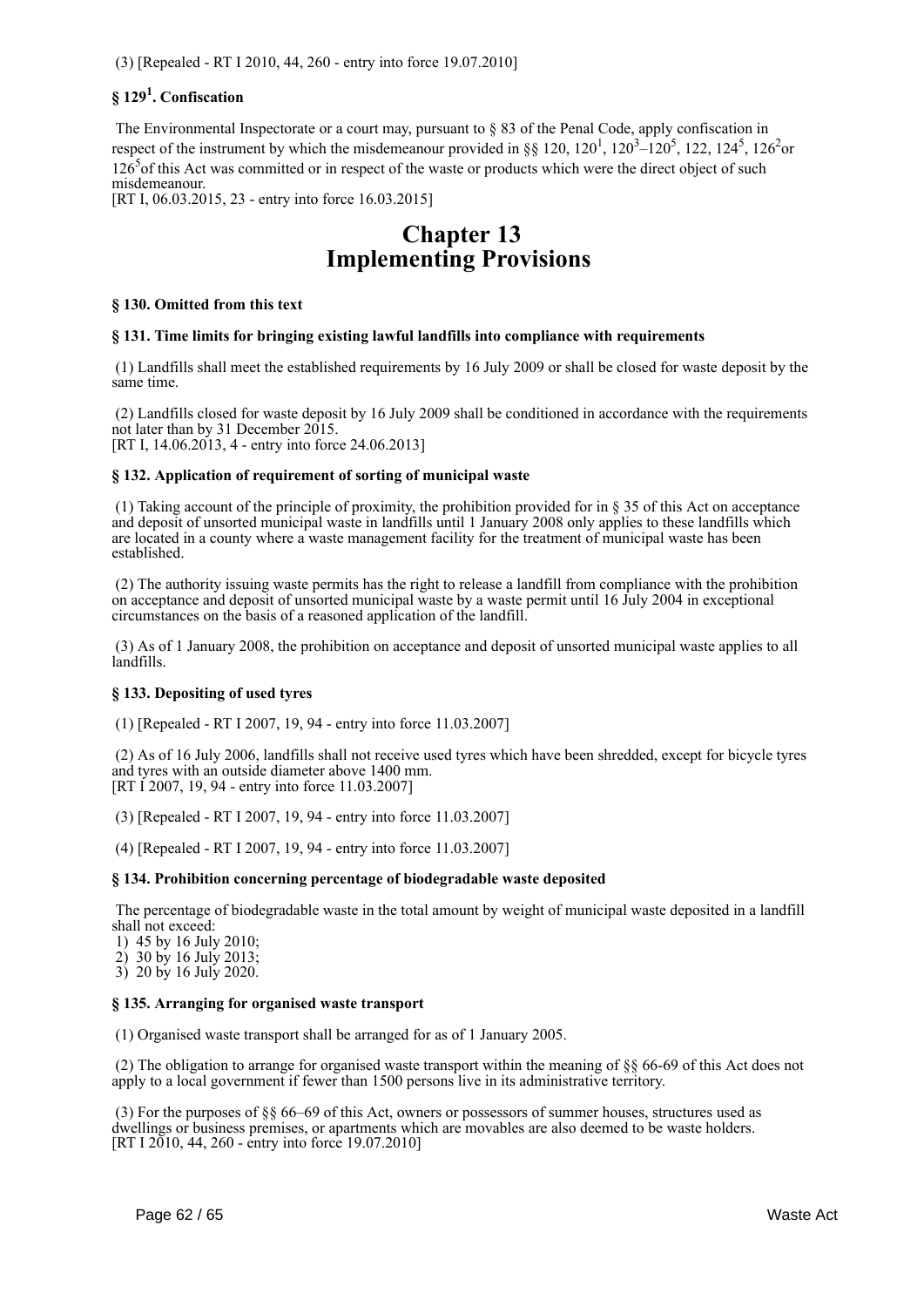(4) Waste holders whom a rural municipality or city government has considered not to have subscribed to organised waste transport for a set term shall organise waste handling themselves until the expiry of the term set by the rural municipality or city government. [ $\bar{R}$ T I 2010, 44, 260 - entry into force 19.07.2010]

## **§ 135<sup>1</sup> . Implementation of requirements for extractive waste management**

 (1) All extractive waste facilities to which a permit has been granted or which operated on 1 May 2008 must comply with the provisions of this Act regulating extractive waste by 1 May 2012, except for the provisions of  $\S$  $35<sup>3</sup>$  of this Act, which are applied from 1 May 2014.

 (2) Subsection (1) of this section does not apply to extractive waste facilities which were closed before 1 May 2008.

(3) An extractive waste management plan is required after entry into force of subsection 39 (4) and  $\S 42^{1}$  of this Act upon submission of an application for a respective permit. An extractive waste management plan shall also be required if a permit for generation of tailings for treatment of mineral resources is being amended.

(4) §  $35^3$ , subsection 39 (4), §  $42^1$ , clause 73 (2) 8) and §  $94^1$ of this Act do not apply to such extractive waste facilities where the acceptance of waste was terminated before 1 May 2006 or which are completing their closing procedures in conformity with the current legislation and are closed no later than by 31 December 2010. [RT I  $2010$ , 44, 260 - entry into force 19.07.2010]

#### **§ 136. Validity of waste permits**

 (1) Waste permits granted before the entry into force of this Act are valid in so far as they are not in conflict with this Act. The administrative authority which has granted a waste permit before the entry into force of this Act may revoke the permit if the administrative authority would have had the right not to issue the administrative act due to subsequently changed factual circumstances or on the basis of a subsequently amended rule of law, and public interest outweighs the certainty of the person that the administrative act remains in force.

 (2) A waste permit for waste transport granted before the entry into force of this Act remains valid in such parts of the administrative territory of a local government which is not covered by organised waste transport within the meaning of §§ 66-69 of this Act.

## **§ 136<sup>1</sup> . Validity of hazardous waste management licences**

Hazardous waste management licences which have been granted

- 1) in 1999, shall expire on 1 June 2007;
- 2) in 2000, shall expire on 1 January 2008;
- 3) in 2001, shall expire on 1 June 2008;
- 4) in 2002, shall expire on 1 January 2009;
- 5) in 2003, shall expire on 1 June 2009;
- 6) in 2004, shall expire on 1 January 2010;
- $7$ ) in 2005, shall expire on 1 June 2010;
- 8) in 2006, shall expire on 1 June 2011;
- 9) in 2007 before the entry into force of this Act, shall expire on 1 June 2011.
- [RT I 2007, 19, 94 entry into force 11.03.2007]

#### **§ 136<sup>2</sup> . Effective dates for implementation of prohibition on use of equipment containing polychlorinated biphenyls and polychlorinated terphenyls**

Subsection  $27^1(1^1)$  of this Act enters into force on 1 January 2011. [RT I, 17.12.2010, 21 - entry into force 27.12.2010]

## **§ 136<sup>3</sup> . Waste recovery targets**

As of 1 January 2020 waste shall be recovered as follows:

 1) paper, metal, plastic and glass waste originating from households and other waste collected by type originating from households and similar waste originating from other sources, except for production waste and waste originating from agricultural production or forestry, by way of preparation for reuse or recycling – at least to the extent of 50 percent of the total weight of such waste per calendar year;

 2) construction and destruction waste, except for such natural substances as stones and soil as well as stones and soil containing hazardous substances, by way of preparation for reuse, recycling, or recovery in another manner, including for backfilling, instead of other substances – at least to the extent of 70 percent of the total weight of such waste per calendar year.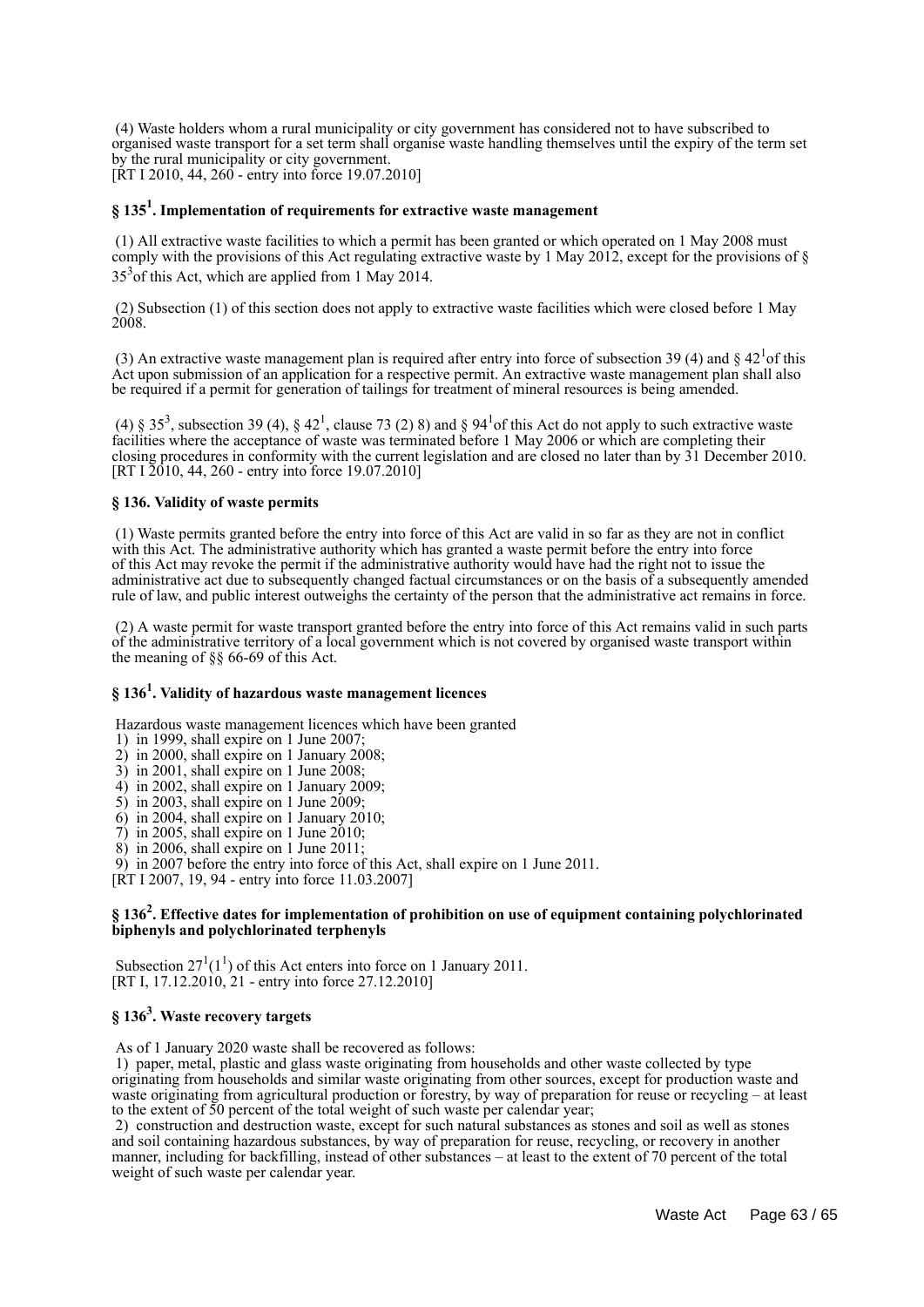## **§ 136<sup>4</sup> . Adoption of waste prevention programme**

 A waste prevention programme shall be approved by a regulation of the Government of the Republic no later than by  $12$  December 2013. [RT I, 09.11.2011, 1 - entry into force 10.11.2011]

## **§ 136<sup>5</sup> . Implementation of requirements applicable to producers of agricultural plastic**

The requirements contained in § 26, subsection  $26<sup>1</sup>(1<sup>1</sup>)$  and §  $26<sup>8</sup>$  of this Act apply to producers of agricultural plastic from 1 January 2013. [RT I, 04.04.2012, 2 - entry into force 14.04.2012]

## **§ 136<sup>6</sup> . Validity of contracts for organised waste transport**

Contracts entered into for the purpose of implementation of subsection 66  $(1^1)$  of this Act in the wording in force until 1 October 2014 shall be effective until their expiry.

[RT I, 08.07.2014, 2 - entry into force 07.01.2015, in accordance with clause 53 of Judgment No. 3-4-1-34-14 of Constitutional Review Chamber of Supreme Court of 6 January 2015 (RT I, 06.01.2015, 21): "In the current constitutional review matter on the basis of § 12 of the Constitutional Review Court Procedure Act the Supreme Court suspended the entry into force of the Waste Act Amendment Act (RT I, 08.07.2014, 2) until entry into force of Judgment of the Supreme Court (Ruling of Constitutional Review Chamber of Supreme Court of 25 September 2014 in matter No. 3-4-1-34-14). This Judgment of the Supreme Court enters into force in conformity with subsection 58 (2) of the Constitutional Review Court Procedure Act upon pronouncement on 6 January 2015. Thus, the Waste Act Amendment Act (RT I, 08.07.2014, 2) enters into force on 7 January 2015."]

## **§ 136<sup>7</sup> . Frequency of waste transport**

 Concession agreements for organised waste transport entered into before 1 October 2014 shall be effective until their expiry, with the frequency of waste transport prescribed in the agreements.

[RT I, 08.07.2014, 2 - entry into force 07.01.2015, in accordance with clause 53 of Judgment No. 3-4-1-34-14 of Constitutional Review Chamber of Supreme Court of 6 January 2015 (RT I, 06.01.2015, 21): "In the current constitutional review matter on the basis of § 12 of the Constitutional Review Court Procedure Act the Supreme Court suspended the entry into force of the Waste Act Amendment Act (RT I, 08.07.2014, 2) until entry into force of Judgment of the Supreme Court (Ruling of Constitutional Review Chamber of Supreme Court of 25 September 2014 in matter No. 3-4-1-34-14). This Judgment of the Supreme Court enters into force in conformity with subsection 58 (2) of the Constitutional Review Court Procedure Act upon pronouncement on 6 January 2015. Thus, the Waste Act Amendment Act (RT I, 08.07.2014, 2) enters into force on 7 January 2015."]

## **§ 136<sup>8</sup> . Implementation of subsection 66 (1<sup>1</sup> ) of Waste Act**

 Unfinished public procurement proceedings and proceedings for contracts for the purpose of implementation of subsection 66  $(1^1)$  of this Act in the wording in force until 1 October 2014 shall be completed and the contracts entered into in such proceedings shall be effective until their expiry.

[RT I, 08.07.2014, 2 - entry into force 07.01.2015, in accordance with clause 53 of Judgment No. 3-4-1-34-14 of Constitutional Review Chamber of Supreme Court of 6 January 2015 (RT I, 06.01.2015, 21): "In the current constitutional review matter on the basis of § 12 of the Constitutional Review Court Procedure Act the Supreme Court suspended the entry into force of the Waste Act Amendment Act (RT I, 08.07.2014, 2) until entry into force of Judgment of the Supreme Court (Ruling of Constitutional Review Chamber of Supreme Court of 25 September 2014 in matter No. 3-4-1-34-14). This Judgment of the Supreme Court enters into force in conformity with subsection 58 (2) of the Constitutional Review Court Procedure Act upon pronouncement on 6 January 2015. Thus, the Waste Act Amendment Act (RT I, 08.07.2014, 2) enters into force on 7 January 2015."]

## **§ 136<sup>9</sup> . JPublication of inspection plans for control of transboundary movement of waste**

 The inspection plans specified in subsection 1081 (1) of this Act shall be published on 1 January 2017 at the **latest** 

[RT I, 25.11.2016, 2 - entry into force 05.12.2016]

#### **§ 137. – § 139. Omitted from this text**

#### **§ 140. Entry into force of Act**

 This Act enters into force on 1 May 2004, except for § 138 of this Act which enters into force on the day following publication of the Waste Act in the *Riigi Teataja*.

<sup>1</sup>Directive 2006/21/EC of the European Parliament and of the Council on the management of waste from extractive industries and amending Directive 2004/35/EC (OJ L 102, 11.4.2006, p. 15–34); Council Directive